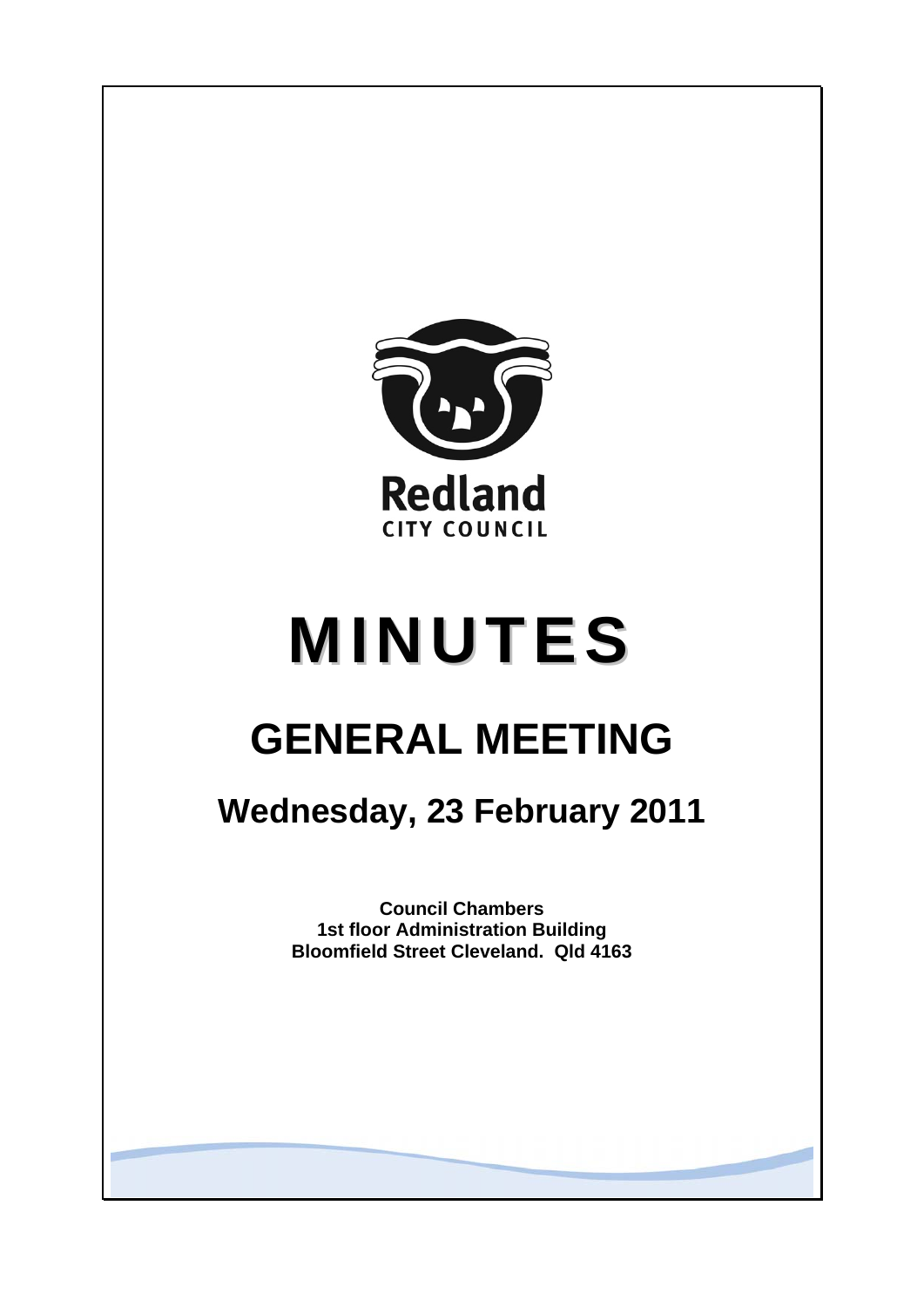### **TABLE OF CONTENTS**

| <b>ITEM</b>  |       | <b>SUBJECT</b>                                                                                   | <b>PAGE NO</b> |
|--------------|-------|--------------------------------------------------------------------------------------------------|----------------|
| 1            |       |                                                                                                  |                |
| $\mathbf{2}$ |       |                                                                                                  |                |
| 3            |       |                                                                                                  |                |
| 4            |       |                                                                                                  |                |
| 5            |       |                                                                                                  |                |
|              | 5.1   | GENERAL MEETING MINUTES 27 JANUARY 20117                                                         |                |
|              | 5.2   |                                                                                                  |                |
|              | 5.3   | <b>GENERAL MEETING MINUTES 15 DECEMBER 2010 -</b>                                                |                |
| 6            |       | <b>MATTERS OUTSTANDING FROM PREVIOUS GENERAL MEETING</b>                                         |                |
|              | 6.1   |                                                                                                  |                |
|              | 6.1.1 | PETITION (DIVISION 9) MANAGEMENT OF SAFETY<br><b>ISSUES - CROTONA ROAD EAST, ALEXANDRA HILLS</b> |                |
|              | 6.1.2 | PETITION (DIVISION 4) STEPS AT 36 ORANA ESPLANADE  8                                             |                |
|              | 6.1.3 | PETITION (DIVISION 1) SAFETY CONCERNS ON                                                         |                |
|              | 6.1.4 | STREET RENAMING - FACCIO LANE, RAYMOND STREET                                                    |                |
|              | 6.1.5 |                                                                                                  |                |
|              | 6.1.6 | <b>PETITION (DIVISION 5) CHANGE OF STREET NAME -</b><br>CUPHEA STREET, RUSSELL ISLAND TO ANZAC   |                |
|              | 6.1.7 | STATUS REPORT ON CLOSURE OF REDLAND BAY                                                          |                |
|              | 6.1.8 | <b>PROVISION OF PATHWAYS/FOOTPATHS IN THE</b>                                                    |                |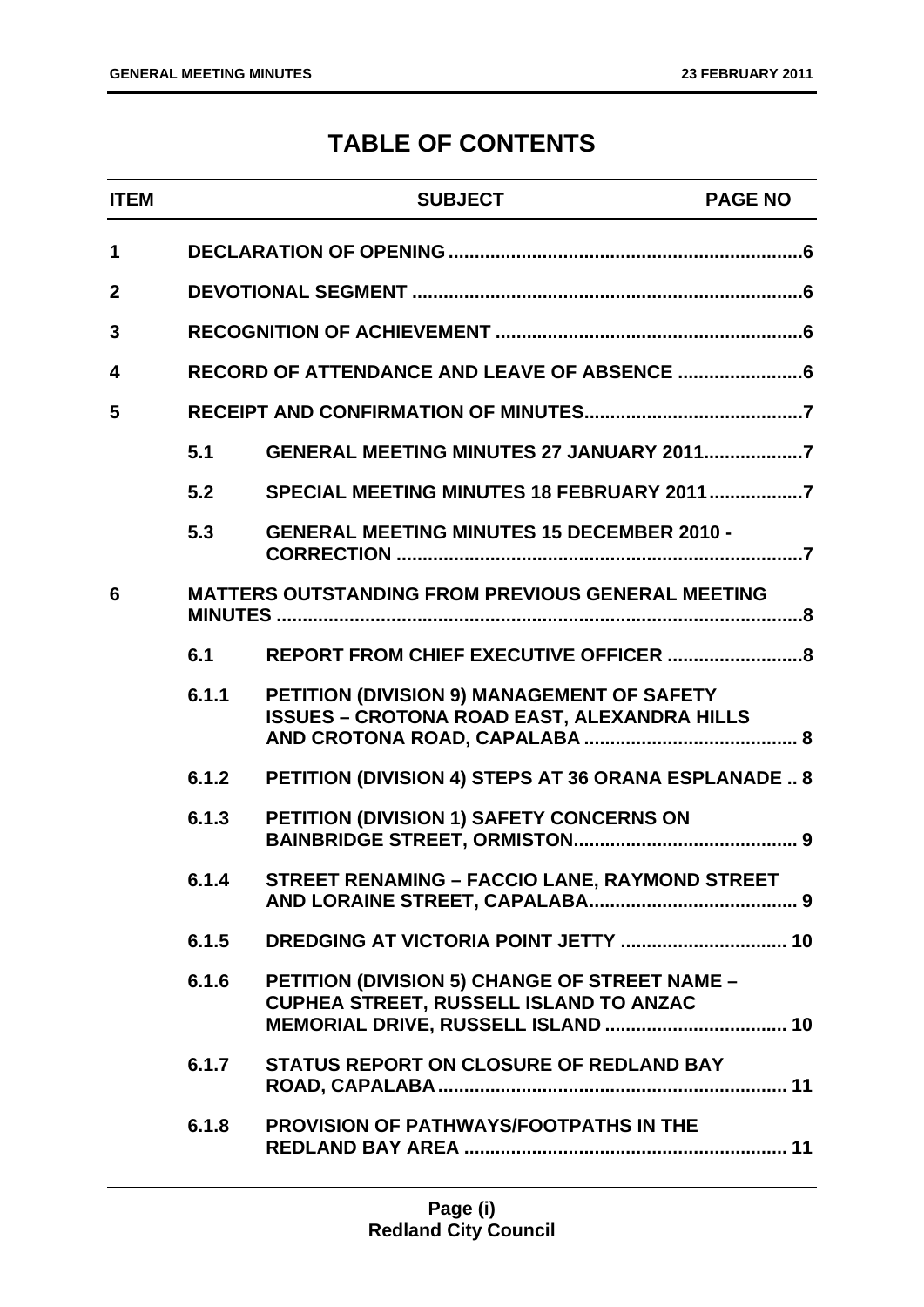|                | 6.1.9  | PETITION (DIVISION 6) STORM WATER DRAINAGE<br>PROBLEM AT PEAR STREET, REDLAND BAY  11                                                                               |
|----------------|--------|---------------------------------------------------------------------------------------------------------------------------------------------------------------------|
| $\overline{7}$ |        |                                                                                                                                                                     |
| 8              |        |                                                                                                                                                                     |
|                | 8.1    |                                                                                                                                                                     |
|                | 8.1.1  | PETITION (DIVISION 7) REMOVAL OF GUM TREES FROM<br>WINCHESTER ROAD, ALEXANDRA HILLS  12                                                                             |
| 9              |        |                                                                                                                                                                     |
| 10             |        | <b>DECLARATION OF MATERIAL PERSONAL INTEREST ON ANY</b>                                                                                                             |
|                | 10.1   |                                                                                                                                                                     |
|                | 10.2   |                                                                                                                                                                     |
| 11             |        | DEVELOPMENT AND COMMUNITY STANDARDS COMMITTEE                                                                                                                       |
|                | 11.1   | DEVELOPMENT & COMMUNITY STANDARDS 15                                                                                                                                |
|                | 11.1.1 | <b>CATEGORY 1 - MINOR COMPLYING CODE ASSESSMENT</b><br>& HOUSEKEEPING (This matter was resolved under delegated                                                     |
|                | 11.1.2 | <b>CATEGORY 2 - COMPLYING CODE ASSESSMENTS AND</b><br>MINOR IMPACT ASSESSMENTS (This matter was resolved                                                            |
|                | 11.1.3 | <b>CATEGORY 3 - MODERATELY COMPLEX CODE AND</b><br><b>IMPACT ASSESSMENTS (This matter was resolved under</b>                                                        |
|                | 11.1.4 | <b>CURRENT APPEALS LIST AS AT 14 JANUARY 2011 (This</b><br>matter was resolved under delegated authority at Committee) 15                                           |
|                | 11.2.1 | CLOSED SESSION - APPEAL 2565 OF 2010 - MCU &<br><b>RECONFIGURATION AT 184, 190 &amp; 192 BOUNDARY</b><br>ROAD, THORNLANDS (This matter was resolved under delegated |
| 12             |        | DEVELOPMENT AND COMMUNITY STANDARDS COMMITTEE                                                                                                                       |
|                | 12.1   |                                                                                                                                                                     |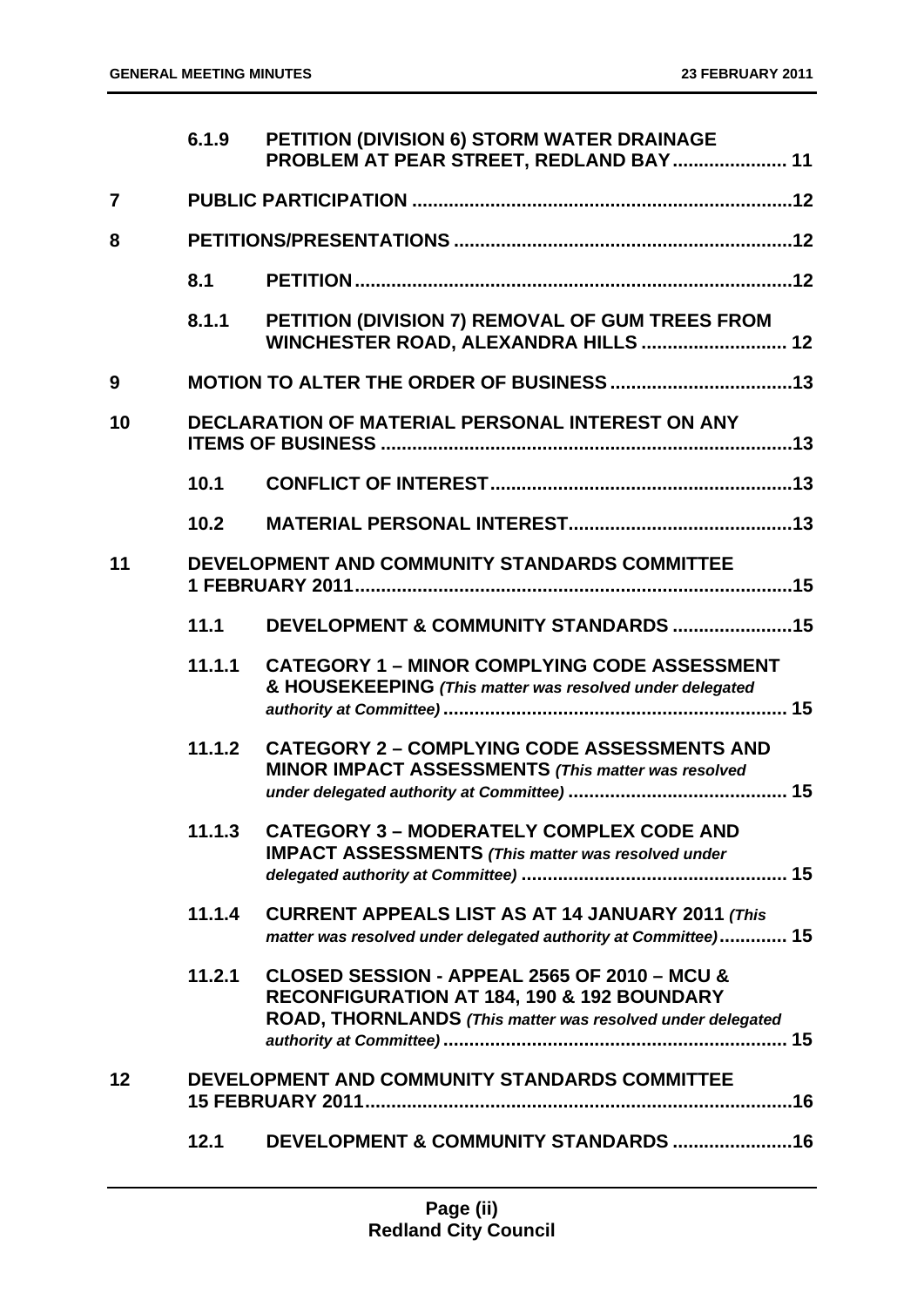|    | 12.1.1 | <b>EXTENSION TO RELEVANT PERIOD FOR AN</b><br>APARTMENT BUILDING AT 52 SHORE STREET EAST,<br><b>CLEVELAND</b> (This matter was resolved under delegated authority |
|----|--------|-------------------------------------------------------------------------------------------------------------------------------------------------------------------|
|    | 12.1.2 | <b>CATEGORY 1 - MINOR COMPLYING CODE ASSESSMENT</b><br>& HOUSEKEEPING (This matter was resolved under delegated                                                   |
|    | 12.1.3 | <b>CATEGORY 2 - COMPLYING CODE ASSESSMENTS AND</b><br>MINOR IMPACT ASSESSMENTS (This matter was resolved                                                          |
|    | 12.1.4 | <b>CURRENT APPEALS LIST AS AT 28 JANUARY 2011 (This</b><br>matter was resolved under delegated authority at Committee) 16                                         |
|    | 12.2   |                                                                                                                                                                   |
| 13 |        |                                                                                                                                                                   |
|    | 13.1   |                                                                                                                                                                   |
|    | 13.1.1 | <b>AMENDMENTS TO FEES AND CHARGES SCHEDULE</b>                                                                                                                    |
|    | 13.1.2 | <b>CHILD AND YOUTH FRIENDLY REDLANDS POLICY  21</b>                                                                                                               |
|    | 13.2   | <b>ITEM DELEGATED TO COMMITTEE FROM COUNCIL28</b>                                                                                                                 |
|    | 13.2.1 | <b>SUPPORT FOR VICTIMS OF NATURAL DISASTER -</b>                                                                                                                  |
|    | 13.3   |                                                                                                                                                                   |
|    | 13.3.1 | <b>STRADBROKE FERRIES - NORTHERN LEASE AT</b><br>REDLAND BAY VEHICLE FERRY TERMINAL  33                                                                           |
|    | 13.3.2 | <b>RUSSELL ISLAND SPORT AND RECREATION PARK</b>                                                                                                                   |
|    | 13.3.3 |                                                                                                                                                                   |
|    | 13.3.4 | <b>DRAFT CORPORATE CARBON AUDIT 2010 FOR</b>                                                                                                                      |
|    | 13.4   |                                                                                                                                                                   |
|    | 13.4.1 | <b>PROPERTY ACQUISITION - 5 OUTRIDGE STREET,</b>                                                                                                                  |
|    | 13.5   |                                                                                                                                                                   |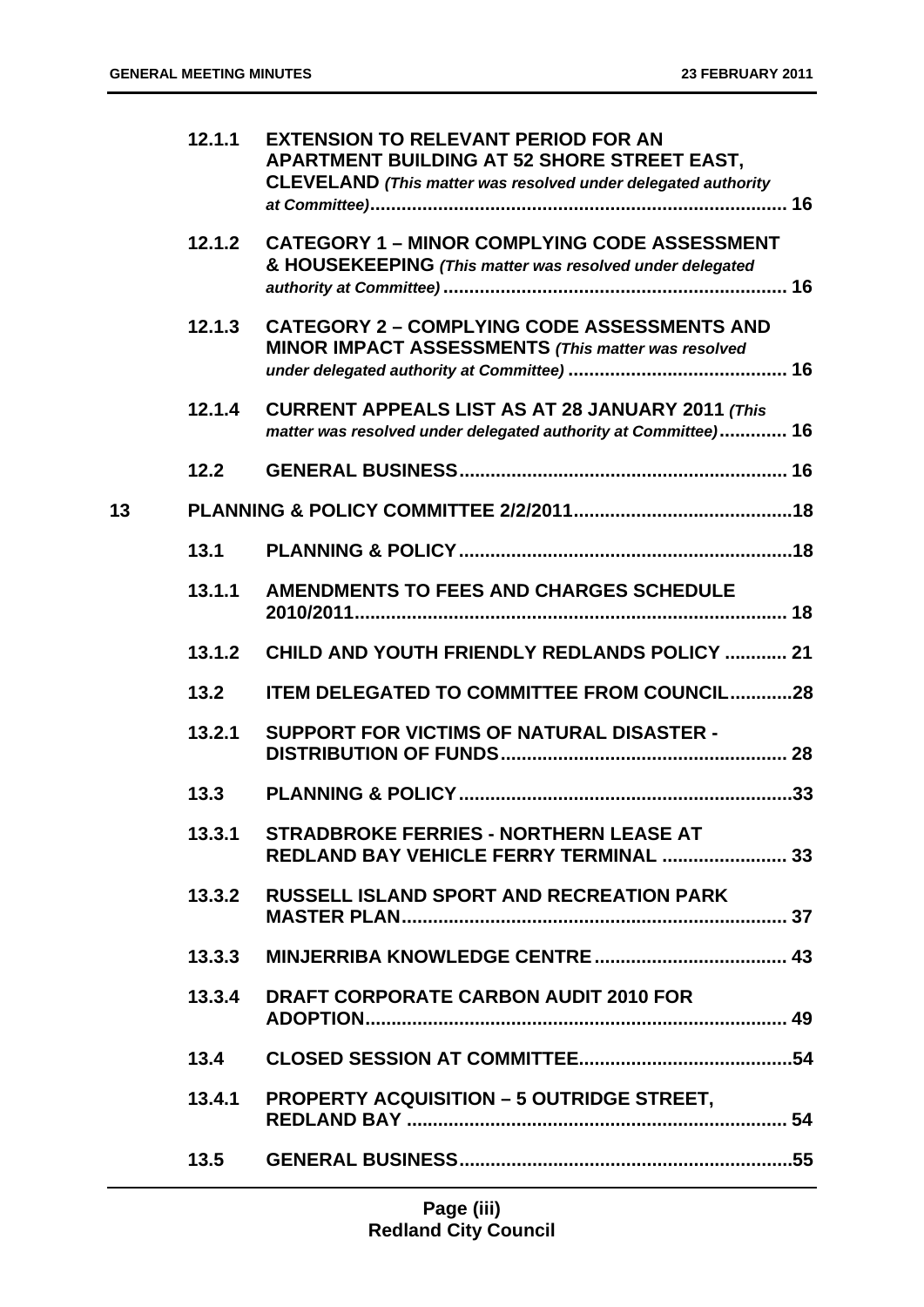| 14 |        |                                                                                                   |
|----|--------|---------------------------------------------------------------------------------------------------|
|    | 14.1   |                                                                                                   |
|    | 14.1.1 | <b>MONTHLY REPORT FOR CUSTOMER AND COMMUNITY</b>                                                  |
|    | 14.1.2 | <b>MONTHLY REPORT FOR PROJECT DELIVERY GROUP 61</b>                                               |
|    | 14.1.3 | <b>MONTHLY REPORT FOR OPERATIONS AND</b>                                                          |
|    | 14.1.4 | <b>REDWASTE BUSINESS UNIT REPORT - DECEMBER</b>                                                   |
|    | 14.1.5 | <b>GARAGE SALE TRAIL - COUNCIL PARTICIPATION 72</b>                                               |
|    | 14.1.6 | <b>REDLAND ART GALLERY COMMISSIONS AND</b>                                                        |
|    | 14.1.7 | <b>COMMUNITY GRANTS PROGRAM - CAPITAL</b><br><b>INFRASTRUCTURE GRANTS - APPROVAL OF FUNDS  78</b> |
|    | 14.1.8 | <b>NORTH STRADBROKE ISLAND HISTORICAL MUSEUM</b>                                                  |
|    |        |                                                                                                   |
| 15 |        | <b>CORPORATE SERVICES &amp; GOVERNANCE COMMITTEE 16/2/2011 89</b>                                 |
|    | 15.1   |                                                                                                   |
|    | 15.1.1 |                                                                                                   |
|    | 15.1.2 | <b>REVIEW OF REDLAND CITY DIVISIONAL BOUNDARIES  95</b>                                           |
|    | 15.1.3 | <b>EXCEPTIONAL CIRCUMSTANCE WAIVER POLICY 111</b>                                                 |
|    | 15.1.4 | <b>CORPORATE BALANCED SCORECARD REPORT -</b>                                                      |
|    | 15.1.5 | <b>QUARTERLY OPERATIONAL PLAN REPORT -</b>                                                        |
|    | 15.1.6 | SPONSORSHIP APPLICATION - RACQ CAREFLIGHT  119                                                    |
|    | 15.1.7 | ADVERTISING EXPENDITURE POLICY - POL-3044 122                                                     |
|    | 15.2   |                                                                                                   |
|    | 15.2.1 | EQUITY AND DIVERSITY MANAGEMENT 125                                                               |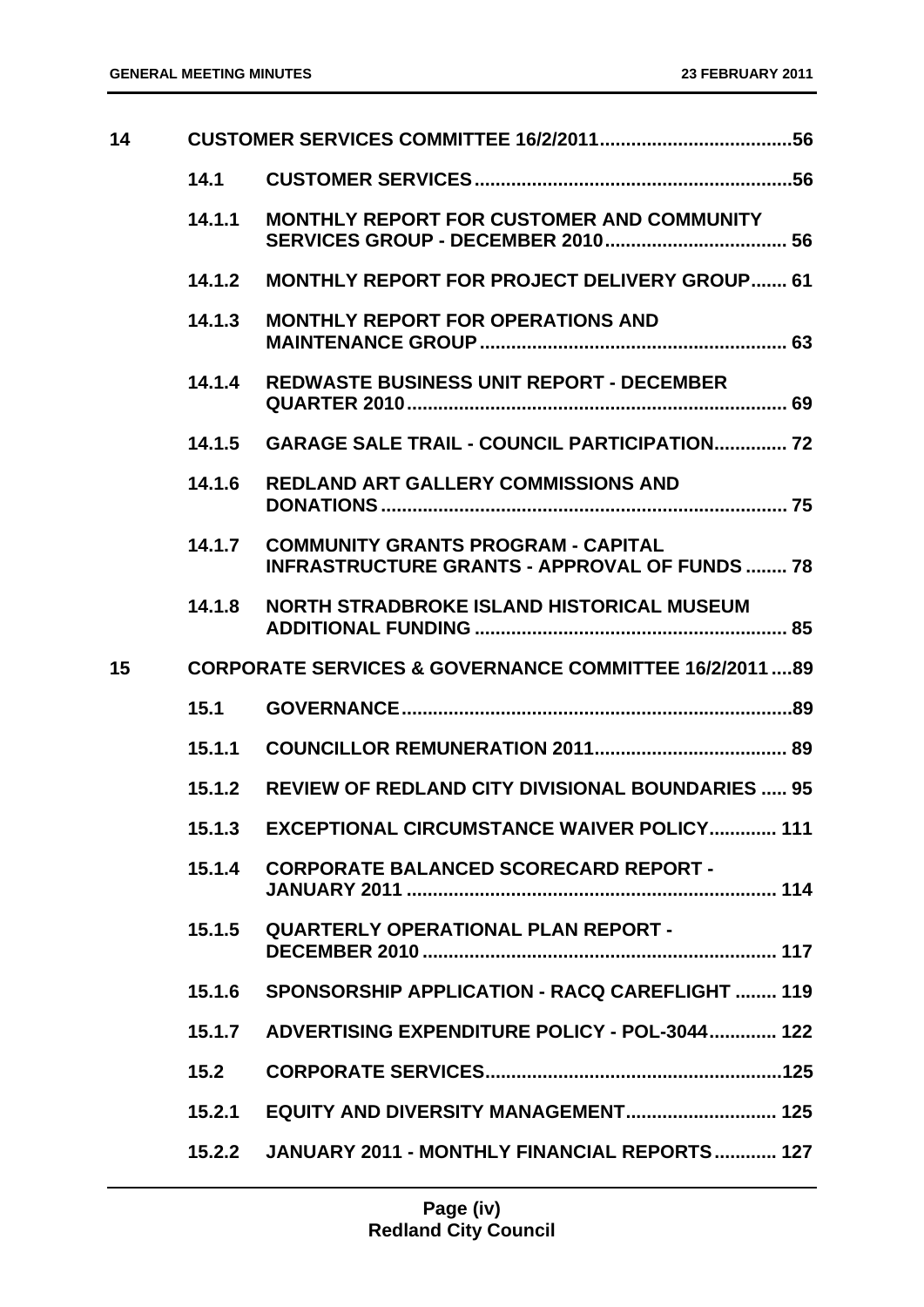|    | 15.2.3 | <b>QUARTERLY PROJECTS AND BUSINESS UNIT ACTIVITY</b>                                                     |
|----|--------|----------------------------------------------------------------------------------------------------------|
|    | 15.2.4 | 2010/2011 SECOND QUARTER BUDGET REVIEW 136                                                               |
|    | 15.3   |                                                                                                          |
|    | 15.3.1 |                                                                                                          |
|    | 15.4   |                                                                                                          |
|    | 15.4.1 |                                                                                                          |
|    | 15.4.2 |                                                                                                          |
|    | 15.4.3 | <b>IMPLICATIONS OF REDUCING OR REMOVING</b>                                                              |
|    | 15.5   |                                                                                                          |
|    | 15.5.1 |                                                                                                          |
|    | 15.5.2 | DRAFT PARTICIPATION RETURNS POLICY  146                                                                  |
| 16 |        |                                                                                                          |
| 17 |        |                                                                                                          |
|    | 17.1   |                                                                                                          |
|    | 17.1.1 | <b>FLOOD RECOVERY SUPPORT THROUGH SISTER CITY</b>                                                        |
|    | 17.2   |                                                                                                          |
|    |        | 17.2.1 ALGA NATIONAL GENERAL ASSEMBLY - CALL FOR                                                         |
| 18 |        |                                                                                                          |
|    | 18.1   | <b>CAPPING OF INFRASTRUCTURE CHARGING156</b>                                                             |
|    | 18.2   | <b>STATEMENTS ATTRIBUTED TO CR WILLIAMS IN</b><br><b>BAYSIDE BULLETIN ARTICLE OF 15 FEBRUARY 2011157</b> |
| 19 |        |                                                                                                          |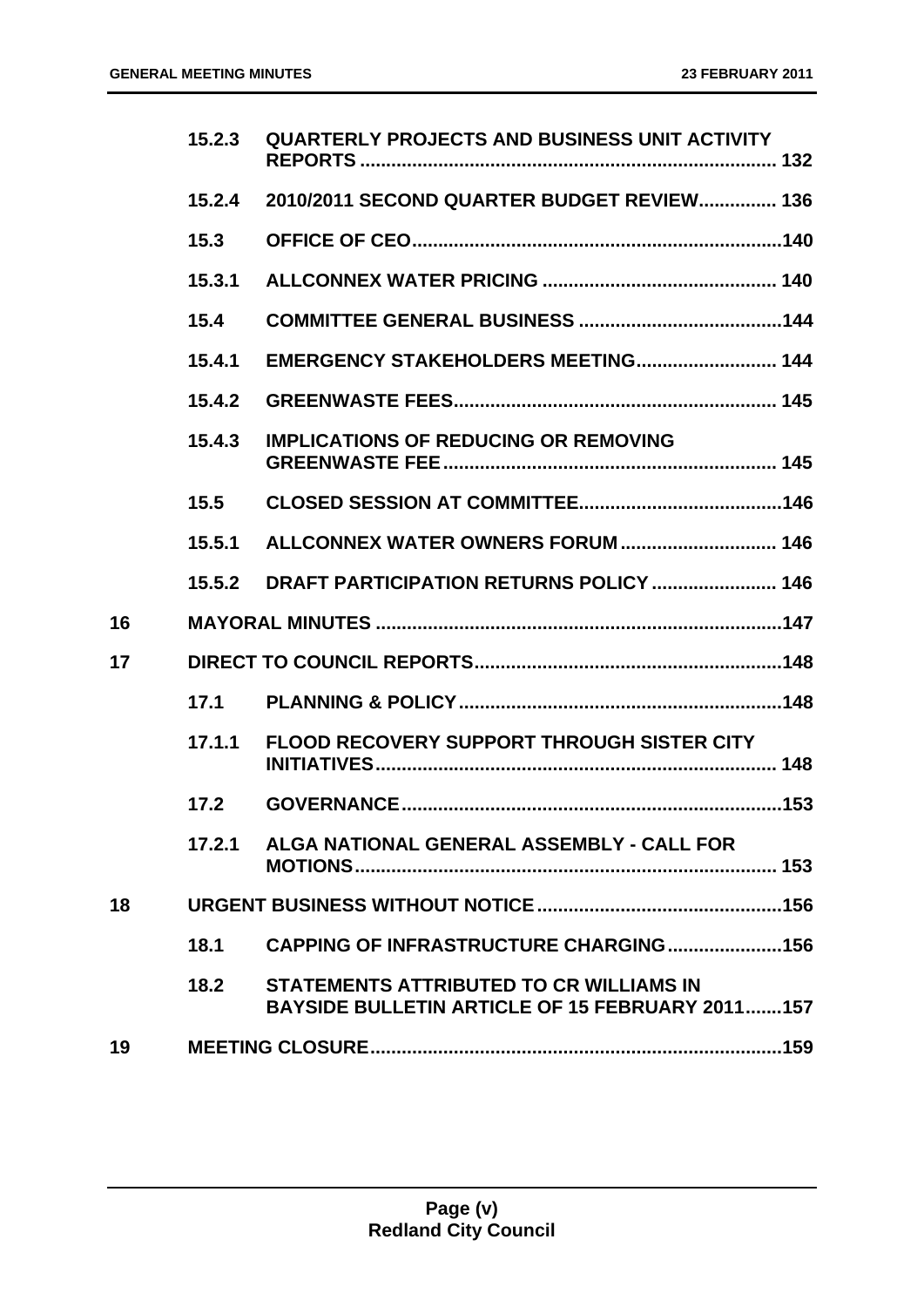#### <span id="page-6-0"></span>**1 DECLARATION OF OPENING**

The Mayor declared the meeting open at 4.01pm and acknowledged the Quandamooka people, who are the traditional custodians of the land on which Council meets. The Mayor also paid Council's respect to their elders, past and present, and extend that respect to other indigenous Australians who are present.

#### <span id="page-6-1"></span>**2 DEVOTIONAL SEGMENT**

Pastor Bruce Warren, Member of the Ministers' Fellowship led Council in a brief devotional segment.

#### <span id="page-6-2"></span>**3 RECOGNITION OF ACHIEVEMENT**

• The Mayor acknowledged the achievement of Council officer Mr Warren Mortlock, Principal Advisor Environmental Protection, who has been selected as one of three delegates nationally to undertake a Climate Change Fellowship, including travel the United States for 4 weeks in April 2011. The Fellowship is offered by Local Government Managers Australia in partnership with the International City/County Management Association.

#### <span id="page-6-3"></span>**4 RECORD OF ATTENDANCE AND LEAVE OF ABSENCE**

#### **MEMBERS PRESENT:**

| Cr M Hobson PSM     | Mayor                                            |
|---------------------|--------------------------------------------------|
| Cr M Elliott        | Deputy Mayor and Councillor Division 7 – entered |
|                     | at 4.02pm                                        |
| Cr W Boglary        | <b>Councillor Division 1</b>                     |
| Cr C Ogilvie        | <b>Councillor Division 2</b>                     |
| Cr D Henry          | <b>Councillor Division 3</b>                     |
| Cr J Burns          | Councillor Division 4 – left at 5.31pm           |
| Cr B Townsend       | <b>Councillor Division 5</b>                     |
| Cr T Bowler         | Councillor Division 6                            |
| <b>Cr K Reimers</b> | <b>Councillor Division 8</b>                     |
| Cr K Williams       | <b>Councillor Division 9</b>                     |
| Cr H Murray         | <b>Councillor Division 10</b>                    |
|                     |                                                  |

#### **EXECUTIVE LEADERSHIP GROUP:**

| Mr G Stevenson PSM | <b>Chief Executive Officer</b>                     |
|--------------------|----------------------------------------------------|
| Mr N Clarke        | <b>General Manager Governance</b>                  |
| Mr G Underwood     | <b>General Manager Planning &amp; Policy</b>       |
| Mrs L Rusan        | <b>General Manager Customer Services</b>           |
| Mr M Drydale       | <b>General Manager Corporate Services</b>          |
| Mrs T Averay       | <b>General Manager Development &amp; Community</b> |
|                    | <b>Standards</b>                                   |
| <b>MINUTES:</b>    |                                                    |
| Mrs J Parfitt      | Corporate Meetings & Registers Team Leader         |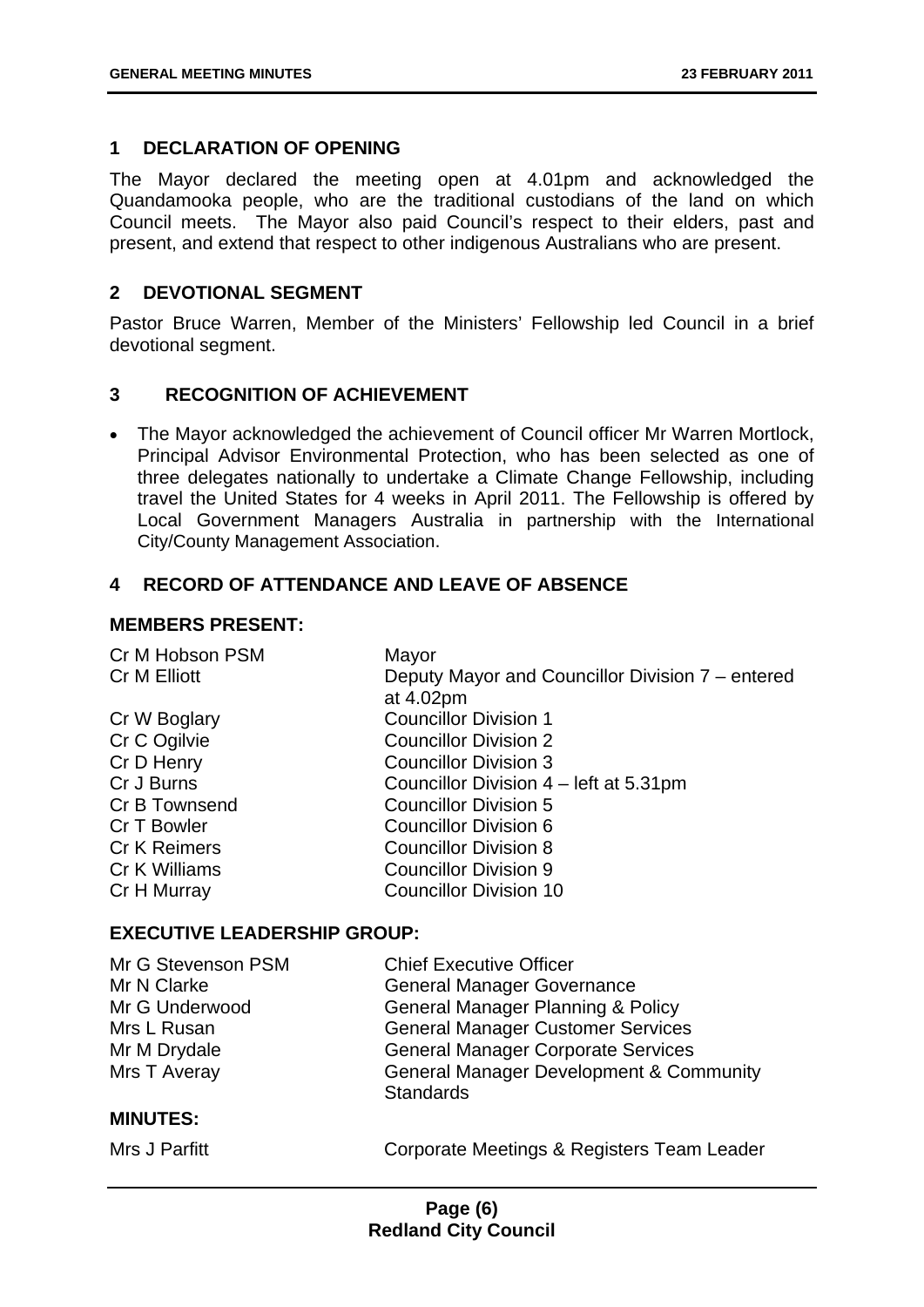#### <span id="page-7-0"></span>**5 RECEIPT AND CONFIRMATION OF MINUTES**

#### <span id="page-7-1"></span>**5.1 GENERAL MEETING MINUTES 27 JANUARY 2011**

| Moved by:    | <b>Cr Bowler</b> |
|--------------|------------------|
| Seconded by: | Cr Townsend      |

That the minutes of the General Meeting held on 27 January 2011 be confirmed.

CARRIED

#### <span id="page-7-2"></span>**5.2 SPECIAL MEETING MINUTES 18 FEBRUARY 2011**

| Moved by:    | <b>Cr Townsend</b> |
|--------------|--------------------|
| Seconded by: | <b>Cr Reimers</b>  |

That the minutes of the Special Meeting held on 18 February 2011 be confirmed.

#### CARRIED

#### <span id="page-7-3"></span>**5.3 GENERAL MEETING MINUTES 15 DECEMBER 2010 - CORRECTION**

| Moved by:    | <b>Cr Elliott</b> |
|--------------|-------------------|
| Seconded by: | <b>Cr Bowler</b>  |

That the Minutes of the meeting of 15 December 2010 be amended to correct the mover and seconder for item 14.1.1 – *Construction of Pedestrian Fence Orana Esplanade, Victoria Point* to;

"Moved by: Cr Elliott Seconded by: Cr Bowler"

CARRIED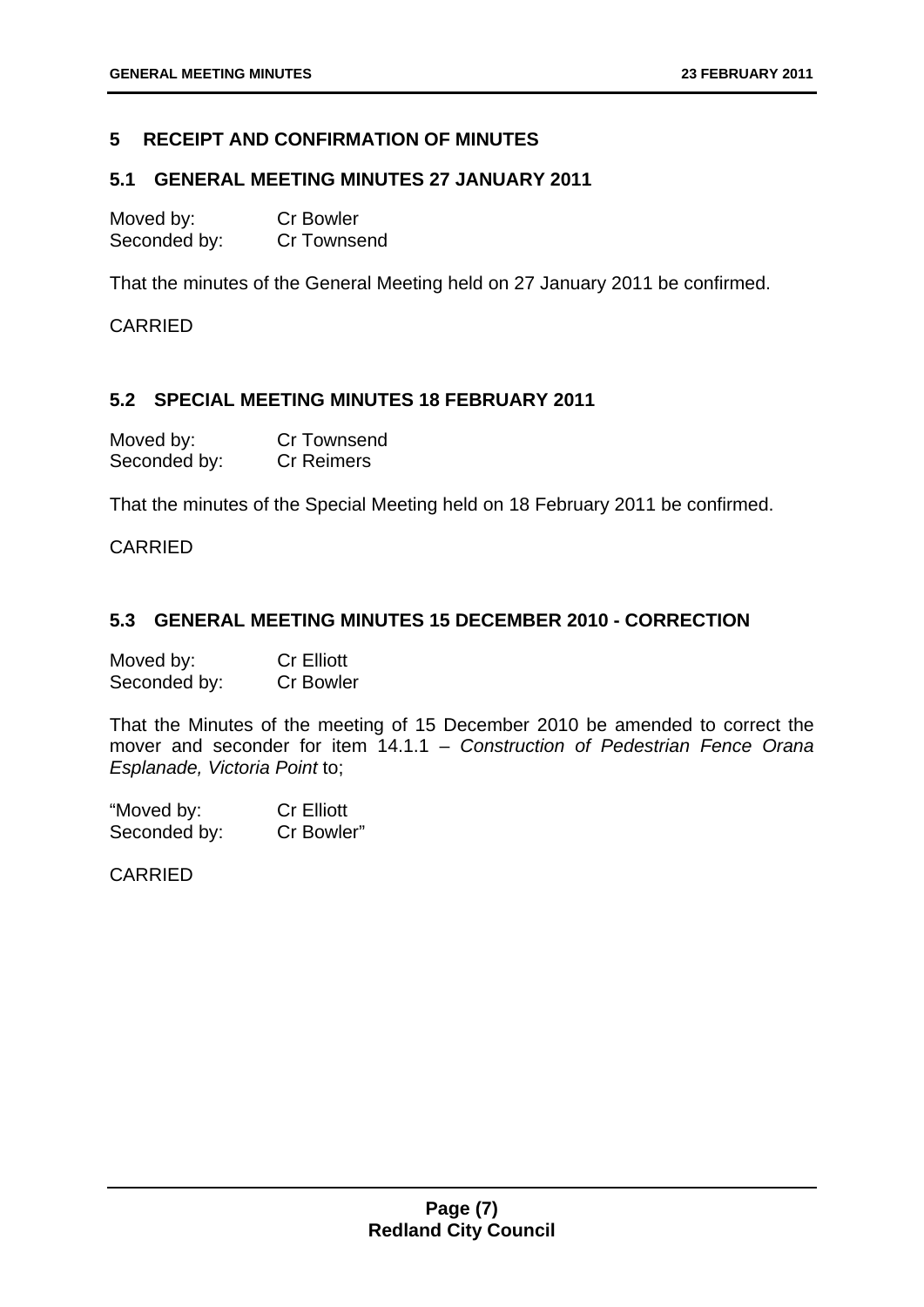#### <span id="page-8-0"></span>**6 MATTERS OUTSTANDING FROM PREVIOUS GENERAL MEETING MINUTES**

#### <span id="page-8-1"></span>**6.1 REPORT FROM CHIEF EXECUTIVE OFFICER**

The following items were presented to Council for noting.

#### <span id="page-8-2"></span>**6.1.1 PETITION (DIVISION 9) MANAGEMENT OF SAFETY ISSUES – CROTONA ROAD EAST, ALEXANDRA HILLS AND CROTONA ROAD, CAPALABA**

| <b>Dataworks Filename:</b>       | <b>GOV Petitions</b>                                                  |
|----------------------------------|-----------------------------------------------------------------------|
| <b>Responsible Officer Name:</b> | <b>Gary Stevenson</b><br><b>Chief Executive Officer</b>               |
| <b>Author Name:</b>              | <b>Greg Underwood</b><br><b>General Manager Planning &amp; Policy</b> |

#### **EXECUTIVE SUMMARY**

At the General Meeting on 25 August 2010 Council resolved that the petition requesting that Council undertake precinct traffic planning to assist with the management of safety issues rat running and dangerous intersections along and around Crotona Road East, Alexandra Hills and Crotona Road, Capalaba be received and referred to the Planning & Policy department for investigation and a report back to Council.

#### **OFFICER'S RECOMMENDATION**

**A report addressing this matter will be presented to the 6 April 2011 Planning & Policy Committee meeting.** 

#### <span id="page-8-3"></span>**6.1.2 PETITION (DIVISION 4) STEPS AT 36 ORANA ESPLANADE**

**Dataworks Filename: GOV Petitions Responsible Officer Name: Gary Stevenson Chief Executive Officer Author Name: Greg Underwood General Manager Planning & Policy** 

#### **EXECUTIVE SUMMARY**

At the General Meeting on 20 October 2010 Council resolved that the petition requesting that the steps budgeted for in this years budget be put in place in front of No. 36 Orana Esplanade and that the old steps in front of No. 38 Orana Esplanade be made into a ramp, be received and referred to the appropriate area of Council for consideration and a report back to Council.

#### **OFFICER'S RECOMMENDATION**

**That it be noted that a report addressing this matter will be presented to the 2 March 2011 Planning & Policy Committee meeting.**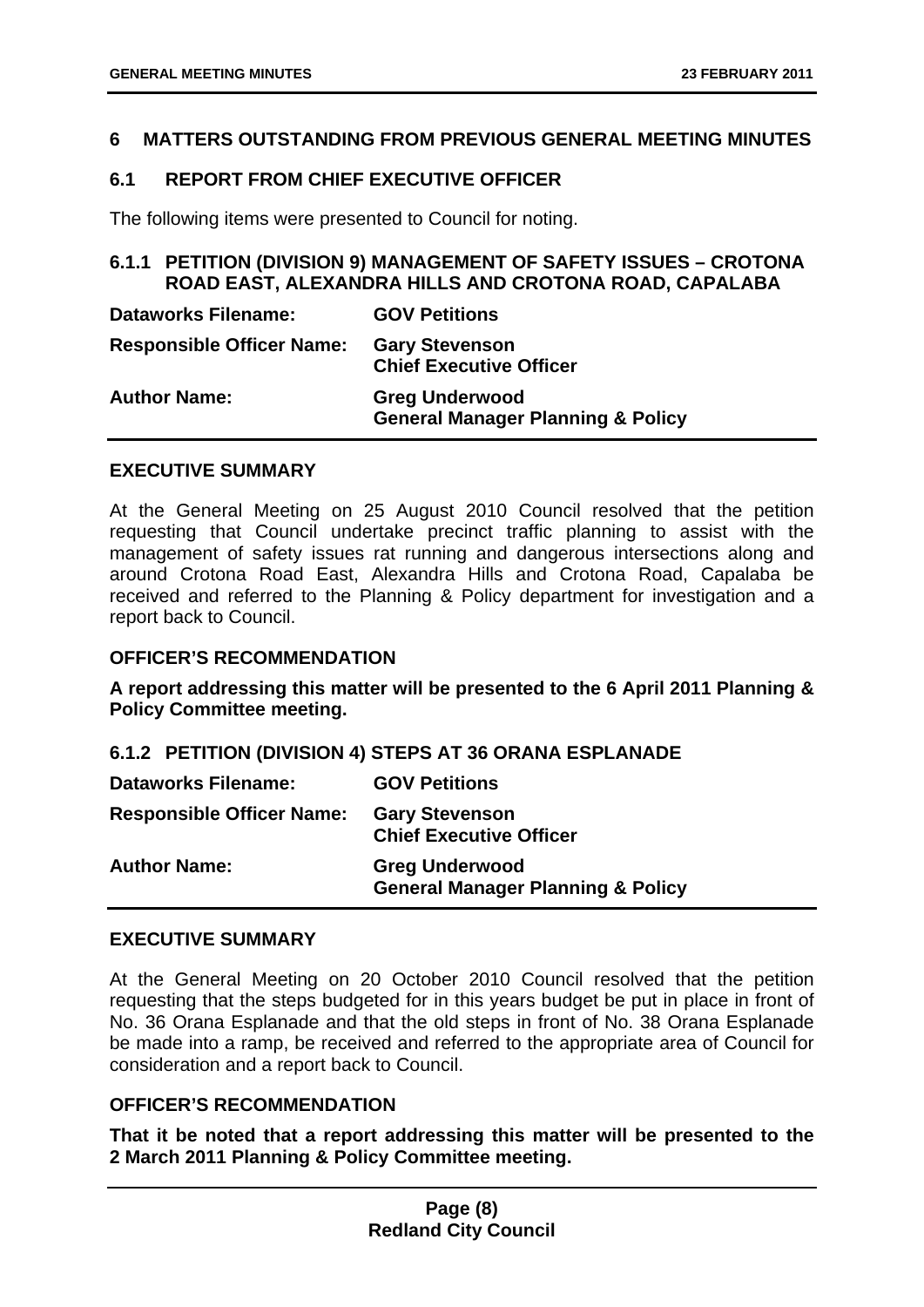#### <span id="page-9-0"></span>**6.1.3 PETITION (DIVISION 1) SAFETY CONCERNS ON BAINBRIDGE STREET, ORMISTON**

| <b>Dataworks Filename:</b>       | <b>GOV Petitions</b>                                                  |
|----------------------------------|-----------------------------------------------------------------------|
| <b>Responsible Officer Name:</b> | <b>Gary Stevenson</b><br><b>Chief Executive Officer</b>               |
| <b>Author Name:</b>              | <b>Greg Underwood</b><br><b>General Manager Planning &amp; Policy</b> |

#### **EXECUTIVE SUMMARY**

At the General Meeting on 20 October 2010 Council resolved that the petition requesting that Council:

- 1. repair the road on Bainbridge Street at Ormiston;
- 2. provide/install traffic islands on Bainbridge Street to slow down the continuous speeders up and down our street; and
- 3. provide better street lighting for security issues of residences but also driving visibility;

be received and referred to the appropriate area of Council for consideration and a report back to Council.

#### **OFFICER'S RECOMMENDATION**

**That it be noted that a report addressing this matter will be presented to the 2 March 2011 Planning & Policy Committee meeting.** 

#### <span id="page-9-1"></span>**6.1.4 STREET RENAMING – FACCIO LANE, RAYMOND STREET AND LORAINE STREET, CAPALABA**

| <b>Dataworks Filename:</b>       | <b>RTT Naming - Roads</b>                                             |
|----------------------------------|-----------------------------------------------------------------------|
| <b>Responsible Officer Name:</b> | <b>Gary Stevenson</b><br><b>Chief Executive Officer</b>               |
| <b>Author Name:</b>              | <b>Greg Underwood</b><br><b>General Manager Planning &amp; Policy</b> |

#### **EXECUTIVE SUMMARY**

At the General Meeting on 20 October 2010 this item was noted as 'lying on the table' and in accordance with part 3, Division 5, Section 29(7) of Subordinate Local Law No. 5 (Meetings) a procedural motion is required, '*that the item be taken from the table"* before the matter can be considered and concluded.

#### **OFFICER'S RECOMMENDATION**

**That it be noted that this matter will be presented to the 2 March 2011 Planning & Policy Committee meeting for consideration.**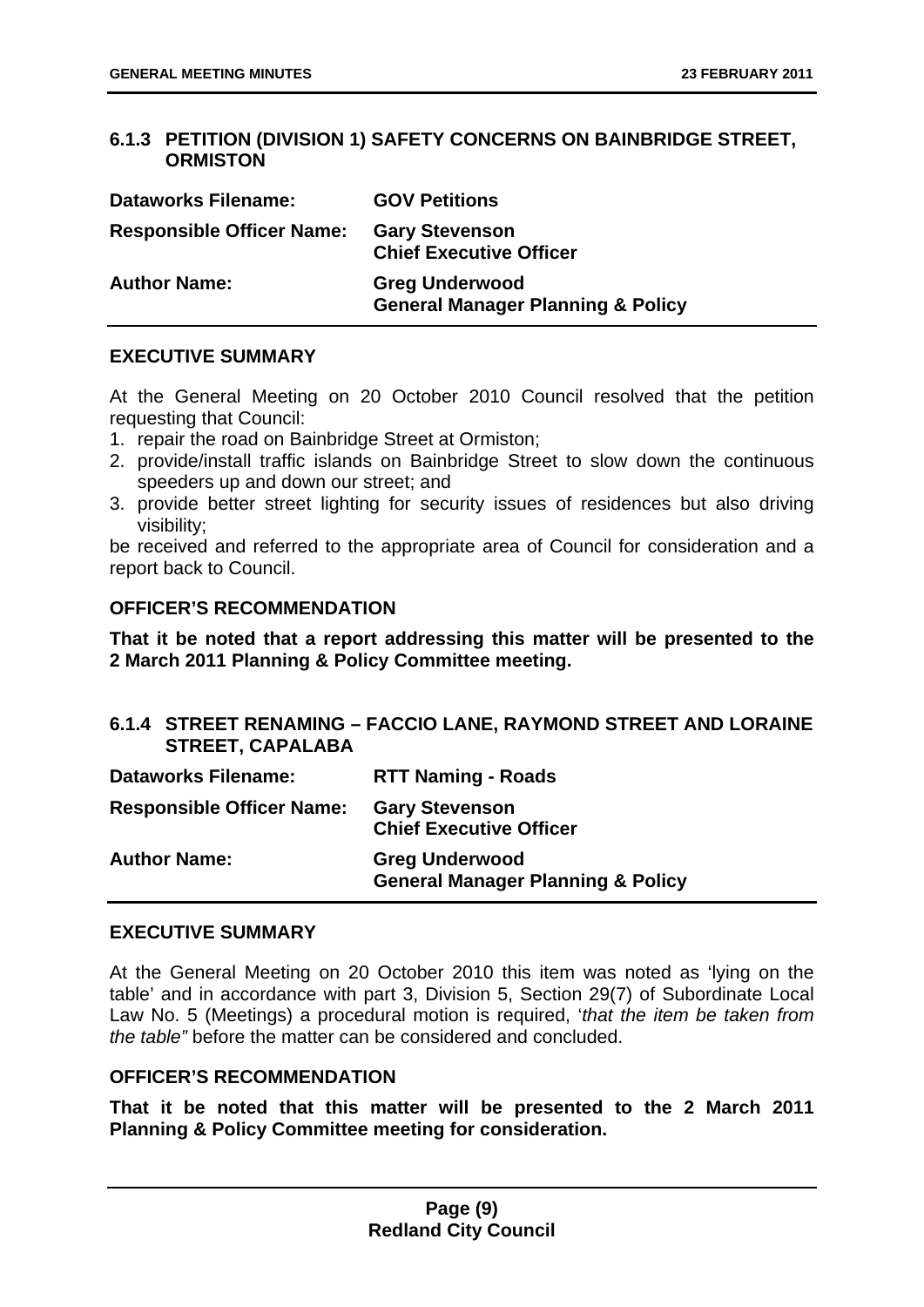#### <span id="page-10-0"></span>**6.1.5 DREDGING AT VICTORIA POINT JETTY**

| <b>Dataworks Filename:</b>       | <b>GOV Notice of Business/Urgent Business to</b><br><b>General Meetings</b> |
|----------------------------------|-----------------------------------------------------------------------------|
| <b>Responsible Officer Name:</b> | <b>Gary Stevenson</b><br><b>Chief Executive Officer</b>                     |
| <b>Author Name:</b>              | <b>Greg Underwood</b><br><b>General Manager Planning &amp; Policy</b>       |

#### **EXECUTIVE SUMMARY**

At the General Meeting on 20 October 2010 resolved that a report be prepared on the dredging at Victoria Point jetty affecting the landing of the Coochiemudlo Island ferries as this is affecting more than passenger ferries, it has to do with school children having to get home in a certain time and meet the school's duty of care.

#### **OFFICER'S RECOMMENDATION**

**That it be noted that a report addressing this matter will be presented to the 6 April 2011 Planning & Policy Committee meeting.** 

#### <span id="page-10-1"></span>**6.1.6 PETITION (DIVISION 5) CHANGE OF STREET NAME – CUPHEA STREET, RUSSELL ISLAND TO ANZAC MEMORIAL DRIVE, RUSSELL ISLAND**

| <b>Dataworks Filename:</b>       | <b>GOV Petitions</b>                                                  |
|----------------------------------|-----------------------------------------------------------------------|
| <b>Responsible Officer Name:</b> | <b>Gary Stevenson</b><br><b>Chief Executive Officer</b>               |
| <b>Author Name:</b>              | <b>Greg Underwood</b><br><b>General Manager Planning &amp; Policy</b> |

#### **EXECUTIVE SUMMARY**

At the General Meeting on 17 November 2010 Council resolved that the petition, requesting that Council give due consideration to and undertake to change the name of Cuphea Street, Russell Island to Anzac Memorial Drive, be received and referred to the appropriate area of Council for consideration and a report back to Council.

#### **OFFICER'S RECOMMENDATION**

**A report addressing this matter will be presented to the 6 April 2011 Planning & Policy Committee meeting.**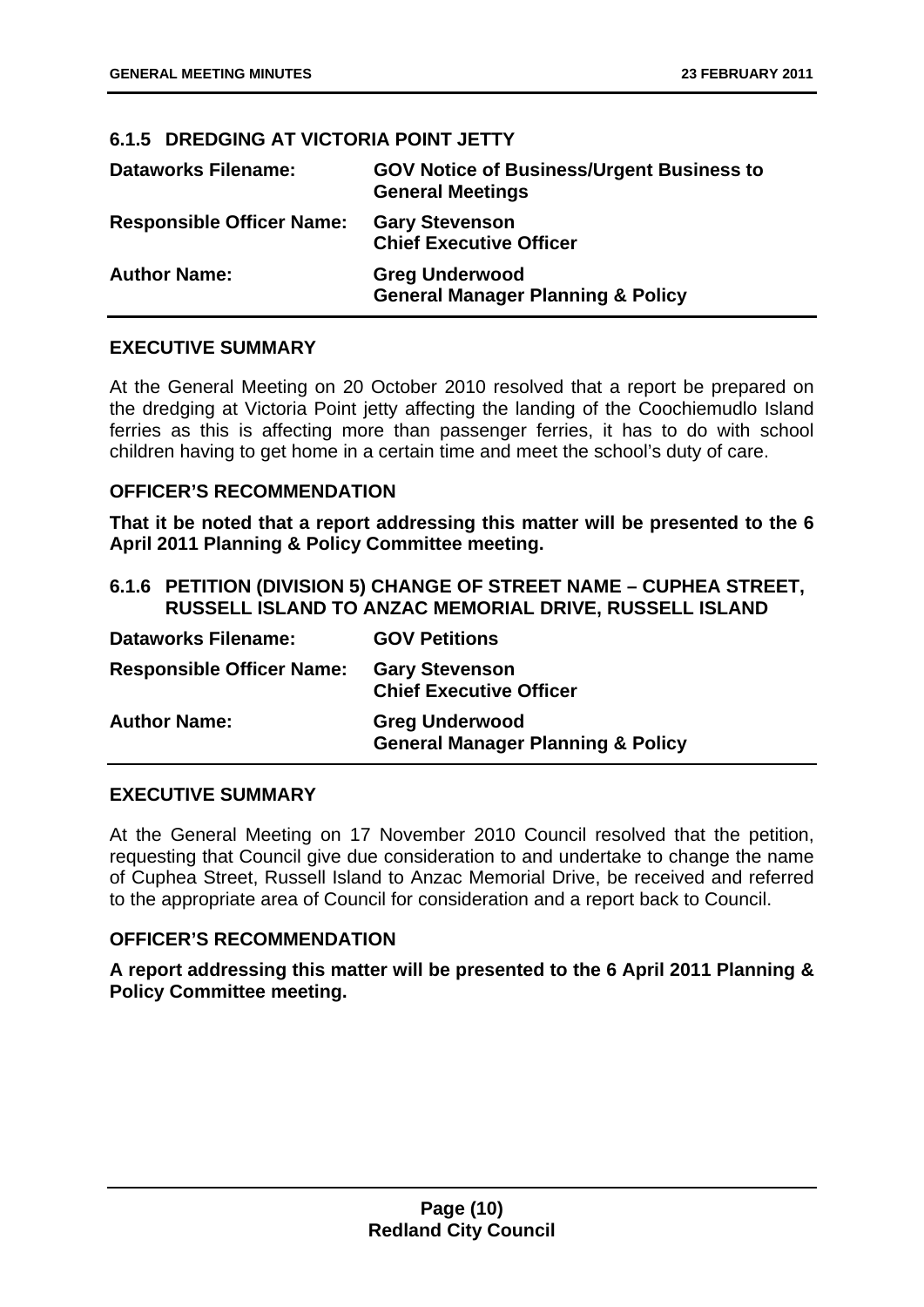#### <span id="page-11-0"></span>**6.1.7 STATUS REPORT ON CLOSURE OF REDLAND BAY ROAD, CAPALABA**

At the General Meeting on 15 December 2010 Council resolved that the General Manager Planning & Policy bring forward a status report on the closure of Redland Bay Road, Capalaba to include information from discussions with Translink and Department of Main Roads, in relation to major intersections in this area.

#### **OFFICER'S RECOMMENDATION**

#### **A report addressing this matter will be presented to the 6 April 2011 Planning & Policy Committee meeting.**

#### <span id="page-11-1"></span>**6.1.8 PROVISION OF PATHWAYS/FOOTPATHS IN THE REDLAND BAY AREA**

At the General Meeting on 15 December 2010, Council resolved that Council officers prepare a report with regard to the provision of funding for pathways/footpaths in the Redland Bay area.

#### **OFFICER'S RECOMMENDATION**

**A report addressing this matter will be presented to the 6 April 2011 Planning & Policy Committee meeting.** 

#### <span id="page-11-2"></span>**6.1.9 PETITION (DIVISION 6) STORM WATER DRAINAGE PROBLEM AT PEAR STREET, REDLAND BAY**

At the General Meeting on 27 January 2011, Council resolved that the petition regarding storm water drainage issues at Pear Street, Redland Bay be received and referred to the appropriate area of Council for consideration and a report back to Council.

#### **OFFICER'S RECOMMENDATION**

**A report addressing this matter will be presented to an ensuing Planning & Policy Committee meeting.**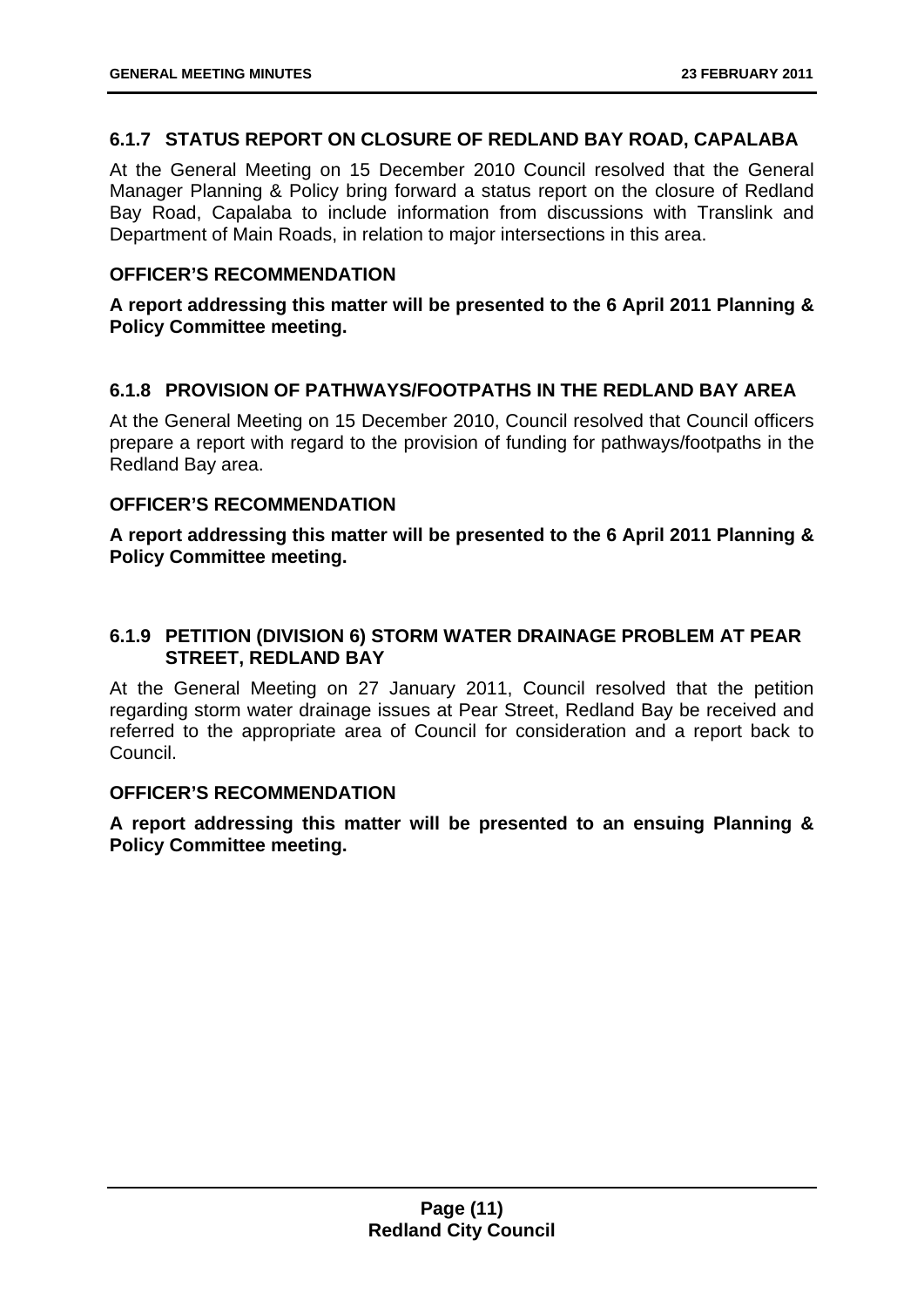#### <span id="page-12-0"></span>**7 PUBLIC PARTICIPATION**

#### **MOTION TO ADJOURN MEETING at 4.15pm**

| Moved by:    | <b>Cr Elliott</b> |
|--------------|-------------------|
| Seconded by: | <b>Cr Bowler</b>  |

That Council adjourn the meeting for a 15 minute public participation segment.

#### CARRIED

- 1. Ms K Murphy of Thornlands, addressed Council in relation to the trapping of feral animals and the placing of traps without notifying the local residents.
- 2. Mr D Burrows of Redland Bay, addressed Council in relation to the dog off-leash area on the foreshore at Point Talburpin.

#### **MOTION TO RESUME MEETING at 4.24pm**

| Moved by:    | <b>Cr Reimers</b> |
|--------------|-------------------|
| Seconded by: | Cr Murray         |

That the meeting proceedings resume.

#### CARRIED

#### <span id="page-12-1"></span>**8 PETITIONS/PRESENTATIONS**

#### <span id="page-12-2"></span>**8.1 PETITION**

#### <span id="page-12-3"></span>**8.1.1 PETITION (DIVISION 7) REMOVAL OF GUM TREES FROM WINCHESTER ROAD, ALEXANDRA HILLS**

| Moved by:    | <b>Cr Elliott</b> |
|--------------|-------------------|
| Seconded by: | Cr Murray         |

**That the petition, which reads as follows, be received and referred to a Committee or officer for consideration/actioning and a report back to Council:** 

 *"Petition from residents of Winchester Road, Alexandra Hills in reference to the gum trees planted in our Street.* 

*They should be removed because of:* 

- *the amount of garbage they create in our street*
- *the future threat they will create to our houses during storms*
- *the roots of the gum trees crack and lift cement sidewalk at close intervals."*

#### **CARRIED**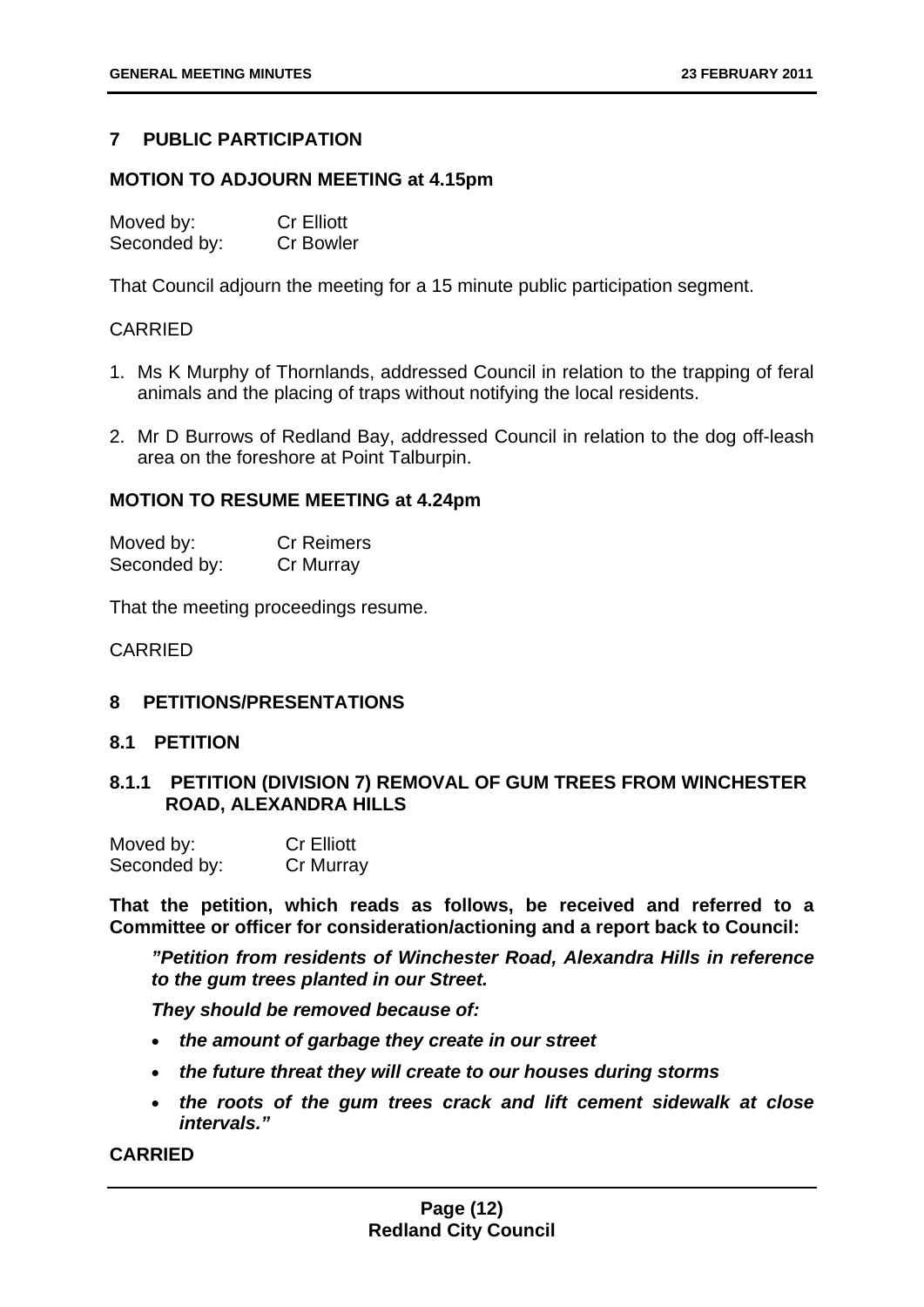#### <span id="page-13-0"></span>**9 MOTION TO ALTER THE ORDER OF BUSINESS**

Nil.

#### <span id="page-13-1"></span>**10 DECLARATION OF MATERIAL PERSONAL INTEREST ON ANY ITEMS OF BUSINESS**

#### <span id="page-13-2"></span>**10.1 CONFLICT OF INTEREST**

• **Item 14.1.7** – *Community Grants Program – Capital Infrastructure Grants – Approval of Funds* Crs Boglary, Henry, Townsend, Bowler, Reimers and Hobson declared a conflict of interest in this item – see item for details.

#### <span id="page-13-3"></span>**10.2 MATERIAL PERSONAL INTEREST**

• **Item 14.1.8 –** *North Stradbroke Island Historical Museum Additional Funding* Cr Ogilvie declared a Material Personal Interest in this item – see item for details.

#### **ITEMS MOVED 'EN BLOC'**

The following items were moved 'en bloc' in accordance with the recommendations before Council:

Planning & Policy

- Item 13.1.1 Amendments to Fees and Charges Schedule 2010/2011
- Item 13.1.2 Child and Youth Friendly Redlands Policy
- Item 13.2.1 Support for Victims of Natural Disaster Sister City Relationship
- Item 13.3.3 Minjerriba Knowledge Centre
- Item 13.3.4 Draft Corporate Carbon Audit 2010 for Adoption
- Item 13.4.1 Property Acquisition 5 Outridge Street, Redland Bay

Customer Services

Item 14.1.1 Monthly Report for Customer and Community Services Group – December 2010

- Item 14.1.2 Monthly Report for Project Delivery Group
- Item 14.1.3 Monthly report for Operations and Maintenance Group
- Item 14.1.4 Redwaste Business Unit Report December Quarter 2010
- Item 14.1.6 Redland Art Gallery Commissions and Donations

Corporate Services & Governance

- Item 15.1.3 Exceptional Circumstance Waiver Policy
- Item 15.1.4 Corporate Balanced Scorecard Report January 2011
- Item 15.1.5 Quarterly Operational Plan Report December 2010
- Item 15.1.6 Sponsorship Application RACQ Careflight
- Item 15.1.7 Advertising Expenditure Policy POL-3044
- Item 15.2.1 Equity and Diversity Management
- Item 15.2.2 January 2011 Monthly Financial Reports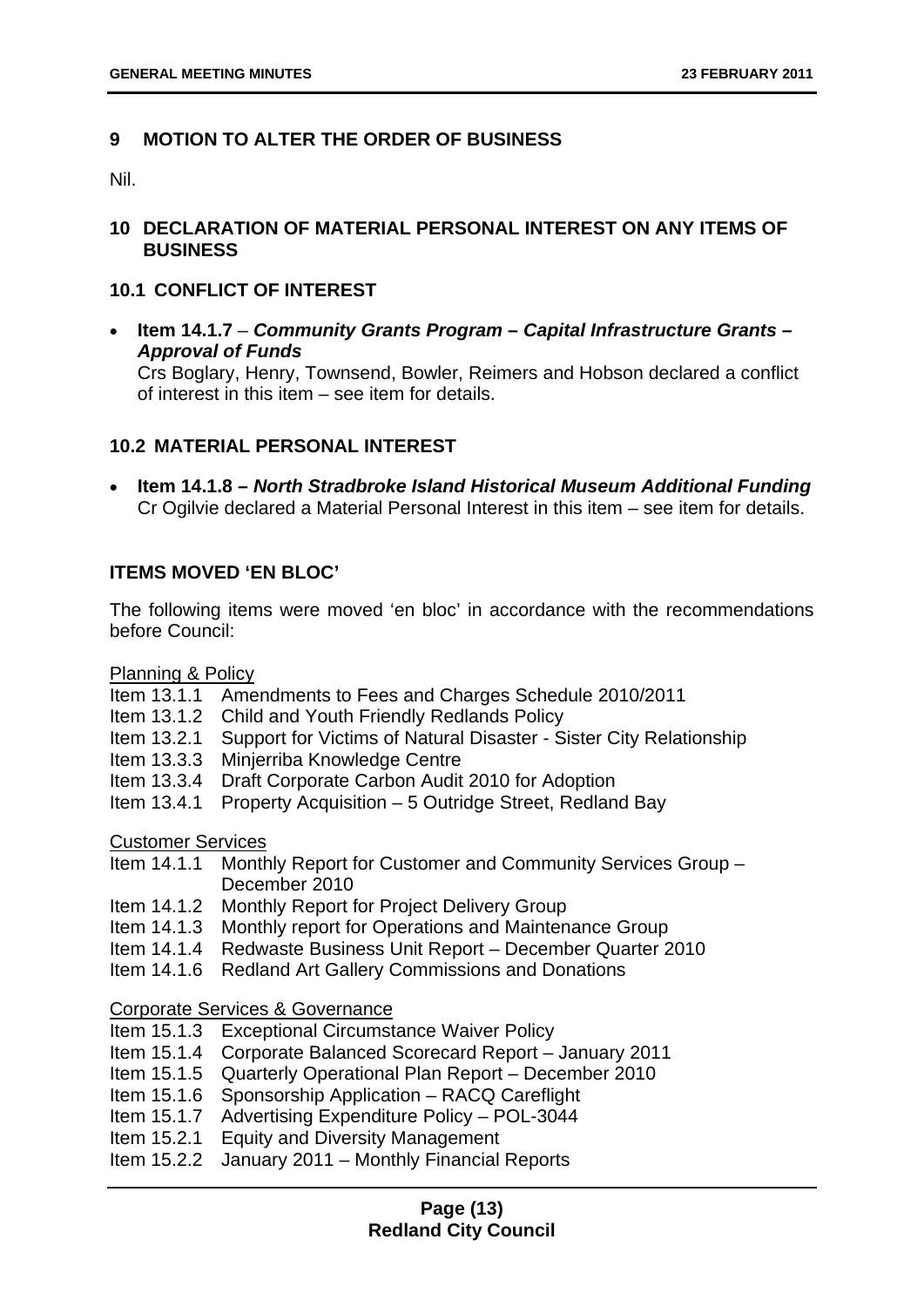- Item 15.2.3 Quarterly Projects and Business Unity Activity Reports
- Item 15.2.4 2010/2011 Second Quarter Budget Review
- Item 15.3.1 Allconnex Water Pricing
- Item 15.4.1 General Business Emergency Stakeholders Meeting
- Item 15.5.2 Draft Participation Returns Policy

#### **COUNCILLOR ABSENCES DURING MEETING**

Cr Elliott entered the meeting at 4.02pm.

Cr Elliott left the meeting at 5.03pm and returned at 5.05pm during discussion on Item 15.1.1.

Cr Ogilvie left the meeting at 5.20pm and returned at 5.21pm during discussion on Item 17.1.1.

Cr Burns left the meeting at 5.31pm during Urgent Business, Item 18.2.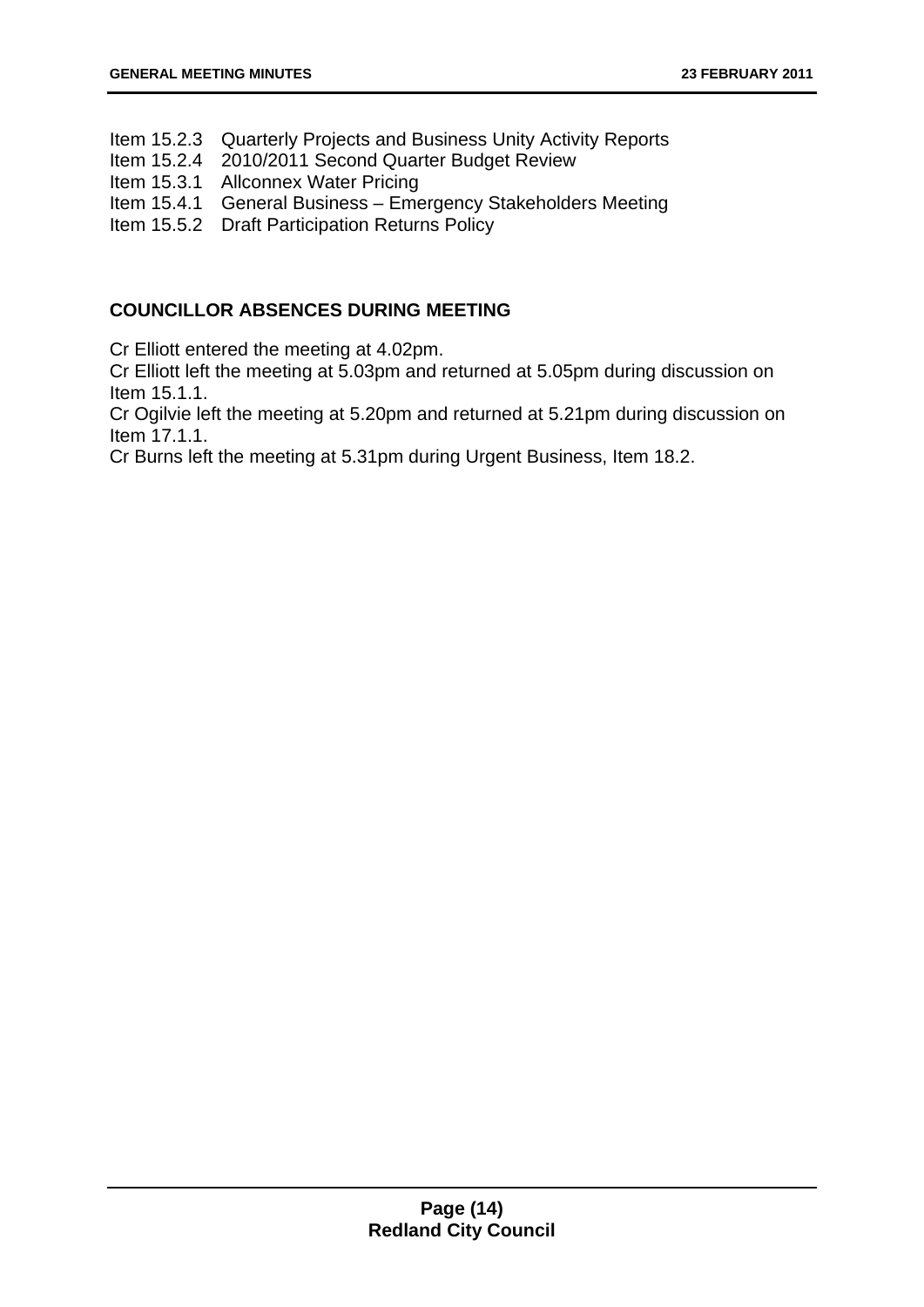#### <span id="page-15-0"></span>**11 DEVELOPMENT AND COMMUNITY STANDARDS COMMITTEE 1 FEBRUARY 2011**

#### <span id="page-15-1"></span>**11.1 DEVELOPMENT & COMMUNITY STANDARDS**

Development & Community Standards Committee Minutes 1/2/2011

| Moved by:    | <b>Cr Townsend</b> |
|--------------|--------------------|
| Seconded by: | <b>Cr Bowler</b>   |

**That the Development & Community Standards Committee Minutes of 1 February 2011 be received and resolutions noted on items resolved under delegated authority.** 

#### **CARRIED**

**ITEMS RESOLVED UNDER DELEGATED AUTHORITY AT COMMITTEE:** 

- <span id="page-15-2"></span>**11.1.1 CATEGORY 1 – MINOR COMPLYING CODE ASSESSMENT & HOUSEKEEPING**  *(This matter was resolved under delegated authority at Committee)*
- <span id="page-15-3"></span>**11.1.2 CATEGORY 2 – COMPLYING CODE ASSESSMENTS AND MINOR IMPACT ASSESSMENTS**  *(This matter was resolved under delegated authority at Committee)*
- <span id="page-15-4"></span>**11.1.3 CATEGORY 3 – MODERATELY COMPLEX CODE AND IMPACT ASSESSMENTS**  *(This matter was resolved under delegated authority at Committee)*
- <span id="page-15-5"></span>**11.1.4 CURRENT APPEALS LIST AS AT 14 JANUARY 2011**  *(This matter was resolved under delegated authority at Committee)*
- <span id="page-15-6"></span>**11.2.1 CLOSED SESSION - APPEAL 2565 OF 2010 – MCU & RECONFIGURATION AT 184, 190 & 192 BOUNDARY ROAD, THORNLANDS**  *(This matter was resolved under delegated authority at Committee)*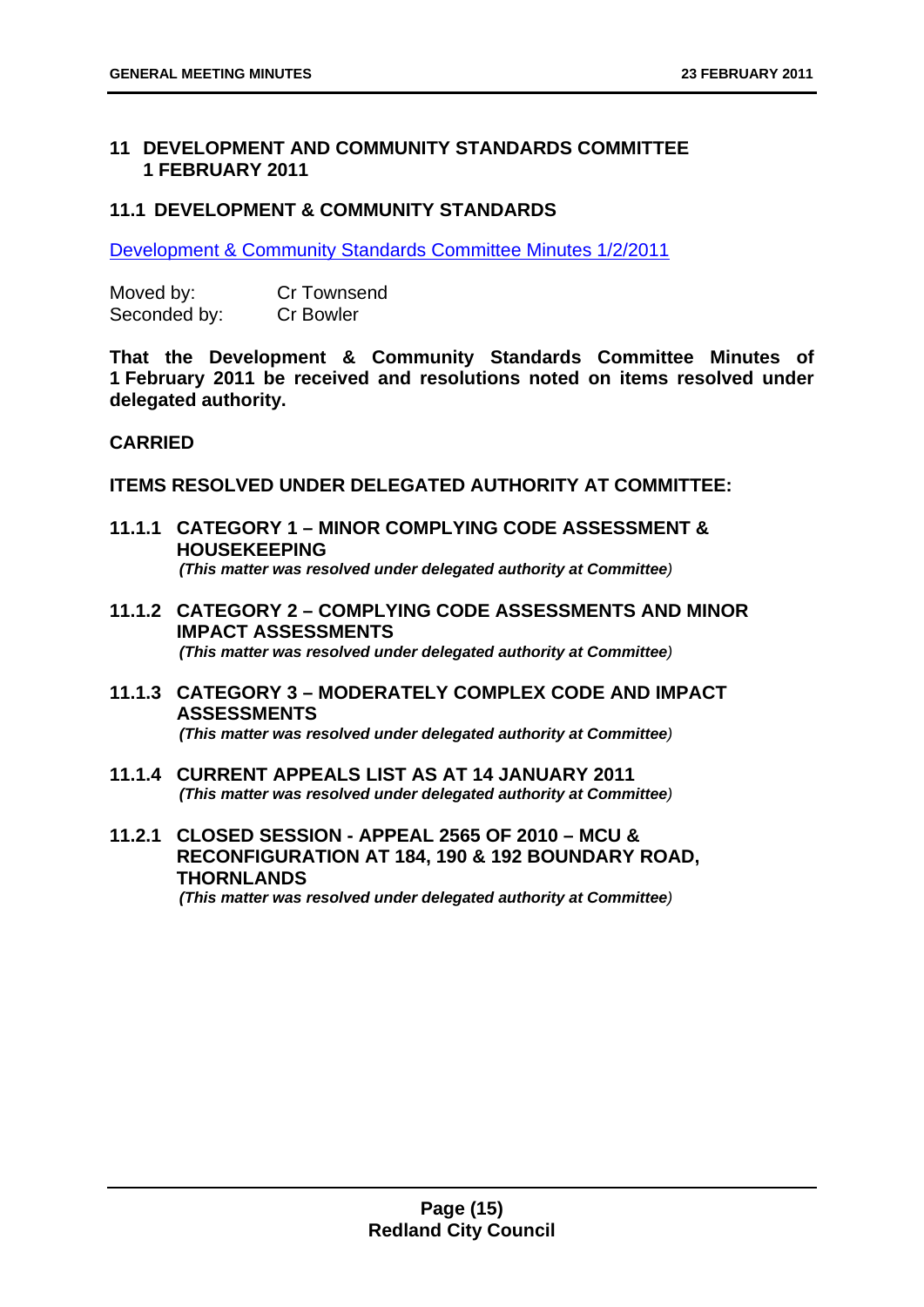#### <span id="page-16-0"></span>**12 DEVELOPMENT AND COMMUNITY STANDARDS COMMITTEE 15 FEBRUARY 2011**

#### <span id="page-16-1"></span>**12.1 DEVELOPMENT & COMMUNITY STANDARDS**

Development & Community Standards Committee Minutes 15/2/2011

| Moved by:    | <b>Cr Townsend</b> |
|--------------|--------------------|
| Seconded by: | <b>Cr Reimers</b>  |

**That the Development & Community Standards Committee Minutes of 15 February 2011 be received and resolutions noted on items resolved under delegated authority.** 

#### **CARRIED**

**ITEMS RESOLVED UNDER DELEGATED AUTHORITY AT COMMITTEE:** 

- <span id="page-16-2"></span>**12.1.1 EXTENSION TO RELEVANT PERIOD FOR AN APARTMENT BUILDING AT 52 SHORE STREET EAST, CLEVELAND**  *(This matter was resolved under delegated authority at Committee)*
- <span id="page-16-3"></span>**12.1.2 CATEGORY 1 – MINOR COMPLYING CODE ASSESSMENT & HOUSEKEEPING**  *(This matter was resolved under delegated authority at Committee)*
- <span id="page-16-4"></span>**12.1.3 CATEGORY 2 – COMPLYING CODE ASSESSMENTS AND MINOR IMPACT ASSESSMENTS**  *(This matter was resolved under delegated authority at Committee)*
- <span id="page-16-5"></span>**12.1.4 CURRENT APPEALS LIST AS AT 28 JANUARY 2011**  *(This matter was resolved under delegated authority at Committee)*

#### **ITEM FOR NOTING:**

#### <span id="page-16-6"></span>**12.2 GENERAL BUSINESS**

Permission was granted for the following item of general business to be raised:-

- Cr Elliott raised the issue of liability with respect to a development at 401 Redland Bay Road, Capalaba where there is a massive unfenced water retention pit on site.
- General Manager Development & Community Standards advised that Council's senior engineer has been closely monitoring the site and she will request that he look into this particular issue.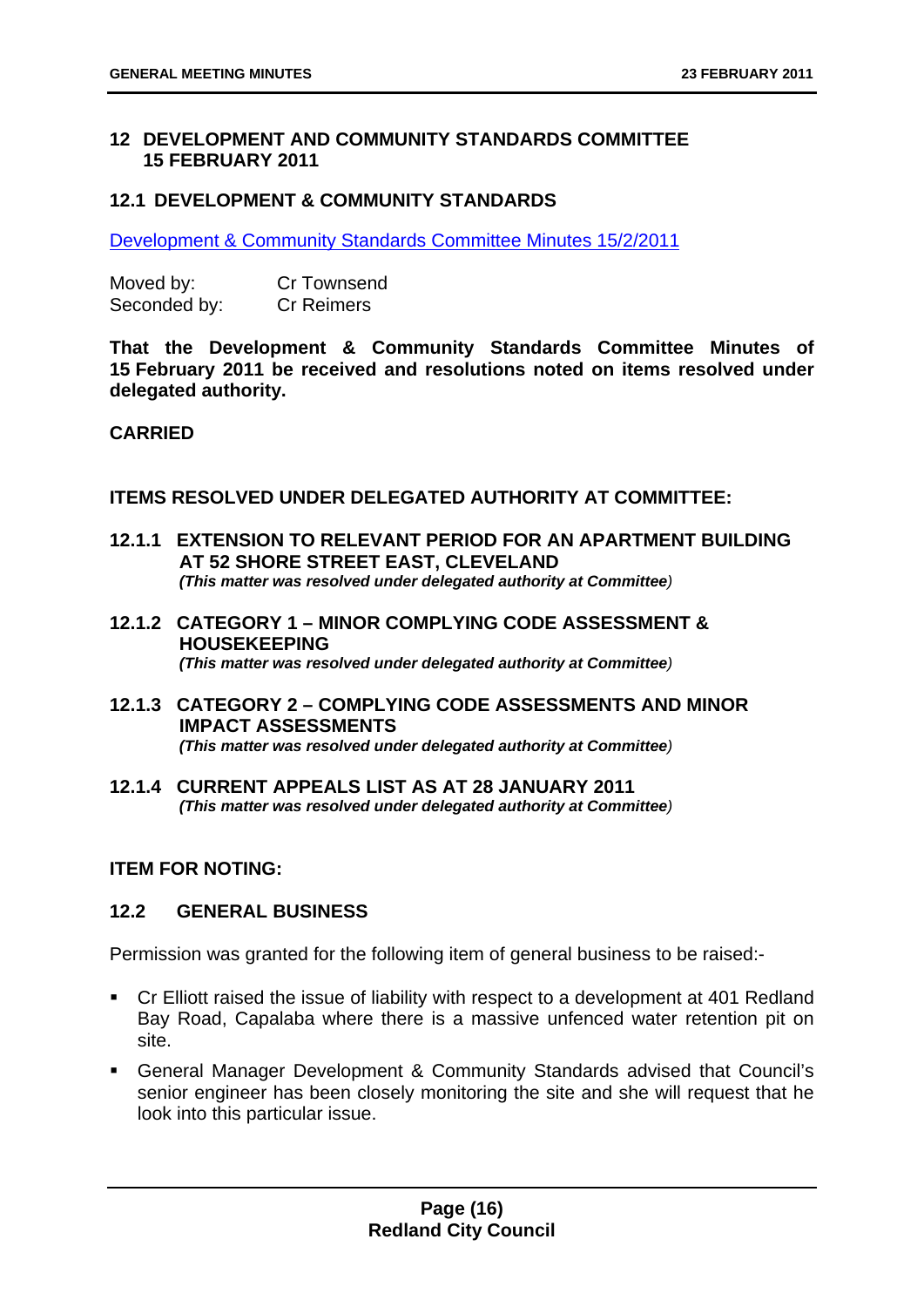#### **COMMITTEE RECOMMENDATION/ COUNCIL RESOLUTION**

Moved by: Cr Townsend Seconded by: Cr Bowler

#### **That the General Business item be noted.**

#### **CARRIED**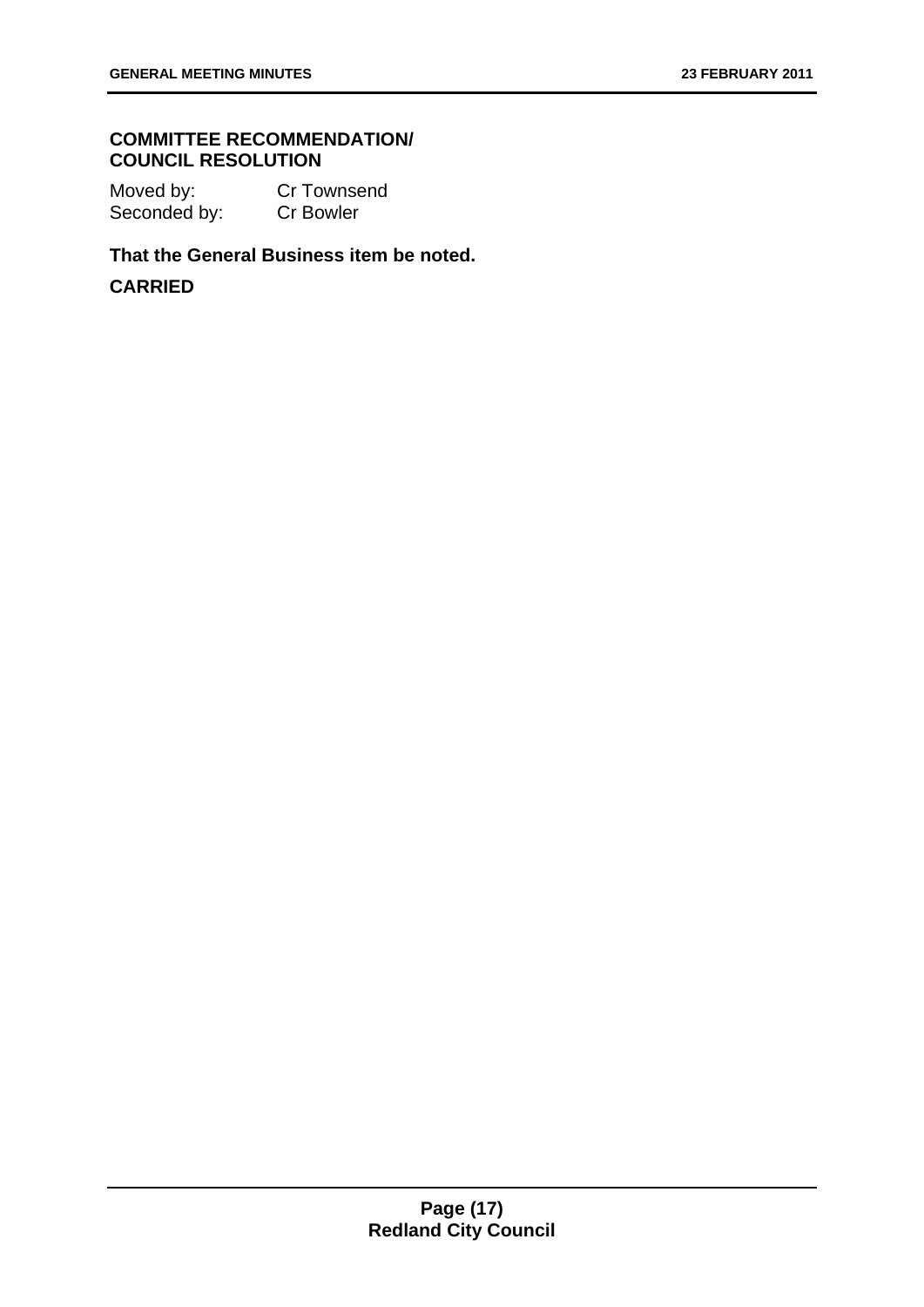#### <span id="page-18-0"></span>**13 PLANNING & POLICY COMMITTEE 2/2/2011**

| Moved by:    | <b>Cr Bowler</b>  |
|--------------|-------------------|
| Seconded by: | <b>Cr Elliott</b> |

That the Planning & Policy Committee Minutes of 2 February 2011 be received.

#### CARRIED

Planning & Policy Committee Minutes 2/2/2011

#### <span id="page-18-1"></span>**13.1 PLANNING & POLICY**

#### <span id="page-18-2"></span>**13.1.1 AMENDMENTS TO FEES AND CHARGES SCHEDULE 2010/2011**

| <b>Dataworks Filename:</b>       | <b>GOV Fees and Charges Documentation</b>                            |
|----------------------------------|----------------------------------------------------------------------|
| <b>Attachments:</b>              | <b>Annexure A - 2010-11 Fees and Charges</b>                         |
| <b>Responsible Officer Name:</b> | <b>Murray Erbs</b><br><b>Manager, Infrastructure Planning</b>        |
| <b>Author Name:</b>              | <b>Giles Tyler</b><br><b>Senior Advisor, Infrastructure Projects</b> |

#### **EXECUTIVE SUMMARY**

Council adopted the 2010/2011 Fees and Charges Schedule at its Special meeting of 25 June 2010.

It has been subsequently identified that the schedules for infrastructure charges does not specify the units against which the base charges are to be applied. Accordingly this report seeks approval for the 2010/11 Fees and Charges Schedule to be amended to include unit descriptors.

There are no new fees proposed as part of this recommendation or any change to the value of fees listed in the schedule.

#### **PURPOSE**

The purpose of this report is to seek Council approval to amend the 2010/201 Fees and Charges Schedules as detailed in Annexure A.

#### **BACKGROUND**

Infrastructure charges are part of a development approval and are payable to Council. They are payable when a subdivision (reconfiguration of a lot) or a material change of use occurs. Infrastructure contribution charges are levied on developers in order to finance necessary additional infrastructure, such as roads, cycleways, stormwater, parks and land for community facilities, which must be provided to meet the needs of the growing community.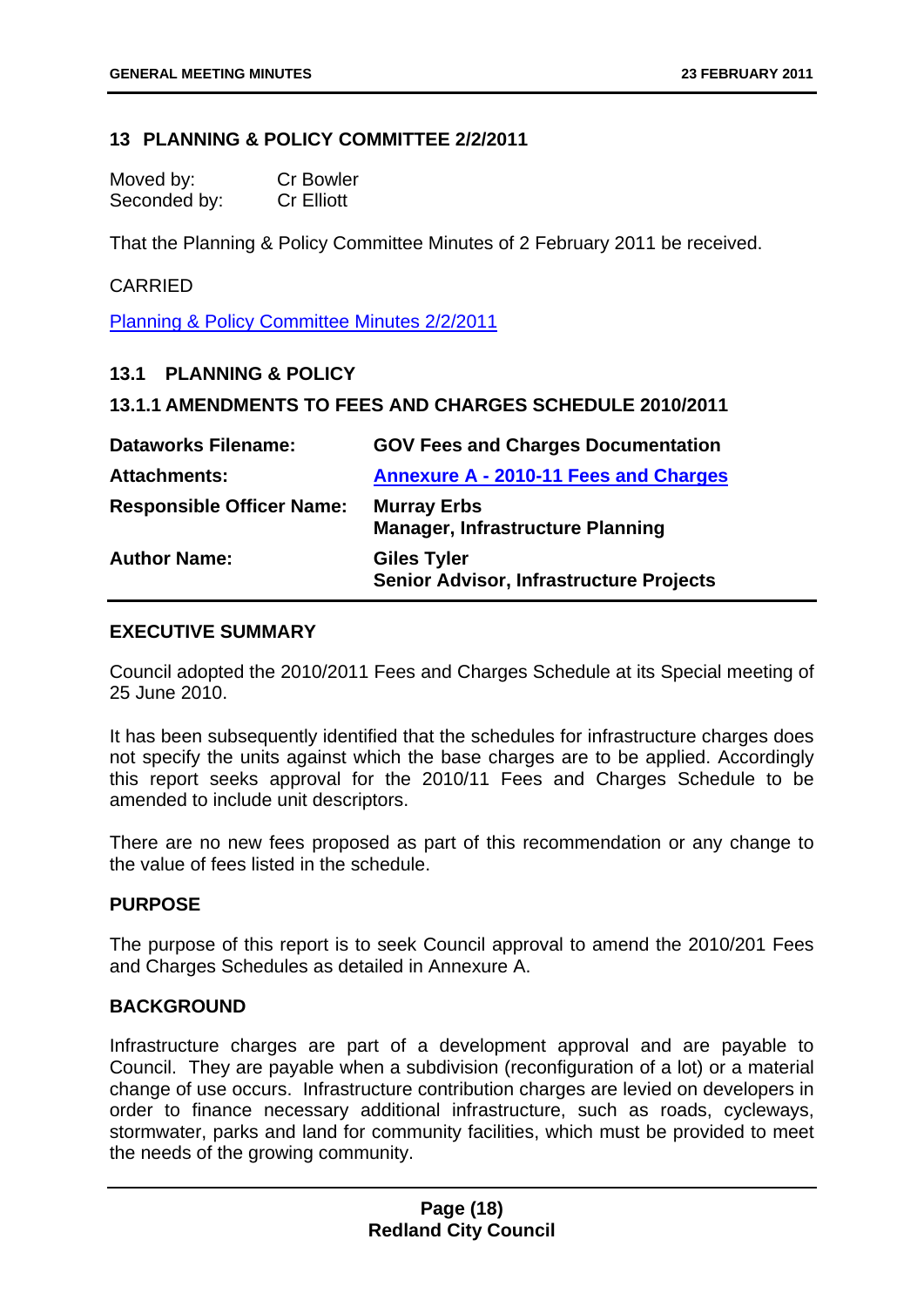The amount of charge payable by a developer is determined by the demand the proposal will place on the infrastructure networks that need to be provided by Council to appropriately service development. The value of infrastructure charges is adjusted annually in accordance with Council's Planning Scheme Policies. The amounts payable are set out in Council's Fees and Charges Schedule (with the exception of the parks charge) and Allconnex Fees and Charges Register.

Following Council's adoption of the 2010/2011 Fees and Charges Schedule, the Internal Audit Report-on-a-Page: 'Review of the Calculation and Payment of Developer Contributions', identified that the Schedule doesn't specify the units against which the base charges are to be applied.

In order to ensure consistency of calculation and payment in line with development approvals and Council policy, it is necessary to amend the Schedule to include these rates.

#### **ISSUES**

The adoption of the proposed amendments to the 2010/2011 Fees and Charges Schedule provides an opportunity for improvement in relation to the calculation and payment of developer contributions by ensuring consistency of development approvals with Council policy.

#### **RELATIONSHIP TO CORPORATE PLAN**

The recommendation primarily supports Council's strategic priority:

9.6 - Implement long term asset management planning that supports innovation and sustainability of service delivery, taking into account the community's aspirations and capacity to pay for desired service levels.

#### **FINANCIAL IMPLICATIONS**

The proposed changes will not impact on the Department's budget bottom line.

#### **CONSULTATION**

The Development & Community Standards Department and relevant areas of the Policy & Planning Department were consulted. The Internal Audit Group of the Governance Department requested the amendments.

#### **OPTIONS**

#### **PREFERRED**

That Council amends the 2010/2011 Fees and Charges Schedule be amended pursuant to the changes identified in Annexure A.

#### **ALTERNATIVE**

None proposed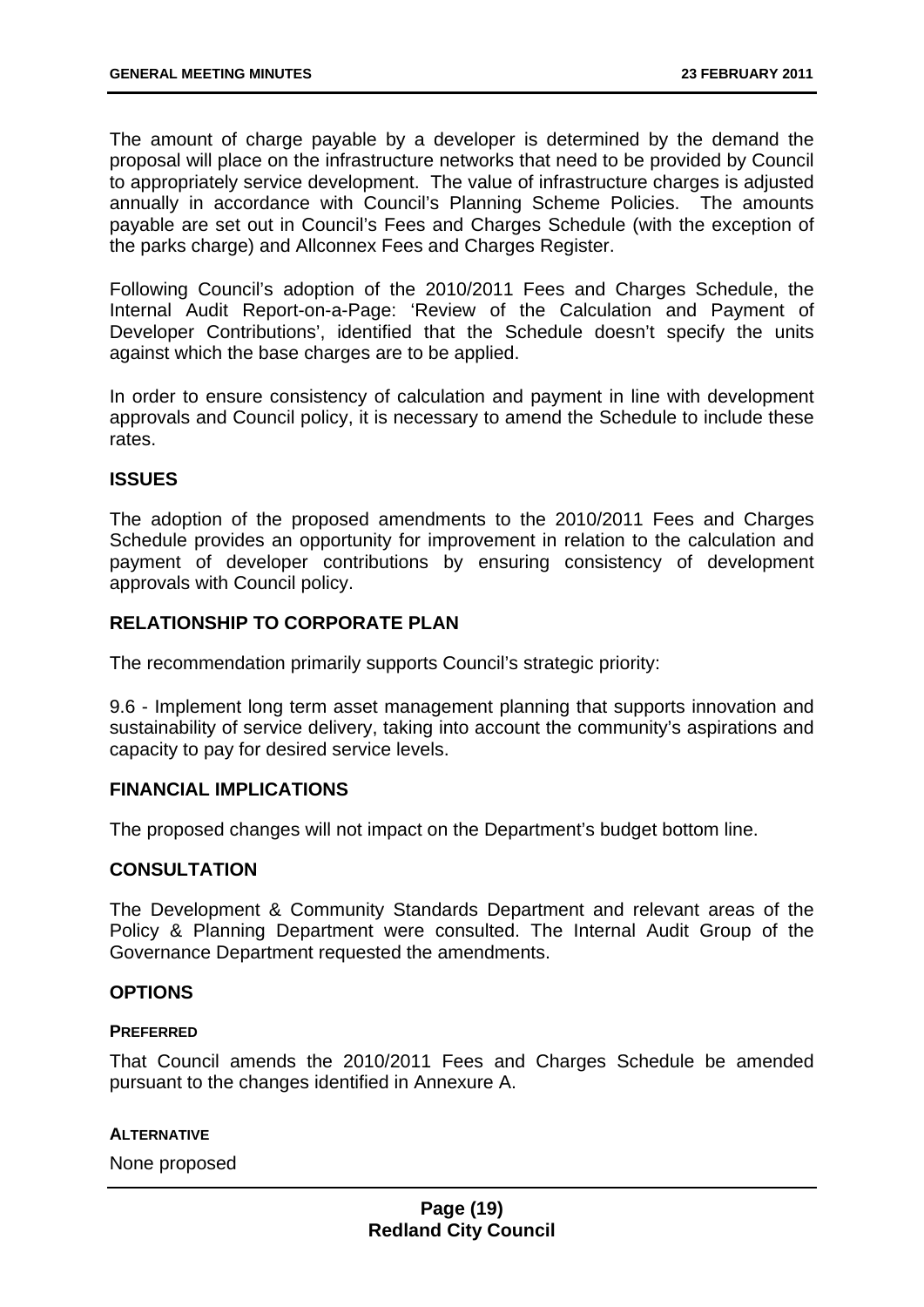#### **OFFICER'S/COMMITTEE RECOMMENDATION/ COUNCIL RESOLUTION**

Moved by: Cr Bowler Seconded by: Cr Reimers

**That Council resolve to amend the 2010/2011 Fees and Charges Schedule pursuant to the changes identified in Annexure A.** 

**CARRIED** (en bloc)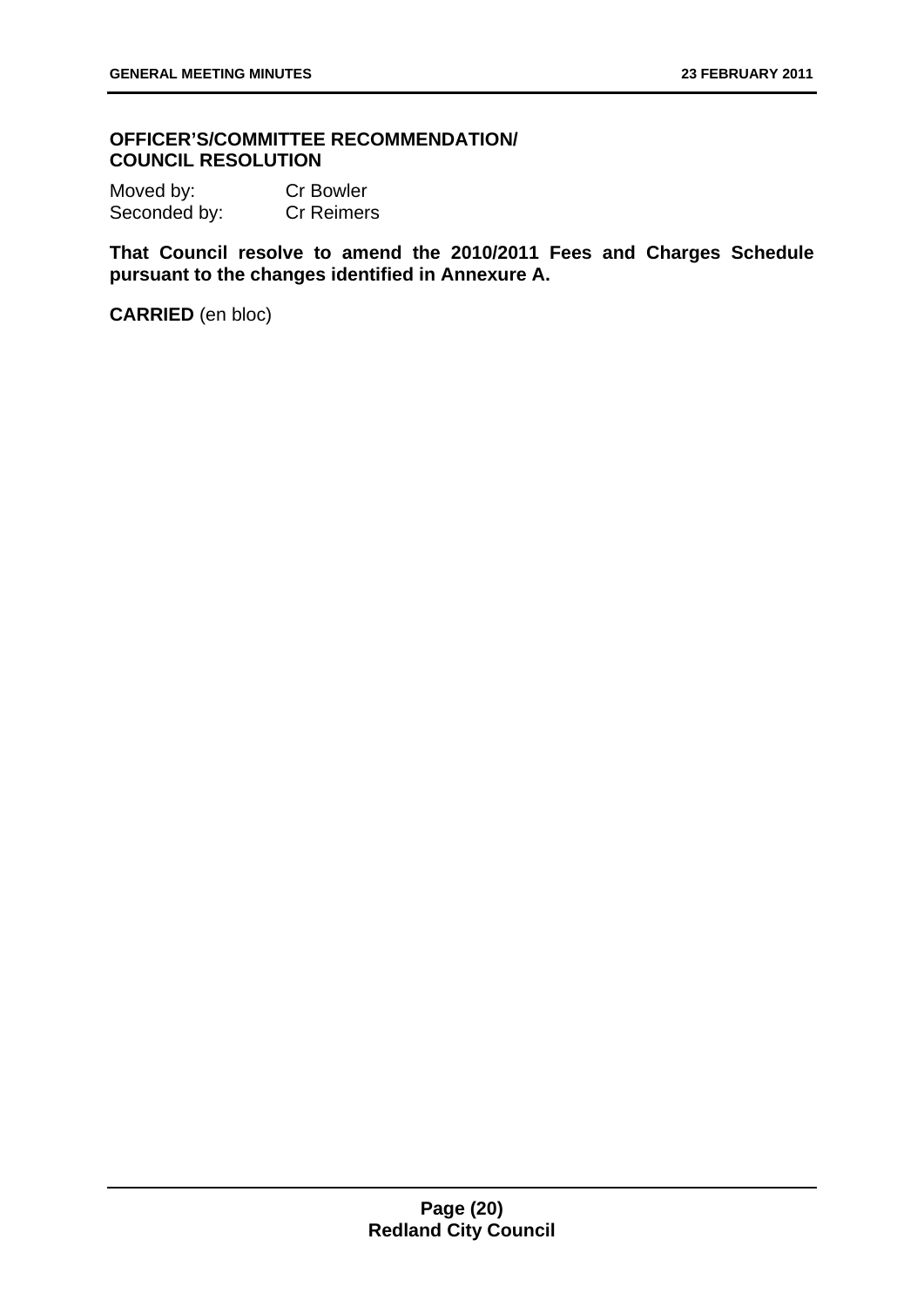#### <span id="page-21-0"></span>**13.1.2 CHILD AND YOUTH FRIENDLY REDLANDS POLICY**

| <b>Dataworks Filename:</b>       | <b>Child Friendly Cities Project</b>                                                                                      |
|----------------------------------|---------------------------------------------------------------------------------------------------------------------------|
| <b>Attachment:</b>               | <b>POL-3013 Child Friendly Policy</b><br><b>Redland City Council Child and Youth Friendly</b><br><b>City Draft Report</b> |
| <b>Responsible Officer Name:</b> | <b>Roberta Bonnin</b><br><b>Manager, Community &amp; Social Planning</b>                                                  |
| <b>Author Name:</b>              | <b>Stephanie Wyeth</b><br><b>Senior Advisor, Community Development</b>                                                    |

#### **EXECUTIVE SUMMARY**

The Draft Child and Youth Friendly Redlands Policy is a key outcome of the Redlands Child and Youth Friendly Cities Project which was completed in August 2010. The project was managed by Community and Social Planning and the Environmental Management Group with input and support from other policy and operational areas of Council. Griffith University led a consultancy team which developed the accompanying *Child and Youth Friendly Cities Report*. Consultation for the project included design workshops with children, officer workshops and activities held during the Redlands 2030 Speakouts.

The project resulted in three policy tools:

- Draft Child and Youth Friendly Redlands Policy
- Draft Planning and Design Guide for Council (With potential for further adaption as part of the Redlands Planning scheme review and other initiatives)
- Draft Child and Youth Friendly City Indicators

The Policy articulates Council's commitment to ensuring the Redlands is a city where children and young people are valued, supported, respected, provided for and actively included. The policy will guide continuous improvement in the development and delivery of Council policies, programs and practices to ensure they are child and youth friendly.

#### **PURPOSE**

The purpose of this report is:

- 1. To recommend Council adoption of the Child and Youth Friendly Redlands **Policy**
- 2. To recommend Council endorsement of the Child and Youth Friendly City Report for planning purposes.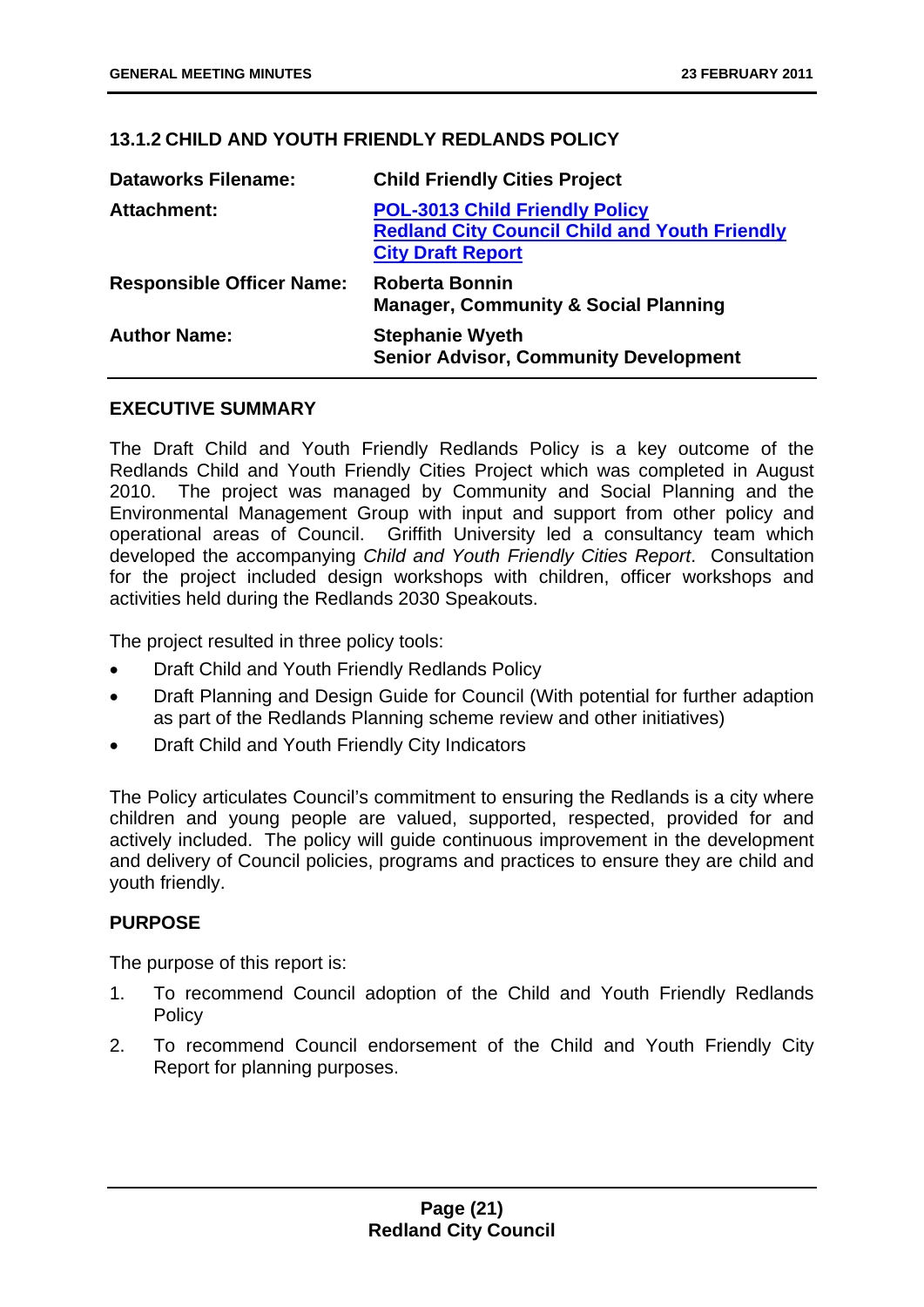#### **BACKGROUND**

Council's strategic intent for the inclusion of children and young people is contained in various policy documents including the *Redlands 2030 Community Plan,* the *Redlands Social Infrastructure Strategy 2009,* and *Redlands Youth Forum POL 3021.* 

The *Redlands 2030 Community Plans* focuses on children and young people in the Redlands in the following goals:

#### *Strong and Connected Communities Outcome*

Goal 5 *"A great place to grow up"* 

*Accessible and affordable community facilities, services, programs, activities and events, designed by, with, and for children and young people, encourage them to feel included, display their culture and interact in a safe environment*, and

#### *Inclusive and Ethical Governance*

*Goal 6 "Youth representation in decision-making"* 

*Local young people are encouraged to take an active part in leadership and decisionmaking processes and play a primary role in designing, implementing and running programs, services and facilities for their peers.* 

The *Redlands Social Infrastructure Strategy 2009*, highlights the new approach to social infrastructure of building child-friendly communities where children and young people have access to the full range of opportunities to participate in community life, and which value young people through partnerships, ongoing dialogue and engagement, and supportive environments.

*Redlands Youth Forum POL 3021* was developed in 2005 following a review of the Redlands Junior Council. Its objective is to provide opportunities for young people to become involved in decision-making processes which are formally linked to Council's elected representatives and staff.

#### **ISSUES**

The Child and Youth Friendly Redlands Policy (Attachment 1) is an outcome of the Child and Youth Friendly City Project which was undertaken between December 2009 and August 2010. The purpose of the project was to identify how principles, policies and practices associated with the successful implementation of established Child Friendly Cities models could be most effectively applied to Redland City to meet both Corporate and community goals for the inclusion and participation of children and young people in the City.

#### **Taking an whole of organisation approach**

The initial project sought to impact on *existing* Council practices and policies rather than expand into new areas of service delivery. This differs from other Australian local government approaches to child-friendly cities where the emphasis on achieving specific accreditation (through the UN Child-Friendly Cities initiative) requirements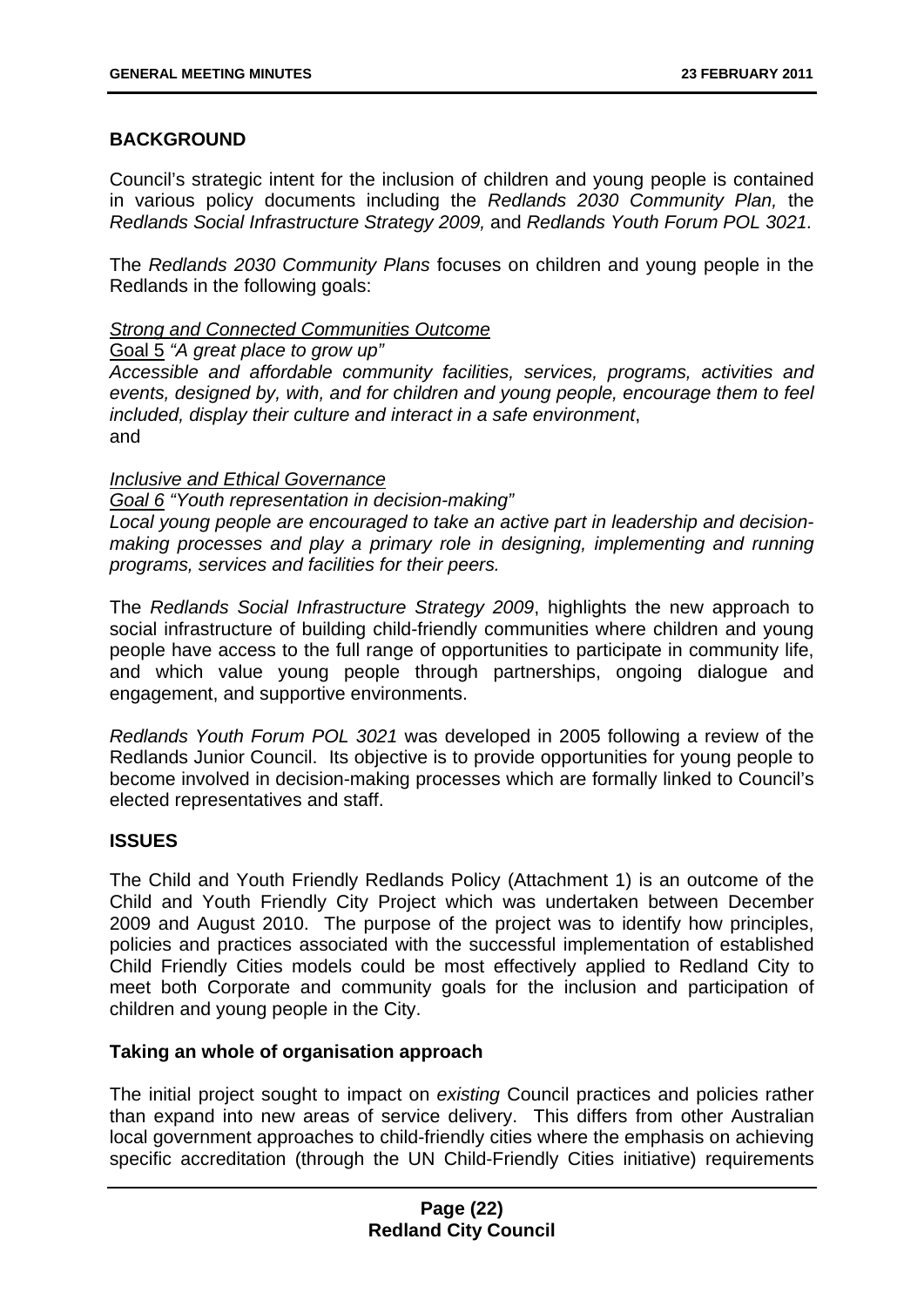has tended to stimulate a range of new activities and under-emphasised the necessity to work with all parts of Council.

The project has had a strong whole of organisation practical approach, built on an understanding of the Queensland local government operating context and the need to ensure the results could be easily built into day-to-day practices. It was informed by detailed research and expert advice provided by Griffith University (consultant researchers - Associate Professor Geoff Woolcock, Laurel Johnson, Prue Walsh of Play Environment Consulting Pty Ltd) who were commissioned to produce the following key outputs:

- Development of a Corporate Policy *Redland City Council Child and Youth Friendly Redlands Policy* to cover all areas of Council operation (See Attachment 1);
- The *Redlands Child and Youth Friendly Design Guide* applying to public and private development and open space/public space/parks improvement strategies (See Attachment 2); and,
- The *Child and Youth Friendly Redlands Community Indicators* to monitor progress on actions to improve children and young people's participation, health and well-being (See Attachment 2.

#### **What is a child friendly city?**

The Australian Research Alliance for Children and Youth  $(ARACY)^1$  $(ARACY)^1$  has defined a child friendly community<sup>[2](#page-23-1)</sup> as follows:

- A community where children are valued, supported, respected, provided for and actively included, play a part, reach their potential, live well, and are free from harm.
- Based on the United Nations Children's Fund (UNICEF) charter, informed by the United Nations Convention on the Rights of a Child, which guarantees the right of every young citizen to:
	- − influence decisions about their city
	- − express their opinion on the city they want
	- − participate in family, community and social life
	- − receive basic services such as health care, education and shelter
	- − drink safe water and have access to proper sanitation
	- − be protected from exploitation, violence and abuse
	- − walk safely in the streets on their own
	- meet friends and play

 $\overline{a}$ 

<span id="page-23-0"></span><sup>1</sup> Australian Research Alliance for Children and Youth (2006) *What Constitutes Child Friendly Communities and How are they Built?* Evidence into Action Topical Paper – Child Friendly Communities .p3‐<sup>4</sup> <sup>2</sup>

<span id="page-23-1"></span> $2$  The term 'child friendly city/community' can be applied to the age co-horts included in the definition of children and young people outlined above in section 1.4.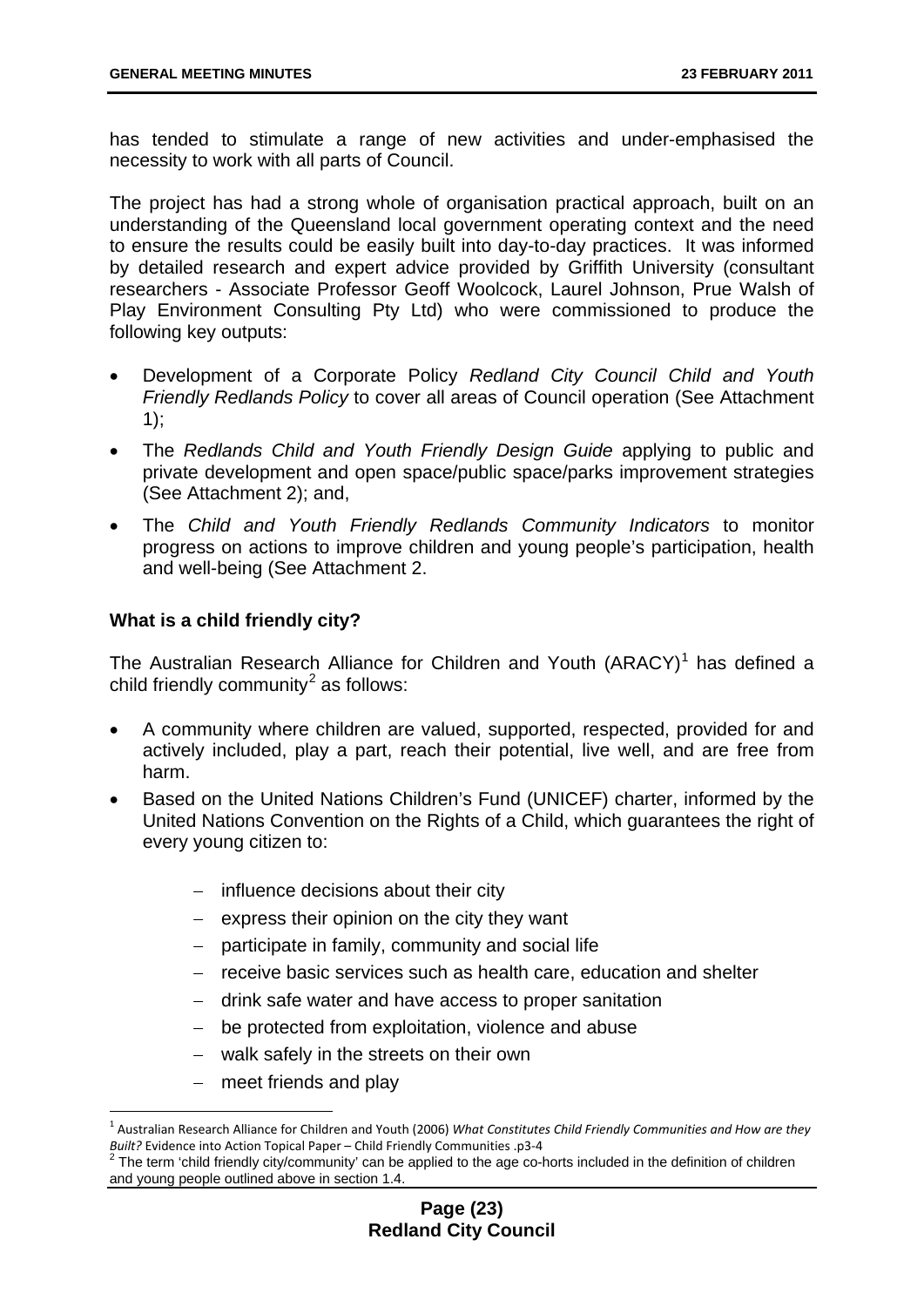- − have green spaces for plants and animals
- − live in an unpolluted environment
- − participate in cultural and social events, and
- − be an equal citizen of their city with access to every service, regardless of ethnic origin, religion, income, gender or disability.

Australian local governments play an important role in the provision of facilities, services and programs for families, children and young people. Local governments will commonly produce a youth services plan, and sometimes a child and youth strategy to inform the targeted delivery of their initiatives. Some local governments have explicitly incorporated children and young peoples' issues into their major strategic plans.

The main drivers of more concentrated attention on child-friendly built and natural environments are concerns about the increasing challenges confronting contemporary childhood in western societies, especially the incidence of childhood obesity, risk anxiety, security concerns and the associated decrease in children's physical activity – in sum, amounting to genuine fears that this might be the first generation of children who live shorter lives than their parents.

ARACY research has found that creating child-friendly places and spaces requires a policy platform and the support of elected representatives and community leaders. The major platform for policy development at a local government level has been the UNICEF's Child-Friendly Cities (CFC) initiative. In addition specific children's, youth and community issues and government funding such as the Federal Government's Communities for Children (C4C) initiative has stimulated policy and strategy responses.

#### **Planning and Urban Design Focus**

 A key component of the Redlands Child and Youth Friendly Cities Project involved assessing the 'child and youth friendliness' of two areas in the Redlands where masterplanning was in progress: ie the Capalaba Activity Centre Master Plan (draft master plan) and the Weinam Creek Wetlands District Park. The project also reviewed planning and project documentation.

The case-studies highlighted a number of opportunities to improve the design and planning of these areas to increase their access and use by children and young people. Land Use Planning Group incorporated key findings of the case studies in the finalisation of the master plans for both Cleveland and Capalaba.

The intent of the resulting *Child and Youth Friendly Design Guide* is to assist Council to include child and youth friendly principles and design strategies when undertaking planning and design projects, and when working with other governments or private and community organisations to give practical guidance on how to achieve good outcomes for children and young people in the Redlands.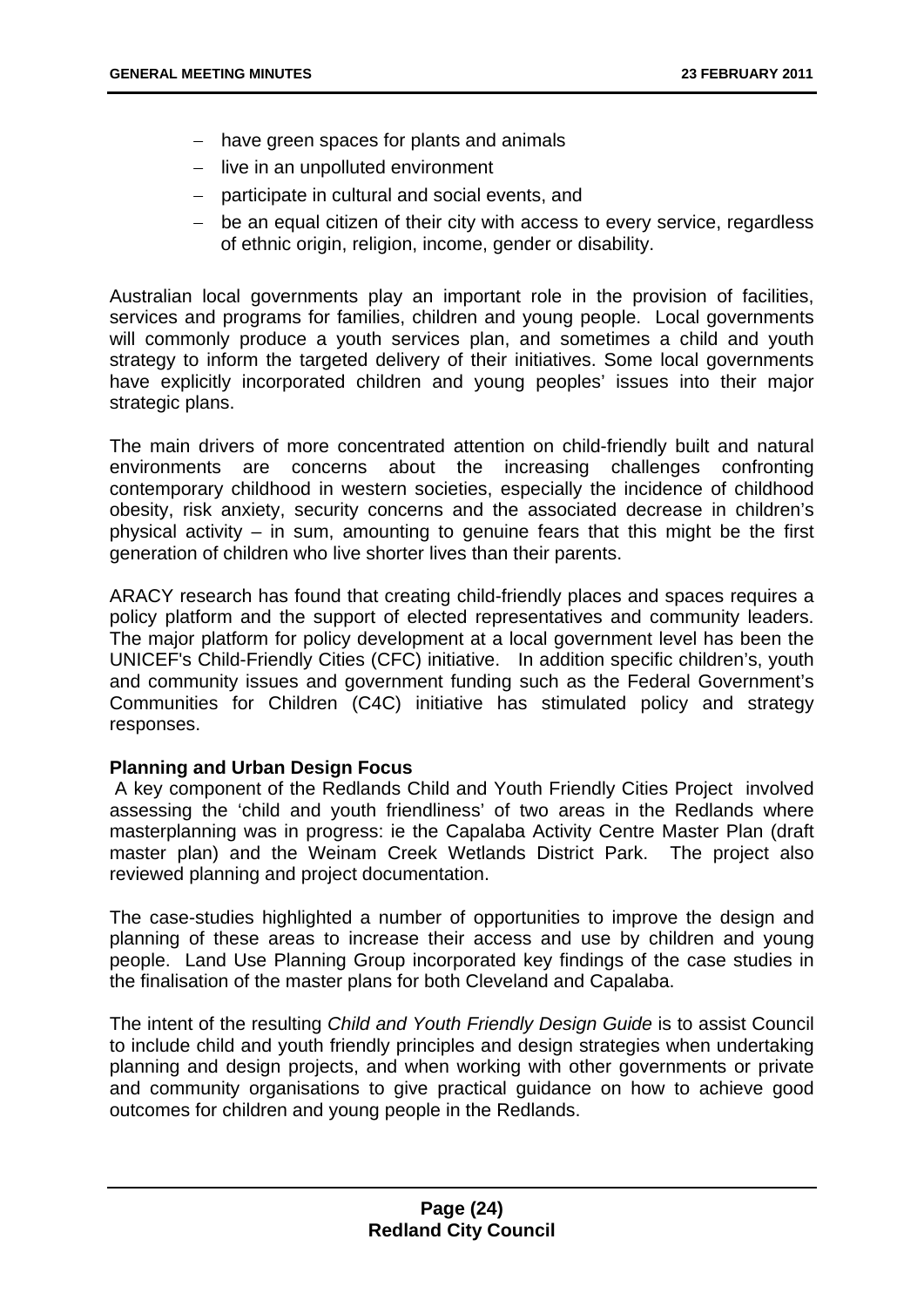#### **Targeted engagement with children and young people**

Engagement with children and young people in the development of this project, policy and design guide involved targeted activities (see below), interviews with key informants who work on a regular basis with children and young people, and a review of feedback from the recently completed *Redlands 2030 Community Plan* community participation activities.

Engagement activities included:

- facilitated arts-based consultations with children where participants were asked to describe and develop designs to enhance key places in Redland City Council
- creative engagement activities at the Redlands 2030 SpeakOut and Soapbox events
- review of survey results from the Young People and Public Space Survey 2010, as well as consultations with young people completed as part of The Cage Youth Space commissioning and design.

Further community engagement activities are planned during the development of a Council Youth Strategy and the review of Redlands Youth Forum POL-3021. Principles supporting giving a voice to children and young people in Council's planning and decision-making have also been incorporated into Council's new Community Engagement Policy and guidelines.

#### **PERFORMANCE MEASURES**

Much of the work on children's indicators falls within the broader umbrella of sustainability, health, quality of life, and children's well-being. The three key themes around children's well-being are 'agency', 'safety and security', and 'positive sense of self'.

The outcome of this work for the Redlands is an integrated indicator framework for child and youth friendly communities which incorporates the physical environment and the broader agenda of sustainability. A summary of the integrated framework is in Table 1 below.

| Redland City Child and Youth Friendly City<br><b>Principles</b>                                             | <b>Local Government Indicators</b>                                                                      |
|-------------------------------------------------------------------------------------------------------------|---------------------------------------------------------------------------------------------------------|
| Children and young people influence decisions<br>about the City                                             | Ability to engage in community participation processes*                                                 |
| Children and young people feel included and<br>connected to their communities                               | Availability of gathering places that foster a sense of<br>connection for children within the community |
|                                                                                                             | Presence of facilities that convey a sense of welcome<br>and support*                                   |
| Children and young people live well and feel safe<br>and are protected from, abuse, neglect and<br>violence | Presence of traffic restrictions and mitigation measures                                                |

#### **Table 1. Child and Youth Friendly Redlands Community Indicators (Summary)**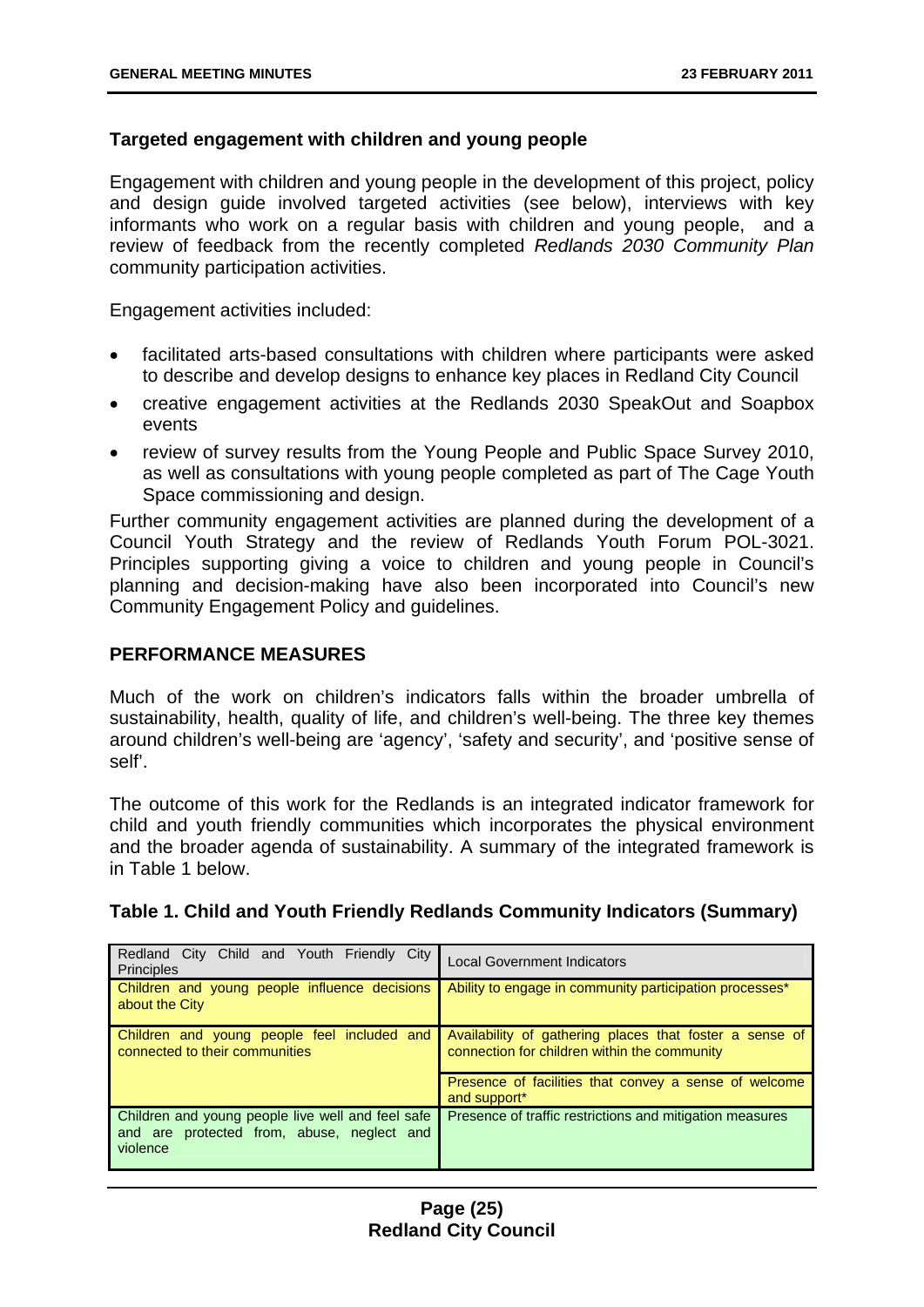| Redland City Child and Youth Friendly City<br><b>Principles</b>                                                                | <b>Local Government Indicators</b>                                                                  |
|--------------------------------------------------------------------------------------------------------------------------------|-----------------------------------------------------------------------------------------------------|
|                                                                                                                                | Freedom from physical danger*                                                                       |
| Children<br>and<br>people<br>local<br>young<br>have<br>opportunities for learning, play, employment and<br>creative expression | Availability of a range of learning opportunities for<br>children and young people of all abilities |
|                                                                                                                                | Availability of creative and active play spaces*                                                    |
| Children and young people have access to green<br>open space and natural areas for contemplation,<br>exploration and play      | Availability of a range of green open space and natural<br>areas                                    |
|                                                                                                                                | Accessibility to a range of green open space and natural<br>areas                                   |
| Children and young people have safe circulation<br>paths connecting them to where they want to go                              | Freedom of movement within the community*                                                           |

\*Note: The complete indicator framework can be found at Attachment 4 of the Child and Youth Friendly City Report.

#### **RELATIONSHIP TO CORPORATE PLAN**

The recommendation supports all Corporate Plan outcome areas but is especially linked to Wise Planning and Design, Strong and Connected Communities, and Inclusive and Ethical Governance.

#### **FINANCIAL IMPLICATIONS**

There are no immediate financial implications of this report. Some resources will be required in the short term for the development of a youth strategy for the city (planned for 2011/12) and the review of the Redlands Planning Scheme (planned to commence in 2012/13), and in the longer-term to support the development of a children's strategy for the Redlands.

Having an endorsed policy framework for the inclusion and wellbeing of children and young people should position Council well when seeking to secure strategic partnerships and external funding.

#### **PLANNING SCHEME IMPLICATIONS**

The Land Use Planning Group was consulted and it is considered that the outcome of recommendations in this report will be considered as part of the Redlands Planning Scheme Review planned to commence in 2012/13

#### **CONSULTATION**

External consultation was outlined earlier in this report.

Internal stakeholders who participated in the key informant interviews, officers workshop and provided feedback on the draft policy and the project report include:

- Manager, Community and Social Planning
- Manager, Land Use Planning
- Community and Social Planning Group

#### **Page (26) Redland City Council**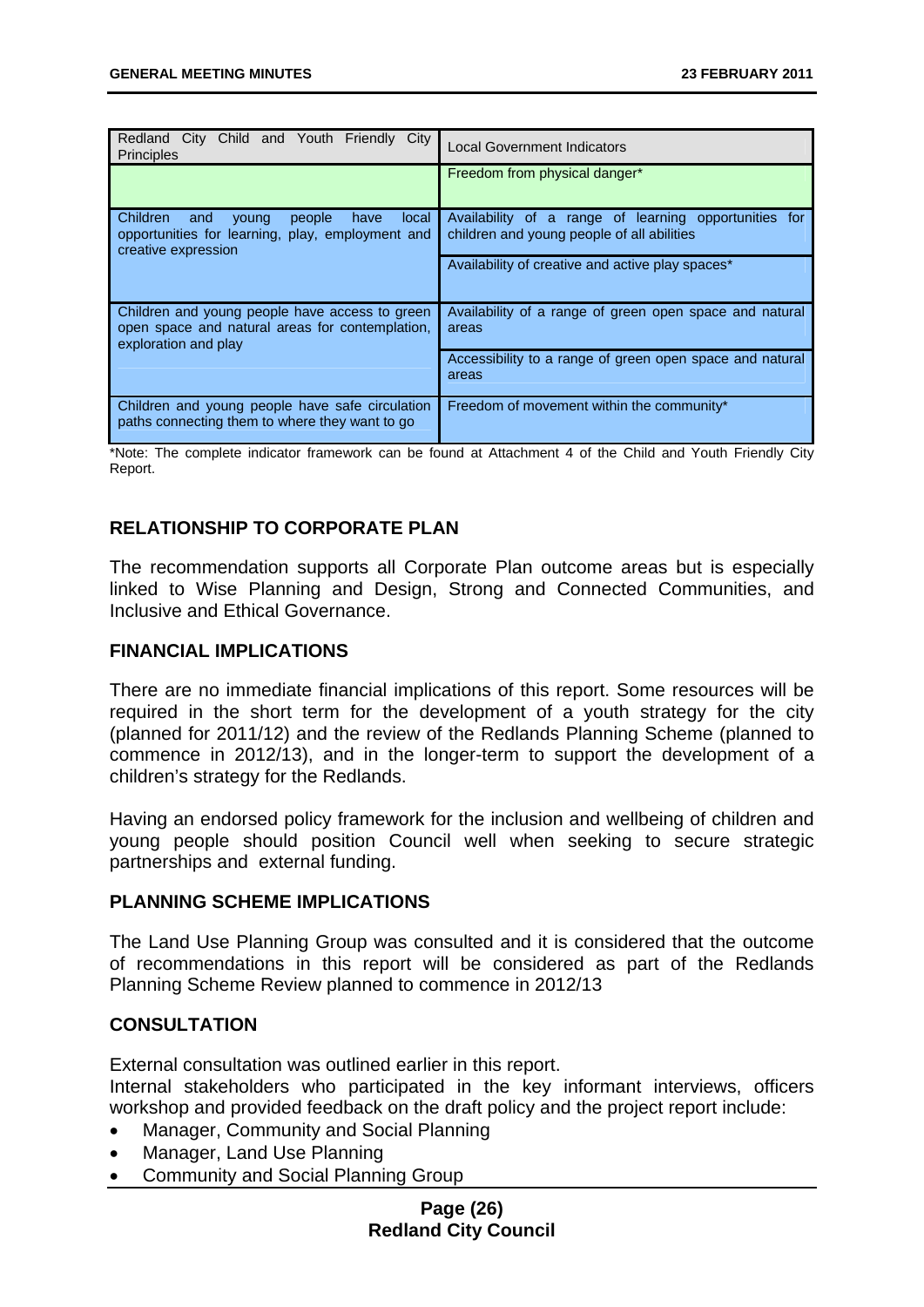- Marketing and Communications Group
- Land Use Planning Group
- Environment Management Group
- Community Development and Human Services
- Cultural Development and Library Services

The Report reflects a broad consensus on strategic directions and core principles across key program areas of Council.

#### **OPTIONS**

#### **PREFERRED**

- 1. That Council adopt the Child and Youth Friendly Redlands Policy; and
- 2. That Council endorse the Child and Youth Friendly City Report for planning purposes.

#### **ALTERNATIVE**

That further research be undertaken and be presented at a subsequent Council meeting

#### **OFFICER'S/COMMITTEE RECOMMENDATION/ COUNCIL RESOLUTION**

| Moved by:    | <b>Cr Bowler</b>  |
|--------------|-------------------|
| Seconded by: | <b>Cr Reimers</b> |

#### **That Council resolve to:**

- **1. Adopt the Child and Youth Friendly Redlands Policy POL-3113; and**
- **2. Endorse the Child and Youth Friendly City Report for planning purposes.**

**CARRIED** (en bloc)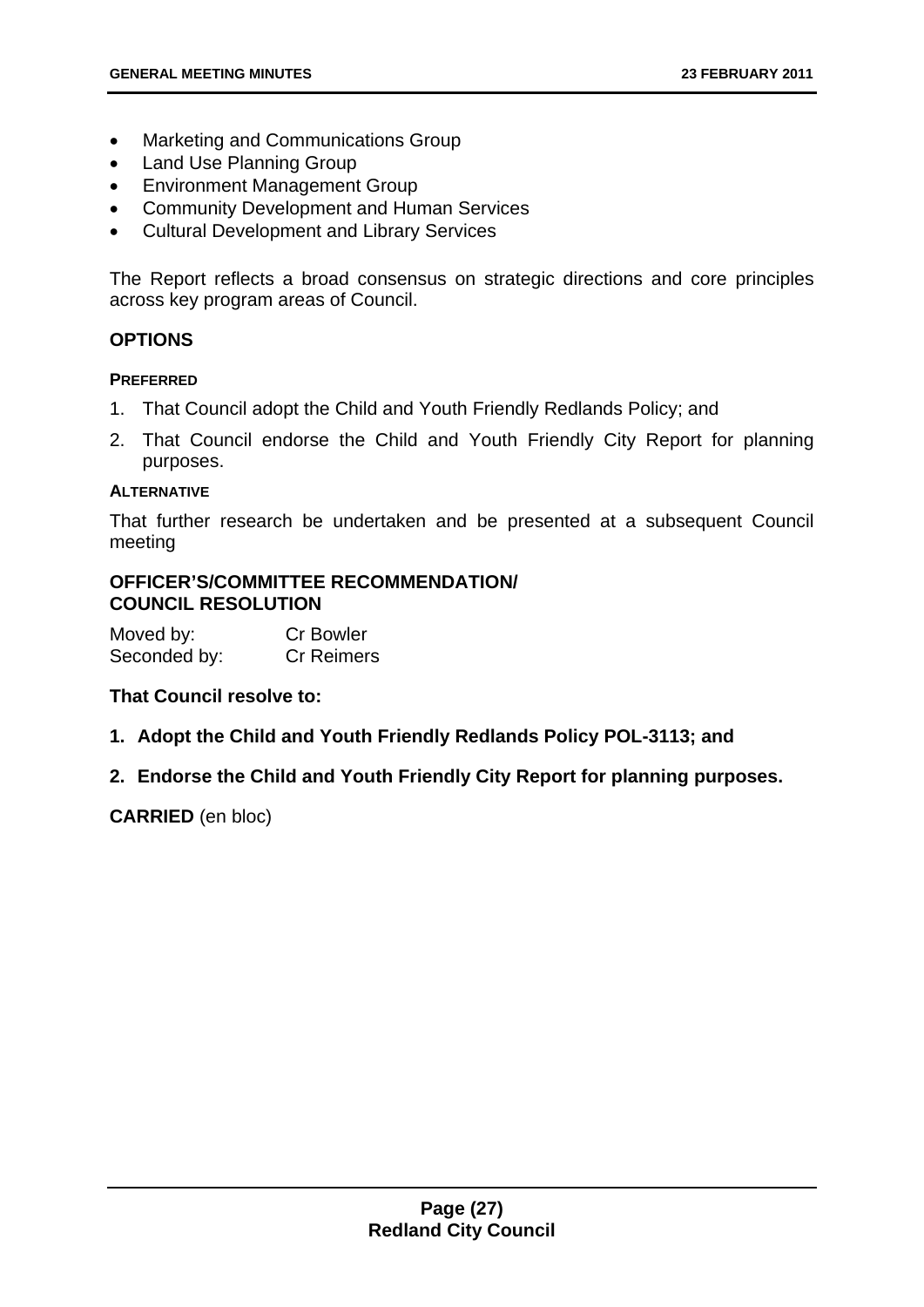#### <span id="page-28-0"></span>**13.2 ITEM DELEGATED TO COMMITTEE FROM COUNCIL**

This item was resolved at the Planning & Policy Committee meeting of 2/2/2011. The Committee's resolution is now presented to Council for noting only.

#### <span id="page-28-1"></span>**13.2.1 SUPPORT FOR VICTIMS OF NATURAL DISASTER - DISTRIBUTION OF FUNDS**

| <b>Dataworks Filename:</b>       | <b>G&amp;S Sponsorships and Donations</b>               |
|----------------------------------|---------------------------------------------------------|
| <b>Responsible Officer Name:</b> | <b>Gary Stevenson</b><br><b>Chief Executive Officer</b> |
| <b>Author Name:</b>              | <b>Nick Clarke</b><br><b>General Manager Governance</b> |

#### **EXECUTIVE SUMMARY**

Council made a decision at its ordinary meeting of 27 January 2011 to delegate its decision about the allocation of \$20,000 for flood relief to the Planning & Policy Committee.

The officer's original recommendation was for Council to donate \$20,000 to the Premier's Flood Relief Appeal, now referred to as the Premier's Disaster Relief Appeal. Other localised flood relief appeals have since been created to target donations to individual towns or local government areas.

This report provides some additional information about local appeals in South-east Queensland (SEQ) and elsewhere to assist councillors determine how Council's donation will be allocated.

#### **PURPOSE**

The purpose of this report is to provide options and a recommendation to the Committee to exercise the delegation from Council to allocate \$20,000 in donations to flood relief.

#### **BACKGROUND**

At the General Meeting of 27 January 2011 Council resolved to:

- 1. Donate \$20,000 to flood relief;
- 2. Delegate authority to the Planning and Policy Committee, under s.257(1)(c) of the Local Government Act 2009, to make a decision on recipients of these funds in order to maximise the benefits to communities; and
- 3. Endorse the actions of the Chief Executive Officer in deploying staff and equipment to flood response and recovery in other areas and refer to quarterly budget review.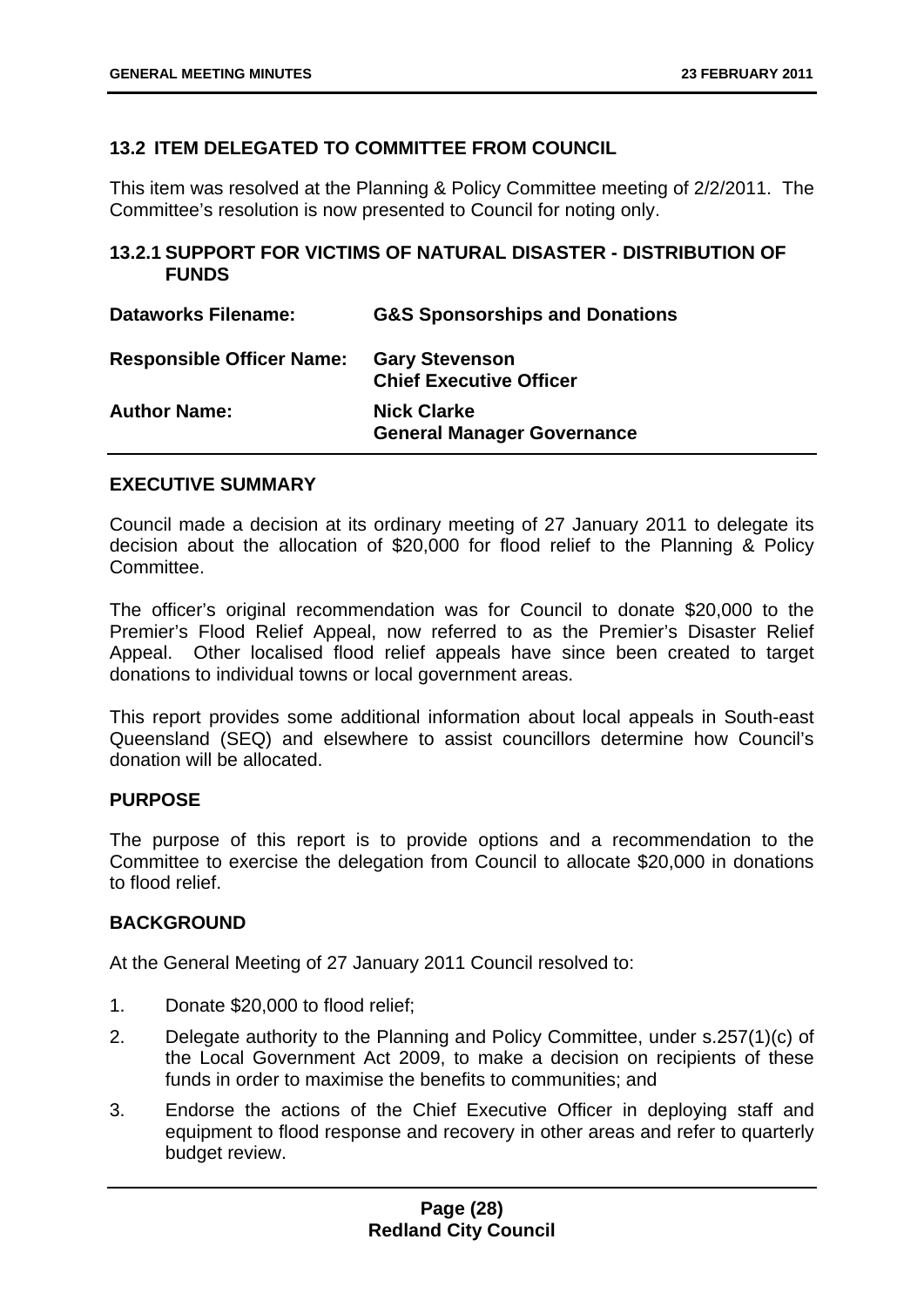Following the onset of the floods in Queensland, the Premier established the Premier's Flood (Disaster) Relief Appeal (Premier's Appeal). Subsequent to that, other appeal funds have been created to seek donations specifically for local communities rather than the large pool of funding in the Premier's Appeal which will be allocated across the flood affected parts of the state.

A brief summary of the relevant appeals follows. This information is collated from official websites:

#### 1. Premier's Appeal

On 29 December 2010, the Queensland Government launched a [disaster relief](http://www.thepremier.qld.gov.au/initiatives/disaster_recovery/index.aspx)  [appeal](http://www.thepremier.qld.gov.au/initiatives/disaster_recovery/index.aspx) to help those affected by wide spread flooding throughout the state.

The Australian public, business community and all levels of government have given generously to the appeal, which will initially focus on helping individuals and families who are experiencing hardship from the impacts of this natural disaster.

A Distribution Committee has been established to manage the disbursement of the donated funds.

Eligibility includes residents (owners or tenants) whose home was flooded internally above the level of the floor in the living areas making the home uninhabitable and who will find it hard to recover without financial assistance. Adults are eligible to receive \$2,000 and dependent children under 18 years of age \$1,000.

#### 2. Ipswich Flood Appeal:

Ipswich City Council has established its own appeal fund.

The Ipswich Mayor's Community Fund is an unincorporated association which was established in 2006. It operates in accordance with its constitution which allows the City to make a quick response during emergency and tragic situations.

Eligibility criteria and application procedures have not yet been published and the Council's website states that these will be made available over the coming weeks.

#### 3. Lockyer Valley Appeals:

There are two separate appeals in the Lockyer Valley.

- a. The Lockyer Valley Appeal. This is promoted on the website of the Lockyer Valley Regional Council. Eligibility for access to funds has yet to be published. The appeal is aimed to assist those affected by the flood in the Lockyer Valley region.
- b. Grantham Flood Support. This is a separate appeal also established within the Lockyer Valley region and is also promoted on that council's website. Much of the town of Grantham was destroyed on 10 January 2011 due to the flash flooding.

#### **Page (29) Redland City Council**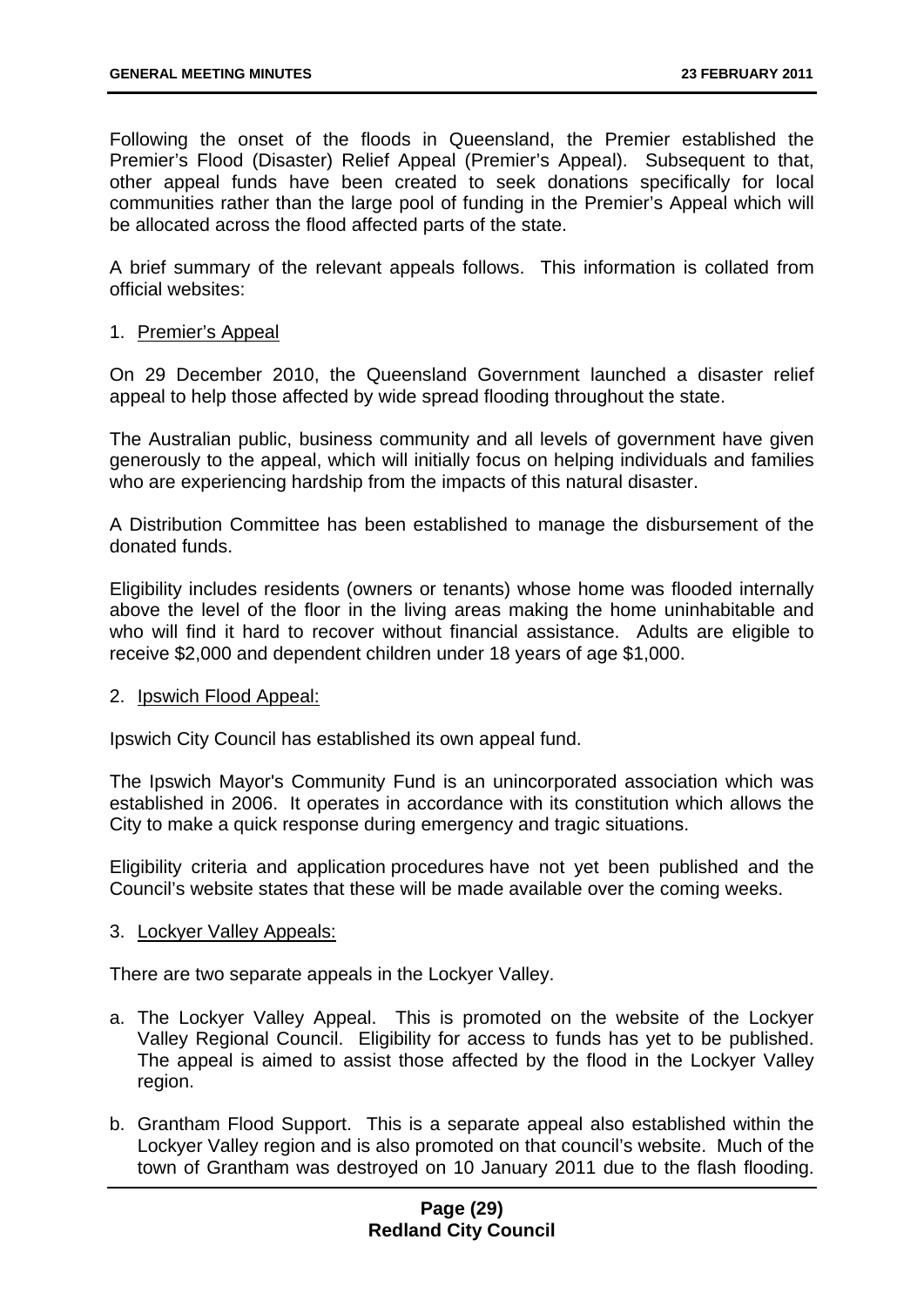All funds raised will go directly to the Grantham community, helping to rebuild and help this community on the long road to recovery. Eligibility for access to funds has yet to be published.

#### 4. Toowoomba Disaster Appeal:

The Toowoomba Chamber of Commerce has established an appeal fund to assist flood victims in the Toowoomba region. This appeal is featured on the local council's website.

The disbursement of donated funds will be managed by a bi-partisan distribution committee, which will include a representative from the Toowoomba Chamber of Commerce, a community organisation (e.g. Lifeline) and the Toowoomba Regional Council.

The published aims of the appeal are to: assist families with expenses incurred as a result of the tragic loss of life (e.g. unexpected funeral expenses); to assist people within the Toowoomba region recover from the affects of the unprecedented weather event; and to assist businesses within the Toowoomba region recover from the affects of

the weather event. Any funds remaining after disbursement are to be passed to the Premier's Appeal.

#### 5. Outside South-east Queensland:

There are several other appeal funds that have been established either by local councils, chambers of commerce or other organisations targeting funding toward particular parts of the community. Research has not been undertaken to identify every one, however, examples of these include:

- a) Rockhampton Regional Council (restoring community, charitable and sporting facilities);
- b) Chinchilla Flood Relief Appeal (targeted at the local community);
- c) Theodore Recovery Appeal Trust (established by the community to assist the returning evacuees);
- d) Bundaberg Chamber of Commerce (assisting local businesses); and
- e) The Variety Queensland Flood Appeal (focused on assisting children in flood affected areas).

#### **ISSUES**

Most public appeals for donations are now seeking financial contributions only. Whilst the donation of goods has been helpful in the early days of the disaster response, most charities and appeal funds are asking people not to donate goods, but cash instead.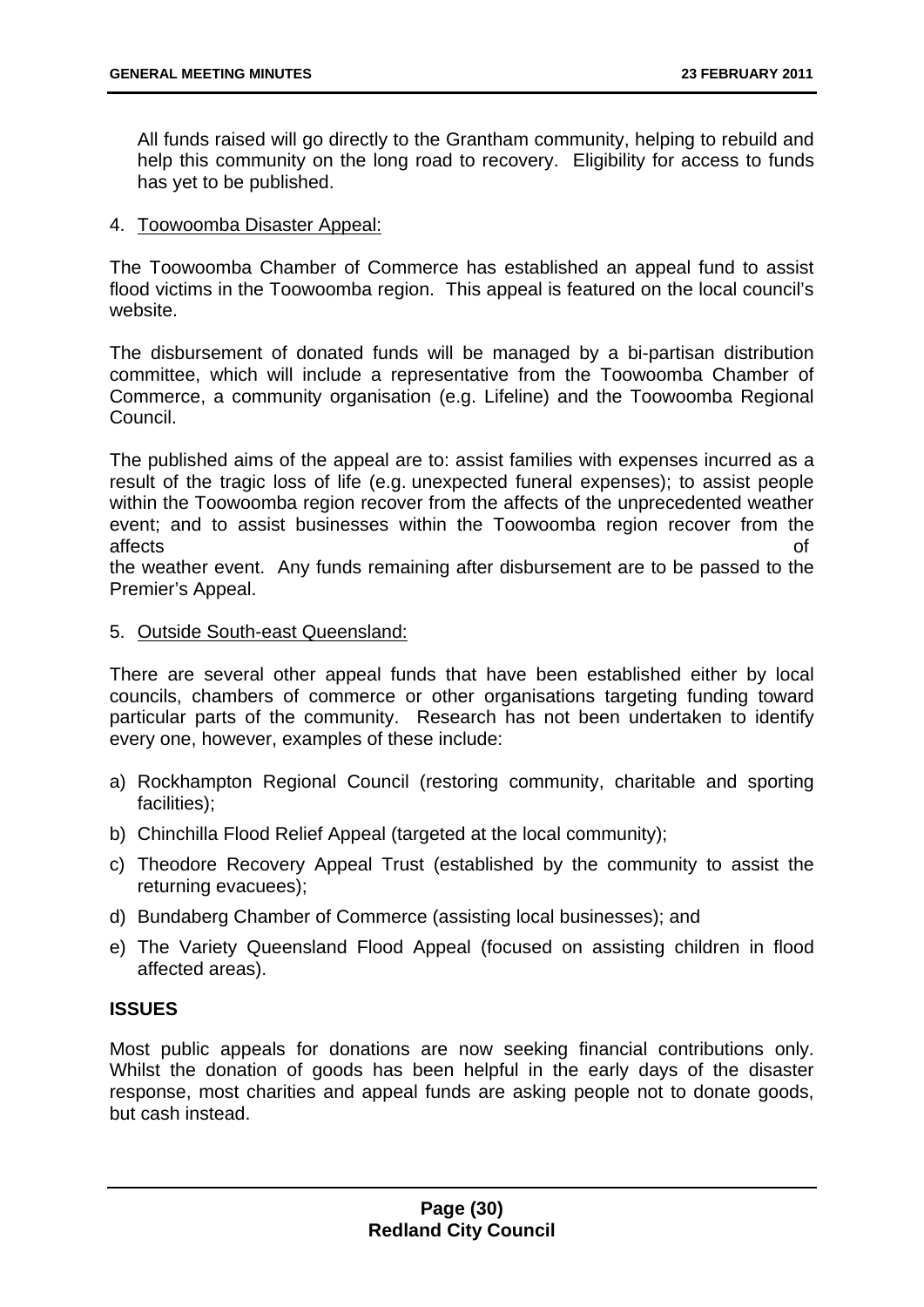The Premier's Appeal funds are to be allocated across the state. The other appeals listed above have been established to allocate funds to those in their own communities. Unlike the Premier's Appeal, these have generally yet to publish how the money will be allocated.

Councillors may wish to show strong support to individual communities affected by the floods.

#### **RELATIONSHIP TO CORPORATE PLAN**

The proposal is consistent with the values and principles of Outcome 7 – Strong and Connected Communities. It is also consistent with Council's objective 'that the organisation and its people are caring.'

#### **FINANCIAL IMPLICATIONS**

The financial donation will be subject to a budget revision at the next quarterly review.

#### **PLANNING SCHEME IMPLICATIONS**

There are no planning scheme implications.

#### **CONSULTATION**

Councillors were originally consulted prior to the report to Council's ordinary meeting in January 2011.

#### **OPTIONS**

#### **PREFERRED**

That Council donate \$20,000 to the Premier's Disaster Relief Appeal.

#### **ALTERNATIVE**

That Council donate \$20,000 either to one, or split between more than one, appeal fund from those listed in this report.

#### **OFFICER'S RECOMMENDATION**

That Council resolve to donate \$20,000 to the Premier's Disaster Relief Appeal.

#### **COMMITTEE RESOLUTION**

| Moved by:    | Cr Hobson         |
|--------------|-------------------|
| Seconded by: | <b>Cr Elliott</b> |

#### **That Committee, under delegated authority, resolve to donate:**

- **\$10,000 to the Premier's Disaster Relief Appeal;**
- **\$5,000 to the Toowoomba Disaster Appeal; and**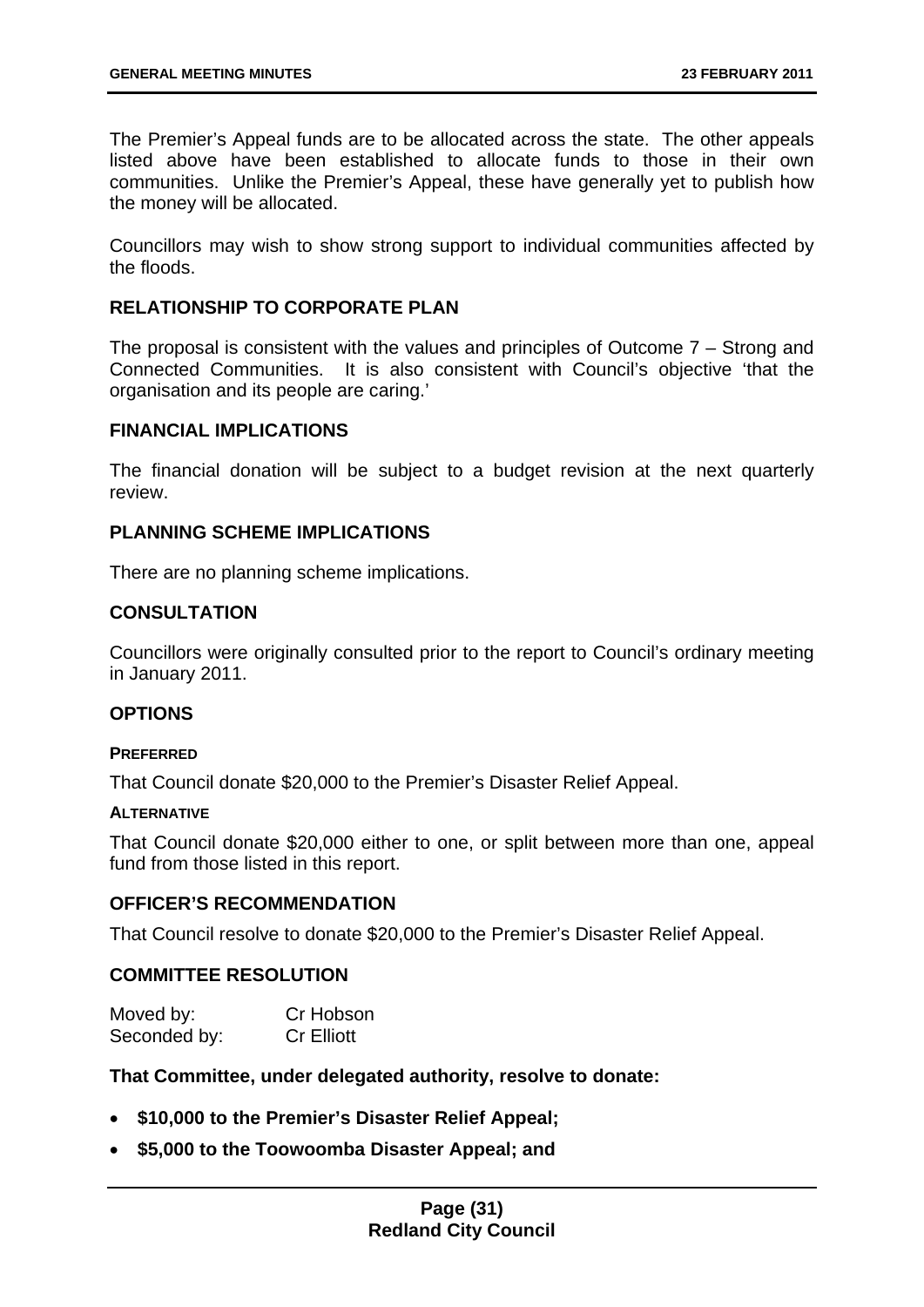• **\$5,000 to the Lockyer Valley Appeal.** 

#### **CARRIED** (unanimously)

During discussion on this item, the Mayor indicated that she would like to investigate the concept of developing a sister city relationship with one of the flood affected areas. The Mayor put the motion below.

#### **COMMITTEE RECOMMENDATION/ COUNCIL RESOLUTION**

| Moved by:    | <b>Cr Bowler</b>  |
|--------------|-------------------|
| Seconded by: | <b>Cr Reimers</b> |

**That Council resolve to investigate the concept of developing a "sister" city relationship with one of the flood affected areas in conjunction with the community** 

**CARRIED** (en bloc)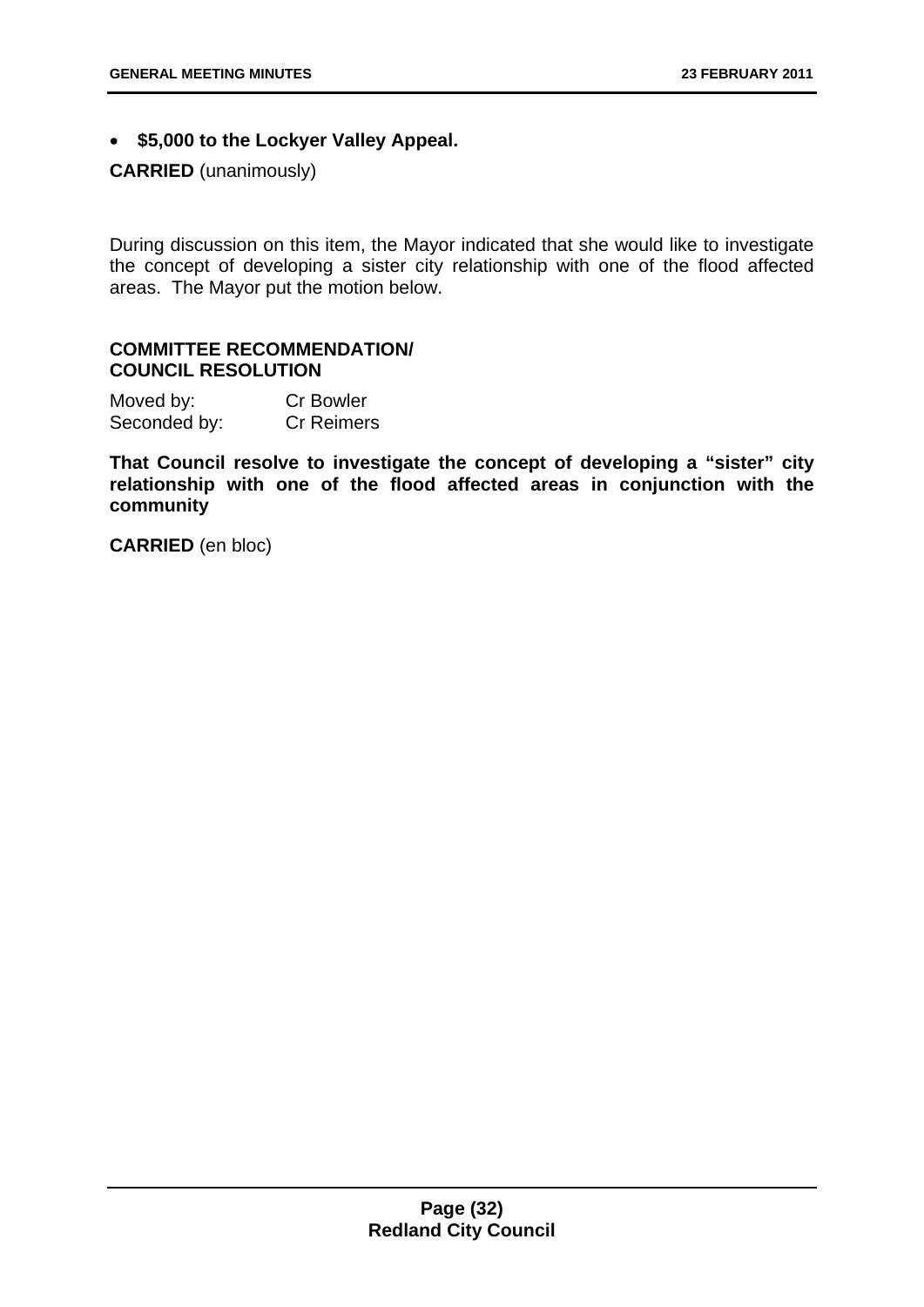#### <span id="page-33-0"></span>**13.3 PLANNING & POLICY**

#### <span id="page-33-1"></span>**13.3.1 STRADBROKE FERRIES - NORTHERN LEASE AT REDLAND BAY VEHICLE FERRY TERMINAL**

| <b>Dataworks Filename:</b>       | <b>RTT: Marine Landing Facilities Redland Bay</b><br>(Weinam Creek)                                                                                                                                                  |
|----------------------------------|----------------------------------------------------------------------------------------------------------------------------------------------------------------------------------------------------------------------|
| <b>Attachments:</b>              | <b>Attachment A: Stradbroke Ferries - Northern</b><br><b>Lease at Redland Bay Vehicle Ferry Terminal</b><br><b>Attachment B: Stradbroke Ferries - Northern</b><br><b>Lease at Redland Bay Vehicle Ferry Terminal</b> |
| <b>Responsible Officer Name:</b> | <b>Murray Erbs</b><br><b>Manager, Infrastructure Planning</b>                                                                                                                                                        |
| <b>Author Name:</b>              | <b>Rodney Powell</b><br><b>Senior Advisor Infrastructure Investigations</b>                                                                                                                                          |

#### **EXECUTIVE SUMMARY**

The public boat ramps adjacent to Redland Bay Barge Terminal are now closed and under control of the Department of Environment and Resource Management (DERM). The Redland Bay Master Plan has identified this site for an expanded facility accommodating an additional car barge operator. It is anticipated that this competition will lead to cheaper barge fares for travellers to and from the Southern Moreton Bay Islands. The first step in this process is to rationalise the infrastructure at the site. DERM has recommended the establishment of an investigation lease over the now vacant boat ramp areas to allow Stradbroke Ferries to assess the development potential of the site and to identify any environmental or planning constraints.

#### **PURPOSE**

To propose that council supports an application by Stradbroke Ferries to establish an Investigation Lease over Lot 514 on CP85304, Lot 515 on CP893159 and Lot 516 on CP 893159 (refer to Attachment B).

#### **BACKGROUND**

The Redland Bay public ramps are situated between the private barge facility of Stradbroke Ferries and the public jetty at Redland Bay. The Northern Ramp was owned by Department of Environment and Resource Management (DERM) and the southern ramp by Port of Brisbane. Port of Brisbane has now handed over their lease to DERM. All of the property under consideration is now controlled by the DERM. The public barge ramp was previously leased to Islands Transport and has a raised top, the adjoining Public Ramp has a conventional profile. Both ramps are now closed.

Stradbroke Ferries has previously requested an expansion of their lease area at Redland Bay to make improvements to the facility. Council objected to this proposal.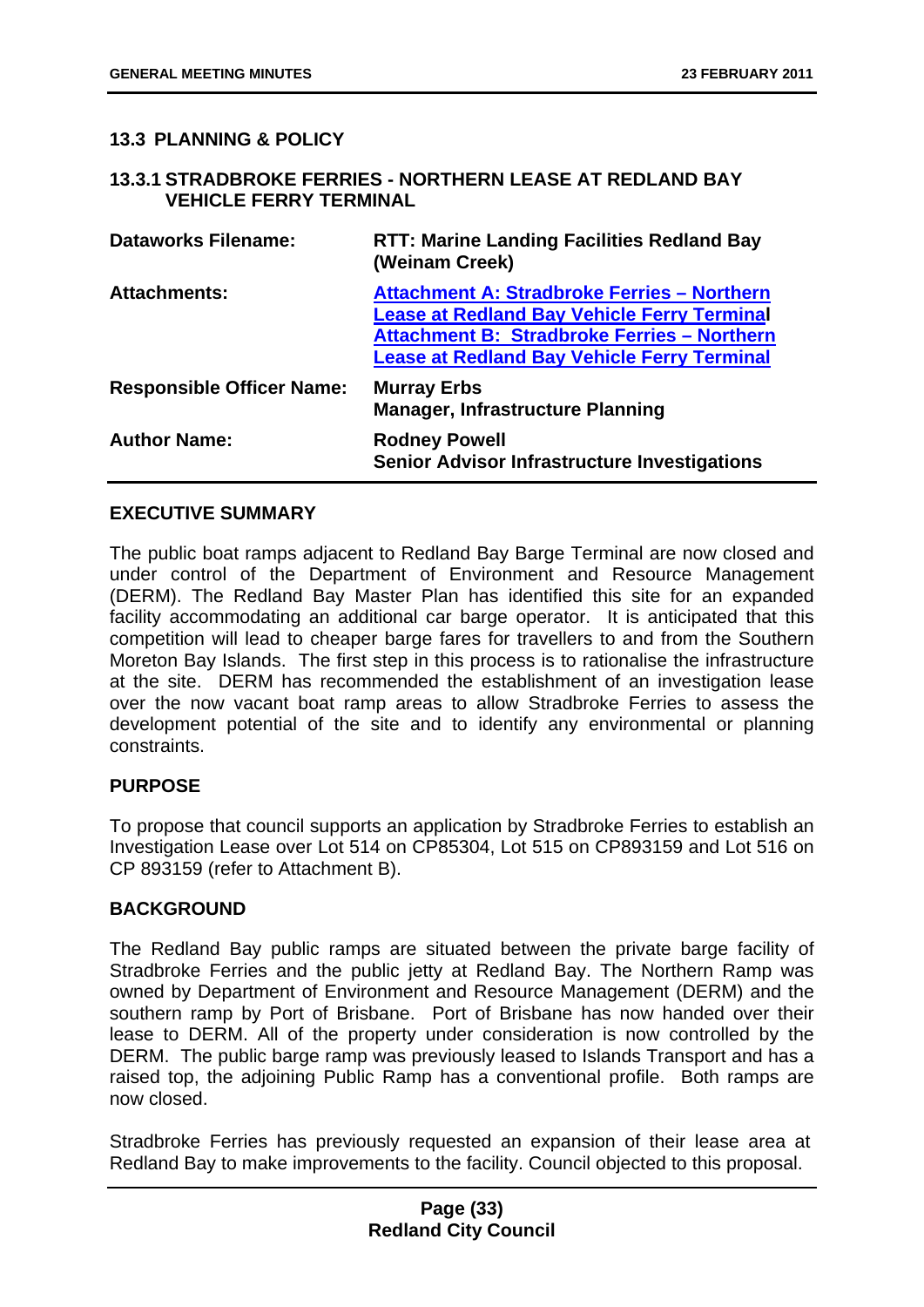Stradbroke Ferries has now indicated that they would like to consider taking over the vacant facilities to the North of their current lease. This proposal has been discussed with DERM and they have recommended that an Investigation Lease be established over the Northern section to investigate the feasibility of development on this site.

#### **ISSUES**

The establishment of the investigation Lease will delay development of the site by a further 3 years while the investigation takes place.

#### **RELATIONSHIP TO CORPORATE PLAN**

The recommendation primarily supports Council's strategic priority:

5.8 - Plan and advocate to connect the city's communities with improved public transport including a road, ferry, cycling and walking network that provides safe and efficient movement within the city and the region and supports physical activity; and promote efficient and environmentally responsible private transport

The Redland Bay Master Plan also supports the ongoing development of this site as a vehicular barge transport site.

#### **FINANCIAL IMPLICATIONS**

None.

#### **PLANNING SCHEME IMPLICATIONS**

The Land Use Planning Group was consulted and it is considered that the outcome of recommendations in this report will not require any amendments to the Redlands Planning Scheme.

#### **CONSULTATION**

Manager Land Use Planning RCC; Manager Marine Investigation; Queensland Transport; Harbour Master Brisbane Region.

#### **OPTIONS**

That the leases shown in Attachment B be amalgamated into two separate leases.

These leases should be of approximate equal size and provide sufficient area for land side facilities including but not limited to a ticket office, staff parking and queuing area for passengers waiting for barge transport. In addition, two sea lease areas adjacent to the landside leases sufficient to allow for construction of landing ramp, area to allow for barge docking and a separate area for barge storage when not in use. Furthermore a swing basin area beyond these two areas for manoeuvring vessels entering and leaving the site, this area will be the shared responsibility of the lease holders.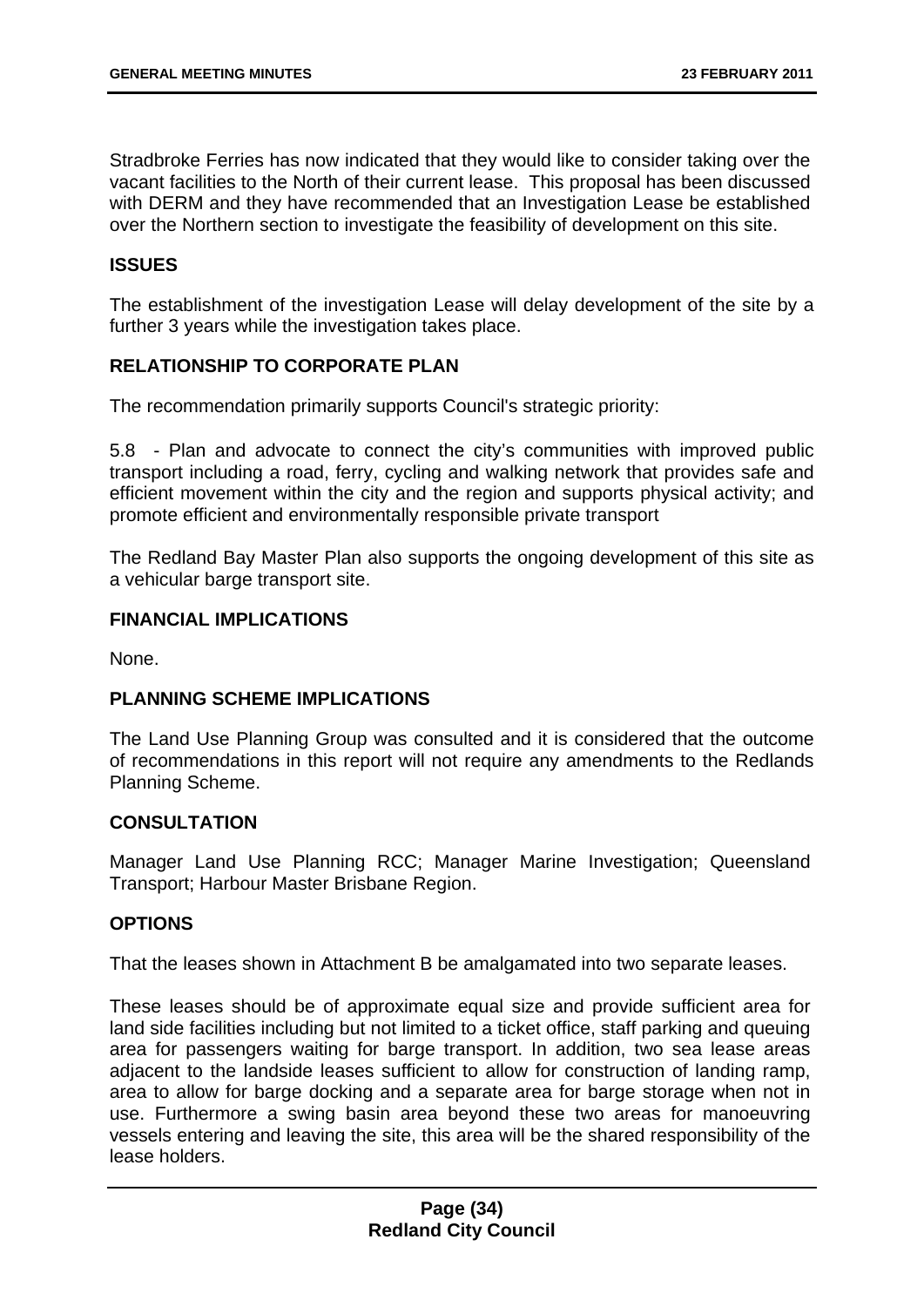The road reserve (The Esplanade) should be closed off and allocated as open space in trust of RCC. The area of The Esplanade currently formed as a car-park to be allocated as access and car-parking in trust to RCC.

These arrangements have been discussed and agreed to in principle by: Principle Lands Officer DERM Beenleigh Office; David Thompson General Manager Stradbroke Ferries,



#### **PREFERRED**

That Council support the establishment of an Investigation Lease over Lot 514 on CP85304, Lot 515 on CP893159 and Lot 516 on CP 893159 Refer to Attachment B.

#### **ALTERNATIVE**

That the amalgamation proceeds as per Diagram 1 and that the amalgamated lease area be made available immediately for use by a second operator.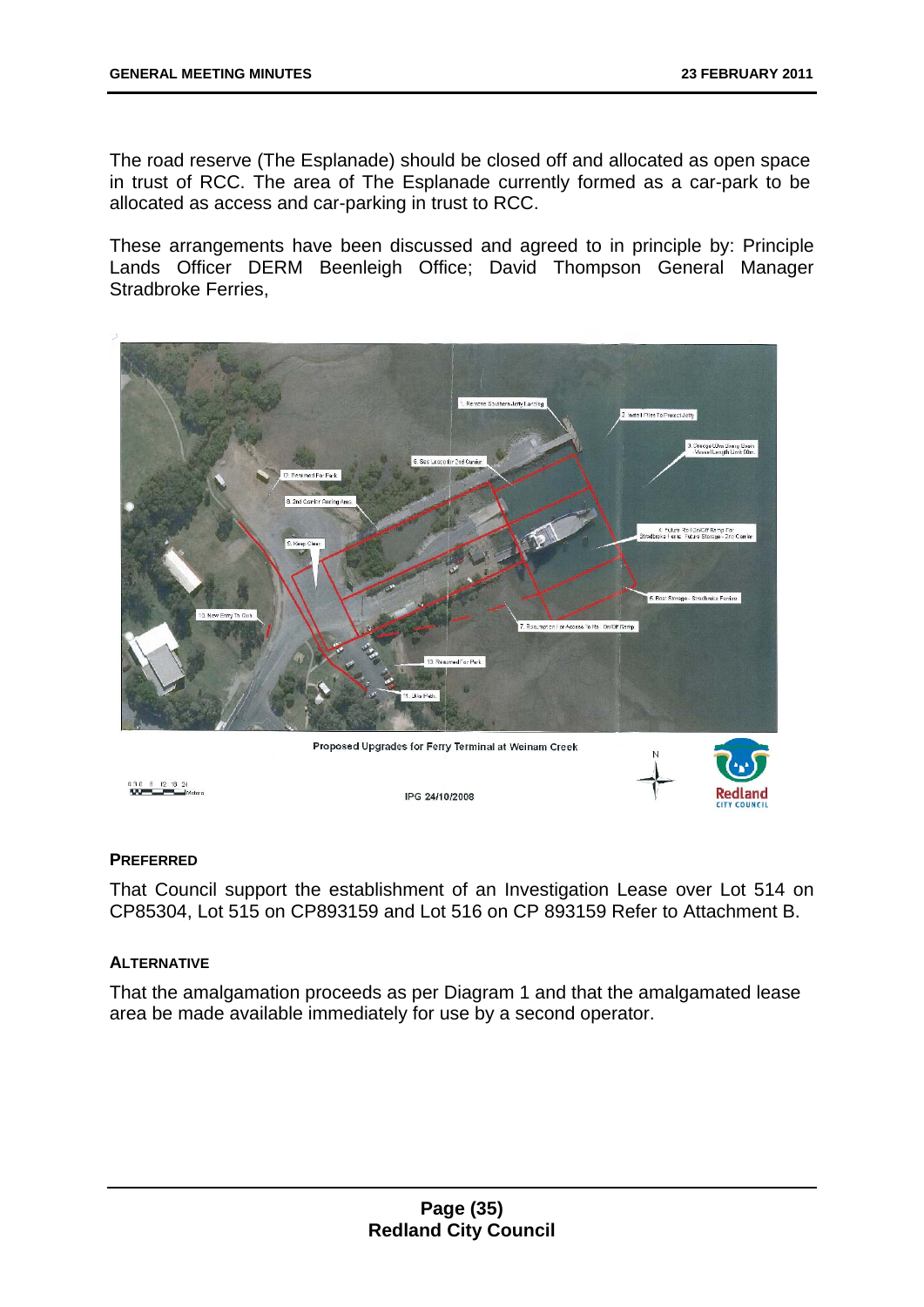## **OFFICER'S/COMMITTEE RECOMMENDATION**

That Council resolve to support the establishment of an Investigation Lease over Lot 514 on CP85304, Lot 515 on CP893159 and Lot 516 on CP 893159 Refer to Attachment B.

### **COUNCIL RESOLUTION**

| Moved by:    | Cr Townsend      |
|--------------|------------------|
| Seconded by: | <b>Cr Bowler</b> |

**That Council request DERM to amalgamate Lot 514 on CP85304, Lot 515 on CP893159 and Lot 516 on CP893159 and call public tenders to lease the new allotment for the purpose of use as a vehicular barge terminal.** 

### **CARRIED**

A division was called for.

Crs Reimers, Murray, Elliott, Bowler, Williams, Townsend, Henry, Ogilvie, Boglary and Hobson voted in the affirmative.

Cr Burns voted in the negative.

The motion was declared by the Mayor as **CARRIED**.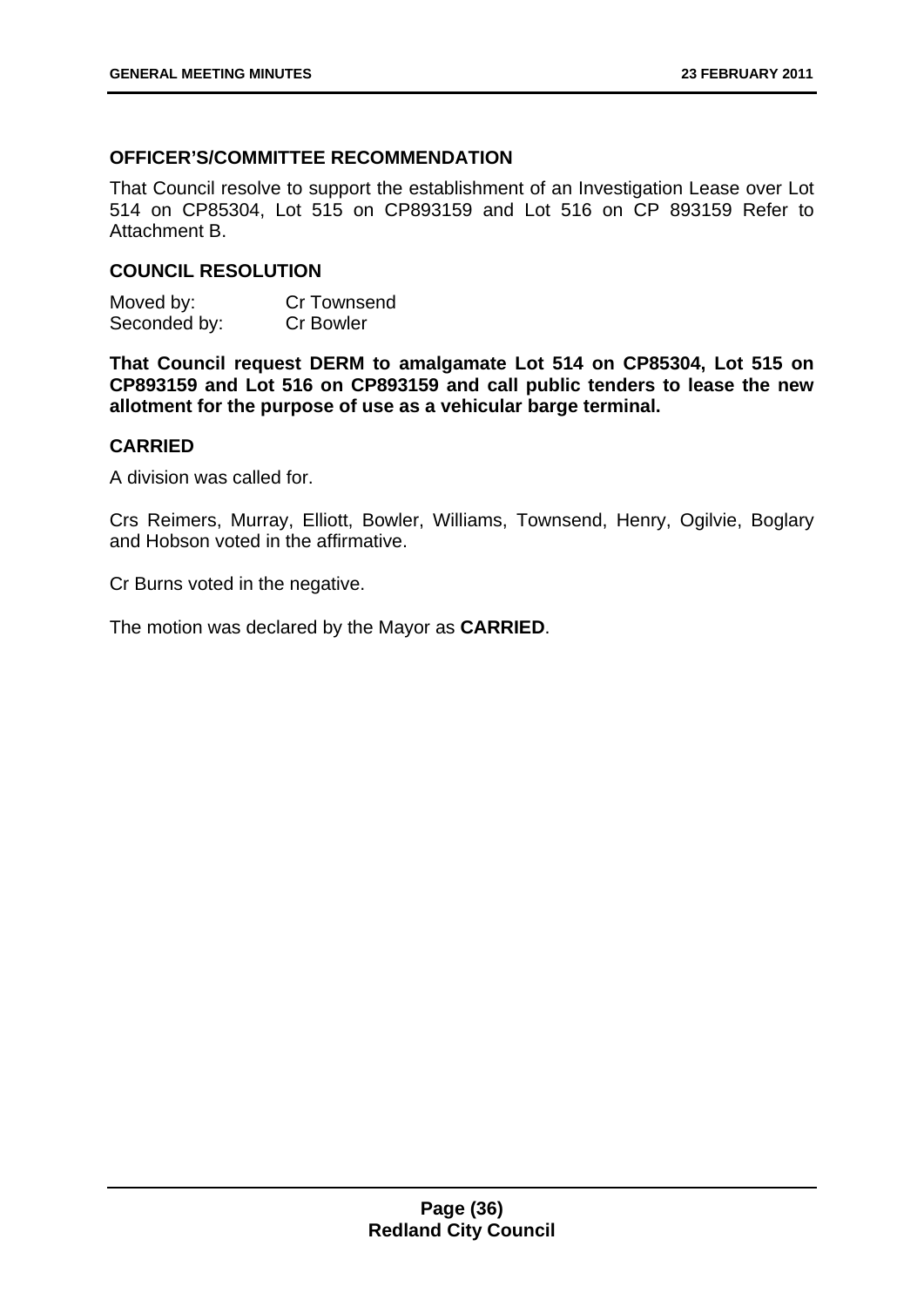### **13.3.2 RUSSELL ISLAND SPORT AND RECREATION PARK MASTER PLAN**

| <b>Dataworks Filename:</b>       | <b>Russell Island Sport and Recreation Park Master</b><br><b>Plan</b>                                                                                                  |
|----------------------------------|------------------------------------------------------------------------------------------------------------------------------------------------------------------------|
| <b>Attachments:</b>              | <b>Attach 1 - Russell Island Sport and Recreation</b><br><b>Park Draft Masterplan</b><br><b>Attach 2 - Concept Landscape Master Plan</b><br><b>Consultation Report</b> |
| <b>Responsible Officer Name:</b> | <b>Roberta Bonnin</b><br><b>Manager, Community &amp; Social Planning</b>                                                                                               |
| <b>Author Name:</b>              | <b>Kristina Dickman</b><br><b>Senior Advisor, Sport &amp; Recreation</b>                                                                                               |

## **EXECUTIVE SUMMARY**

The draft master plan for the Russell Island Sport and Recreation Park (also known as Kennedy's Farm) has been completed and features a large sportsfield, four multipurpose courts, a community facility, a community garden, walking paths and recreational and playspace areas.

Community consultation was undertaken at various stages in the development of the master plan. Community feedback was incorporated where possible into the final plan or identified for further action at officer level.

The completed master plan will guide a ten year program of infrastructure development and capital works funded where possible through external grants, internal revenue and community partnerships.

### **PURPOSE**

To seek Council endorsement of the draft Master Plan and naming of Russell Island Sport & Recreation Park and to seek approval to apply for State Government funding to construct the sports field, tennis courts and pathways and other infrastructure that supports sport and recreation on this site.

### **BACKGROUND**

Council undertook a research project in 2008 to investigate community needs and develop a strategy for sport and recreation on the Southern Moreton Bay Islands (SMBI). The SMBI Sport and Recreation Strategy report was adopted by Council in February 2009.

The strategy identified a lack of structured activities and organised sport opportunities for children and young people. Club development and capacity building opportunities were also identified as a priority of the strategy along with walking and cycling paths and water-based recreation access points.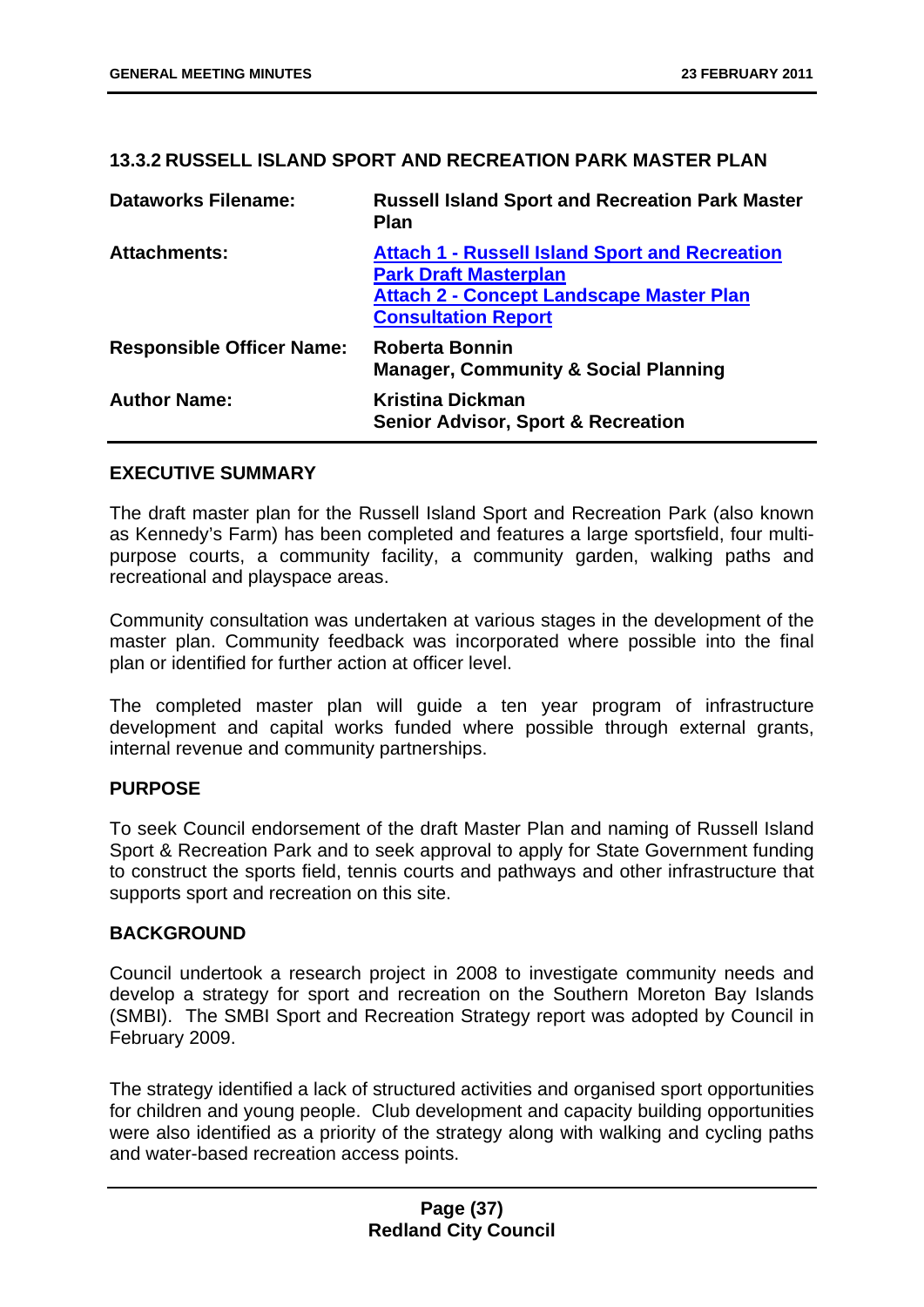The land at Lot 1 RP 848591, 2-50 Union St and Lot 2 RP 848591 23 Nicholas St and Union Street Russell Island was identified as the preferred location for the sport and recreation park on Russell Island and a concept plan was drawn up as part of the study.

The identified land was previously a working avocado farm and the site has remnant avocado and other fruit trees. It is zoned 'Rural Non Urban' under the Redland Planning Scheme and is currently part of the 2A Amendment process to be rezoned to 'Open Space'.

Significant works have been required to be undertaken to convert this land from a farm to usable public open space. The project to date has involved:

- Purchase of the land (Lot 1 RP 848591, 2-50 Union St, Lot 2 RP 848591, 23 Nicholas St, Russell Island)
- Acquiring funding from the Federal Government to upgrade the access and security to the farm house to gain compliance for this building to be used by the public as an Australian Standards compliant community facility. Capital works are now completed on Kennedy's Farmhouse)
- Working with the community to establish a voluntary community management structure for Kennedy's Farmhouse to manage and maintain the facility.
- A full Environmental Site Assessment that identified hazards to be dealt with as well as necessary works including the removal of several unsafe buildings from the site.
- Works to remove asbestos and other contaminants was completed in November 2010
- Ongoing site establishment and maintenance is continuing, with the local Parks and Conservation team removing overgrown trees and weeds and regularly mowing the site.
- All the trees have been surveyed and identified with trees of high value for conservation to be retained where possible and environmental weed species marked for removal. This work will be progressively undertaken across the site.

## **ISSUES**

In keeping with the intended sport and recreation purposes of this site, the main features of the draft master plan for the Russell Island Sport and Recreation Park are:

- Large sportsfield on the western side of the site that can cater to a range of football codes as well as other events and activities
- Four multi-purpose courts that can provide for tennis, netball, volleyball and basketball
- Recreation and playspaces
- Community gardens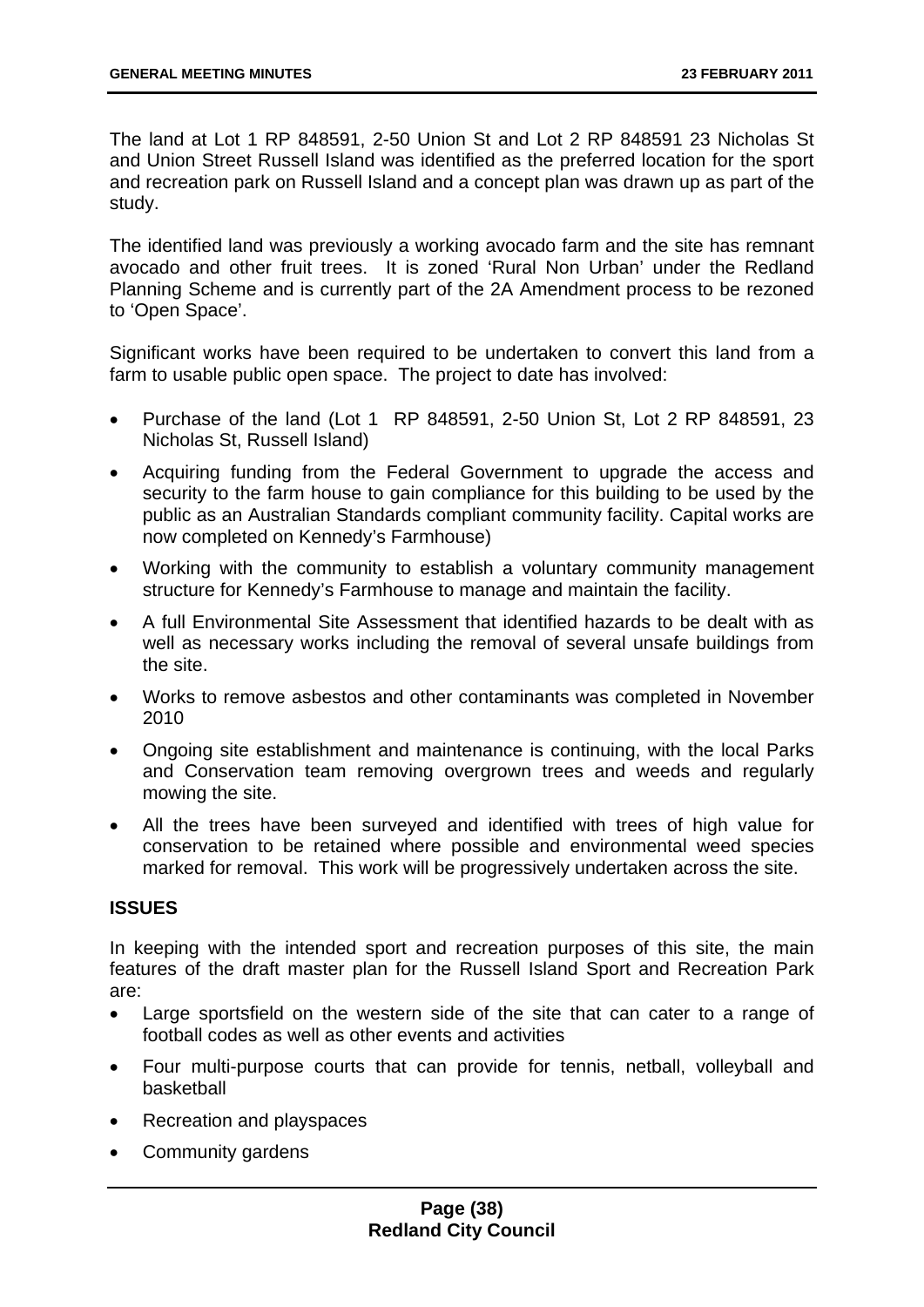- Walking tracks through the site with connections to the school and streets
- Car parks and service access points
- The old farmhouse is used as community space with the intension of building a new clubhouse/amenities/storage facility between the tennis courts and field in the future.

## See attachment 1: **Russell Island Sport and Recreation Park Draft Master Plan**

It is proposed that Council name the site identified as Lot 1 RP 848591, 2-50 Union St, Lot 2 RP 848591, 23 Nicholas St, Russell Island as the Russell Island Sport and Recreation Park in alignment with Council's Corporate POL-3068.

Following finalization of the master plan Council's Project Delivery Group (PDG) will undertake further concept and detailed design of the site. PDG have been consulted and a functional scope for detailed design is programmed for 2011/12 financial year and construction in 2012/13 based on priorities and delivery timeframes of Council projects currently with PDG.

## **BENEFITS**

The draft master plan provides a sport and recreation activities focus for the Southern Moreton bay islands and prioritises opportunities for children and young people. The construction of four multi-courts and a large sports field will provide much needed sporting facilities for the Island residents. The proposed establishment of the community gardens and open access to the community facility will allow further programming options to include people from a wide spectrum of community groups across the islands.

## **RELATIONSHIP TO CORPORATE PLAN**

The recommendation primarily supports Council's 'Strong and connected communities' outcome, Strategy 7.5 - *Increase the physical activity participation of residents and deliver programs and incentives that strengthen opportunities for sport and recreation*; and 'Embracing the Bay' outcome, Strategy 3.1 *Address the social, cultural and economic needs of island communities by partnering with residents and other tiers of government to deliver infrastructure, facilities and services.* 

### **FINANCIAL IMPLICATIONS**

In the 2010 Ten Year Capital Works Program (CAPEX) endorsed by Council in April 2010, \$150,000 is designated for detailed design in 2011/12 and \$700,000 for construction in 2012/13. PDG will provide a more detailed design and cost estimate for Community & Social Planning to actively seek grant funding for the implementation of the master plan. It is envisaged that State Government Major Sport and Recreation grants will open in March 2011 and that Council would apply for up to 50% of the eligible project costs. If Council is unsuccessful in this round of funding, it may be necessary to stage elements of the construction.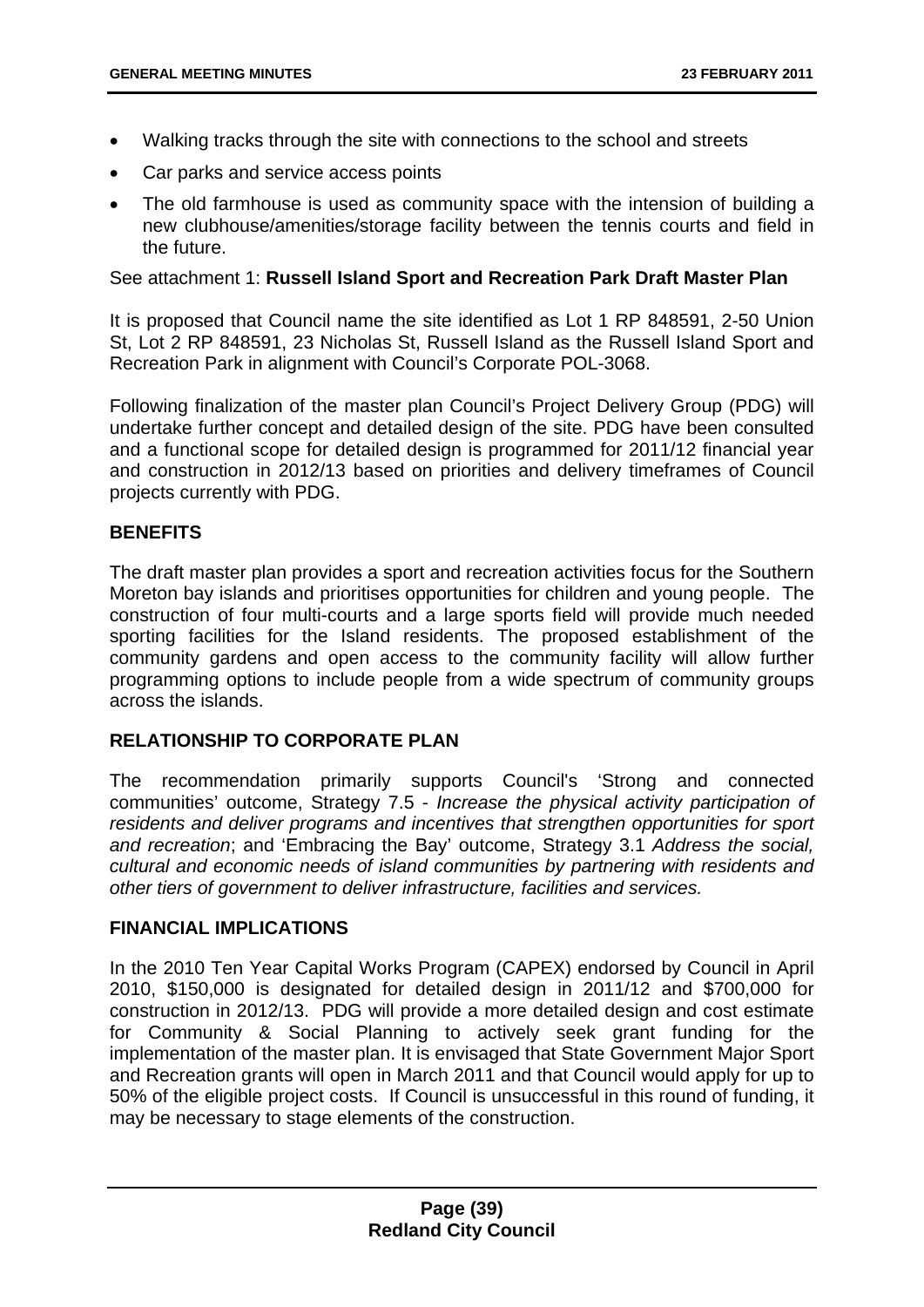Infrastructure Planning Group (IPG) has advised that road and pathway works external to the Park will be necessary to provide appropriate lead-in and access facilities. Nicholas, Robert, High (from Primary School to Robert Street) and Union Streets will require various road seal, pathway, street lighting and formalised carparking treatments. A pre-design estimate of \$1.2M has been approximated for those external works, excluding any allowance for significant road drainage costs encountered during a detailed design stage.

The 10 Year Capital Works Program (as at  $7<sup>th</sup>$  Dec 2010) does not currently list these works under the Seal Gravel Road or Paths & Trails SMBI Programs. However, it is being proposed that a partial sealing of Union Street, turnaround facility and formalised parking bays at Kennedy's Farm (anticipated budget required \$200K) be undertaken in 2012/13 between Cavendish and Miriam Streets to complete the road network between Judith Street and Cavendish Street. This is consistent with the final construction stage of Judith Street programmed for 2011/12 and in partial response to the Park master planning. However, all other necessary external road and pathway works would need to be programmed to integrate seamlessly with the proposed Park construction in 2012/13 or its equivalent stages. This is currently being reviewed by IPG in terms of SMBI project priorities and capital budgets available under the applicable reserves.

## **PLANNING SCHEME IMPLICATIONS**

Land Use Planning was consulted and a zoning amendment is required to change from rural non-urban to open space under the Redland Planning Scheme. This is currently in process and is awaiting State Government approval. This amendment was presented to Council as part of a package of amendments in July 2010 and has now progressed to the next stage.

## **CONSULTATION**

### **External Consultation**

Further to the extensive engagement undertaken in the development of the SMBI Sport and Recreation Strategy, Council engaged directly with the community through public invitations to site meetings as well as individual meetings with community groups to further develop the master plan for the site. Targeted engagement of relevant internal staff also provided input to the functionality and primary aspects of the design.

The draft master plan was developed with this feedback and was opened to public comment for a period of three weeks.

Comments received from the public consultation phase were incorporated into the draft master plan where possible. Requests that could not be accommodated, such as the development of non sporting facilities, were noted by Council Officers for an alternative course of action. The Concept Landscape Master Plan Consultation Report (see Attachment 2) was sent to all respondents to the draft master plan.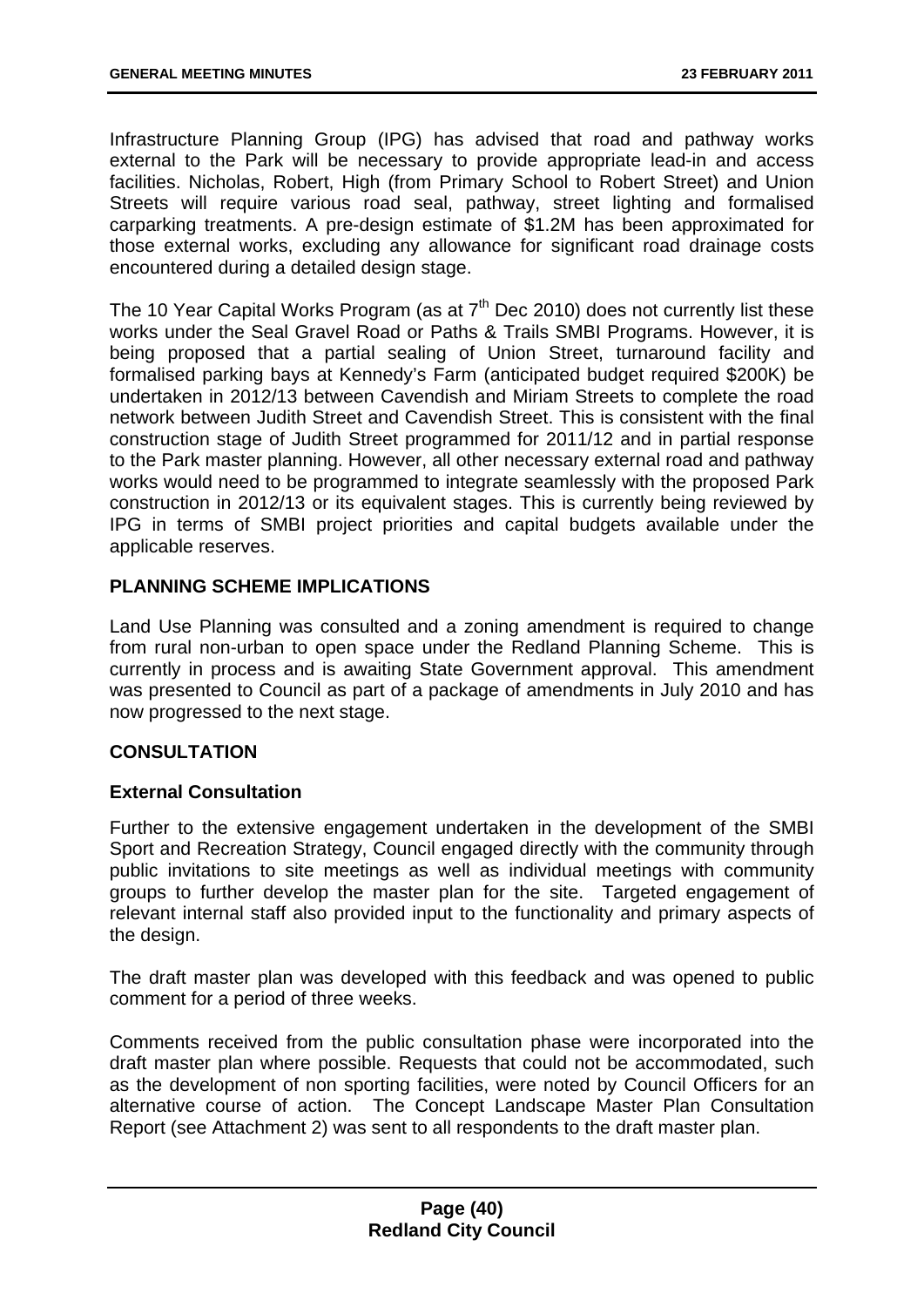## **Internal Consultation**

- Elected Council Representative Division Five;
- Leisure & Recreation Services Manager;
- Recreation Officer (Leisure & Recreation Services);
- Service Manager Survey Services:
- Principal Adviser Land Use Planning;
- Principal Adviser Open Space Planning
- Senior Advisers Natural Environment Team;
- Community and Social Planning Senior Officers
- Manager Infrastructure Planning
- Services Manager Parks and Conservation

# **OPTIONS**

## **PREFERRED**

That Council resolve to:

- 1. Name the site identified as Lot 1 RP 848591, 2-50 Union St, Lot 2 RP 848591, 23 Nicholas St, Russell Island as the Russell Island Sport and Recreation Park;
- 2. Endorse the draft Russell Island Sport and Recreation Park Master plan for planning purposes; and
- 3. Submit an application to State Government for grant funding for the construction of Russell Island Sport and Recreation Park infrastructure.

## **ALTERNATIVE**

That Council does not support the endorsement of the draft Russell Island Sports and Recreation Park Master Plan and naming the matter be deferred to subsequent meeting of Council pending additional information is provided as directed by Council.

## **OFFICER'S/COMMITTEE RECOMMENDATION COUNCIL RESOLUTION**

| Moved by:    | Cr Townsend |
|--------------|-------------|
| Seconded by: | Cr Boglary  |

# **That Council resolve to:**

- **1. Name the site identified as Lot 1 RP 848591, 2-50 Union St, Lot 2 RP 848591, 23 Nicholas St, Russell Island as the Russell Island Sport and Recreation Park;**
- **2. Endorse the draft master plan of Russell Island Sport and Recreation Park for planning purposes; and**
- **3. Submit an application to State Government for grant funding for the construction of Russell Island Sport and Recreation Park infrastructure.**

## **CARRIED**

A division was called for.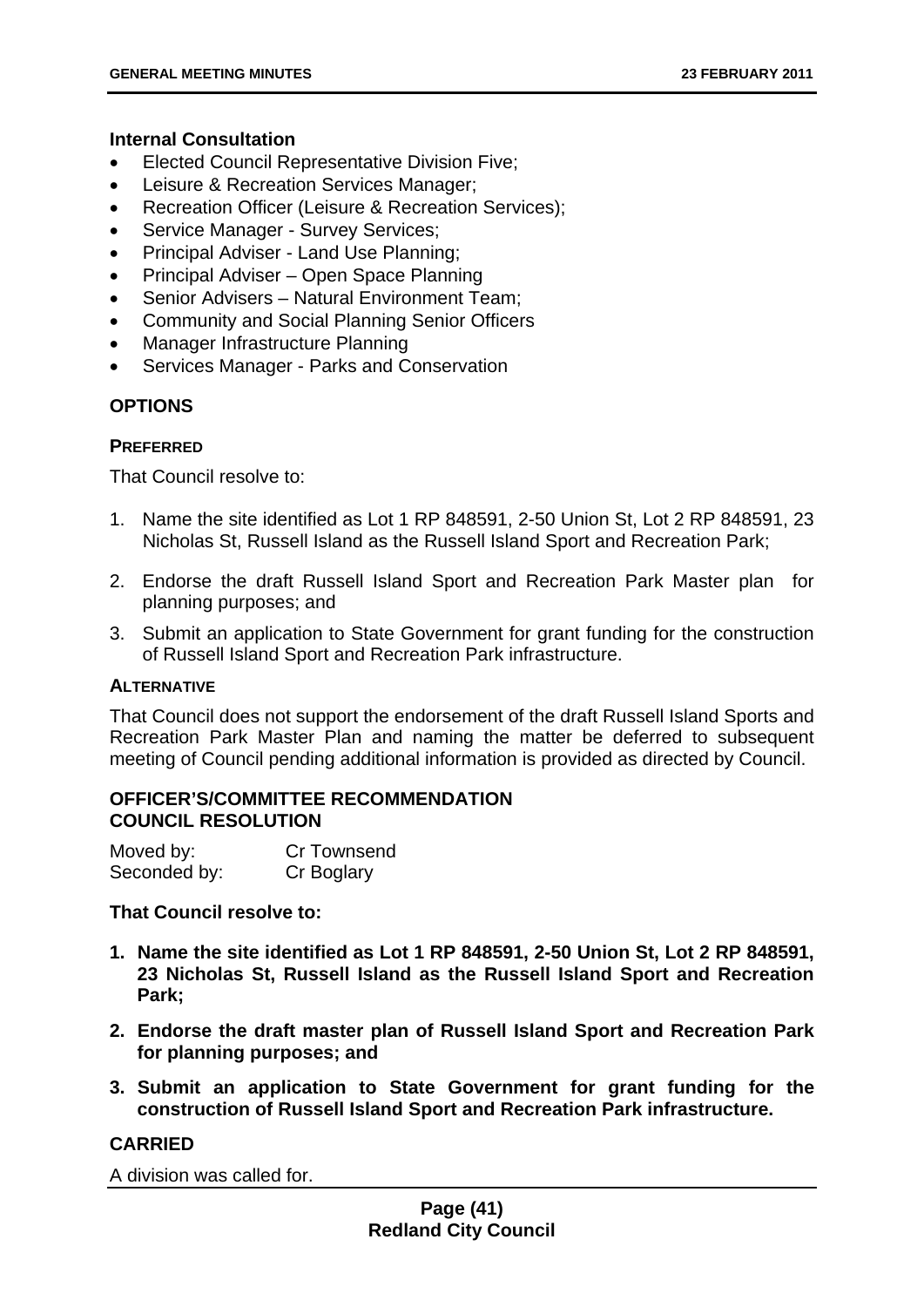Crs Reimers, Murray, Elliott, Bowler, Williams, Townsend, Henry, Ogilvie, Boglary and Hobson voted in the affirmative.

Cr Burns voted in the negative.

The motion was declared by the Mayor as **CARRIED**.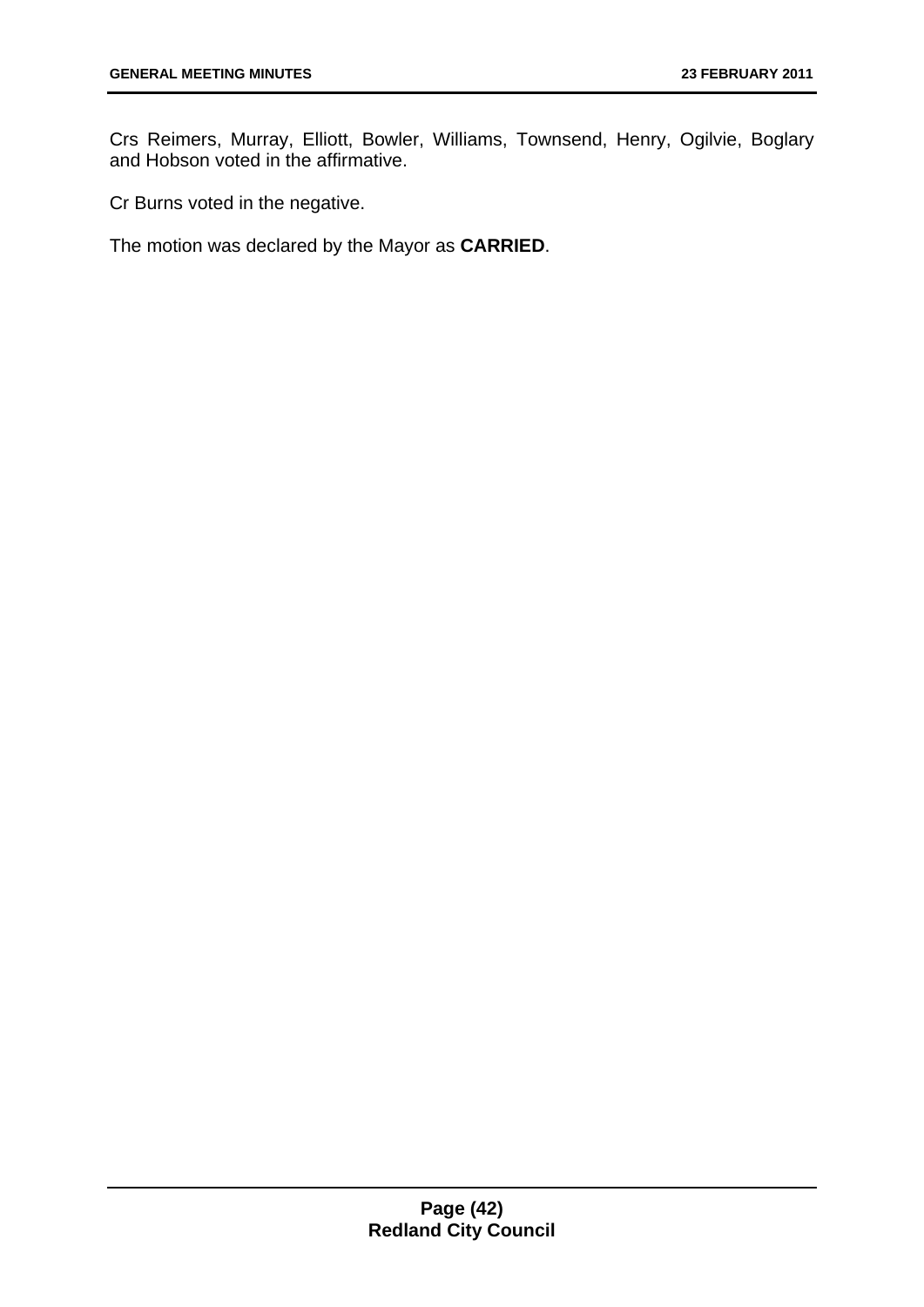# **13.3.3 MINJERRIBA KNOWLEDGE CENTRE**

| <b>Dataworks Filename:</b>       | <b>Minjerriba Knowledge Centre</b>                                             |
|----------------------------------|--------------------------------------------------------------------------------|
| Attachment:                      | <b>Indigenous Knowledge Centre Feasibility Study</b><br><b>22 October 2010</b> |
| <b>Responsible Officer Name:</b> | <b>Roberta Bonnin</b><br><b>Manager Community &amp; Social Planning</b>        |
| <b>Author Name:</b>              | <b>Judy Spokes</b><br><b>Senior Advisor Cultural Services</b>                  |

### **EXECUTIVE SUMMARY**

This report presents a model for phased development of an Indigenous Knowledge Centre for North Stradbroke Island that has the support of the community and prospective partners.

### **PURPOSE**

The purpose of this report is to present to Council the *Feasibility Study for the establishment of an Indigenous Knowledge Centre* and to seek endorsement for planning and budgeting purposes.

## **BACKGROUND**

The 'Minjerriba Knowledge Centre' project is identified as a priority in the following strategic and policy documents:

- Redland Shire Library Service A Ten Year Plan 2007
- Our City Our Culture: A Cultural Plan for the Redlands 2008 -2018
- Indigenous Community Policy POL 3081 and Action Plan 2008
- Building Strong Communities: Redlands Social Infrastructure Strategy 2009
- Redlands 2030 Creating Our Future Community Plan
- The Corporate Plan 2010-2015
- Quandamooka Aboriginal Community Plan 2007

The Feasibility Study was co-funded by the Commonwealth Government through its TQUAL grants program administered by the Department of Resources, Energy and Tourism.

IM Murren Trust Consultants, Anne Dunn, Jackie Huggins and Peter Kelleher, were commissioned in November 2009 to prepare a Feasibility Study for a Minjerriba Knowledge Centre. Extensive external and internal consultation conducted in formal and informal settings in the intervening period has informed the proposals contained in the Feasibility Study.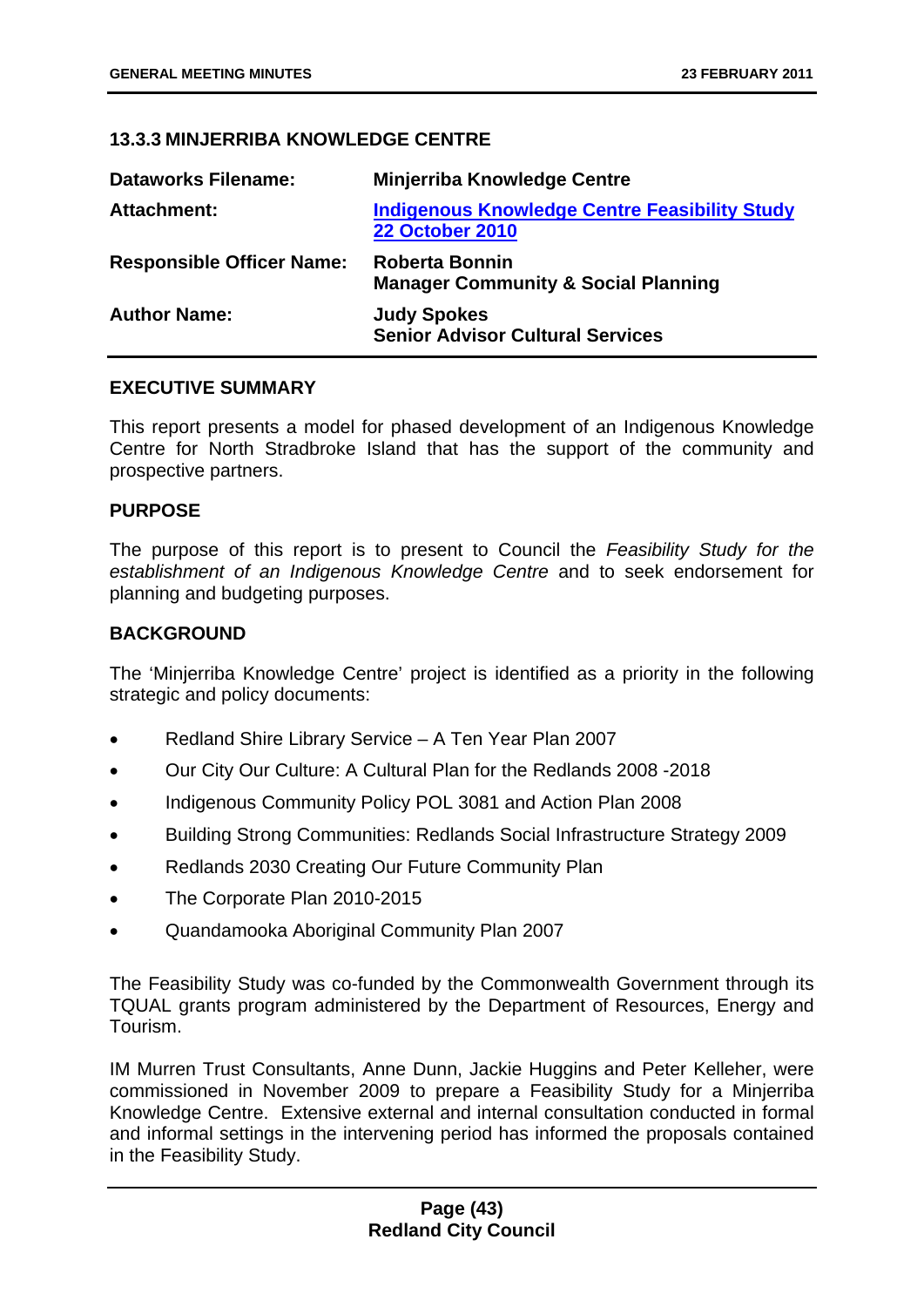Council's Policy and Planning Committee on 29 September 2010 considered a draft version of the attached *Feasibility Study for the establishment of an Indigenous Knowledge Centre*. *At* that meeting, under authority delegated to it by Council at the September 22 General Meeting, the Committee resolved to:

Endorse the directions and recommendations of the Draft Feasibility Study for the establishment of an Indigenous Knowledge Centre.

The Draft Study recommended that Council:

- 1. Provides in-principle approval to play a leadership role in the development of an Indigenous Knowledge and Cultural Centre on North Stradbroke Island (NSI)
- 2. Authorises continued consultation and negotiation with the Indigenous community to that end
- 3. Commences negotiations with the State Library of Queensland towards an MOU or other agreement integrating a future NSI Indigenous Knowledge and Cultural Centre into the state-wide Indigenous Knowledge Centre Network
- 4. Plan the development of a 'virtual' Knowledge Centre with the Indigenous community featuring a website and application of (and training in) the 'Ara Irititja' software
- 5. Include the development of an NSI Indigenous Knowledge and Cultural Centre in negotiations towards an Indigenous Land Use Agreement as part of the current native title process
- 6. Advocate to the Queensland Government the value of an NSI Indigenous Knowledge and Cultural Centre to the future of NSI and the wider regional economy
- 7. Request all areas of Council Departments dealing with NSI to consider the implications of their work and the potential for this proposal, and to coordinate planning and reporting with this project, especially in relation to:
	- Dunwich Local Area Planning
	- Minjerriba Camping lease negotiations
	- Planning and delivery of arts and cultural projects on NSI
	- Hand-over of crown reserves and management of the proposed National Park

Following this support from Council, the final community consultation meeting to consider the draft Feasibility Study was convened at Dunwich on 18 October to confirm community support for the proposed model and directions for the project. The final Feasibility Study (attached) incorporates amendments made by the consultants to reflect community views. However, given that no substantial new information was received at the meeting, much of the report is unchanged.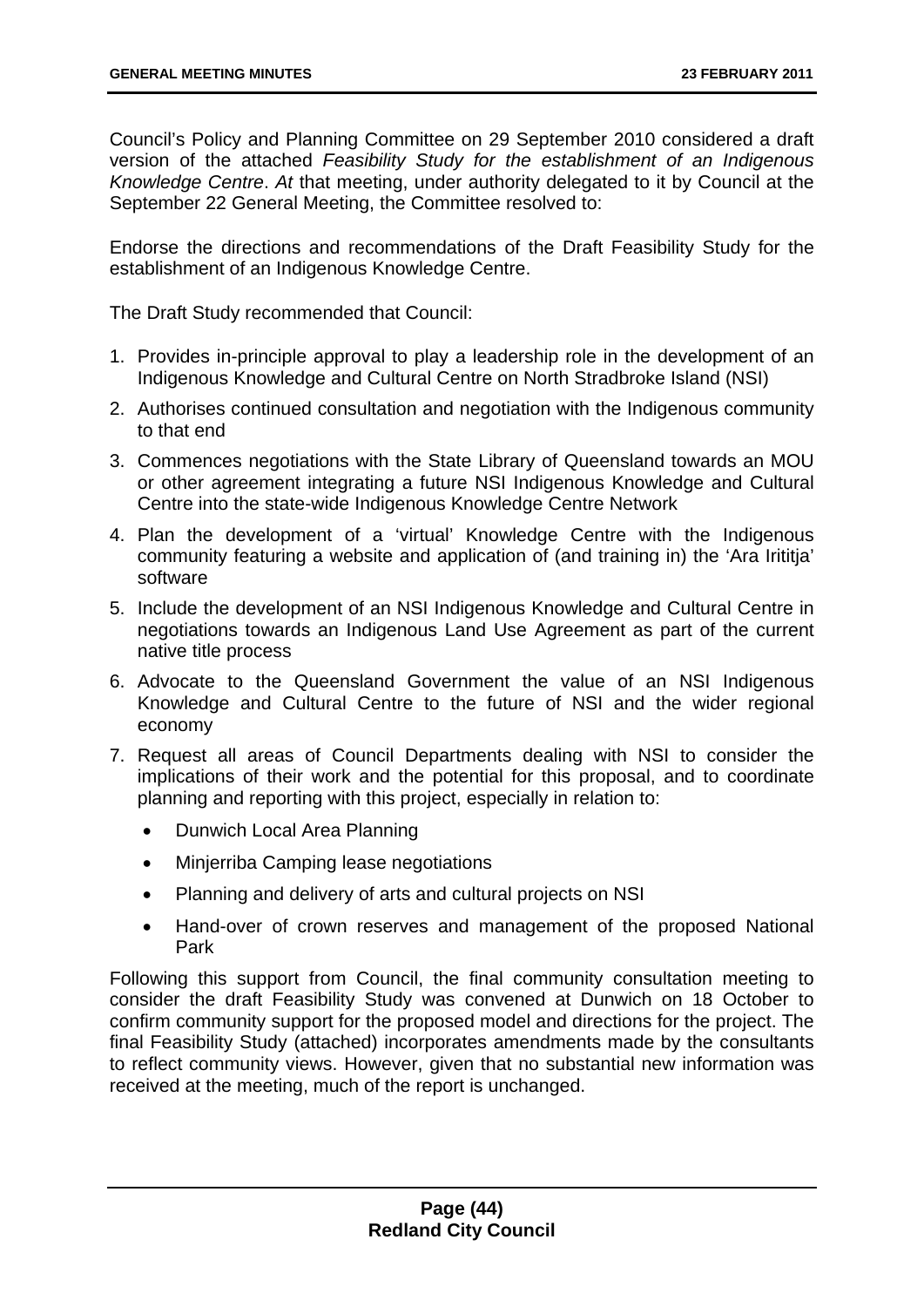## **ISSUES**

#### **Indigenous Knowledge, Indigenous Knowledge Centres and Cultural Rights**

The Feasibility Report describes Indigenous knowledge centres as follows:

"a focus in a community for the preservation of cultural and historical knowledge about that community, the land, the people who live within it and / or come from that place. These centres are owned and managed by Indigenous people as an essential component of their establishment and cultural sustainability"

Following extensive community consultation, the consultants who prepared this report considered several options and proposed a model for the development of an Indigenous Knowledge Centre at Dunwich that is consistent with the aspirations of the Indigenous community and aligned with the objectives of significant local and State community and education organisations.

The model proposes phased development of an autonomous Indigenous knowledge / culture centre, controlled and managed by Traditional Owners (as owners of 'knowledge'). This reflects the Quandamooka peoples' fundamental requirement that any development should protect their cultural and intellectual property rights and maximise opportunities to translate these into business and employment opportunities.

Intellectual property rights of the owners of Indigenous (Quandamooka) knowledge, are understood to exist within artefacts, archives, artworks, stories, memories, sites, landscapes, ceremonies, protocols and other tangible and intangible expressions of the Traditional and living culture of Quandamooka country. These are held and managed by families, organisations and institutions.

While the Native Title Act does not specify intellectual property rights among the bundle of rights it upholds for Traditional Owners, these rights are interpreted by some, including eminent legal experts such as Justice Michael Kirby as being implicit in native rights given the indivisibility of Aboriginal culture and identity from land or 'country' which Aboriginal people regard as the source of all their sovereign rights and responsibilities. Regardless of the legal status of this question, there is an opportunity for Council to incorporate recognition of Quandamooka people's intellectual property rights in the Indigenous Land Use Agreement currently being negotiated. The commitment to work with Quandamooka people to establish the Minjerriba Knowledge Centre would be a practical expression of this acknowledgement.

### **A three sided model allows for phased development**

The Indigenous Knowledge Centre model proposed in the Feasibility Report features three inter-related elements: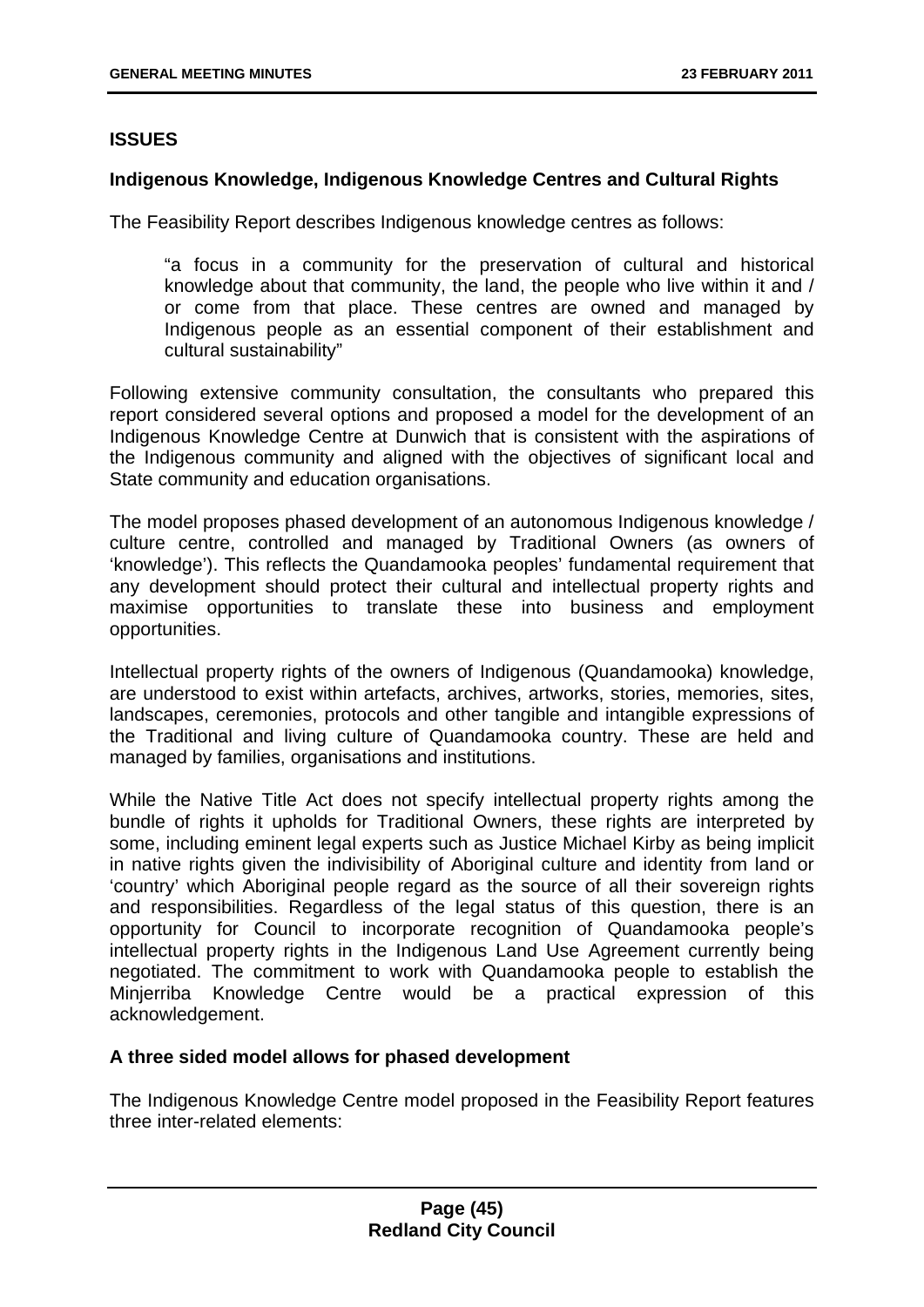- 1. **A Minjerriba (Aboriginal Community) Knowledge Centre** to support the cultural preservation needs of the local Indigenous community. Conceived as a community access and support centre, it would be staffed and equipped to provide specialist conservation, digitization, curating and tour-guiding advice and training services and secure climate controlled storage facilities to meet community requirements. The Dunwich Secondary School is proposed as a possible site. This will require further planning in conjunction with Traditional Owners and external partners.
- 2. **A public cultural centre/precinct in a prominent position at the entrance to Dunwich** designed to support the whole island community as well as presenting Quandamooka culture and knowledge to visitors. It is envisaged that the facility would involve the co-location of a number of related services including: gallery and performance space for temporary Indigenous exhibitions and events; Minjerriba Camping bookings office; tourist information point and Quandamooka welcome facility; RCC library services, RCC customer services access point; meeting and function rooms; and ultimately, an environmental interpretive centre. This element will require considerable long term planning in conjunction with Traditional Owners and external partners.
- 3. **An on-line web-based catalogue** to protect and organise Indigenous knowledge material in various formats according to the needs and specifications of the owners of material. The application of 'Ara Irititja' (a tested software package widely used by Traditional Aboriginal communities across QLD and NT) is proposed to enable Indigenous people to manage their own material and establish a secure and growing archive. It is recommended the software package be demonstrated and trialled (along with other possible alternatives) to ensure community is satisfied with its security and other functions. The development and administration of the website is proposed as a key function of the self-managed community knowledge centre (item 1 above).

The third 'on-line' option presents a mechanism to progress the project immediately without the significant investments required from project partners in each of the two 'on-country' options.

Quandamooka Family representatives and organisations are currently involved in time consuming negotiations and planning in relation to native title, national park and Straddie Holiday parks management matters. Despite the strength, ingenuity and resilience of the community and its leaders, for a small and relatively underresourced community the demands are considerable. It is anticipated that these major issues will continue to consume considerable community energy for the next year or two. It is sensible therefore to progress the Knowledge Centre in the first instance through the on-line facility project.

## **The wider context**

The evolving State Government plan for a post-mining future for North Stradbroke Island, and emerging land and economic development opportunities it seeks to create for Traditional Owners provide an important context for this project. Just as an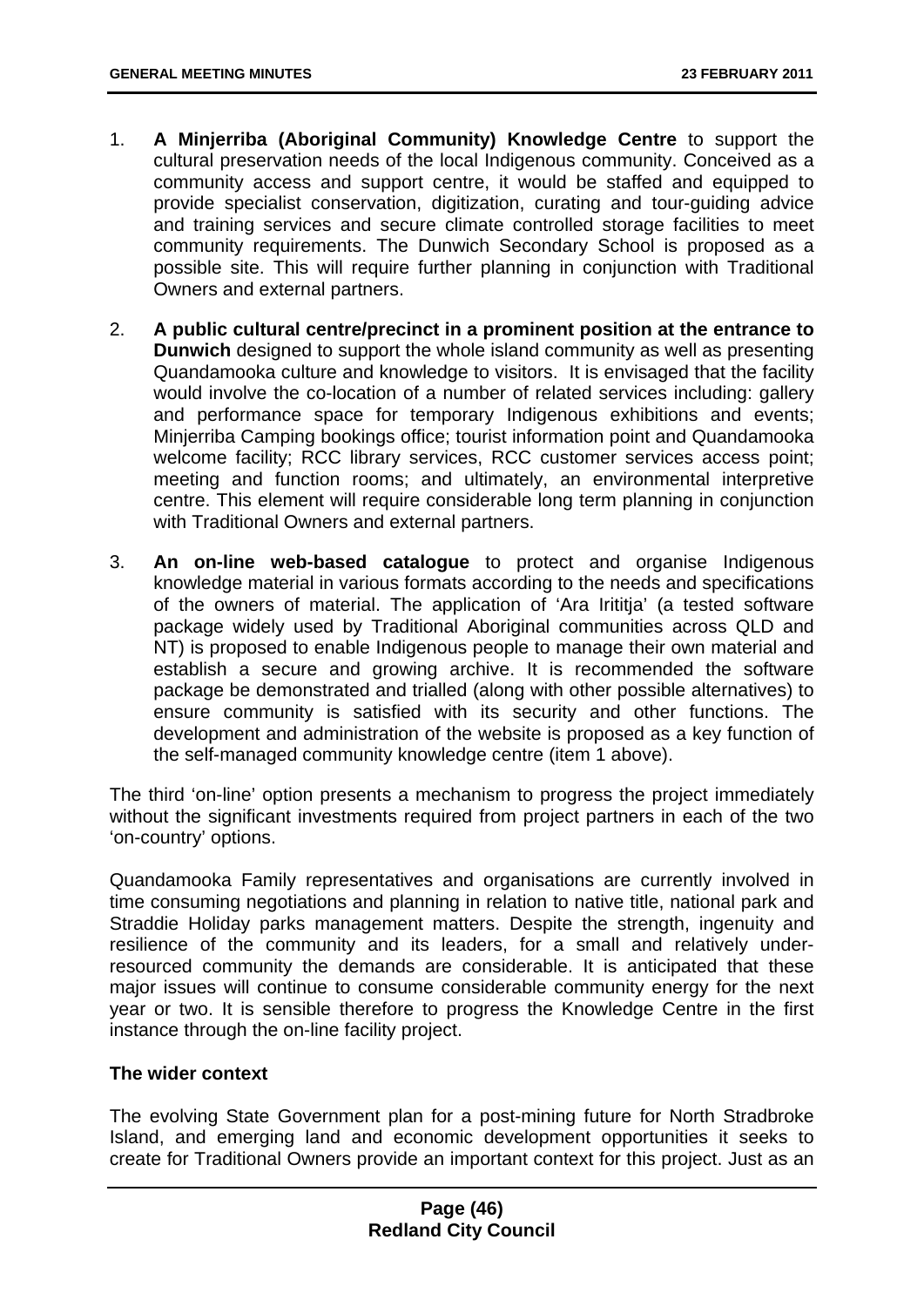extensive Island national park will create opportunities for Quandamooka people to care for the natural resources of their 'country' and generate training and employment opportunities at the same time; the Minjerriba Knowledge Centre model presents similar long term economic opportunities for Quandamooka people in cultural resource management.

Importantly, it also provides a platform for development of community education and eco-tourism facilities into the future that are consistent with a number of the outcomes and goals identified in the Redlands 2030 Community Plan. With careful planning, effective partnerships between Quandamooka people, Council and other government and private partners, the Knowledge Centre model proposed could generate considerable long term benefits in the interests of the cultural, social, economic and environmental sustainability of the region.

It makes sense that the cultural development and natural resource management agendas inherent in the next phase of North Stradbroke Island's development are integrated. The Minjerriba Knowledge Centre model recommended in this Report has the capacity to provide a mechanism for this integration.

## **RELATIONSHIP TO CORPORATE PLAN**

The recommendation supports Council's Corporate Plan 2010-2015 Quandamooka Country outcome, specifically strategy 4.9: to "work with Traditional Owners of North Stradbroke Island / Minjerriba to establish an Indigenous-focussed knowledge centre in Dunwich to encourage local cultural and economic development opportunities and educate the wider community".

### **FINANCIAL IMPLICATIONS**

Funding for capital and operational aspects of the Minjerriba Knowledge Centre will be sought from other levels of Government and community foundations / partnerships.

Recommendation 4 of the Feasibility Study report reads:

 "Appoint development staff (one man and one woman) to develop and implement the virtual knowledge centre (in the interim to be employed under the aegis of the Council Library Service Manager, and transferred to the appropriate corporate body upon its establishment).

At this time no new Council positions are supported. Scope for reallocation of Library Services staff to work with the community will be investigated.

Financial implications of options for facilities to support a knowledge and cultural centre will be included in future reports to Council.

### **PLANNING SCHEME IMPLICATIONS**

The Land Use Planning Group was consulted and it is considered that the outcome of recommendations in this report will not require any amendments to the Redlands Planning Scheme. Following clarification from the Department of Planning and

### **Page (47) Redland City Council**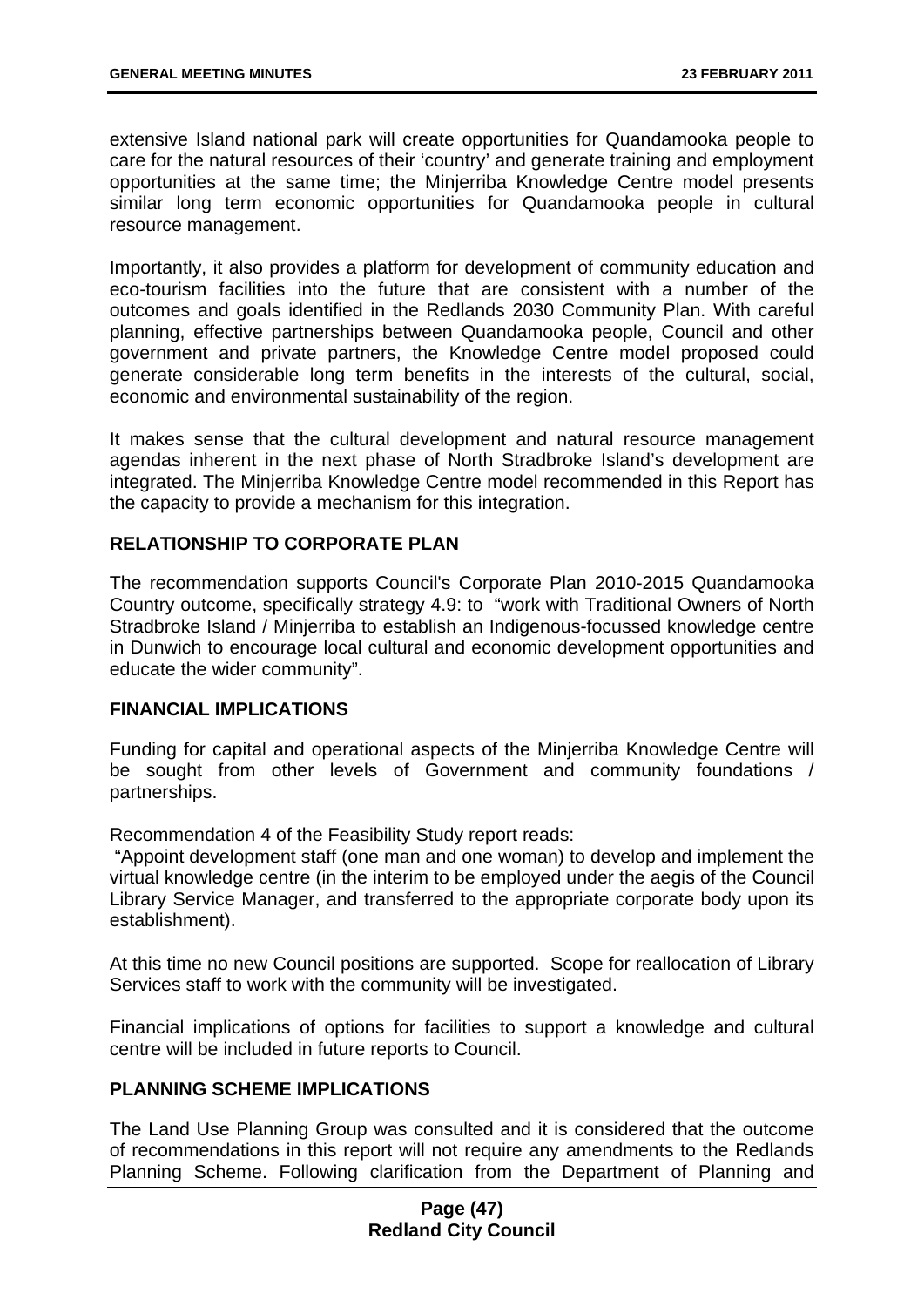Infrastructure regarding the wider planning context for North Stradbroke Island, the forthcoming Dunwich local area planning process will provide an opportunity to address longer term facility development options outlined in this Report.

## **CONSULTATION**

The Report reflects a broad consensus on strategic directions and core principles within the diverse local Indigenous community. Local Indigenous families and organisations along with wider community and educational institutions were consulted in formal and informal meetings. Strong representations were made in the final stage of the consultation about the essential requirement for the project to respect and give effect to Aboriginal sovereignty, autonomy and self management – especially in relation to intellectual property rights.

Governance arrangements to facilitate and support Traditional Owners' management will therefore need to be established as an early priority. The Report reflects the strong support of senior managers, key staff and Councillors for a renewed commitment to a practical partnership with Indigenous community stakeholders in the Redlands.

### **OPTIONS**

#### **PREFERRED**

That Council endorse the attached Minjerriba Knowledge Centre Feasibility Study for the establishment of an Indigenous Knowledge Centre for planning and budgeting purposes.

### **ALTERNATIVE**

That Council note the attached Minjerriba Knowledge Centre Feasibility Study for the establishment of an Indigenous Knowledge Centre and seek further information before endorsing for planning purposes.

### **OFFICER'S/COMMITTEE RECOMMENDATION/ COUNCIL RESOLUTION**

| Moved by:    | <b>Cr Bowler</b>  |
|--------------|-------------------|
| Seconded by: | <b>Cr Reimers</b> |

**That Council resolve to endorse the attached Minjerriba Knowledge Centre Feasibility Study for the establishment of an Indigenous Knowledge Centre for planning and budgeting purposes.**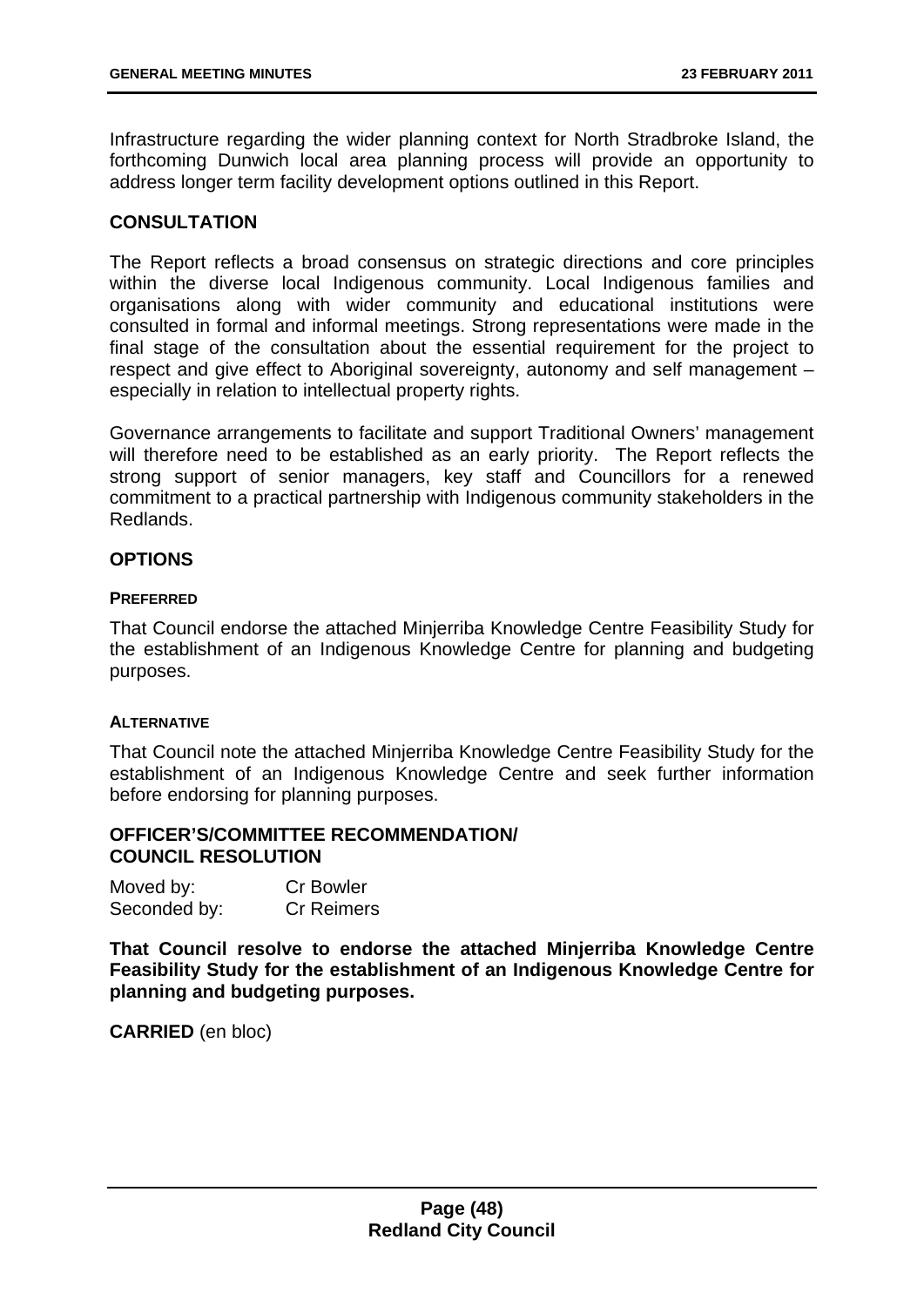# **13.3.4 DRAFT CORPORATE CARBON AUDIT 2010 FOR ADOPTION**

| <b>Dataworks Filename:</b>       | <b>EM Project Carbon Audit</b>                                    |
|----------------------------------|-------------------------------------------------------------------|
| <b>Attachments:</b>              | <b>Final Draft Corporate Carbon Footprint 2010</b>                |
| <b>Responsible Officer Name:</b> | <b>Gary Photinos</b><br><b>Manager, Environmental Management</b>  |
| <b>Author Name:</b>              | <b>Elizabeth Giles</b><br><b>Adviser Environmental Protection</b> |

## **EXECUTIVE SUMMARY**

An audit of Council's corporate greenhouse gas (GHG) emissions over the 08/09 and 09/10 financial years was completed by Council officers. The draft report 'Carbon Footprint 2010: A Profile of Council's Greenhouse Gas Emissions' is presented to Council for adoption and publishing at Council's website. This is the fourth in a series of voluntary biannual carbon audits conducted by Council on its entire corporate operations.

Council has reduced its GHG emissions by 14.3% since 2008 and is progressing well towards the goal of a 25% reduction on 1998 levels by 2020. The audit indicates that the 'Efficiencies for GHG Reduction Strategy and Action Plan' adopted by Council following the 2008 carbon audit has been successful in halting the Council's escalating GHG emissions and reversing that trend to achieve substantial reductions.

No changes are recommended to Council's current policy or approach to GHG reduction. The draft report makes minor recommendations about future audits.

### **PURPOSE**

The purpose of this report is:

- 1. to present the findings and recommendations of the Carbon Footprint 2010 report;
- 2. for Council to adopt the Carbon Footprint 2010 report and its recommendations.

### **BACKGROUND**

- Council completed biannual audits in 2004, 2006, 2008 and 2010.
- In March 2009, Council adopted the report, recommendations and action plan prepared by ARUP consultants covering the period 2006 to 2008. The ARUP report concluded that GHG emissions were steadily increasing despite Council's (considerable) efforts on efficiencies, and that Council would be unable to reach its GHG targets under the *Local Greenhouse Action Plan 2004 to 2010* (LGAP). Council resolved to increase investment in corporate GHG emissions reductions under the ARUP Plan.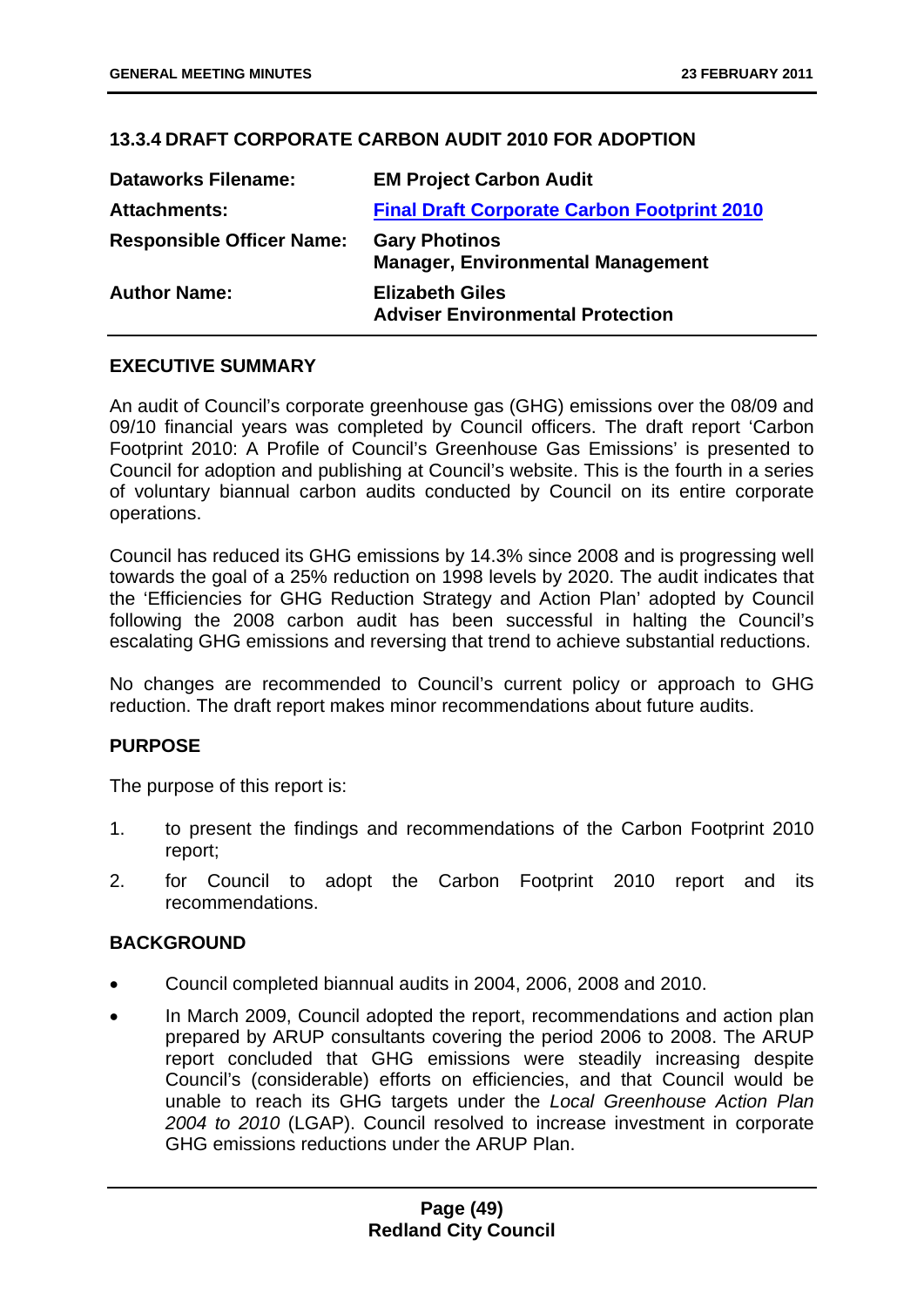- The LGAP concluded and in February 2010, Council set its corporate greenhouse gas reduction target at a 25% reduction on 1998 levels by 2020 as well as the long term overall goal of a 75% reduction on 1998 levels by 2050.
- In August 2010, Council adopted the *Climate and Energy Action Plan* as part of its strategy on climate change '*Confronting our Climate Future'*. Regular carbon audits of corporate buildings and facilities were identified as an important action under this plan.

## **ISSUES**

Managing and reporting on GHG emissions by Redland City Council remains voluntary. The national and state legislation and policy on carbon tax, emissions management, renewable energy and emissions reduction remains complex and provides little direction to Council.

The 'Carbon Footprint 2010' report is the most accurate carbon audit on Council assets to date. This is the first corporate wide carbon audit to be prepared entirely inhouse, but it closely follows the approach used by ARUP for the last audit. It was undertaken in accordance with the National Greenhouse and Energy Reporting Act 2007 (NGERS), with the notable exception of emissions from waste.

Council's increasing capacity to complete these audits in-house provides Council with the opportunity to move to annual auditing, which will provide a more accurate indication of Council's progression towards its greenhouse gas reduction targets.

Peer review of the 'Carbon Audit 2010' report was commissioned from two external consultants, ARUP and AECOM. These reviews verified the methods used and calculations presented, and provided comments and improvements.

### FINDINGS OF THE 'CARBON FOOTPRINT 2010'

Emissions were divided into three categories or 'scopes' based on their source. Scope 1 emissions are direct emissions such as those from Council's vehicle fleet, Scope 2 emissions are those associated with the use of electricity by Council and Scope 3 emissions are those from sources not owned or controlled by Council but which arise due to Council's activities, for example; air travel.

The 2010 carbon footprint finds that Council's greenhouse gas emissions for the 09/10 financial year totalled 8,306 tonnes of CO2-e. Direct Scope 1 emissions account for 22.3%, Scope 2 emissions associated with the use of electricity account for 65.9% and indirect Scope 3 emissions account for 11.8% of total emissions. Within these categories, the most significant sources of emissions were found to be Council's corporate buildings and fleet, accounting for 42.8% and 23.1% of total emissions each respectively. Table 1 provides a comparison of emission audit data from 1998, 2006, 2008 and 2010 – for the main sectors of Council operation: buildings, fleet and streetlights.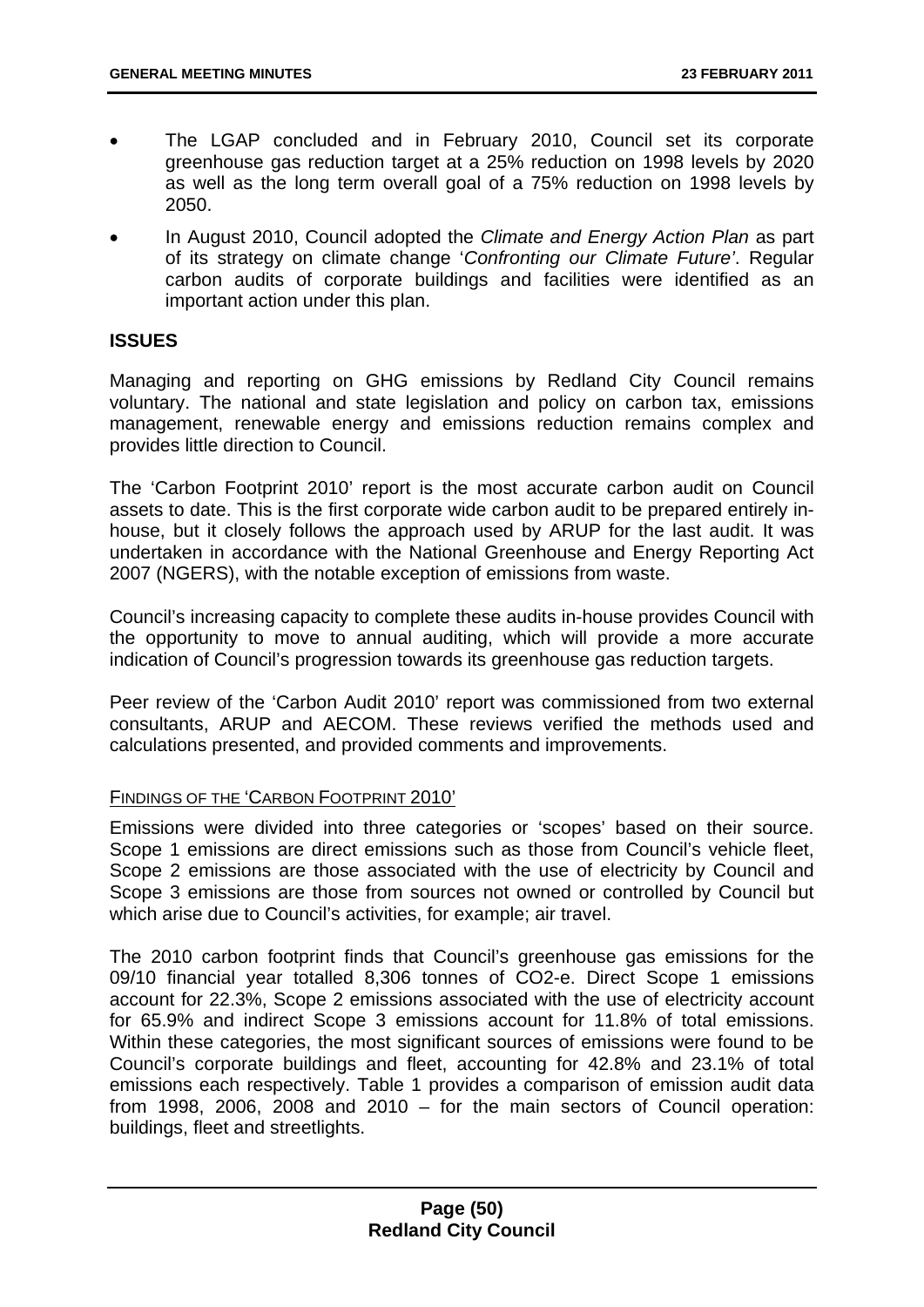| Category         | Emissions (t CO2-e) |        |        | Change       | from                 | Change from 2008 |                     |          |
|------------------|---------------------|--------|--------|--------------|----------------------|------------------|---------------------|----------|
|                  |                     |        |        | 1998 to 2008 |                      | to 2010          |                     |          |
|                  | 1998                | 2006   | 2008   | 2010         | t CO <sub>2</sub> -e | %                | t CO <sub>2-e</sub> | %        |
|                  |                     |        |        |              |                      | $+25.$           |                     |          |
| <b>Buildings</b> | 5317                | 5740   | 6687   | 5725         | $+1370$              | 8%               | $-935$              | $-14.0%$ |
|                  |                     |        |        |              |                      | $+54.$           |                     |          |
| Fleet            | 1472                | 2010   | 2279   | 1933         | $+807$               | 8%               | $-346$              | $-15.2%$ |
| <b>Street</b>    |                     |        |        |              |                      | $+37.$           |                     |          |
| Lighting         | 4073                | 5707   | 5585   | 6070         | $+1,512$             | 1%               | $+485$              | $+8.5%$  |
|                  |                     |        |        |              |                      | $+34$            |                     |          |
| Total            | 10,862              | 13,457 | 14,551 | 13,755       | $+3,689$             | %                | $-796$              | $-5.5%$  |

Table 1: Overall emissions by category from 1998 to 2010

## AUDITING ISSUES:

Several issues with the quality and availability of data impacted upon the calculation of Council's Carbon Footprint. The most significant data constraints were encountered in the categories of streetlights, waste and ferry, barge and taxi travel.

## **STREETLIGHTS**

The NGER Act methodology specifies that Council must report all emissions over which it has operational control. Council pays electricity costs for all types of street lighting, however lacks operational control over the majority of these assets. Consequently, emissions from streetlights outside Council's operational control should not be included in Council's carbon footprint. For the 09/10 financial year, however, these emissions were calculated for the purposes of analysis and comparison with carbon audits previously undertaken by Council.

## **WASTE**

Due to resource, time and data constraints, emissions arising from waste disposal have not been measured in the 2010 audit. The NGER Act methodology includes emissions from Council owned and operated landfills - although the majority of waste and thus emissions at these sites are as a result of the waste generated in the past by the community. Landfill emissions will be calculated and reported in the next audit in 2011.

## **FERRY, BARGE AND TAXI TRAVEL**

Emissions resulting from ferry and barge travel by staff could not be reliably calculated and reported in the 2010 carbon footprint. Ferry, barge and taxi transport information is not well recorded. These data are not critical as they are minor emissions, but should be included in the next carbon audit.

### IMPLICATIONS OF AUDIT

The 2010 carbon footprint calculated that Council's greenhouse gas emissions for the 09/10 financial year totalled 8,306 tonnes of CO2-e, which is 13.2% higher than 1998 emissions. Emissions have decreased by 14.3% between 2008 and 2010, or by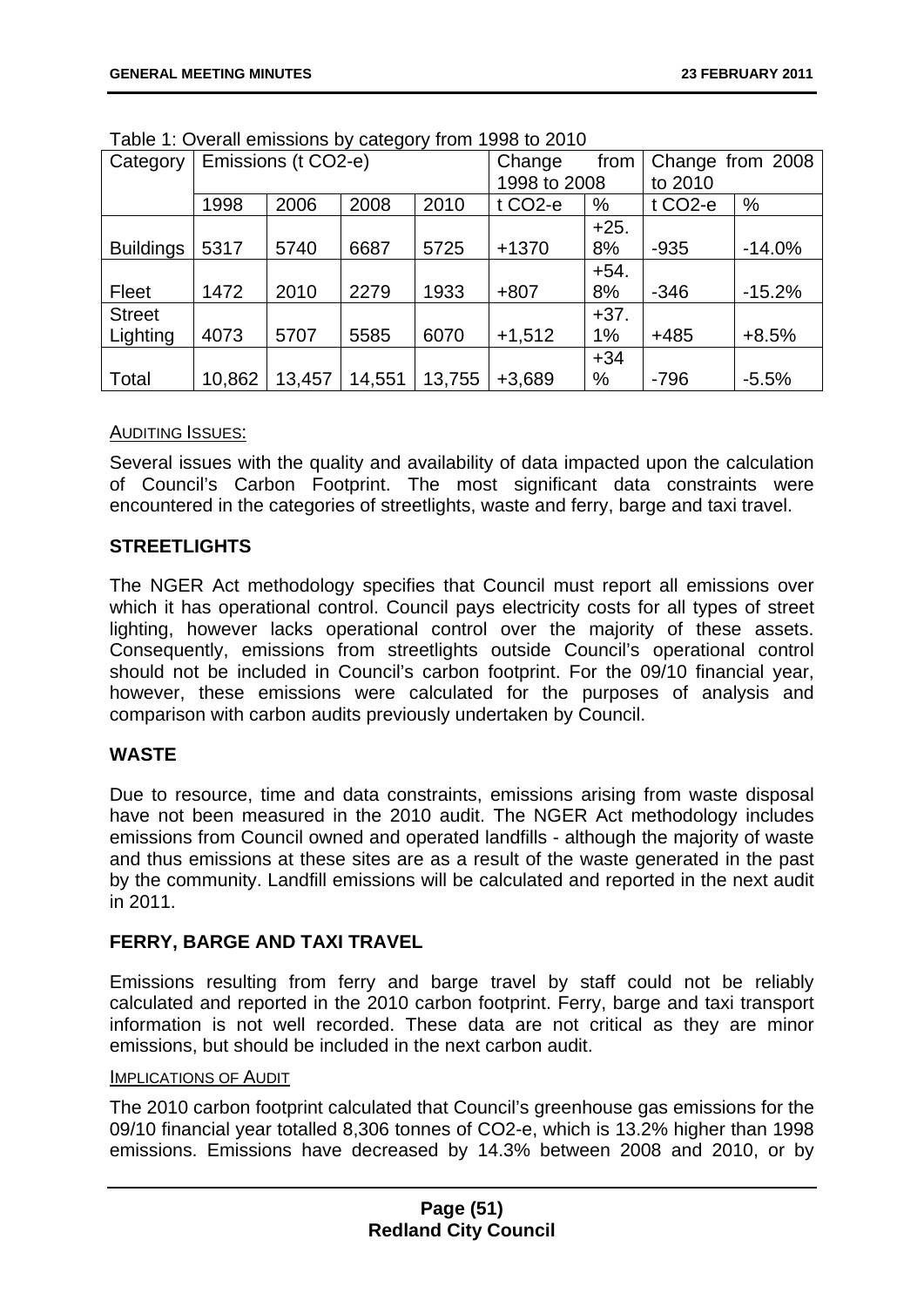7.15% per year. This has been achieved through a reduction of 14.0% since 2008 for Council's buildings and a reduction of 15.2% since 2008 for Council's fleet (Figure 1).



Figure 1: Carbon Footprint by category from 1998 to 2010

Greater reductions in emissions were achieved on a per capita basis. Based on tonnes of CO2-e per staff member, corporate facility emissions have reduced by 11.35% per year over the last two years. Similarly, fleet emissions have reduced by 10.65% per year over the last two years. Emissions from community facilities, measured in kilograms of CO2-e per Redland City resident, have also decreased by 6.1% per year over the last two years (Figure 2).

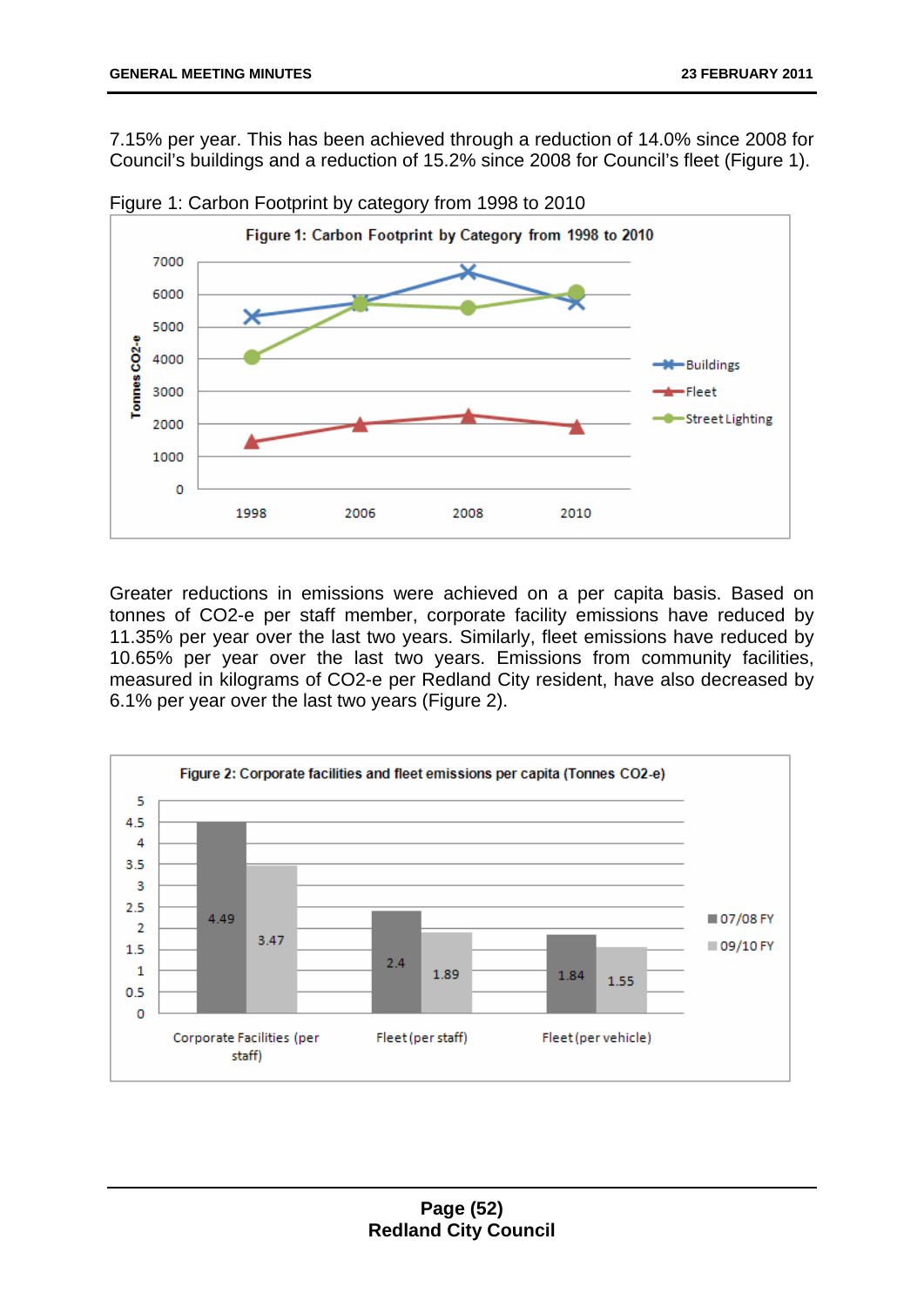## **RELATIONSHIP TO CORPORATE PLAN**

The recommendation primarily supports Council's strategic priority to:

- 2.6 Conserve energy and water, improve efficiency and reduce greenhouse gas emissions resulting from Council's energy consumption
- 5.4 Review Council's and the community's climate change preparedness, ensuring all risks are understood and plans are activated to deal with expected outcomes

## **FINANCIAL IMPLICATIONS**

There are no direct financial implications.

#### **PLANNING SCHEME IMPLICATIONS**

The Land Use Planning Group was consulted and it is considered that the outcome of recommendations in this report will not require any amendments to the Redlands Planning Scheme.

### **CONSULTATION**

Environmental Management has consulted with ARUP and AECOM to verify the accuracy of the data presented in the Carbon Footprint 2010 report. Within Council, Environmental Management has undertaken consultation with Facilities Services, Community and Social Planning, Corporate Acquisitions, Fleet & Facilities Group, Infrastructure Planning Group, Customer & Community Group, Land Use Planning and Operations & Maintenance Group.

### **OPTIONS**

#### **PREFERRED**

That Council endorses the Redland City Council 'Carbon Footprint 2010' for publication and release in February 2011, and that Council continues its current policy and approach to further GHG reductions.

#### **ALTERNATIVE**

No alternative recommendation is made.

#### **OFFICER'S/COMMITTEE RECOMMENDATION/ COUNCIL RESOLUTION**

| Moved by:    | <b>Cr Bowler</b>  |
|--------------|-------------------|
| Seconded by: | <b>Cr Reimers</b> |

**That Council resolve to endorse the Redland City Council Carbon Footprint 2010 for public release in February 2011, and that Council continues its current policy and approach to further GHG reductions.**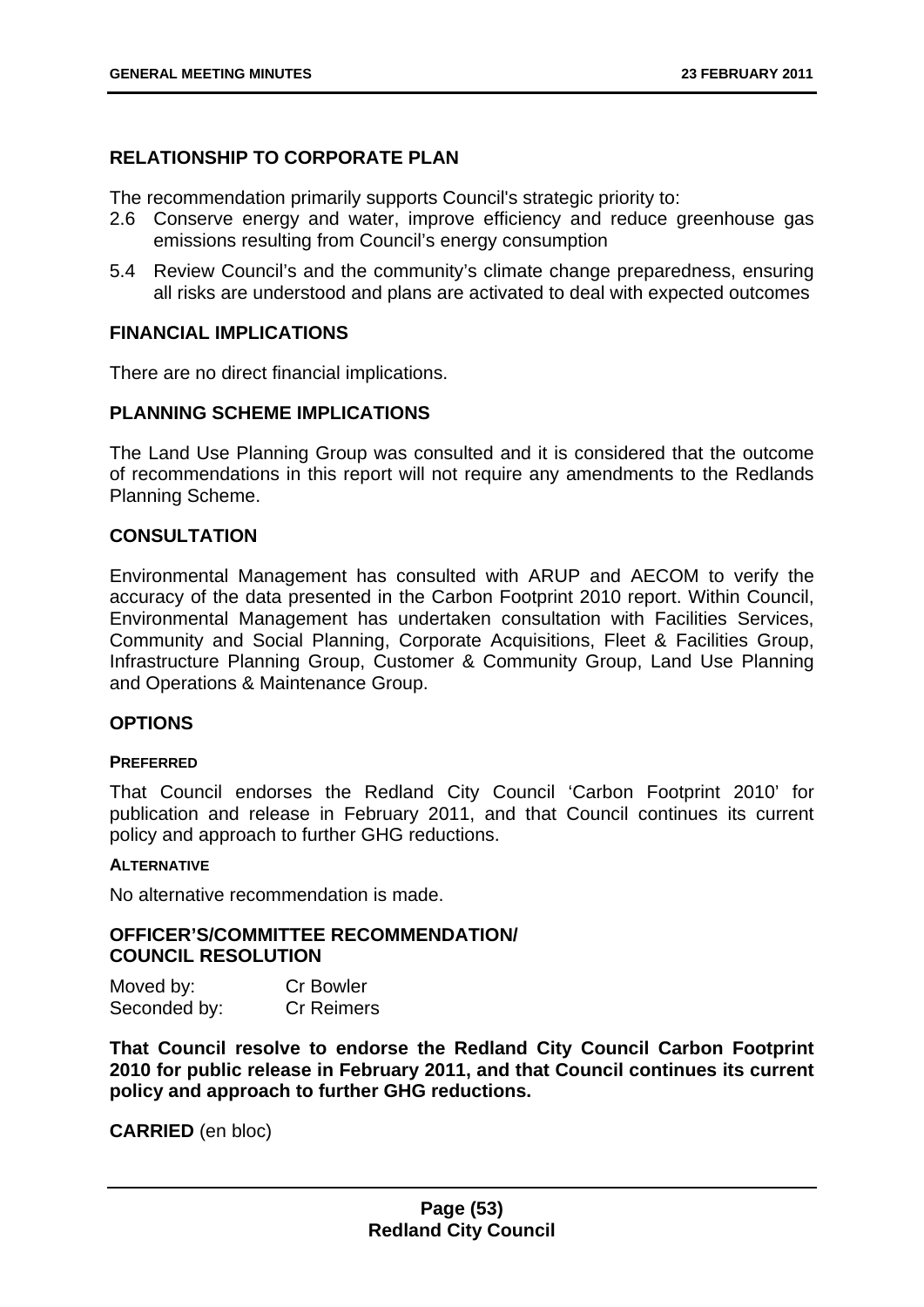## **13.4 CLOSED SESSION AT COMMITTEE**

The Committee meeting was closed to the public under section 72(1) of the *Local Government (Operations) Regulation 2010* to discuss the following item, and following deliberation on these matters, the Committee meeting was again opened to the public.

### **13.4.1 PROPERTY ACQUISITION – 5 OUTRIDGE STREET, REDLAND BAY**

| <b>Dataworks Filename:</b>       | <b>Redland Bay Centre and Foreshore Master Plan</b><br>L.142411    |
|----------------------------------|--------------------------------------------------------------------|
| <b>Responsible Officer Name:</b> | <b>Wayne Dawson</b><br><b>Manager, Land Use Planning Group</b>     |
| <b>Author Name:</b>              | <b>Martin Hunt</b><br><b>Principal Planner, City Wide Planning</b> |

## **EXECUTIVE SUMMARY**

A confidential report from Manager, Land Use Planning dated 22 December 2010 was discussed in closed session at the Planning & Policy Committee of 2 February 2011, with the Committee Recommendation presented at today's General Meeting for consideration.

# **COMMITTEE RECOMMENDATION/ COUNCIL RESOLUTION**

Moved by: Cr Bowler Seconded by: Cr Reimers

**That Council resolve as follows:** 

- **1. To consider in the Q2 budget review, the total cost of the property acquisition;**
- **2. To acquire, by agreement, the property at Lot 27 on RP 80201, subject to budgetary processes and the preparation of a due diligence report, in order to facilitate actions under the approved Redland Bay Centre and Foreshore Master Plan;**
- **3. To delegate authority to the Chief Executive Officer to sign all necessary documentation associated with the acquisition and use of the property; and**
- **4. That this report remain confidential until negotiations for acquisition are finalised.**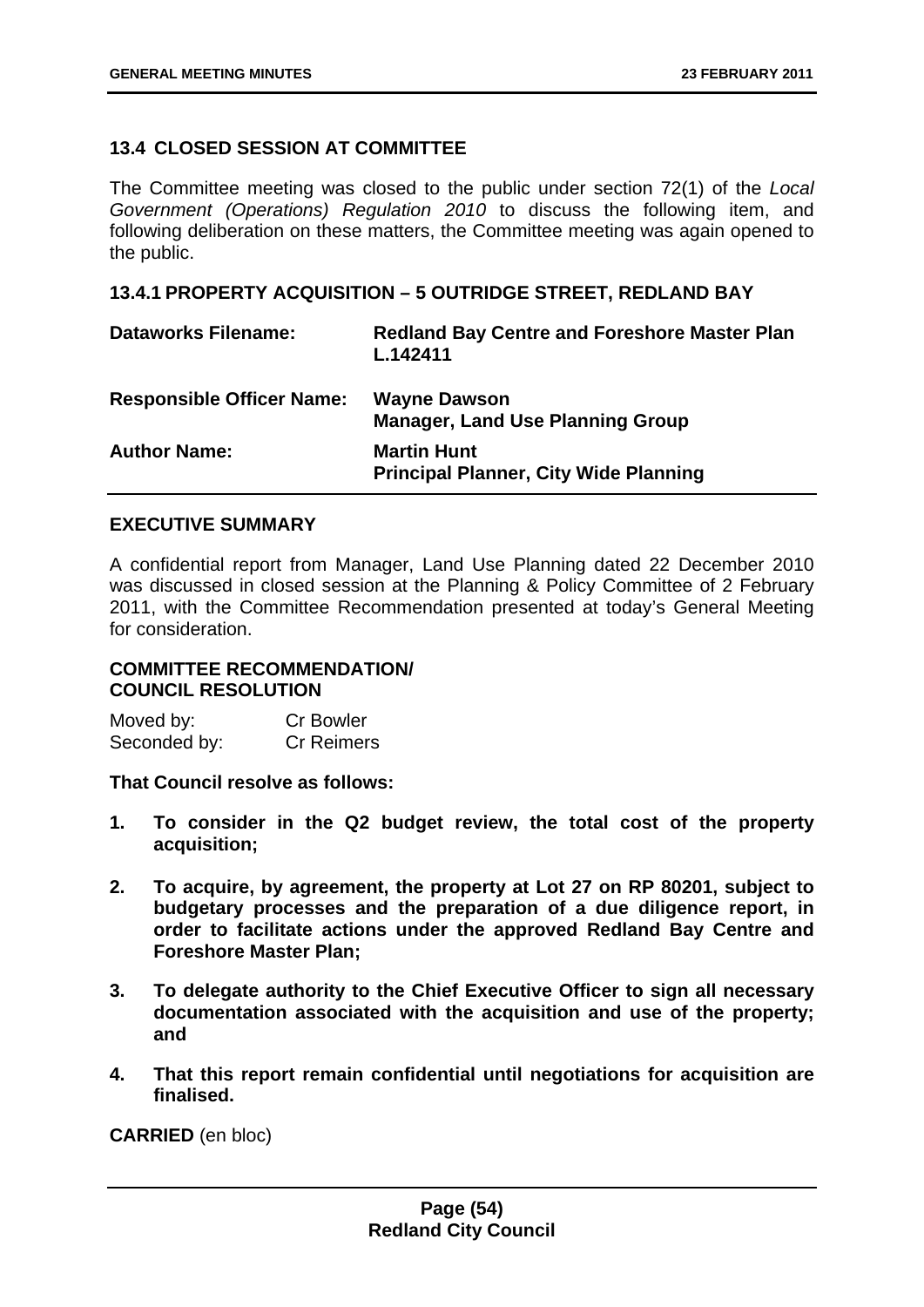### **13.5 GENERAL BUSINESS**

- 1. Cr Elliott requested that the Relatives Apartments Code be reviewed in respect to the allowable size of the relatives apartment. General Manager, Planning & Policy responded.
- 2. Cr Henry sought advice as to the progress of our investigations into the planning and acquisition of lands for our Southern Redlands Sporting Facility. General Manager Planning & Policy responded.
- 3. Cr Townsend enquired as to whether the amendments to the Planning Scheme, in particular Weinam Creek & Redland Bay Centre, had progressed. Manager, Land Use Planning responded.

### **COMMITTEE RECOMMENDATION/ COUNCIL RESOLUTION**

| Moved by:    | <b>Cr Bowler</b>  |
|--------------|-------------------|
| Seconded by: | <b>Cr Reimers</b> |

### **That the General Business items be noted.**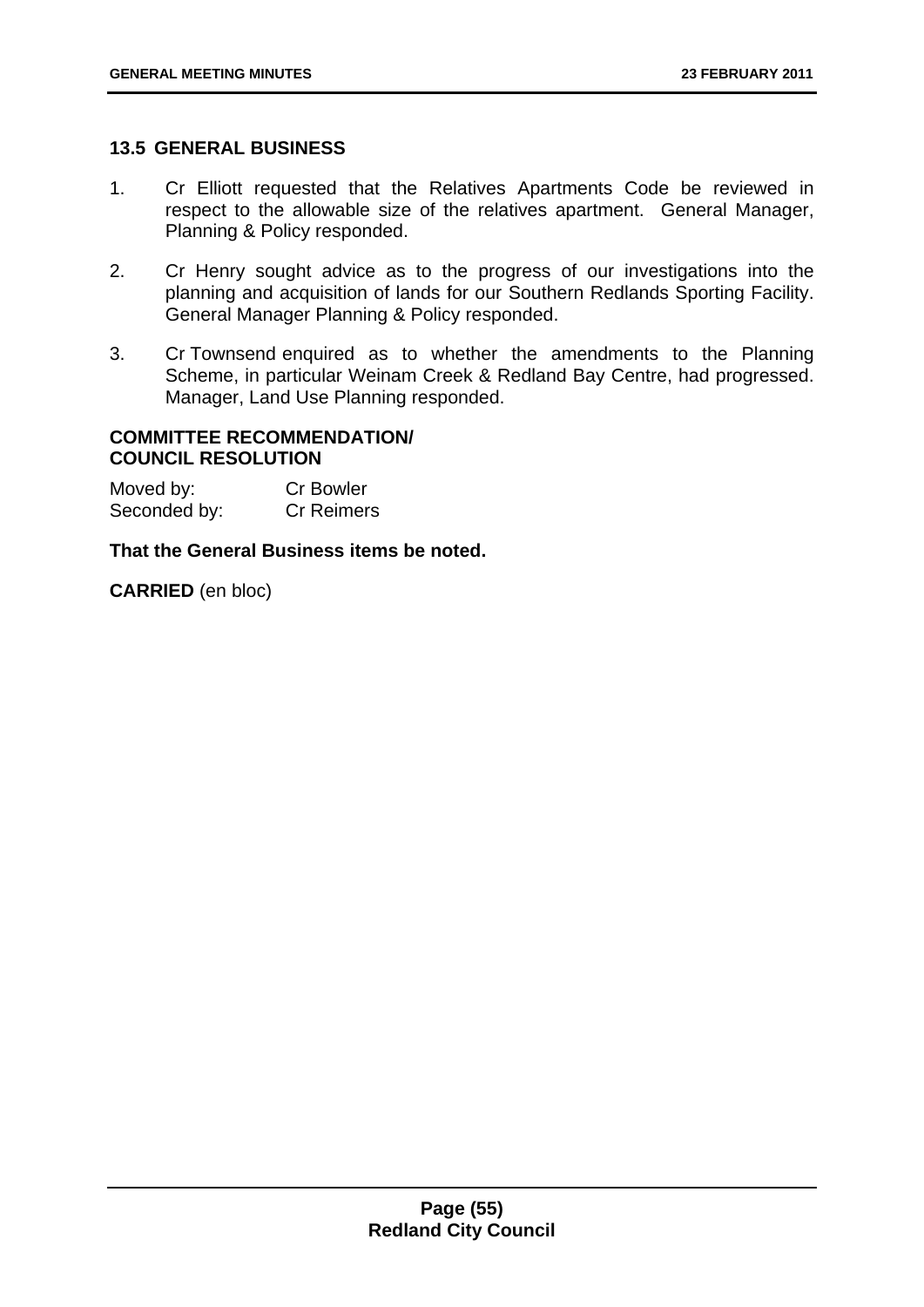## **14 CUSTOMER SERVICES COMMITTEE 16/2/2011**

| Moved by:    | Cr Boglary  |
|--------------|-------------|
| Seconded by: | Cr Townsend |

That the Customer Services Committee Minutes of 16 February 2011 be received.

#### CARRIED

Customer Service Committee Minutes 16/2/2011

### **14.1 CUSTOMER SERVICES**

### **14.1.1 MONTHLY REPORT FOR CUSTOMER AND COMMUNITY SERVICES GROUP - DECEMBER 2010**

| <b>Dataworks Filename:</b>       | <b>GOV Reports to Committee - Customer &amp;</b><br><b>Community Services (CCS)</b>     |
|----------------------------------|-----------------------------------------------------------------------------------------|
| <b>Attachment:</b>               | <b>Customer &amp; Community Service Performance</b><br><b>Reporting – December 2010</b> |
| <b>Responsible Officer Name:</b> | <b>Greg Jensen</b><br><b>Manager Customer &amp; Community Services</b>                  |
| <b>Author Name:</b>              | Jodi Marchant<br><b>Group Business Services Coordinator</b>                             |

### **EXECUTIVE SUMMARY**

This report outlines the key monthly activities for the Customer & Community Services Group including:

- Human Services Unit;
- Cultural Services Unit;
- Leisure and Recreation Unit;
- Customer Service Unit;
- Redland Performing Arts Centre.

### **PURPOSE**

To provide information to Council on current performance levels and significant issues affecting service delivery.

### **BACKGROUND**

The Customer & Community Services (C&CS) Group delivers a wide range of services at multiple locations throughout the City. The Group comprises five Units;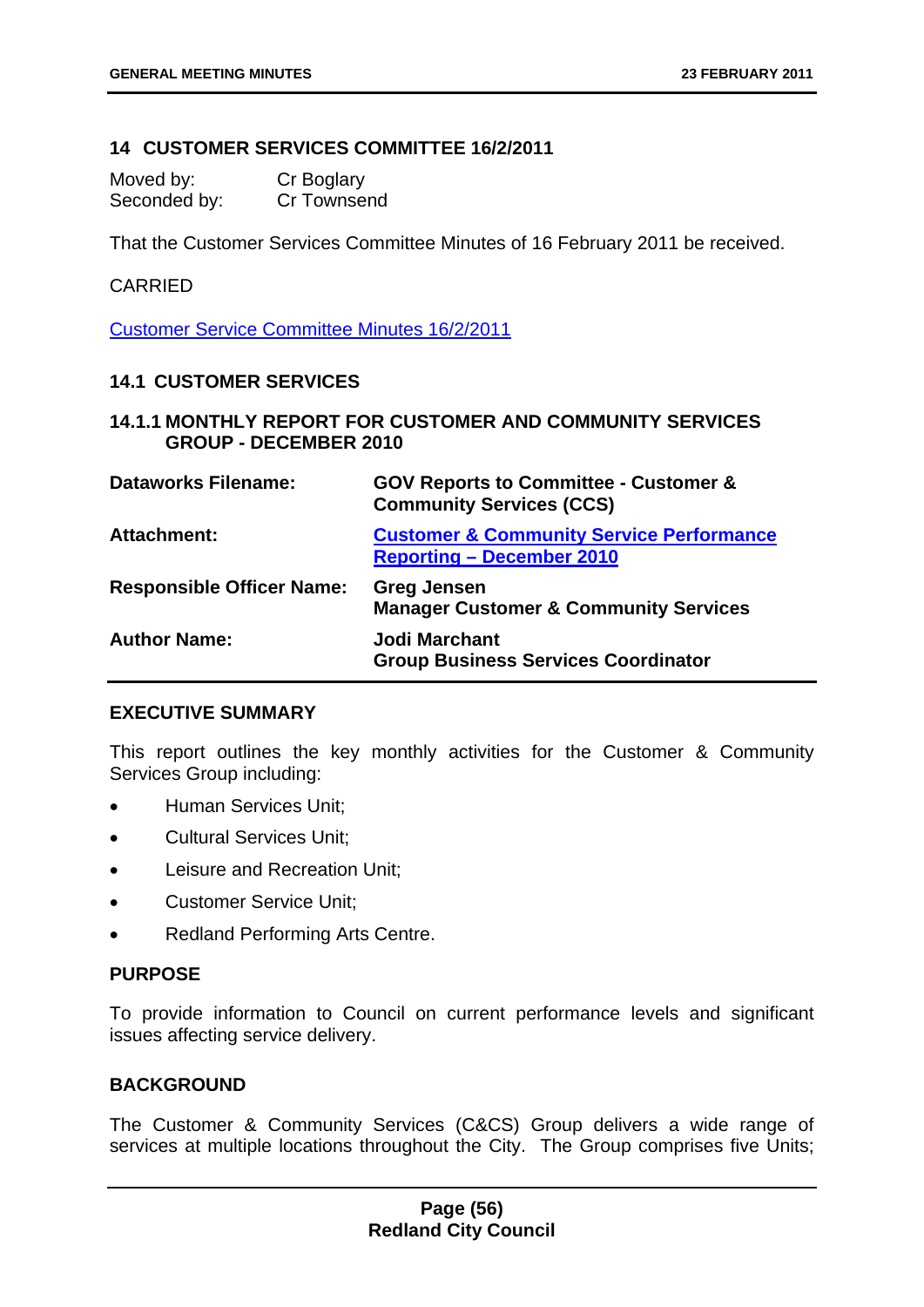these being Human Services, Cultural Services, Leisure and Recreation Services, Customer Service and Redland Performing Arts Centre.

While the group has its predominant focus on community services delivery, a number of the services are operational under the Code of Competitive Conduct (Type 3 Businesses) under the Local Government Act. These include the Redland Performing Arts Centre, Straddie Holiday Parks and School Age Care Services.

Each of the teams in the Group reports monthly against a set of performance indicators. Variations from performance expectations are highlighted in the attached annexure. Achievements are also reported on, as well as significant future events. Program deliverables and key projects are reported in tables. Each Service Manager summarises the most significant of these each month within the report to the Customer Services Committee. The annexure is provided for Councillors for reference to more detailed reporting if required.

## **ISSUES**

## **Human Services Unit:**

*Refer attachment 1* 

- School Age Care;
- Respite;
- Home Assist Secure;
- Community Grants Program;
- Community Development.

## **Summary of Activities**

- Redland City Council won a Highly Commended Award at the National Attorney General Safer Communities Awards in Canberra for the Seniors Emergency Preparedness Project.
- As part of the Mount Cotton Community Development initiatives, a community survey has been developed for local residents and was distributed at the Mount Cotton community Christmas Carols. The results are currently being collated.
- School Age Care will come under the National Quality Framework which will put in place a new National Quality Standard for Early Childhood Education and Care and School Age Care. This is to ensure that high quality and consistent practices are implemented across child care services. The Framework is currently in draft and expected to be finalised by the first quarter of 2011.
- Community Grants Program Small and Major Capital applications will be discussed and reviewed with Councillors in January and presented to the Customer Services Committee. The successful applications will be adopted at the February General Meeting. Round 2 of the Community Grants Program will open in February and close on 1 April 2011.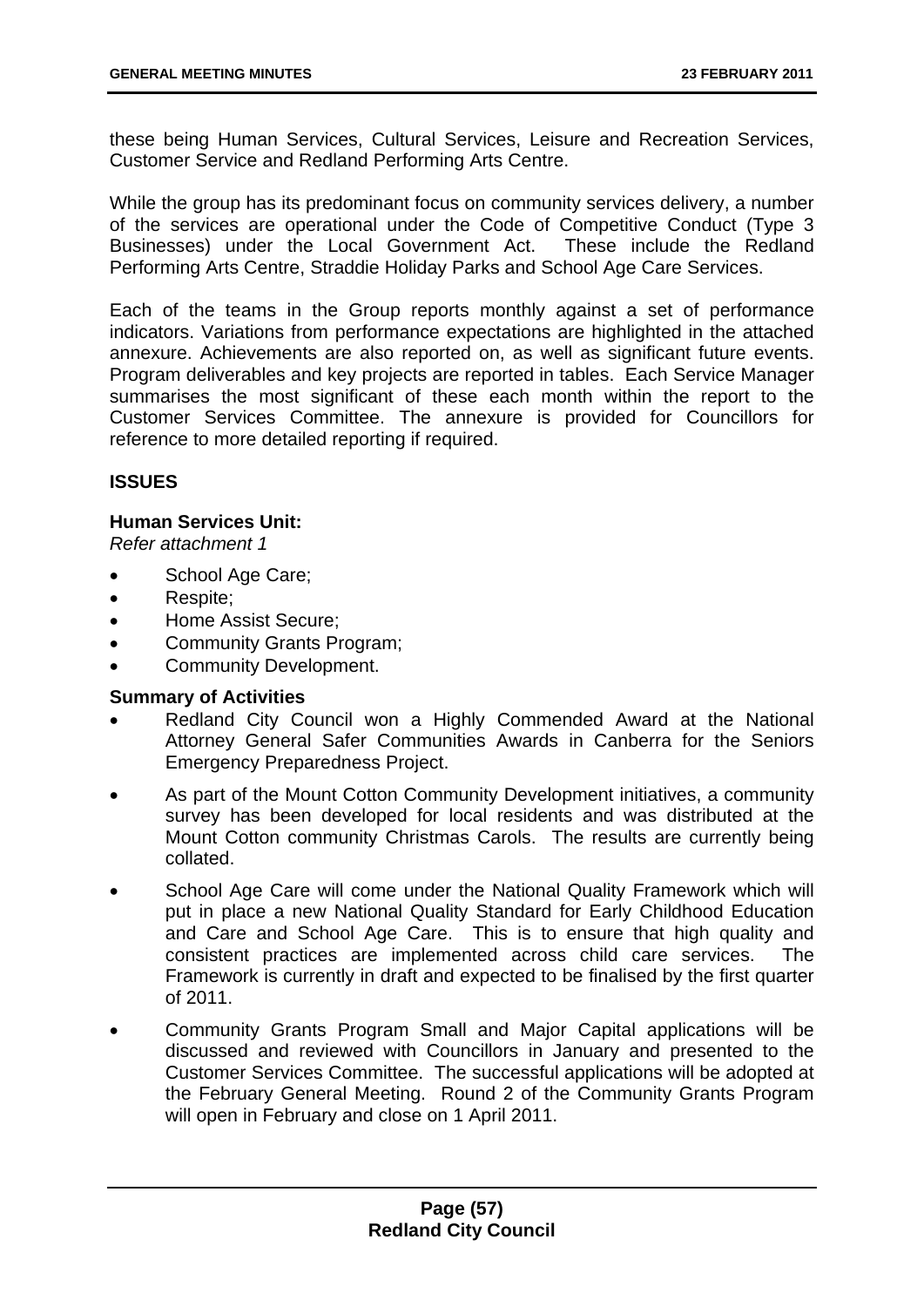## **Cultural Services Unit:**

*Refer attachment 2* 

- Libraries;
- Redland Art Gallery;
- Museums.

## **Summary of Activities**

*Libraries:* 

Libraries continue to offer a wide range of programs and activities for all sectors of the community. The ROAR summer reading program attracted a record number of registrations (4,500).

*Art Gallery:* 

- The Botanical Artists' Society of Queensland Inc. provided excellent feedback on the partnership with the Redland Art Gallery to mount their exhibition "*Brushstrokes from the Bush"*;
- During the closed period after Christmas restoration work was carried out on the front deck of the Art Gallery.

## *Museum:*

• New contracts between Redland City Council and the 2 museums are being developed by the Cultural Services Unit.

## **Leisure & Recreation Unit:**

*Refer attachment 3* 

- Major Venues (Showgrounds, Aquatic Centre and Russell Island Pool);
- Community Halls;
- Recreation (Lifeguard Services);
- Cemeteries:
- Camping Grounds (Straddie Holiday Parks).

### **Summary of Activities**

- Redlands PCYC was engaged to conduct three fun in the parks activities while a review of compliance and program delivery is being undertaken. Of the two programs that were conducted, 90 participants engaged in the various activities. One program was cancelled due to wet weather.
- Redlands Baseball located at Duncan Road was closed due to electrical safety. Training has been moved to the Cleveland Showgrounds while repair works are being undertaken and this is expected to be completed by January 2011. PDG are working with electrical contractors to install overhead cabling to ensure that the field is safe with regular games and training expected to resume in early February.
- Main Beach at Point Lookout was closed 5 times during the period due to shark sightings. Life guard services have reported an increase in rescues and preventative measures during this period due to the weather.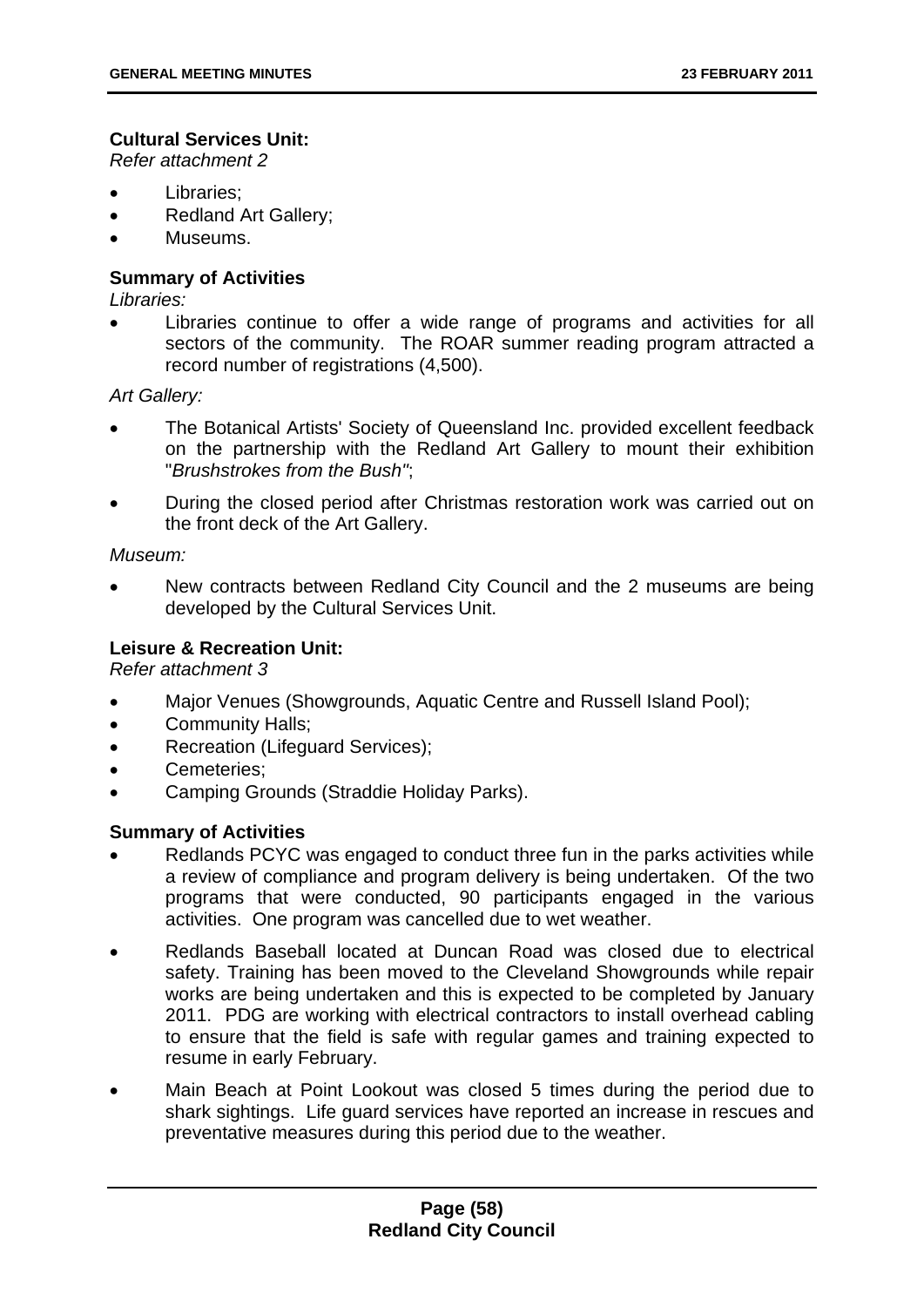## **Customer Service Unit:**

*Refer attachment 4* 

## **Summary of Activities**

No significant major activities to be reported for this month.

# **Redland Performing Arts Centre:**

*Refer attachment 5* 

## **Summary of Activities**

- December at RPAC continued with a number of end of year concerts by four local dance schools. In total, eleven dance concerts were held during November and December at RPAC. Audiences at these concerts have grown steadily over the years through the support of parents and the local community.
- At the end of December through to the beginning of January, the RPAC technical department carried out a yearly cleaning and maintenance of all technical equipment, tested and tagged all technical electrical equipment and completed a stock take of all equipment and consumables within RPAC.
- Urgent structural works were carried out at the RCCC on a steel structure connection at ground level. The main truss was propped to reduce the load on the corner vertical steel post and the footing was exposed so repairs could be carried out to the rusted sections of the truss. This incurred an unforeseen major expense of \$32,238.

# **RELATIONSHIP TO CORPORATE PLAN**

The activities undertaken within this report primarily support Council's following outcomes:

Outcome 7 - **'Strong and connected communities'** – Our health, wellbeing and strong community spirit will be supported by a full range of services, programs, organisations and facilities, and our values of caring and respect will extend to people of all ages, cultures, abilities and needs. Strategies in this outcome supporting are: 7.1, 7.2, 7.3, 7.4, 7.5, 7.6, 7.7, 7.8 & 7.9

Outcome 8 - **'Inclusive and ethical governance'** – Deep engagement, quality leadership at all levels, transparent and accountable democratic processes and a spirit of partnership between the community and Council will enrich residents' participation in local decision making to achieve the community's Redlands 2030 vision and goals: Strategy 8.5 – Be transparent and consistent in the way we manage the organisation, its risks and obligations and ensure we are delivering against our priorities.

Outcome 9 - '**An efficient and effective organisation'** – Council is well respected and seen as an excellent organisation which manages resources in an efficient and effective way.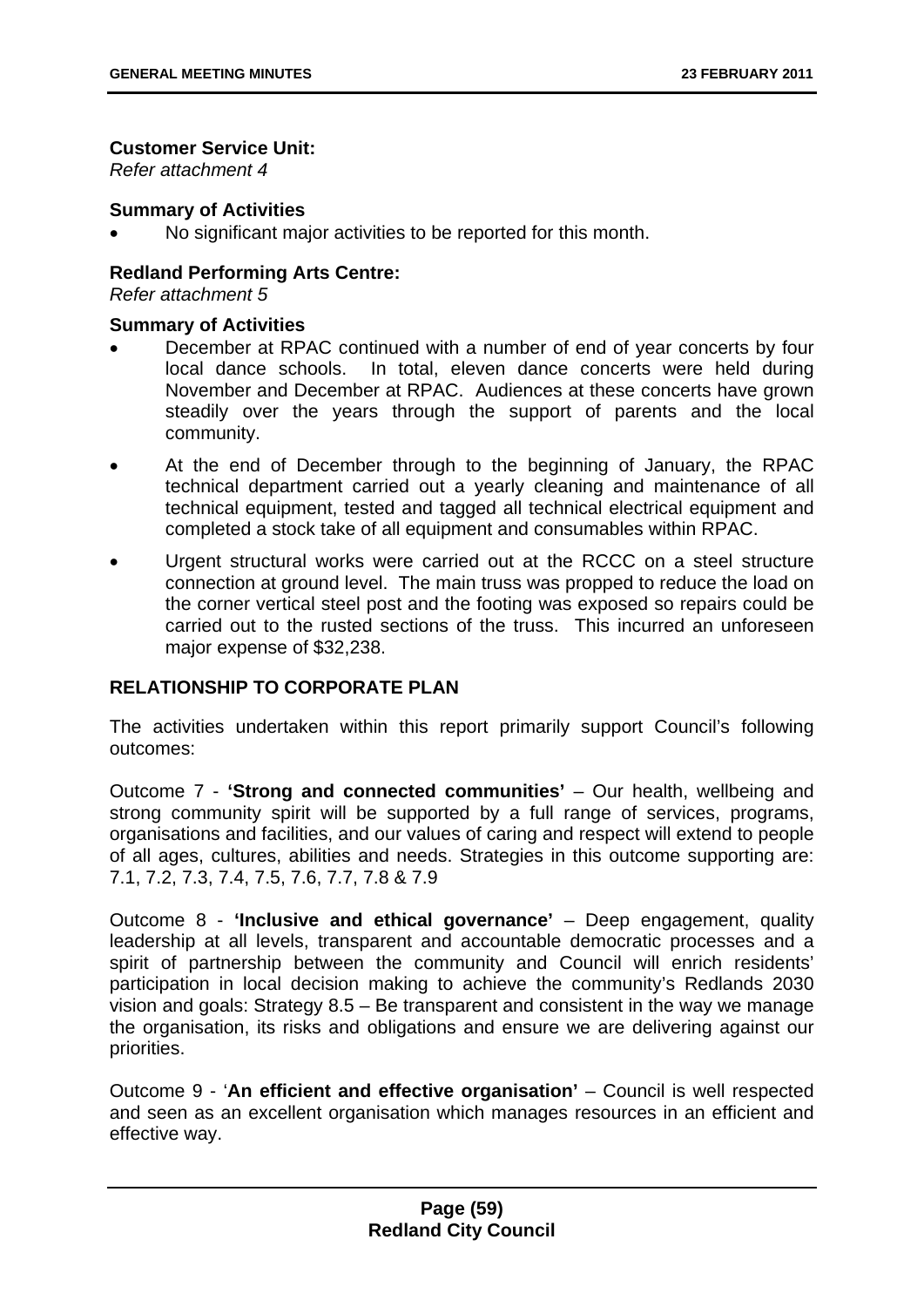Strategy 9.1 – Deliver excellent leadership throughout the organisation for the benefit of the community.

### **FINANCIAL IMPLICATIONS**

The Customer & Community Services Group is within budget expectations.

## **PLANNING SCHEME IMPLICATIONS**

The Land Use Planning Group was consulted and it is considered that the outcome of recommendations in this report will not require any amendments to the Redlands Planning Scheme.

# **CONSULTATION**

Consultation has occurred with all Customer & Community Service Managers and the General Manager Customer Services.

## **OFFICER'S/COMMITTEE RECOMMENDATION/ COUNCIL RESOLUTION**

Moved by: Cr Boglary Seconded by: Cr Townsend

**That Council resolve to note the report and annexure.**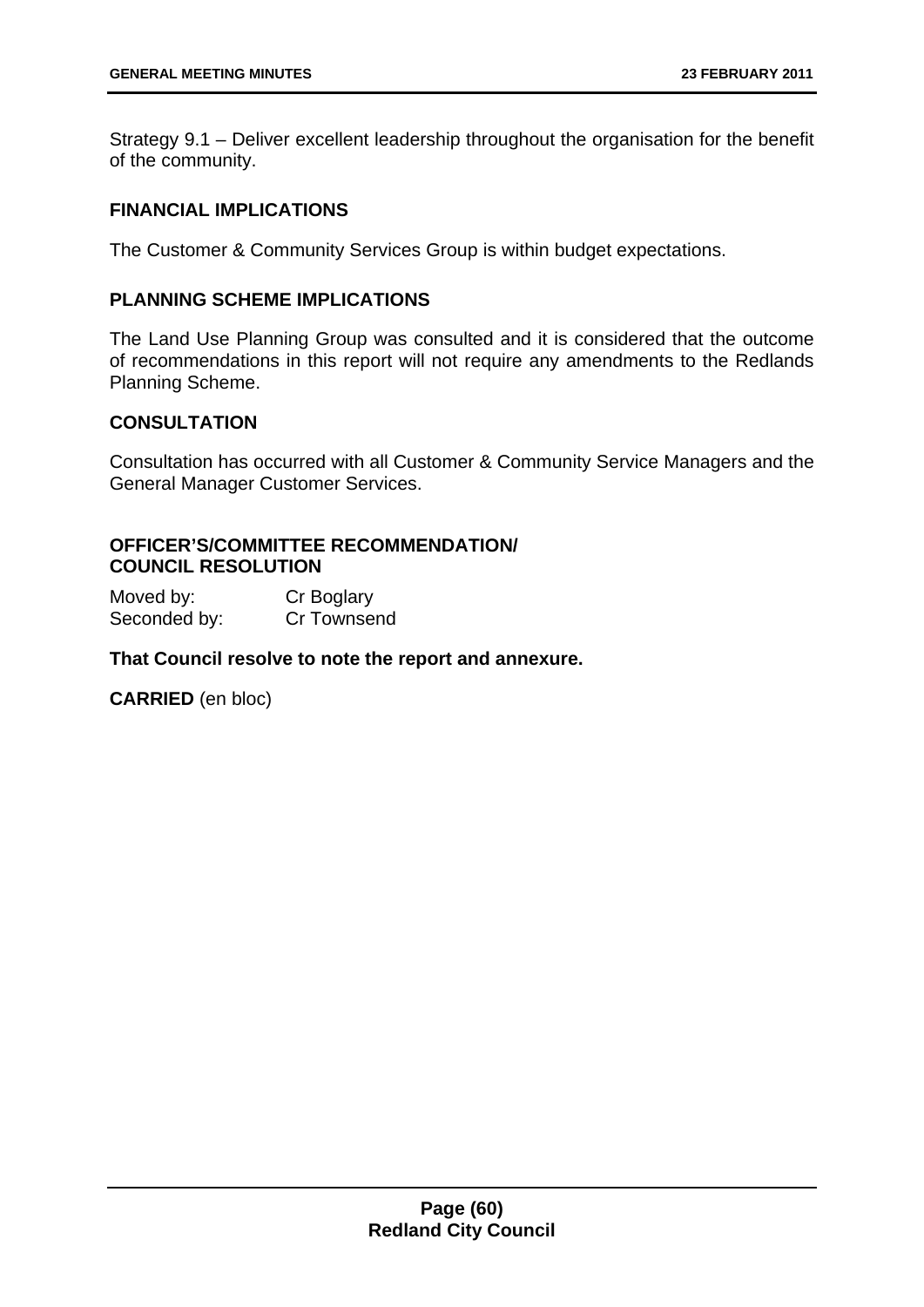# **14.1.2 MONTHLY REPORT FOR PROJECT DELIVERY GROUP**

| <b>Dataworks Filename:</b>       | <b>GOV Reports to Committee – Project Delivery</b><br>Group (PDG)                                                            |
|----------------------------------|------------------------------------------------------------------------------------------------------------------------------|
| <b>Attachment:</b>               | <b>Project Delivery Group as at 28 January 2011</b><br><b>Attachment 2 a</b><br><b>Attachment 2 b</b><br><b>Attachment 3</b> |
| <b>Responsible Officer Name:</b> | <b>Bradley Salton</b><br><b>Group Manager, Project Delivery Group</b>                                                        |
| <b>Author Name:</b>              | <b>Delia Dowthwaite</b><br><b>Project Administrator</b>                                                                      |

### **EXECUTIVE SUMMARY**

The Project Delivery Group Monthly Report is presented to Council for noting.

### **PURPOSE**

The report provides a project status as at 28 January 2011 and an overall financial summary as at 31 December 2010, for projects undertaken by the Project Delivery Group.

#### **BACKGROUND**

The Project Delivery Group (PDG) is responsible for the delivery of capital and major operating projects. This involves developing detailed designs and costing for each project, coordinating the quotation or tendering process and the project delivery and/or construction of the work program.

### **ISSUES**

PDG is currently reviewing its program of works in light of the recent weather conditions and the emergency support provided by PDG staff. More detail will be provided in future reports.

Listed below are projects that reached practical completion between 19 November and 31 December 2010. (Refer Attachment 1 for more detail)

- 45212 Intrepid Drive/Ondine Court Victoria Point;
- 40048 Wellington & Bainbridge Streets Intersection, Ormiston;
- 41773.– Capalaba Regional Park Upgrade Stage 3b Playground Recreational Park;
- 40142 Raby Bay Foreshore Park Pathway;
- 45799 Physical Activity Station, Yeo Park, Victoria Point;
- 45800 Physical Activity Station, Sel Outridge Park Redland Bay;

## **Page (61) Redland City Council**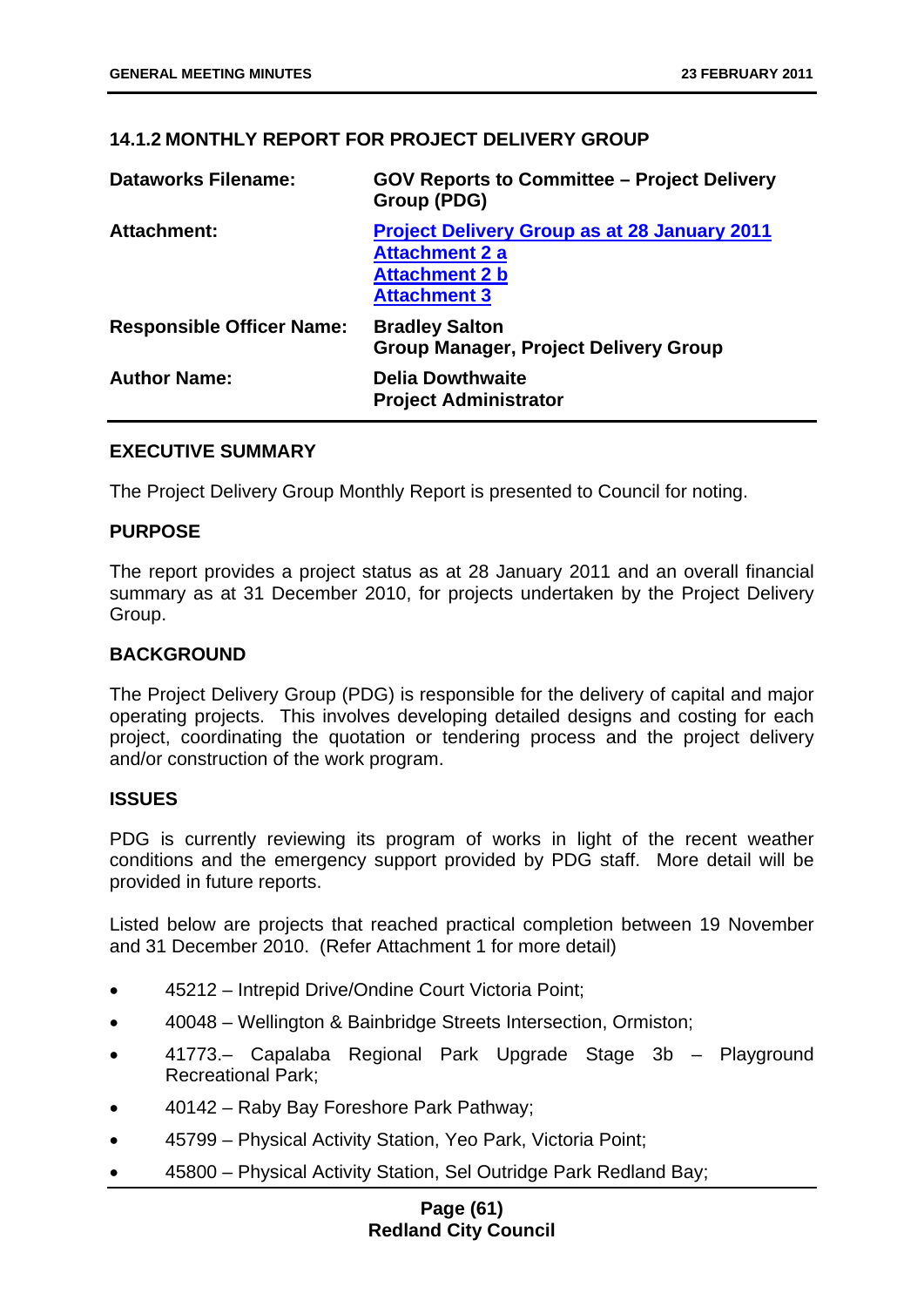- 46206 Kalmia Drive, Redland Bay;
- 46217 Wilson Esplanade, Victoria Point;
- 40042 Judith Street, Russell Island;
- 46231 Borrow Street, Russell Island;
- 45631 Orange Grove Road, Coochiemudlo Island;
- 45787 Pats Park Stage 1, Beelong Street, Macleay Island;
- 45881 Kennedy Farm Site Remediation, Russell Island;
- 12 Reseal Projects throughout City.

## **RELATIONSHIP TO CORPORATE PLAN**

Outcome 8: **'Inclusive and Ethical Governance'** – Deep engagement, quality leadership at all levels, transparent and accountable democratic processes and a spirit of partnership between the community and Council will enrich residents' participation in local decision-making to achieve the community's Redlands 2030 vision and goals.

8.5 Be transparent and consistent in the way we manage the organisation, its risks and obligations and ensure we are delivering against our priorities.

## **FINANCIAL IMPLICATIONS**

No direct financial implications arise from this report.

### **PLANNING SCHEME IMPLICATIONS**

There are no implications for the Planning Scheme arising from this report.

## **CONSULTATION**

The Survey Services Manager; Design Services Manager; Project Management Services Manager and Construction Projects Services Manager have been consulted in the preparation of this report and are supportive of the recommendation.

#### **OFFICER'S/COMMITTEE RECOMMENDATION/ COUNCIL RESOLUTION**

Moved by: Cr Boglary Seconded by: Cr Townsend

### **That Council resolve to note the report.**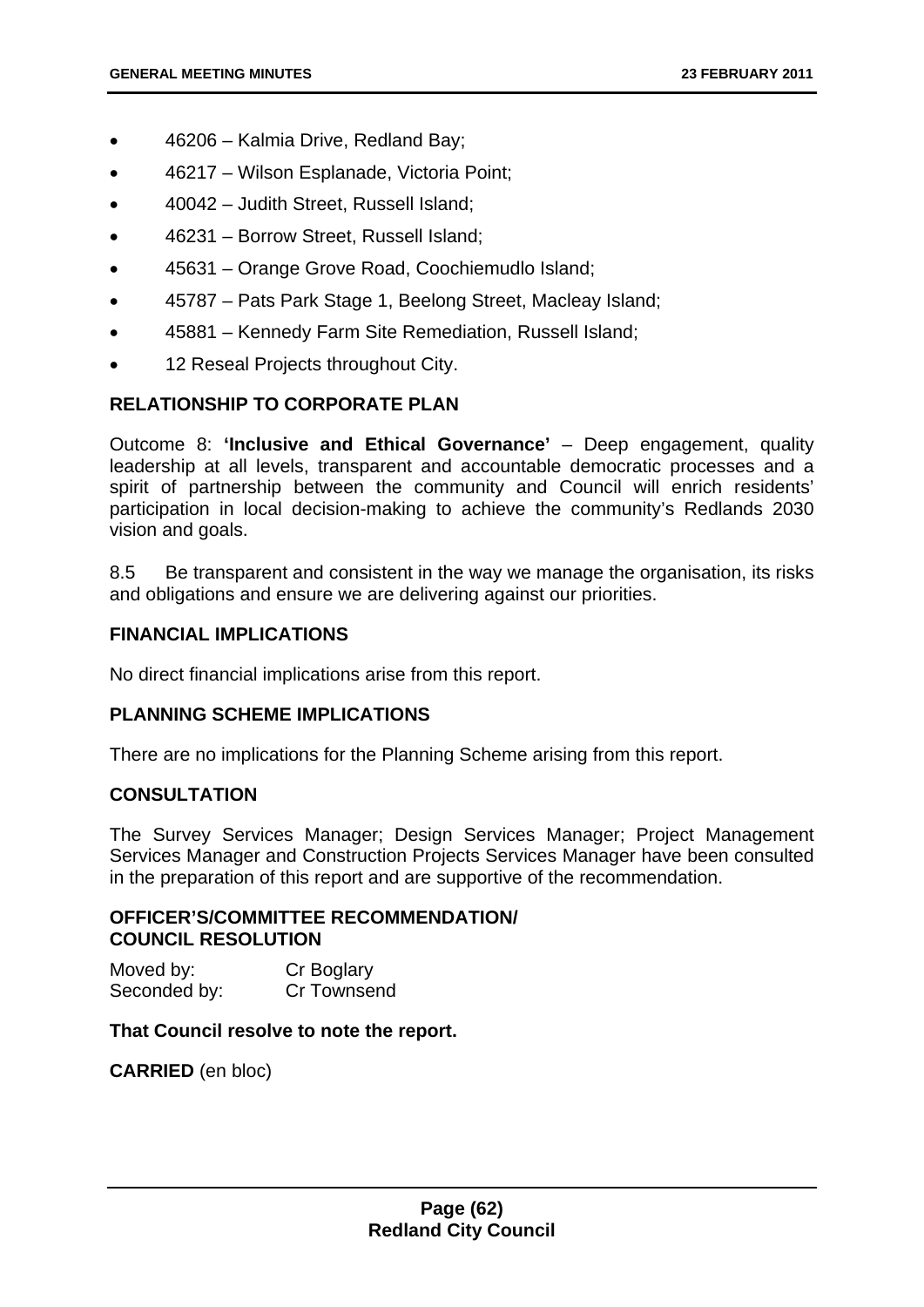## **14.1.3 MONTHLY REPORT FOR OPERATIONS AND MAINTENANCE GROUP**

| <b>Dataworks Filename:</b>       | <b>Gov Reports to Committee - Operations and</b><br><b>Maintenance (OPM)</b> |
|----------------------------------|------------------------------------------------------------------------------|
| <b>Attachment:</b>               | <b>Operations and Maintenance - December 2010</b>                            |
| <b>Responsible Officer Name:</b> | <b>Lex Smith</b><br><b>Manager Operations and Maintenance</b>                |
| <b>Author Name:</b>              | <b>Tracy Carrick</b><br><b>Group Administration Coordinator</b>              |

### **EXECUTIVE SUMMARY**

The core activities of the Operations and Maintenance Group are contained within this report and cover the period 1 December to 31 December 2010, with reference also made to any significant November activities applicable.

- The Roads and Drainage Maintenance Unit;
- Parks and Conservation Unit;
- Environmental Education Unit; and
- Waste Unit

have all contributed to this report.

The Waste Management Unit is a type 2 business unit and this report will provide Council with a monthly update and on a quarterly basis the unit will report its performance against the key performance indicators in the business performance plan.

## **PURPOSE**

To provide information to Council on the activities undertaken by the Operations and Maintenance Group and on a quarterly basis report on the performance of the Waste Business Unit against key performance indicators.

### **BACKGROUND**

The Operations and Maintenance Group undertakes the day to day operational activities of environmental education and environmental extension programs, the maintenance and operation of Council's waste collection and disposal facilities, the maintenance of roads, drains, marine and quarry facilities and the maintenance of Council's parks reserves and assets. This range of activities is undertaken by Council's day labour and contractor workforce.

The group generally operates between the hours of 7am to 4.45 pm weekdays with an on call service for after hours, however the environmental education operates 6 days per week and many evenings, with the waste facilities operating 7 days per week.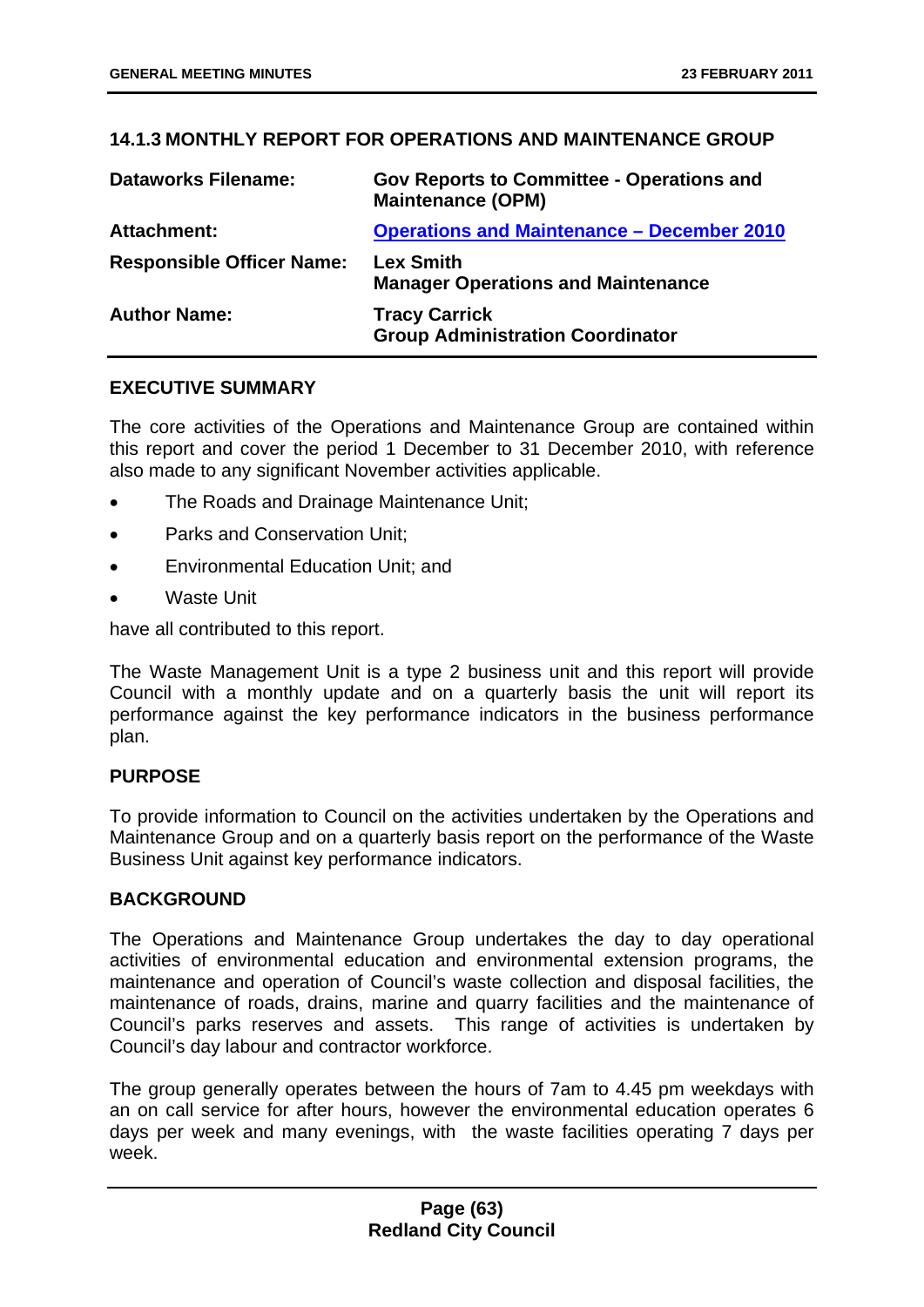# **ISSUES**

## **ROADS AND DRAINAGE UNIT – Unscheduled Activities and Significant Events – December 2010**

Owing to significant rain, crews were recalled from leave to attend to drainage issues and pothole repairs.

## **Graffiti**

23 instances rectified for a cost of \$1,277.

### **Vandalism**

28 instances rectified for a cost of \$2,800.

### **Illegally Dumped Refuse**

17.9m<sup>3</sup> /\$39.09 tonne cost to dispose - \$3,324.

### **Activities Status**

Nil comments – All Activities on target.

**Unscheduled Activities and Significant Events – November 2010** 

Nil events to Report

## **PARKS AND CONSERVATION UNIT– Unscheduled Activities and Significant Events - December 2010**

### **Graffiti**

118 instances of graffiti rectified – Cost to clean \$13,328.

### **Vandalism**

2 instances of vandalism rectified - Cost to clean \$1,384.

### **Illegally Dumped Refuse**

 $.7<sup>3</sup>$ .4 tonne - Cost to dispose - \$17.20.

### **Activities Status**

Nil comments – All Activities on target.

## **Unscheduled Activities and Significant Events – November 2010**  Nil events to report

## **ENVIRONMENTAL EDUCATION UNIT– Unscheduled Activities and Significant – December 2010**

### **Extension Programs**

- A new Bushcare Group at Allan Day Drive, Wellington Point and two more new applications currently being processed.
- Eight new Koala Conservation Agreement Programs registrations.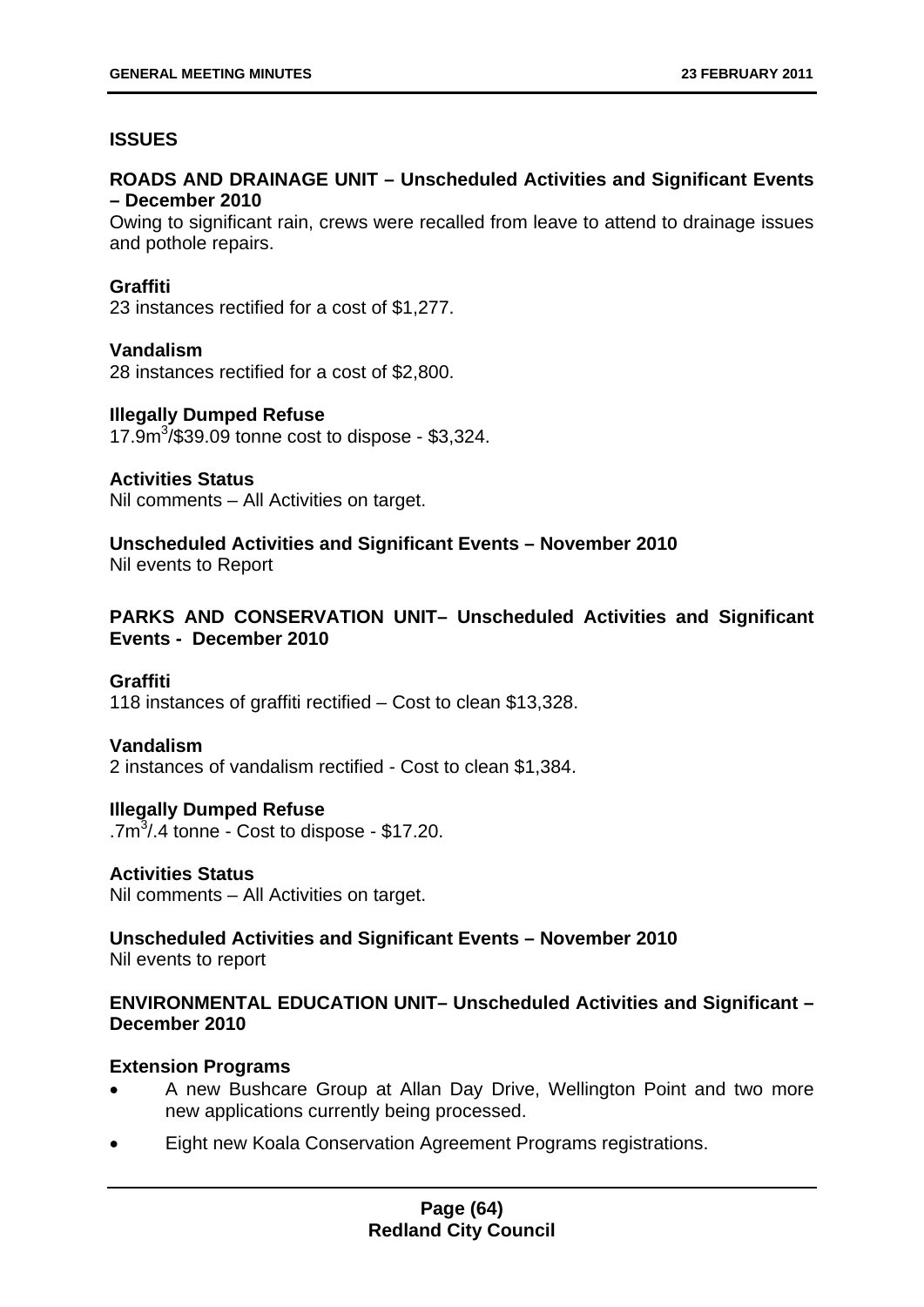- Two new Rural Support properties covering the significant area of 14.5ha. These are properties that do not necessarily have high conservation value at the moment but are working with Council to improve the habitat on their properties.
- Generally a quiet time for most activities as our participants are occupied with Christmas.

### **IndigiScapes**

- An artist's walk by local artist Nicola Moss. The artworks are distributed along the walking tracks and guided tours were held by the artist, discussing the artwork.
- Our annual wildlife photographic competition attracted 395 entries of very high quality. They were judged by professional photographers from Steve Parish publishing.

## **Activities Status**

Nil comments – All Activities on target.

# **Unscheduled Activities and Significant Events – November 2010**

Nil events to report

## **Waste Unit**

December was characterised by heavy rainfall, 515mm of rain was recorded at Birkdale Landfill and 597mm was recorded at Redland Bay Waste Transfer Station. Rainfall of this quantity has major impacts on landfills, leachate generation, stormwater management and other operations across all sites.

## *Complaints*

There were 5 complaints about the odour from Birkdale Landfill.

Waste Operations have been concentrating on a cleanup and management of impacts from the excessive rainfall experienced over the last 6 to 8 weeks. Unfortunately in this type of weather, the chemical processes and excessive water causes a number of issues on putrescible landfills such as Birkdale.

The site has experienced leachate outbreaks which require excavations into previously filled waste to protect the surrounding environment from leachate impacts, i.e. stop the leachate from reaching stormwater ponds and ultimately the Tarradarrapin Creek. This excavation of previously filled waste, in combination with the continuing rainfall, has created a situation where the chemical and bacterial processes increase in activity and cause the odours. Compounding this is the need to keep these excavations open until it can be certain that the leachate is draining into lower levels of waste and into the leachate collection system and ensure protection of the environment.

Actions implemented include:

The extension of the use of the 'odour fence':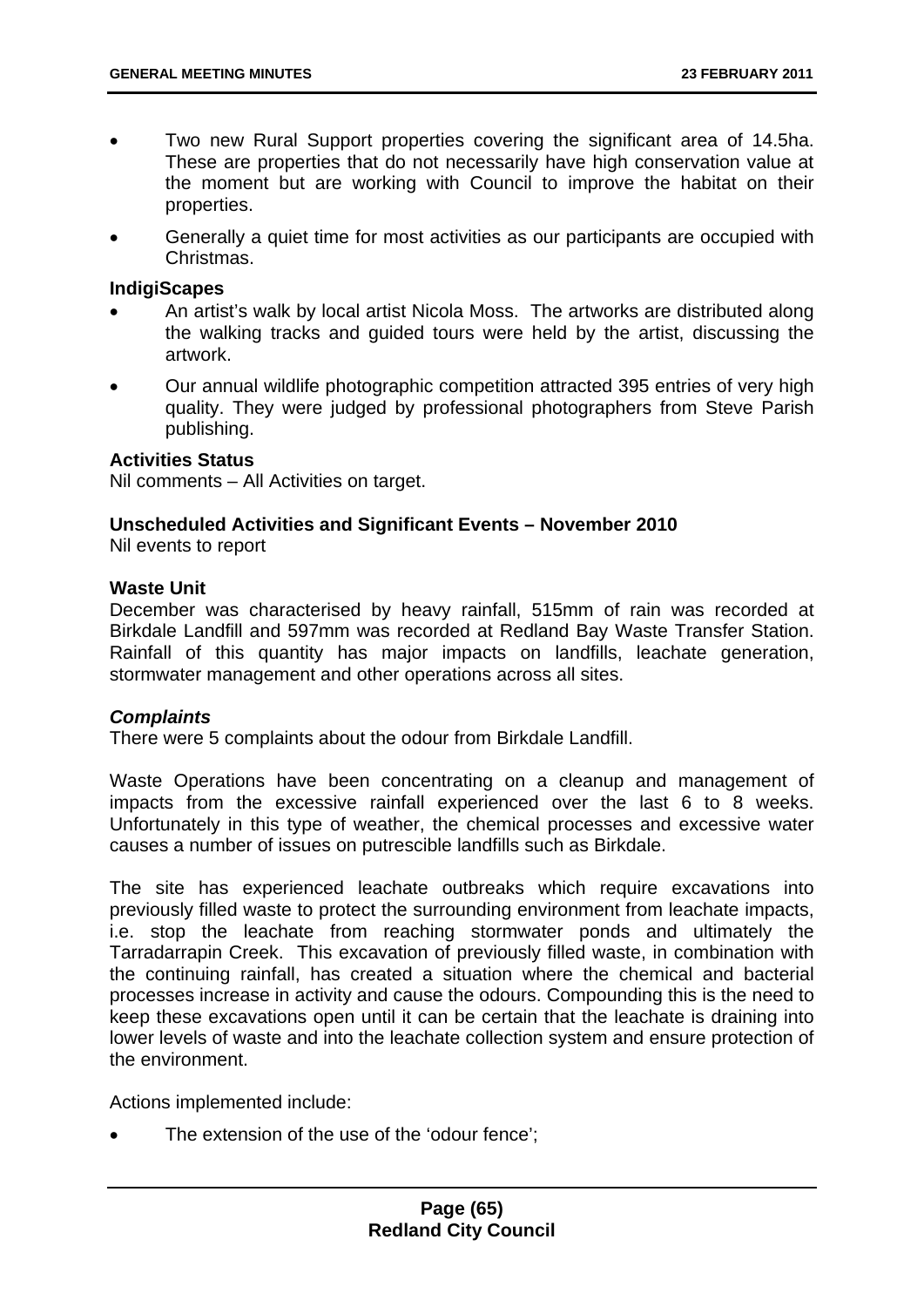- The increase in the vacuum on the landfill gas collection system to draw more landfill gas from the landfill, reducing odorous gas emissions;
- The extensive use of the odour suppressant in spray bars mounted on quad bikes and mixed in with the water cart water used for dust suppression and sprayed across all active areas of the landfill;
- The focus on filling in the excavated waste and reinstatement of cover material to these areas;
- The planned extension of odour fence following the recent completion of the northern end of the landfill.

### **Site Reports**

### *Birkdale Landfill and Transfer Station*

As above, the rainfall has meant that actions have been focused on the management of the impacts and potential impacts from such large amounts of rainfall. The Department of Environment and Resource Management were notified of a potential stormwater contamination incident where it is believed leachate did enter the stormwater management system and overflow into Tarradarrapin Creek. The notification was completed in accordance with the sites Development Approval (Licence) and GHD consulting engineers were engaged to take emergency samples from the affected pond and upstream and downstream of the site to determine whether the leachate has actually impacted upon the creek. The results of this investigation and testing have been delayed due to the recent floods in Brisbane.

The operations contractor concluded and a new contract for the operation commenced on 1 January 2011. All of the previous contractor's plant and equipment has been removed from site.

Apart from the rainfall, December saw an increase in the number of residential transactions at Birkdale, on those days where the weather was fine.

#### *Redland Bay Waste Transfer Station*

Along with Birkdale Landfill, the operations contract concluded on 31 December 2010 and a new contract commenced 1 January 2011.

Redland Bay WTS also experienced a small increase in the number of transactions in December 2010.

### *Giles Rd Hardfill site*

All operations have been continuing, however, the amount of waste material received in December was down due to the weather.

## *North Stradbroke Island Waste Transfer Stations*

All operations have been continuing as normal.

### *SMBIs and Coochiemudlo Island Waste Transfer Stations*

All operations have been continuing as normal.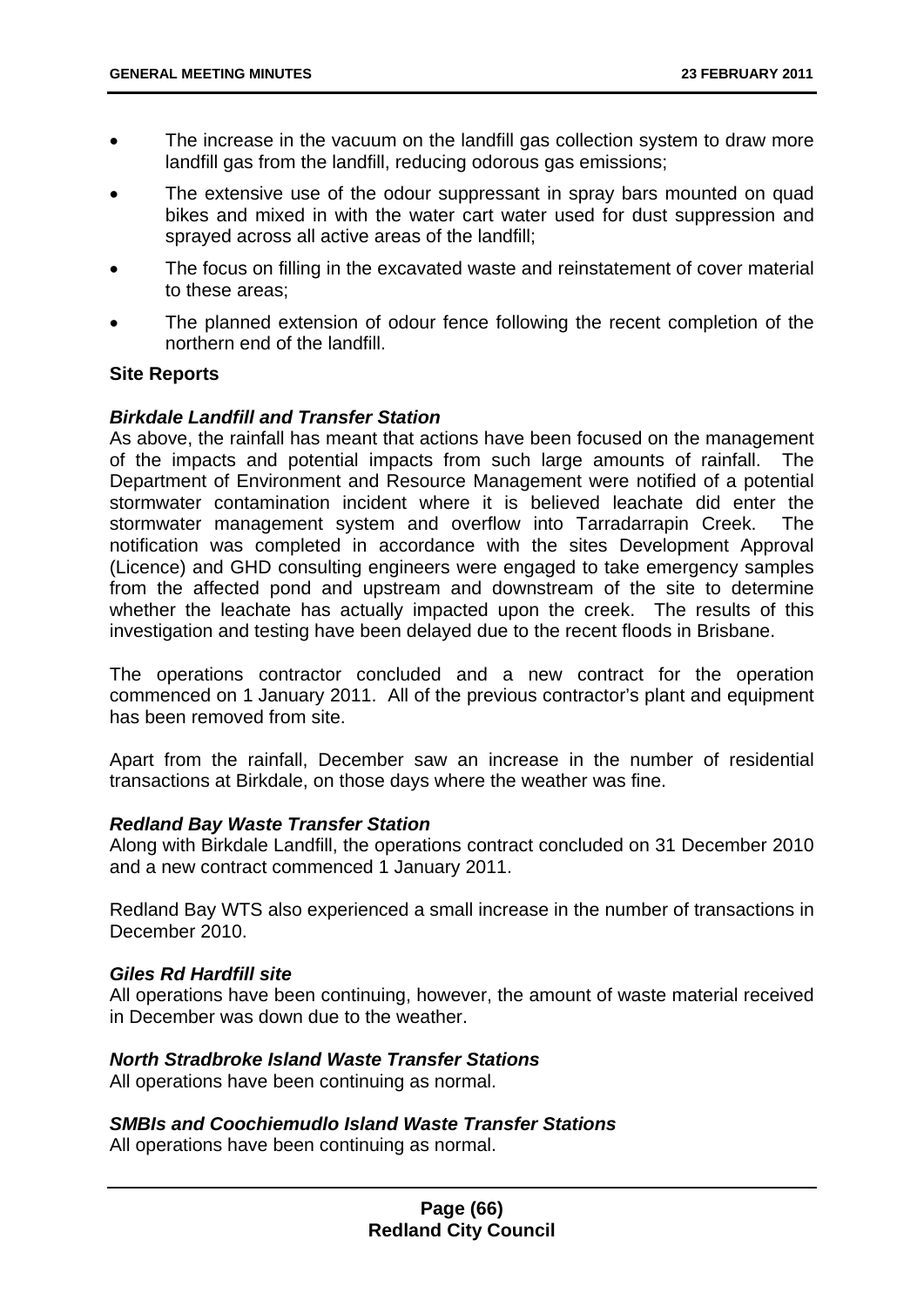## **Closed Landfill Operations**

Due to the significant amounts of rainfall experienced in December, the amounts of leachate needing to be collected and disposed of from Judy Holt Closed Landfill and the Redland Bay Closed Landfill were enormous. For the Judy Holt Closed Landfill, comparison with previous years' disposal and rainfall shows that for December 2009 5,400L of leachate was disposed of and 43.5mm of rain was experienced. For December 2010, 1,815,560L was collected and disposed and 515mm of rain fell, significantly higher than the previous year. At the Redland Bay Closed Landfill the comparison with previous years' disposal and rainfall shows that for December 2009 5,800L of leachate was disposed of and 101mm of rain was experienced. For December 2010, 603,050L was collected and disposed and 597mm of rain fell, again significantly higher than the previous year.

## **Waste Education Activities**

## **December 2010**

Highlights of the month

• Since Redland City Council's new Education Officer (Resources and Waste), Claire Boyce, joined Council in late 2009 she has set about revamping the waste minimisation programs and events on offer in the Redlands. These new programs and initiatives has seen a 319% increase in the number of education visits in 2010 as well as a 389% increase in the number of people reached with key messages on waste minimisation in the Redlands. Council can expect an even larger increase in the number of visits for 2011 (based on past statistics a 43% increase in the number of visits is expected in 2011).

58 visits in 2009, reaching over 1,800 people; 185 visits in 2010 reaching over 7,000 people.

- Redland City Council successfully secured a second grant from the Packaging Stewardship Forum's 'Do the right thing' Signage Support Program (round four). This grant will focus on the Bay Islands and will feature numerous antilittering street signs that encourage tourists and residents to 'Do the right thing, keep the Bay Islands clean'. The grant will also provide Council with bin stickers and posters to distribute to schools and community groups who want to sign their bins more effectively.
- Redland City Council conducted two presentations at the Waste Management Association of Australia (WMAA) 'Sundowner' seminar this month. Council Education Officer (Resources and Waste), Claire Boyce, represented the Queensland Waste Educators Group (QWEG) for one of the presentations, outlining their aims and objectives of the group as well as future directions. She then went on to deliver a second presentation to highlight the new education programs and excursions on offer in the Redlands to schools and community groups. The feedback from the evening was extremely positive and saw Redlands as being one of the leaders in waste education in Queensland.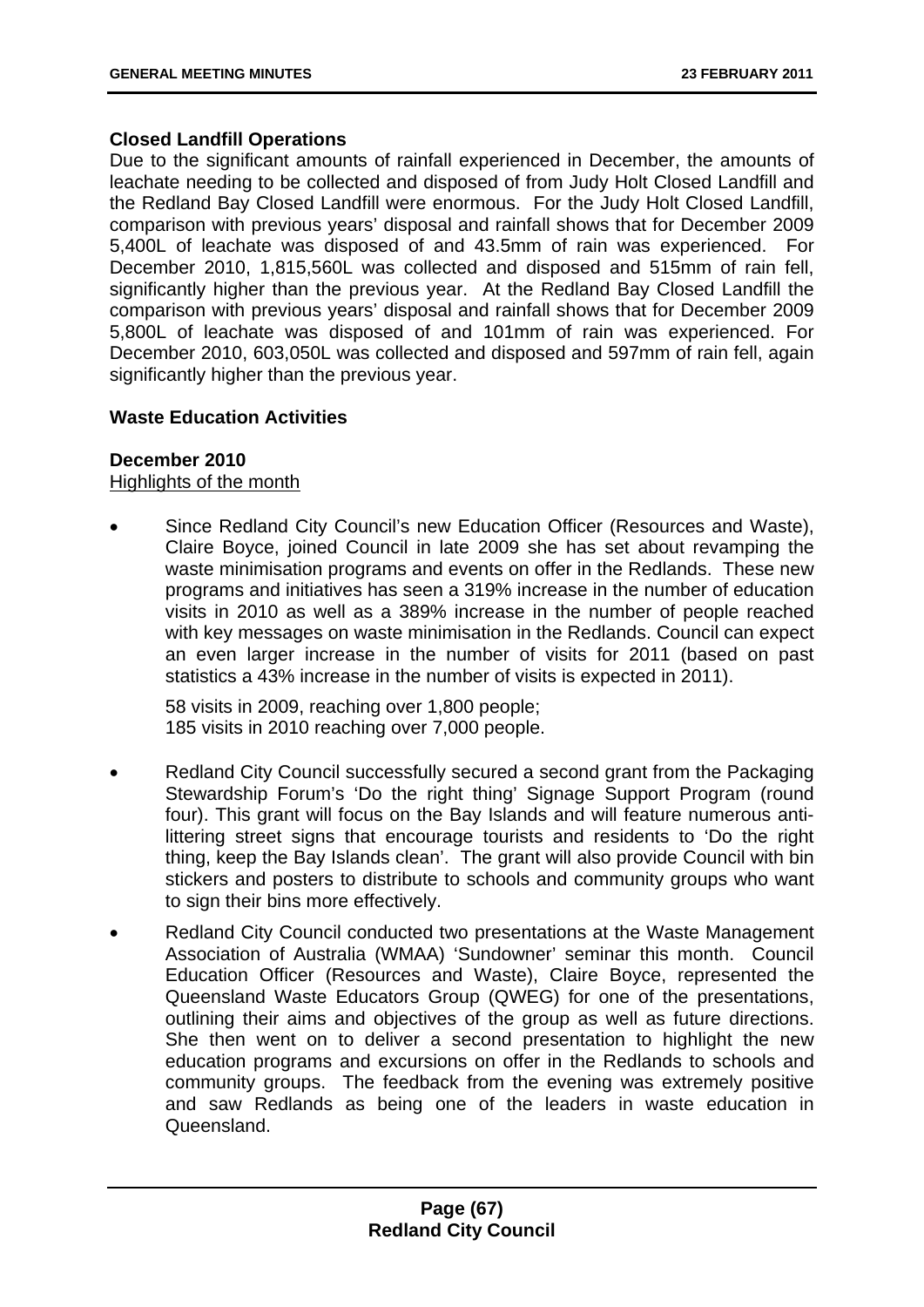Locations of visits

• Bay View State School (3).

# **RELATIONSHIP TO CORPORATE PLAN**

The activities undertaken within this report primarily support Council's following outcomes:

Outcome 1: **"Healthy natural environment"** - A diverse and healthy natural environment, with an abundance of native flora and fauna and rich ecosystems will thrive through our awareness, commitment and action in caring for the environment.

Outcome 2: **"Green Living"** – Our green living choices will improve our quality of life and our children's lives, through our sustainable and energy efficient use of resources, transport and infrastructure, and our well informed responses to risks such as climate change.

Outcome 3 **"Embracing the Bay"** – The benefits of the unique ecosystems, visual beauty, spiritual nourishment and coastal lifestyle provided by the islands, beaches, foreshores and water catchments of Moreton Bay will be valued, protected and celebrated.

## **FINANCIAL IMPLICATIONS**

The Operation and Maintenance Group is within budget.

## **CONSULTATION**

This report was prepared in consultation with Unit Service Mangers and numerous staff within the Operations and Maintenance group.

## **OFFICER'S/COMMITTEE RECOMMENDATION/ COUNCIL RESOLUTION**

| Moved by:    | Cr Boglary  |
|--------------|-------------|
| Seconded by: | Cr Townsend |

### **That Council resolve to note the report.**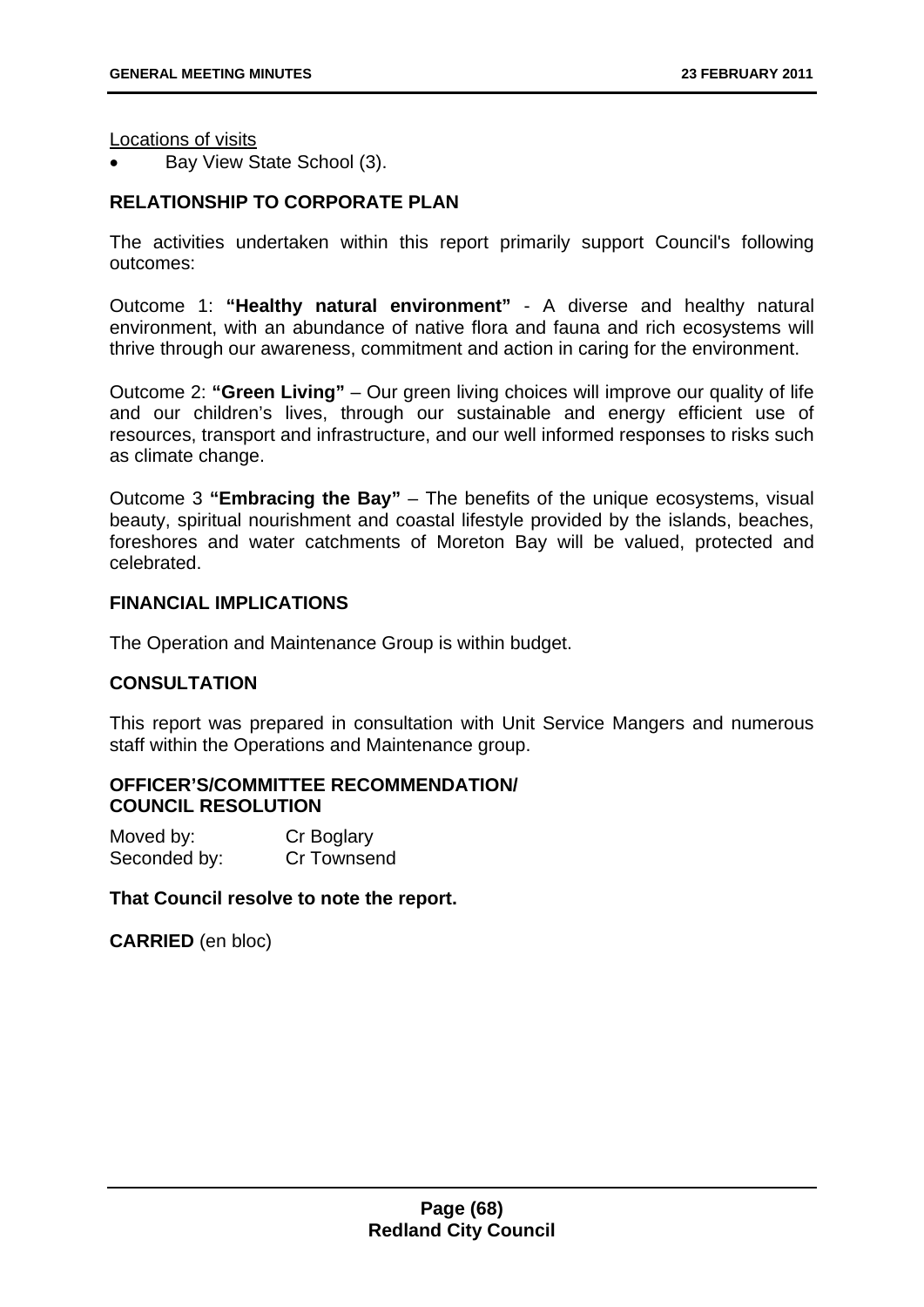## **14.1.4 REDWASTE BUSINESS UNIT REPORT - DECEMBER QUARTER 2010**

| <b>Dataworks Filename:</b>       | <b>WM Waste Monthly Reports to Committee</b>                      |
|----------------------------------|-------------------------------------------------------------------|
| <b>Attachments:</b>              | <b>RedWaste BUR Dec 2010</b>                                      |
| <b>Responsible Officer Name:</b> | <b>Lex Smith</b><br><b>Manager Operations &amp; Maintenance</b>   |
| <b>Author Name:</b>              | <b>Patrick Navin</b><br><b>Service Manager - Waste Operations</b> |

### **EXECUTIVE SUMMARY**

The RedWaste Business Unit Report is presented to Council on a quarterly basis for noting. The report provides details relating to the business unit's performance for the quarter from 1 October 2010 to 31 December 2010 and covers financial and nonfinancial indicators for waste, as outlined in the Annual Performance Plan 2010/11. The Annual Performance Plan for 2010/11 was adopted by Council in September 2010, and as such the business unit's performance for this quarter has been compared against the Annual Performance Plan 2010/11.

It is expected that, most of the time the report findings will be "business as usual". Where exceptions occur, these will be highlighted.

The report provides a regular opportunity for Council to consider the performance of RedWaste and to respond to any exceptional reporting.

Council is provided with the option to accept the report, or accept it and request additional information or a review of performance.

### **PURPOSE**

To report on the performance of the RedWaste business unit against key performance indicators (KPIs) outlined in the Business Unit's Annual Performance Plan for 2010/11 for the quarter from 1 October 2010 to 31 December 2010.

### **BACKGROUND**

The RedWaste Business Unit Annual Performance Plan identifies KPIs for which performance targets have been agreed with Council. Reporting is prepared each quarter through Council's Customer Services Committee.

#### **ISSUES**

The report is provided to Council as a means of monitoring the performance of business unit's activities.

The first part of the attached report comprises a "snapshot" of the business unit's achievement in meeting KPIs (year-to-date) and financial report card.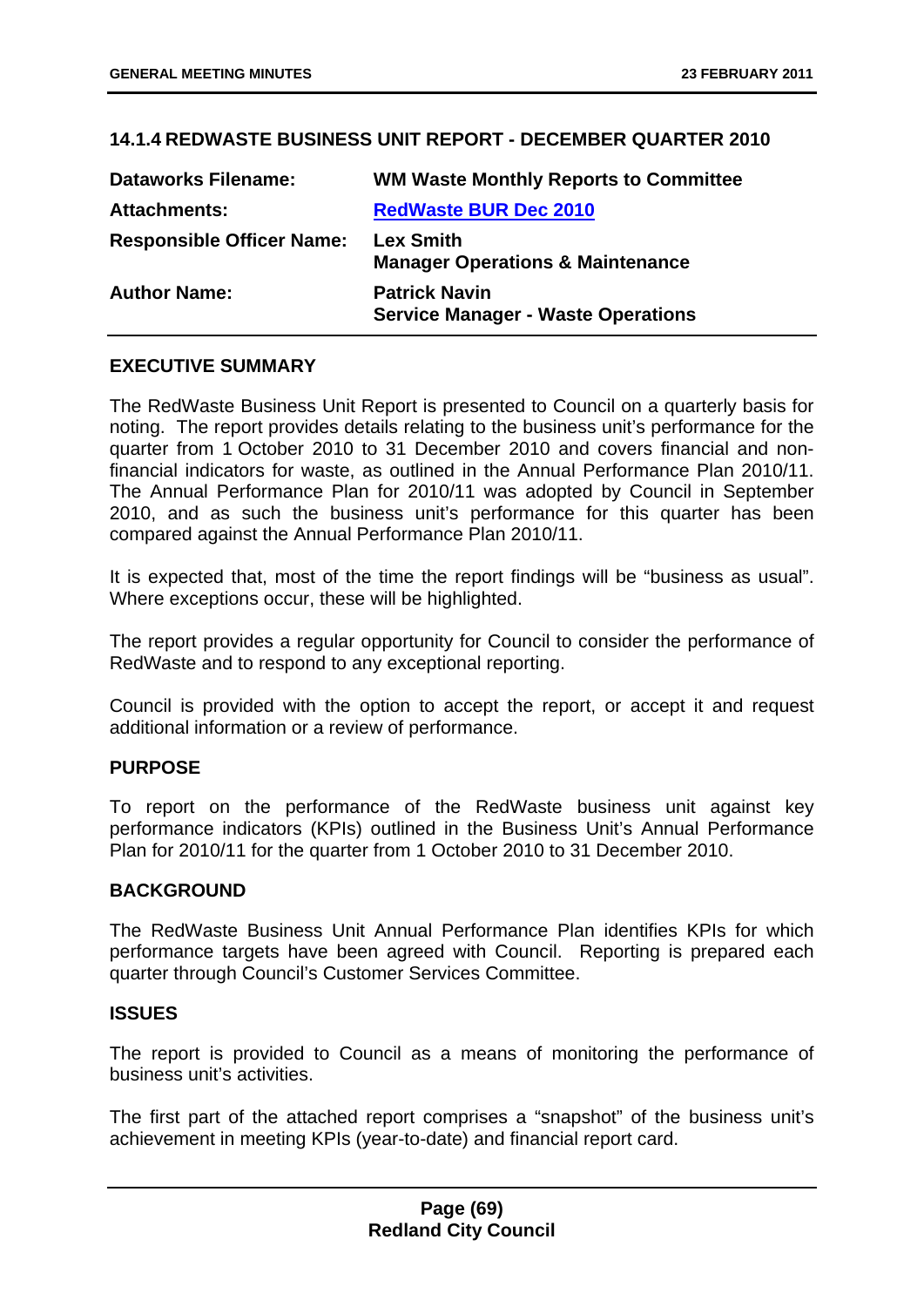The report then provides a specific financial report and commentary, capital expenditure (graphically) and a detailed customer overview.

The main body of the report focuses on actual levels of achievement against the KPIs for each of the months, year to date. Where exceptions have occurred and targets not met, an explanation is given as well as action taken to improve performance.

### **RELATIONSHIP TO CORPORATE PLAN**

The recommendation primarily supports Council's Vision Outcome:

Outcome 5 - **"Wise Planning and Design"** – We will carefully manage population pressures and use land sustainably while advocating and taking steps to determine limits of growth and carrying capacity on a local and national basis, recognising environmental sensitivities and distinctive character, heritage and atmosphere of local communities. A well-planned network of urban, rural and bushland areas and responsive infrastructure and transport systems will support strong, healthy communities.

# **FINANCIAL IMPLICATIONS**

There are no direct financial implications resulting from this report. Financial implications may result where Council requests a performance review or requests an increase in performance standards.

## **PLANNING SCHEME IMPLICATIONS**

The Land Use Planning Group was not consulted as it is considered that the outcome of recommendations in this report will not require any amendments to the Redlands Planning Scheme.

## **CONSULTATION**

Consultation has occurred with:

- Service Manager Waste Operations;
- Senior Advisor Financial Management Customer Services; and
- Business Support Officer Waste Operations.

### **OPTIONS**

#### **PREFERRED**

That Council resolve to note the RedWaste Business Unit Report for the quarter ending 31 December 2010, as presented in the attachment.

#### **ALTERNATIVE**

That Council notes the report and requests additional information or a review of performance.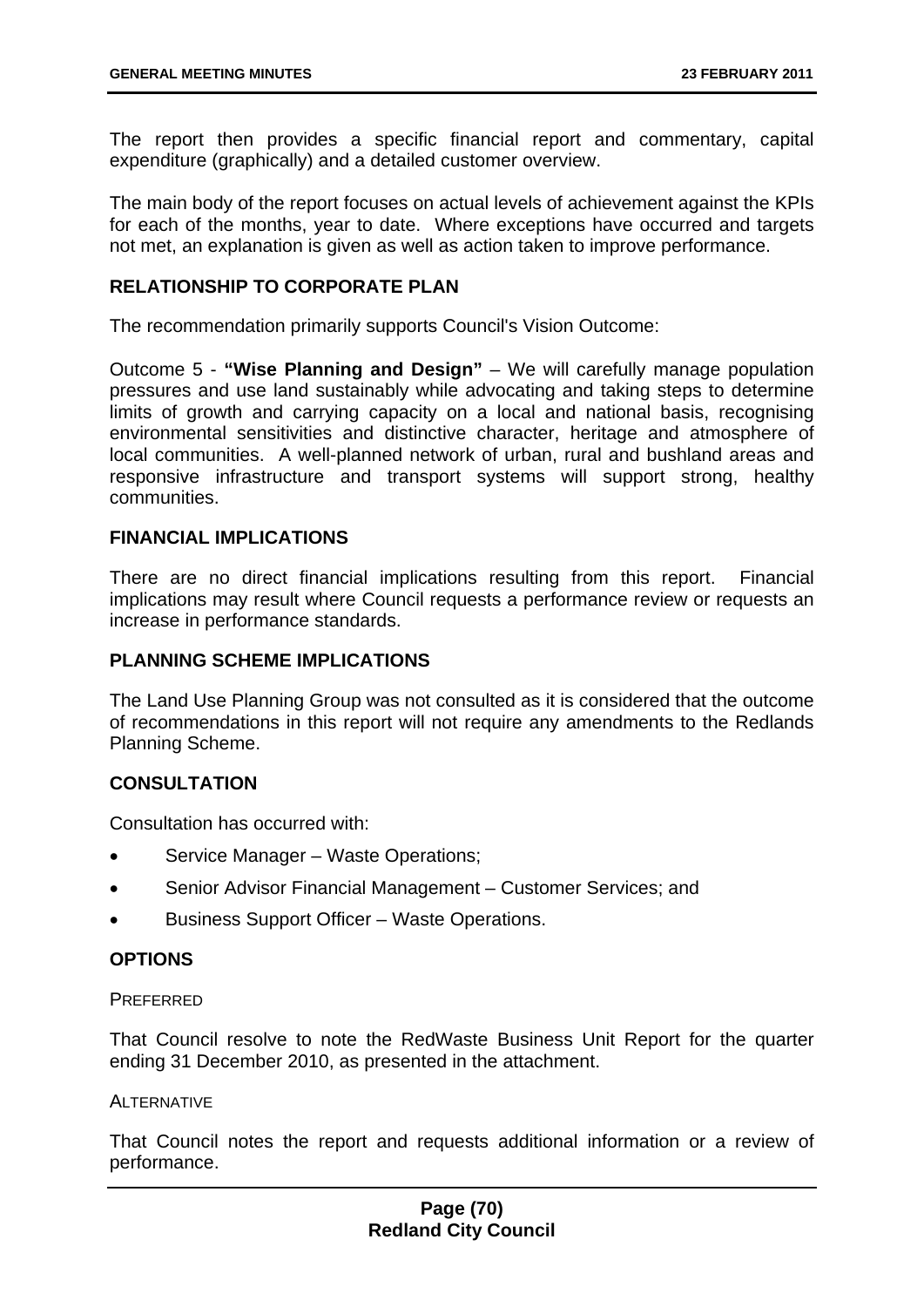## **OFFICER'S/COMMITTEE RECOMMENDATION/ COUNCIL RESOLUTION**

Moved by: Cr Boglary Seconded by: Cr Townsend

**That Council resolve to note the RedWaste Business Unit Report for the quarter ending 31 December 2010, as presented in the attachment.**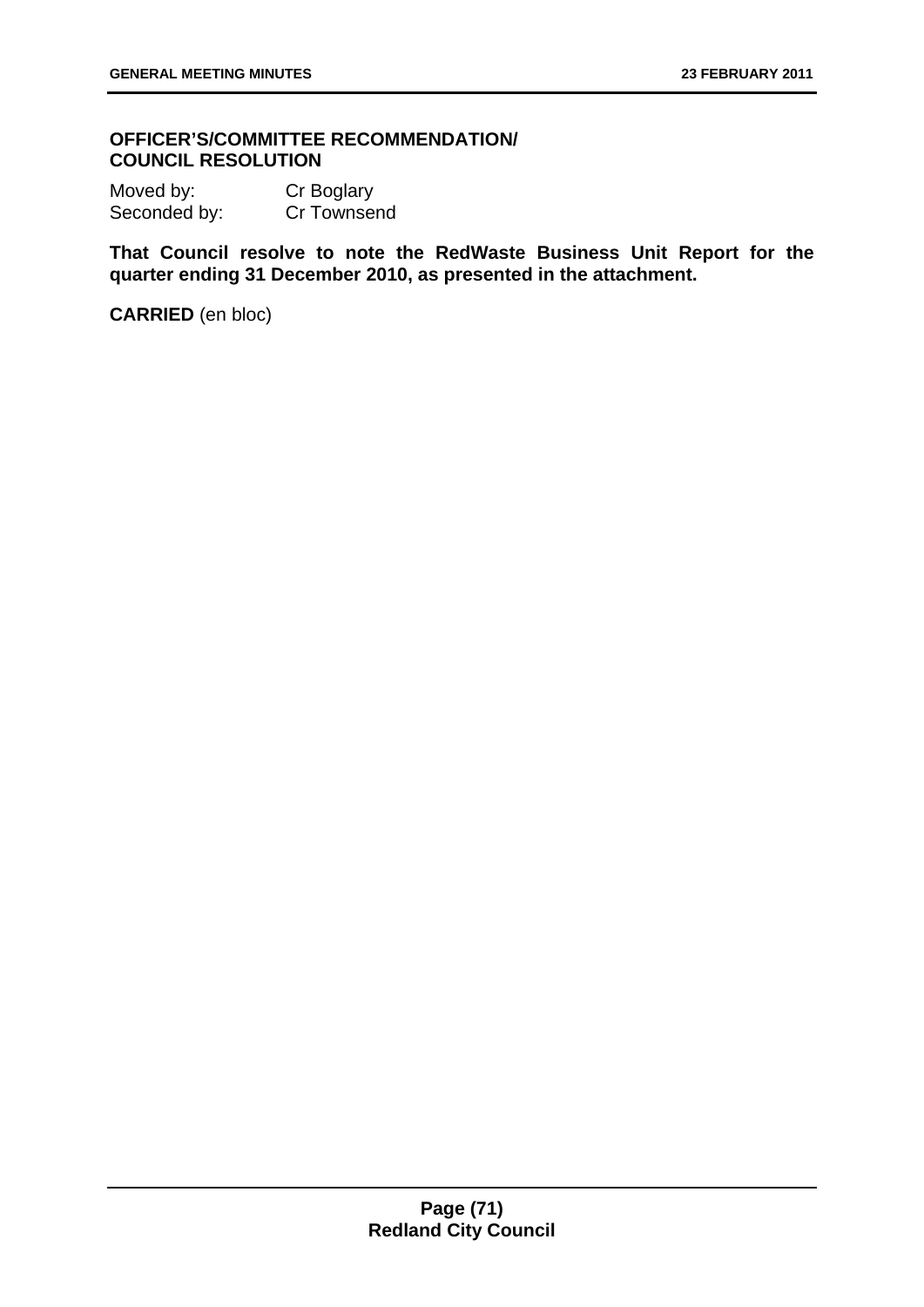# **14.1.5 GARAGE SALE TRAIL - COUNCIL PARTICIPATION**

| <b>Dataworks Filename:</b>       | <b>WM Garage Sale Trail</b>                                                                  |
|----------------------------------|----------------------------------------------------------------------------------------------|
| <b>Responsible Officer Name:</b> | <b>Lex Smith</b><br><b>Manager Operations &amp; Maintenance</b>                              |
| <b>Author Name:</b>              | <b>Claire Boyce</b><br><b>Strategic Communications Officer Resources and</b><br><b>Waste</b> |

## **EXECUTIVE SUMMARY**

Redland City Council has the opportunity to participate in a new national initiative on waste minimisation called '*Garage Sale Trail*.' After the first ever Garage Sale Trail (pilot event), held in Bondi Beach during May 2010, the Garage Sale Trail has decided to take the concept national for which the Australia-wide debut will be in April 2011 and is seeking Council's support.

## **PURPOSE**

That Council resolve to participate in a new national initiative (which is supported by Keep Australia Beautiful and Oxfam) called '*Garage Sale Trail'*.

## **BACKGROUND**

The first ever Garage Sale Trail (pilot event) was held in Bondi Beach during May 2010. This was a great success with 126 registered garage sales on the day.

Since this time the Garage Sale Trail has received accolades in a wide variety of media and has also won a Green Globe Award for best in media and sustainability communication, including being awarded 'Community Contribution of the Year' at the recent 'Business Achiever Awards'. At its heart the Garage Sale Trail is powered by four forces - technology (social media), collaboration, community & sustainability.

Since the Bondi event Garage Sale Trail has received a lot of interest from other Councils, community groups and sustainability enthusiasts seeking to activate the Garage Sale Trail within their local neighbourhoods. As a result Garage Sale Trail decided to take the concept national for which the Australia-wide debut will be in April 2011.

The purpose in supporting Garage Sale Trail is to help promote and facilitate:

- A community approach to reducing waste and reusing items in the Redlands;
- Recycling and sustainability in the Redlands:
- Increased awareness about living sustainably.

This is in accordance with Council's Waste Minimisation Marketing Campaign and Communications Plan as well as Council's 'Sustainable Resources from Waste Plan'.

## **Page (72) Redland City Council**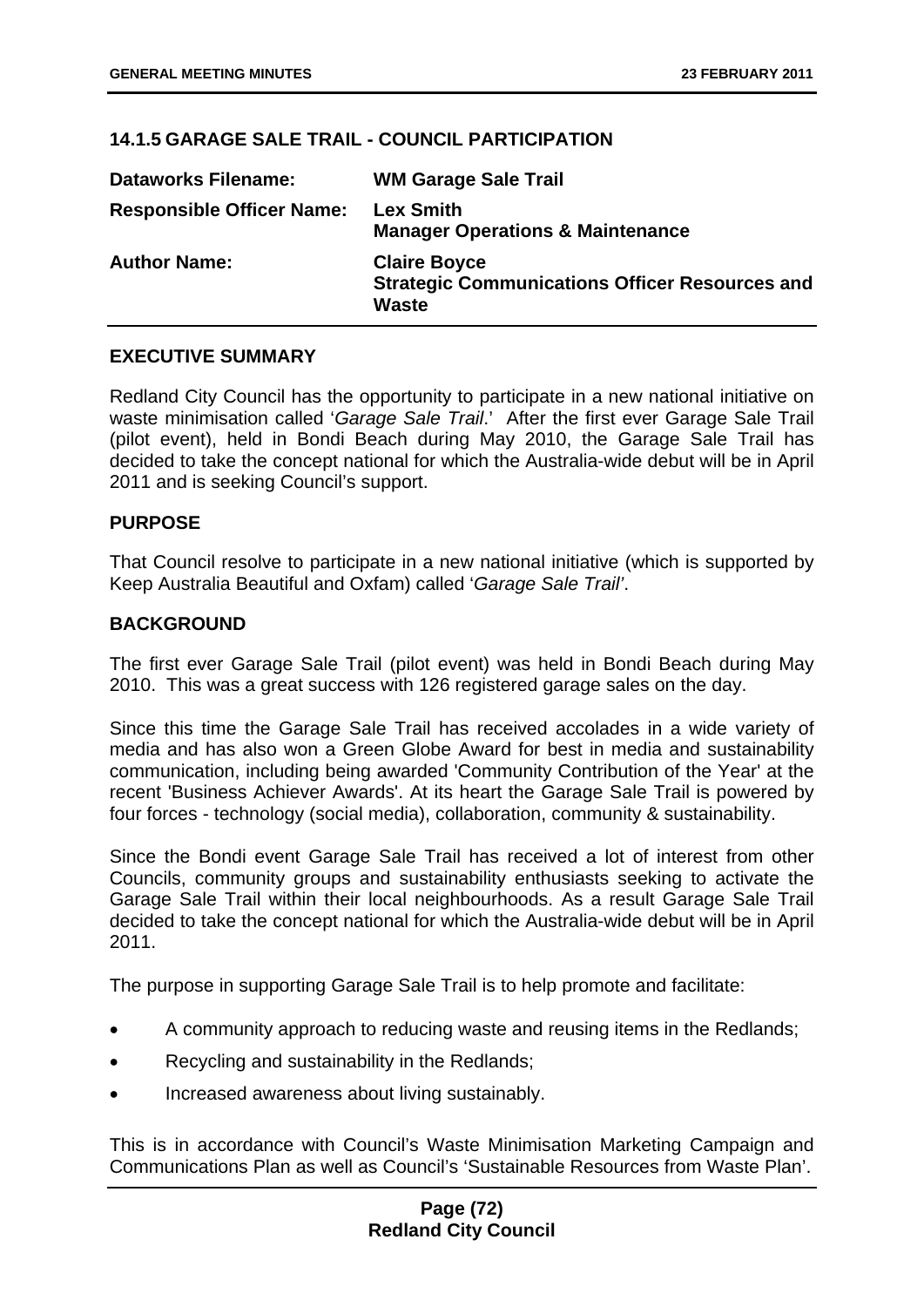# **ISSUES**

Council has been approached by the Garage Sale Trail organisers to participate in this initiative and requires a Council resolution to participate.

## **RELATIONSHIP TO CORPORATE PLAN**

The recommendation primarily supports Council's Vision Outcome 2 - "**Green**  Living" Our green living choices will improve our quality of life and our children's lives, through our sustainable and energy efficient use of resources, transport and infrastructure, and our well informed responses to risks such as climate change.

## **FINANCIAL IMPLICATIONS**

Participating Councils are required to provide a contribution comprised of cash investment of \$10,000 and contra resources. Waste operations will fund the initiative through savings in the current goods and services budget.

# **PLANNING SCHEME IMPLICATIONS**

The Land Use Planning Group was not consulted and it is considered that the outcome of recommendations in this report will not result in amendments to the Redlands Planning Scheme.

# **CONSULTATION**

The following Redland City Council staff members have been consulted:

- Strategic Communications Officer Resources and Waste
- Project Officer RedWaste
- Service Manager Waste Operations
- Senior Advisor Waste Planning
- Principle Advisor Media and Marketing
- Snr Communication Advisor Environment
- Advisor Environmental Performance

## **OPTIONS**

### **PREFERRED**

That Council resolve to support the Garage Sale Trail initiative and provide a contribution of \$10,000 for registration and a further amount of \$10,000 for the promotion and contra resources for the initiative, to be funded from savings within the Waste Operations Goods and Services budget.

# ALTERNATIVE

That Council does not support Garage Sale Trail initiative.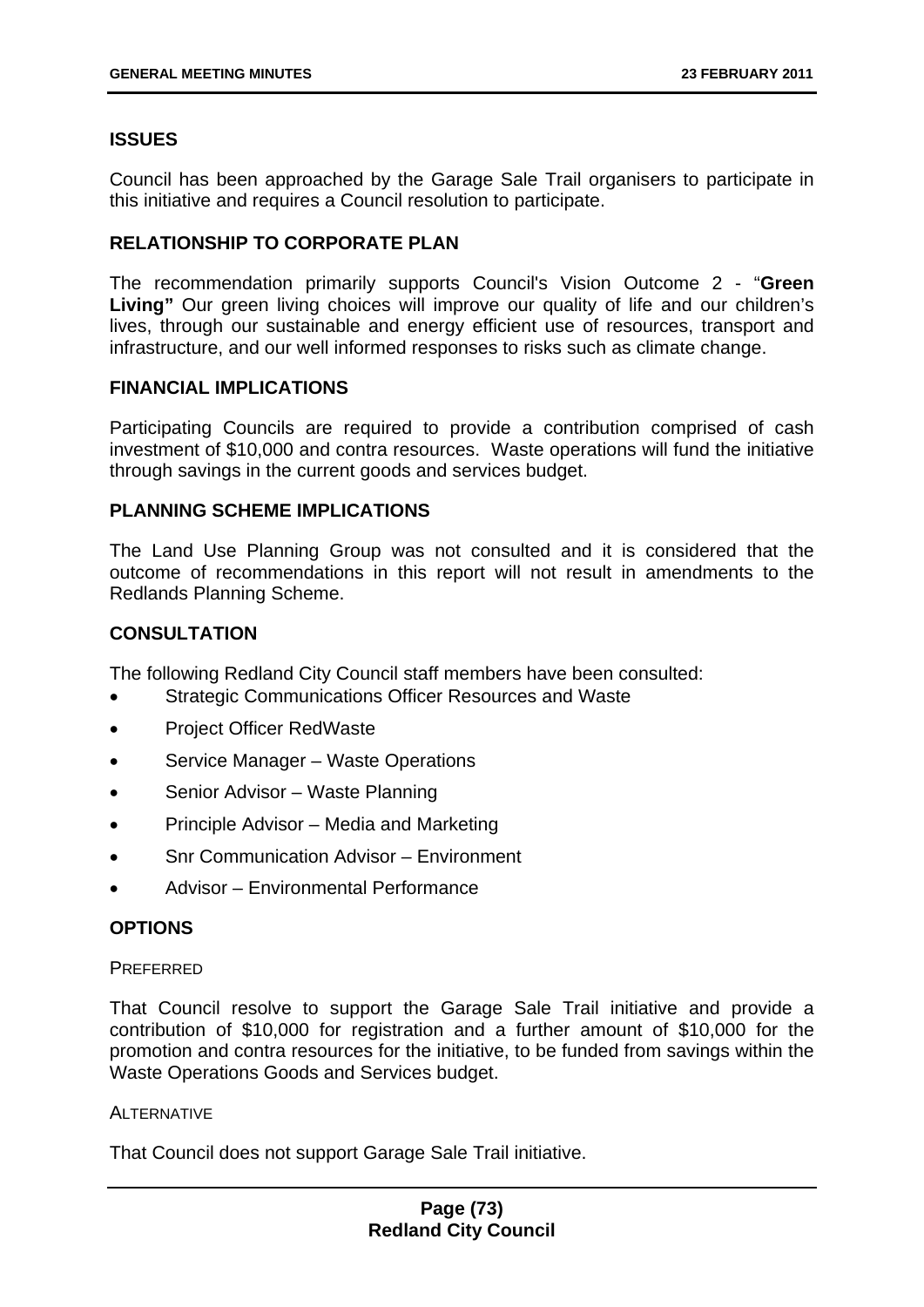# **OFFICER'S/COMMITTEE RECOMMENDATION**

That Council resolve to support the Garage Sale Trail initiative and provide a contribution of \$10,000 for registration and a further amount of \$10,000 for the promotion and contra resources for the initiative, to be funded from savings within the Waste Operations Goods and Services budget.

## **COUNCIL RESOLUTION**

| Moved by:    | <b>Cr Williams</b> |
|--------------|--------------------|
| Seconded by: | Cr Burns           |

**1. That Council not accept the Committee Recommendation; and** 

**2. That Council does not support Garage Sale Trail initiative.** 

## **CARRIED**

A division was called for.

Crs Burns, Murray, Elliott, Bowler, Williams, Townsend, Henry, Ogilvie and Boglary voted in the affirmative.

Crs Reimers and Hobson voted in the negative.

The motion was declared by the Mayor as **CARRIED**.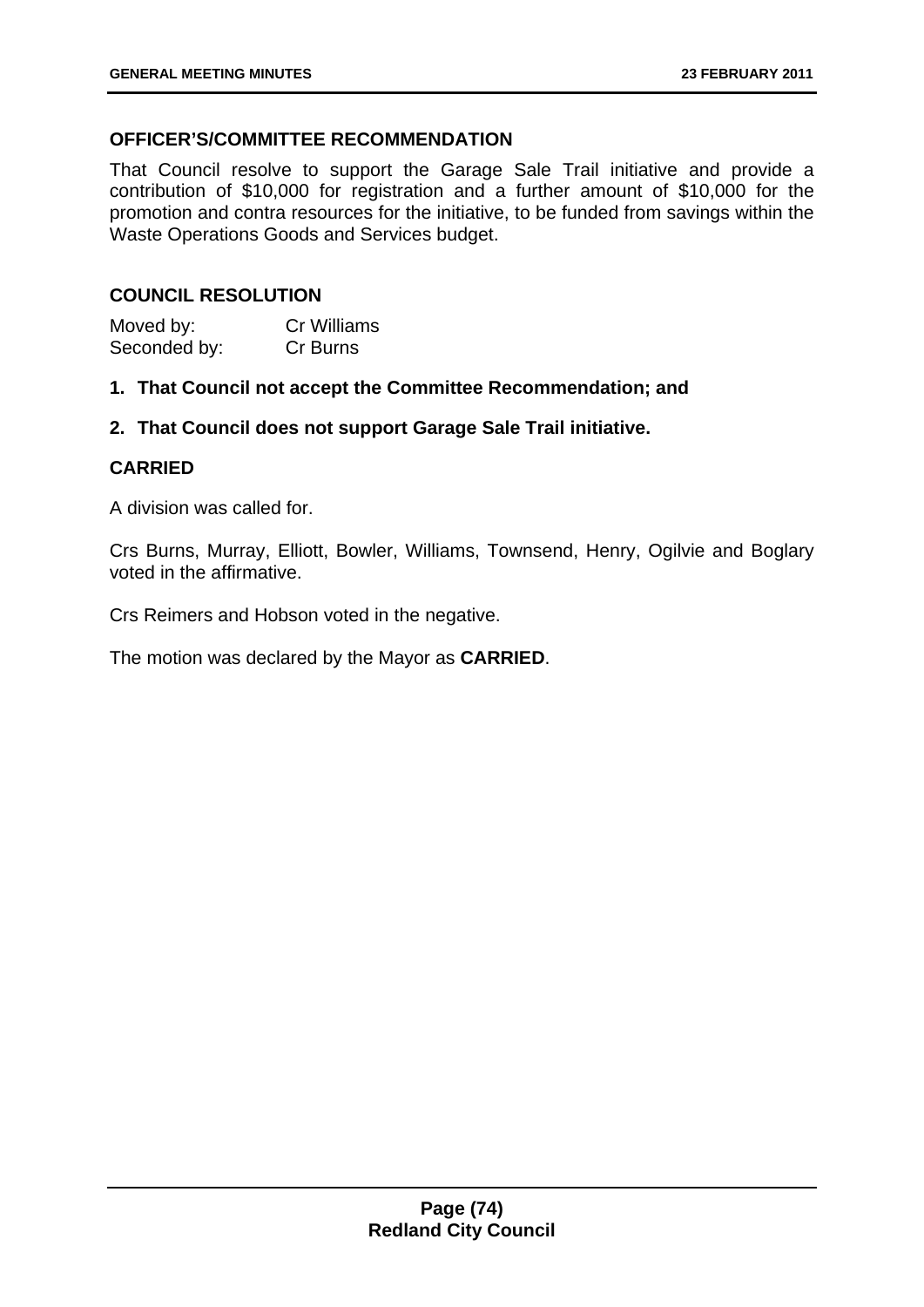## **14.1.6 REDLAND ART GALLERY COMMISSIONS AND DONATIONS**

| <b>Dataworks Filename:</b>       | <b>GOV Reports to Committee - Customer &amp;</b><br><b>Community Services (CCS)</b> |
|----------------------------------|-------------------------------------------------------------------------------------|
| <b>Responsible Officer Name:</b> | <b>Glenys Ismail</b><br><b>Cultural Services Manager</b>                            |
| <b>Author Name:</b>              | <b>Glenys Ismail</b><br><b>Cultural Services Manager</b>                            |

### **EXECUTIVE SUMMARY**

Collection acquisitions are funded from an annual allocation from the Redland Art Gallery budget and from donations and commission on the sale of artworks. The Senior Adviser Financial Management, Customer Services has recommended a reserve account be created for the Redland Art Gallery to capture commissions and donations received.

### **PURPOSE**

The purpose of this report is to seek Council approval for the establishment of two new reserves in Council's operating fund in accordance with Section 148 of the *Local Government (Finance, Plans and Reporting) Regulation 2010* (Creating a reserve).

It is proposed that the Redland Art Gallery Commissions Reserve be established to hold revenue received in the form of commissions on the sale of exhibitors' art works in line with GL-3047-001 Redland Art Gallery Collection Guideline. In 2009/2010 financial year the total revenue received in commissions was \$8,590.

It is also proposed that the Redland Art Gallery Donations Reserve be established to hold revenue received in the form of cash donations from the general public in line with GL-3047-001 Redland Art Gallery Collection Guideline. In 2009/2010 financial year the total revenue received in donations was \$415.

The funds held in both of these reserves will be used to fund future purchases of art work for the Redland City Council collection in line with GL-3047-001 Redland Art Gallery Collection Guideline.

### **BACKGROUND**

Currently commissions from the sale of artworks are receipted to Redland Art Gallery Sales and Commissions (Natural Account 313010) and donations are receipted to Redland Art Gallery Miscellaneous Income (Natural Account 691007). In the past, this revenue has been very difficult to keep track of and has not been consistently carried over to the next financial year.

With the creation of two reserve accounts, one for commissions and one for donations, it would be possible to capture all the commissions and donations that are received and this money would accrue over time until there is enough to purchase art

## **Page (75) Redland City Council**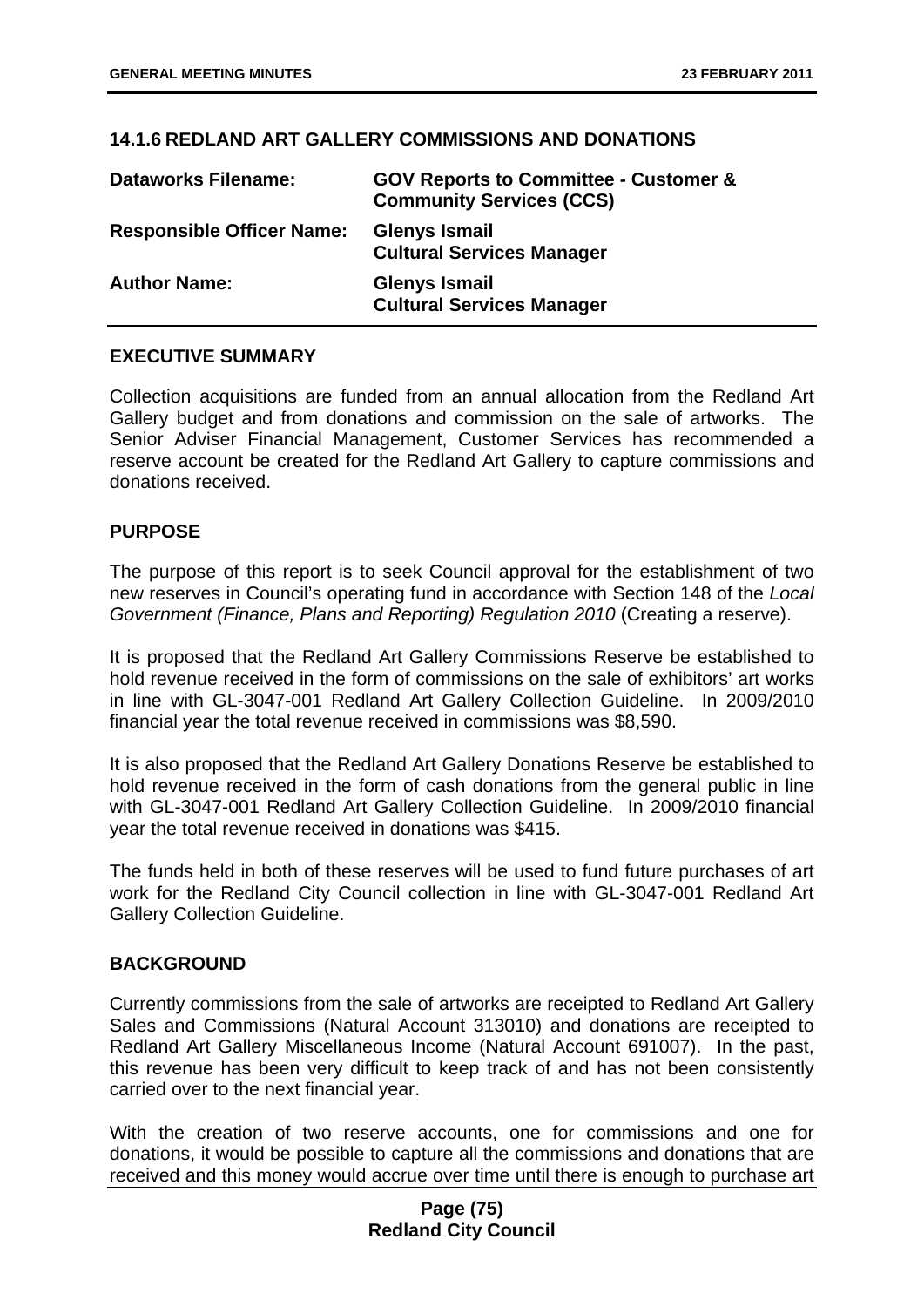work for the Redland City Council Art Gallery collection. By keeping donations and commission separate, the art gallery would be able to identify sources of revenue and also record the source of income that has enabled the purchase of particular art works. This information would be recorded on the Redland Art Gallery Asset Register.

# **ISSUES**

Guideline document GL-3047-001 Redland Art Gallery Collection Section 7 *Acquisitions funding and registration for Cultural Gifts and bequests* states:

*"Collection acquisitions are funded from an annual allocation from the Redland Art Gallery budget and from donations and commission on the sale of artworks."* 

To date, this income has not been consistently carried over each financial year and therefore has not been used for the specific purpose as per the Redland Art Gallery Collection Guideline.

The creation of a reserve account will enable Council to easily audit donations and commissions received specifically for the Redland Art Gallery to purchase artworks for Council's collection. This will clarify for Redland Art Gallery procedures, where commissions and donations are to be receipted to, and balances can be monitored on a regular basis.

## **RELATIONSHIP TO CORPORATE PLAN**

The recommendation primarily supports Council's Outcome 7 - **'Strong and connected communities'** – Our health, wellbeing and strong community spirit will be supported by a full range of services, programs, organisations and facilities, and our values of caring and respect will extend to people of all ages, cultures, abilities and needs.

### **FINANCIAL IMPLICATIONS**

Revenue will no longer be absorbed into general revenue but will be reserved for expenditure on art works in the future.

### **PLANNING SCHEME IMPLICATIONS**

The Land Use Planning Group was consulted and it is considered that the outcome of recommendations in this report will not require any amendments to the Redlands Planning Scheme.

### **CONSULTATION**

Consultation has occurred with the Group Manager Customer & Community Service, Cultural Services Manager, Director Redland Art Gallery and the Senior Financial Advisor Customer Services.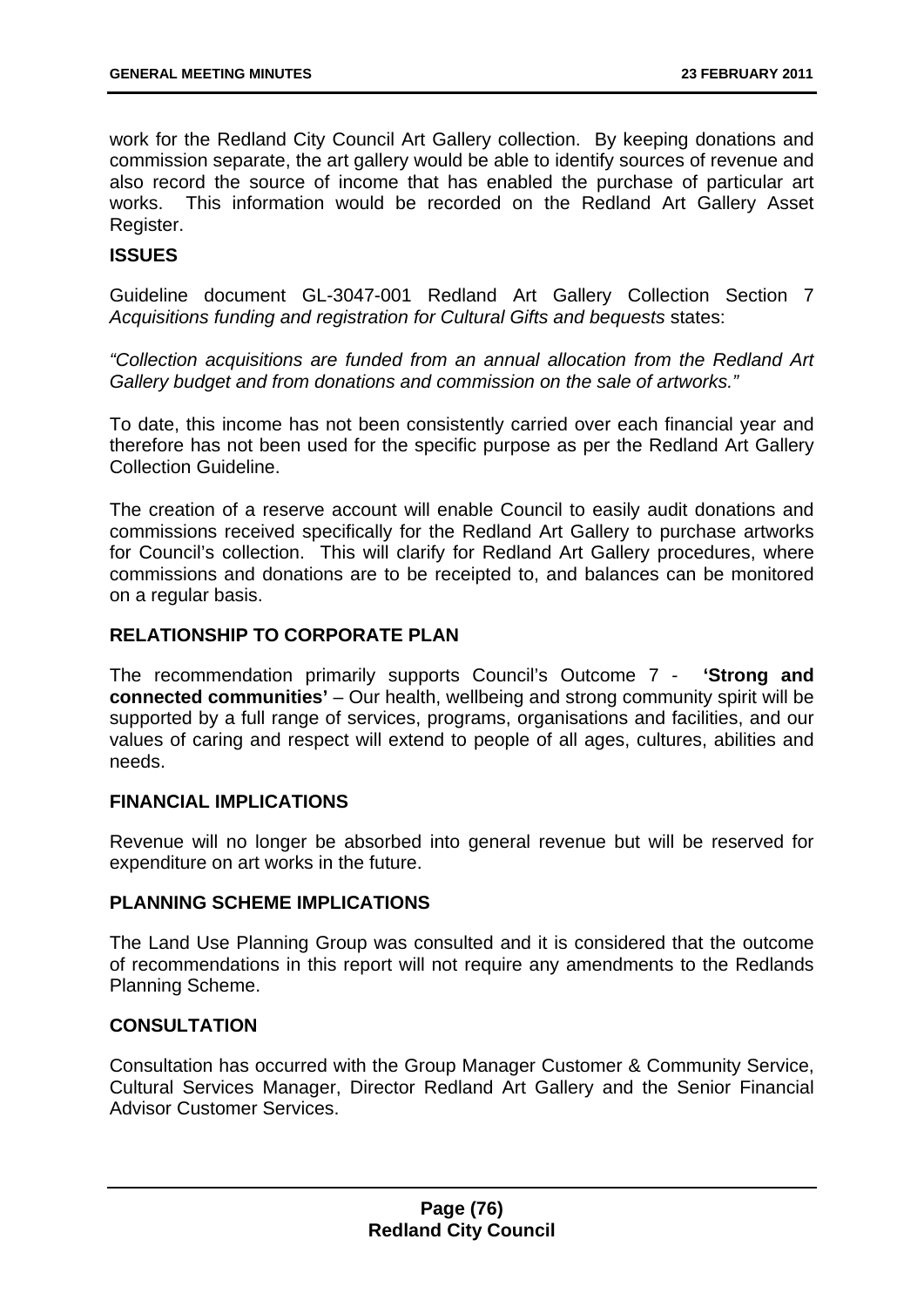## **OFFICER'S/COMMITTEE RECOMMENDATION/ COUNCIL RESOLUTION**

Moved by: Cr Boglary Seconded by: Cr Townsend

**That Council resolve to:-** 

- **1. Approve the establishment of a reserve account called** *Redland Art Gallery Commissions Reserve* **to hold revenue received in the form of commissions on the sale of exhibitors' art works in line with GL-3047-001 Redland Art Gallery Collection Guideline, with these reserves to be used to fund future purchases of art work for the Redland City Council collection; and**
- **2. Approve the establishment of a reserve account called** *Redland Art Gallery Donations Reserve* **to hold revenue received in the form of donations from the general public in line with GL-3047-001 Redland Art Gallery Collection Guideline, with these reserves to be used to fund future purchases of art work for the Redland City Council collection.**

**CARRIED** (en bloc)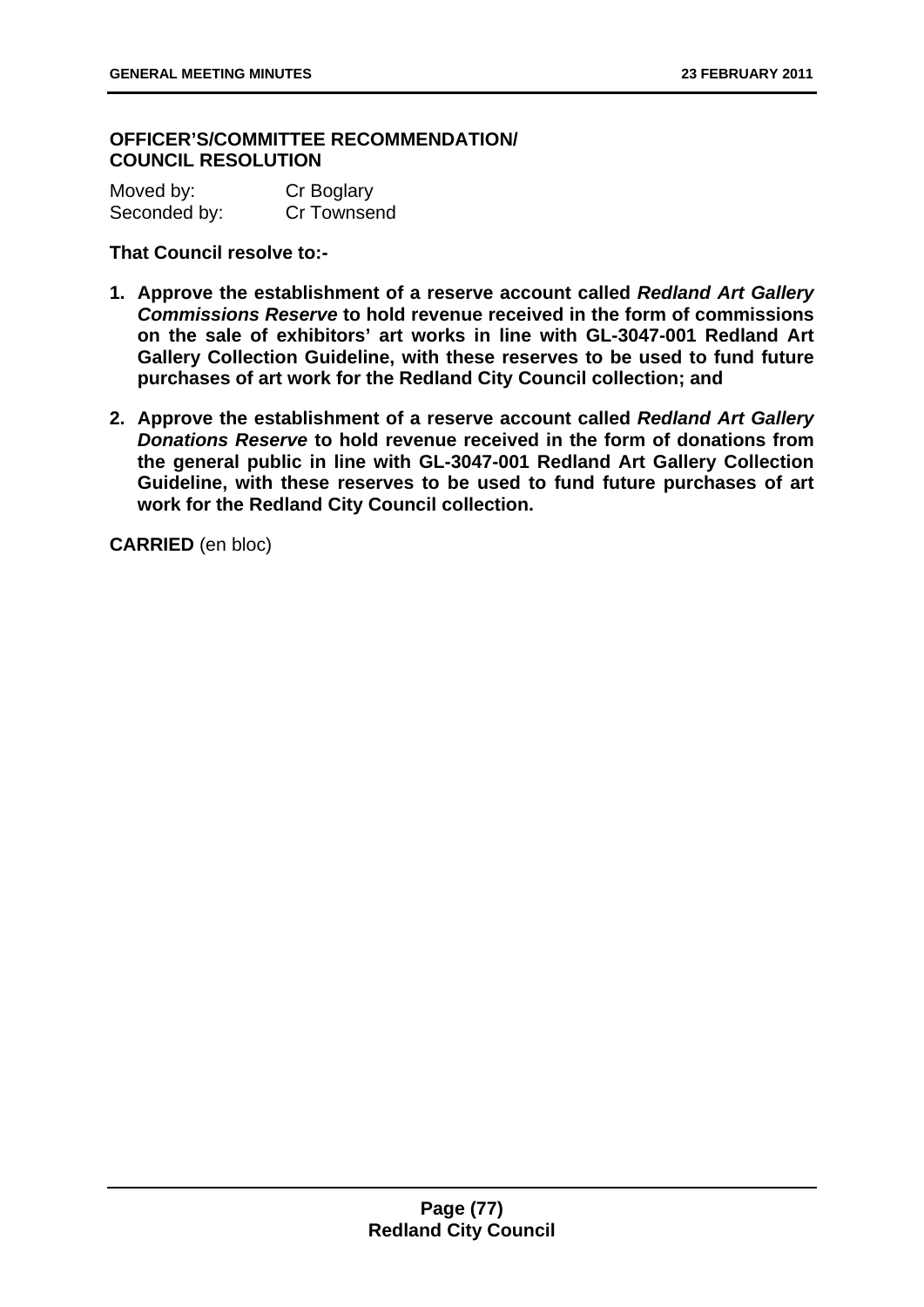The following Councillors declared a conflict of interest in the following item, as members of the organisations listed below, and as they formed more than half the members present remained in the room:

| Cr Boglary        | Member of Lions Club, Redlands Museum, Bay FM                                                                                                                                                                       |
|-------------------|---------------------------------------------------------------------------------------------------------------------------------------------------------------------------------------------------------------------|
| Cr Henry          | Member of the Redlands Museum, Bay FM.                                                                                                                                                                              |
|                   | Cr Townsend Member of Lions Club.                                                                                                                                                                                   |
| <b>Cr Bowler</b>  | Member of Redlands PCYC Management Committee                                                                                                                                                                        |
| <b>Cr Reimers</b> | Council's Representative for the Redlands Museum, Member of the<br>Redlands Museum, Bay FM.                                                                                                                         |
| Cr Hobson         | Patron Redlands PCYC, Patron Cleveland District State High School<br>P&C, Member of Cleveland Uniting Church associated with the<br>Uniting Church in Australia one of which is Capalaba Uniting Church,<br>Bay FM. |

Crs Boglary, Henry, Townsend, Bowler, Reimers and Hobson voted in the affirmative.

# **14.1.7 COMMUNITY GRANTS PROGRAM - CAPITAL INFRASTRUCTURE GRANTS - APPROVAL OF FUNDS**

| <b>Dataworks Filename:</b>       | G&S Community Grants Program - 2010/11<br>Round 1                                                                                             |
|----------------------------------|-----------------------------------------------------------------------------------------------------------------------------------------------|
| <b>Attachment</b>                | <b>Grants and Sponsorship guide</b><br>GL-3082-001 Financial Assistance to the<br><b>Community Sector</b><br><b>Successful Applicant List</b> |
| <b>Responsible Officer Name:</b> | <b>Sue Collins</b><br><b>Acting Human Services Manager</b>                                                                                    |
| <b>Author Name:</b>              | <b>Kim Sims</b><br><b>Acting Community Grants Program Coordinator</b>                                                                         |

### **EXECUTIVE SUMMARY**

The Community Grants Program provides financial assistance through grants to local community organisations and individuals to undertake projects for the benefit of the Redlands community.

The grants available are:

- Mayor's Small Grants up to \$500 with a total pool of \$50,000;
- Organisation Support Grants up to \$3,000 with a total pool of \$90,000;
- Project Support Grants up to \$10,000 with a total pool of \$200,000:
- Koala Conservation Grants up to \$8,000 with a total pool of \$70,000;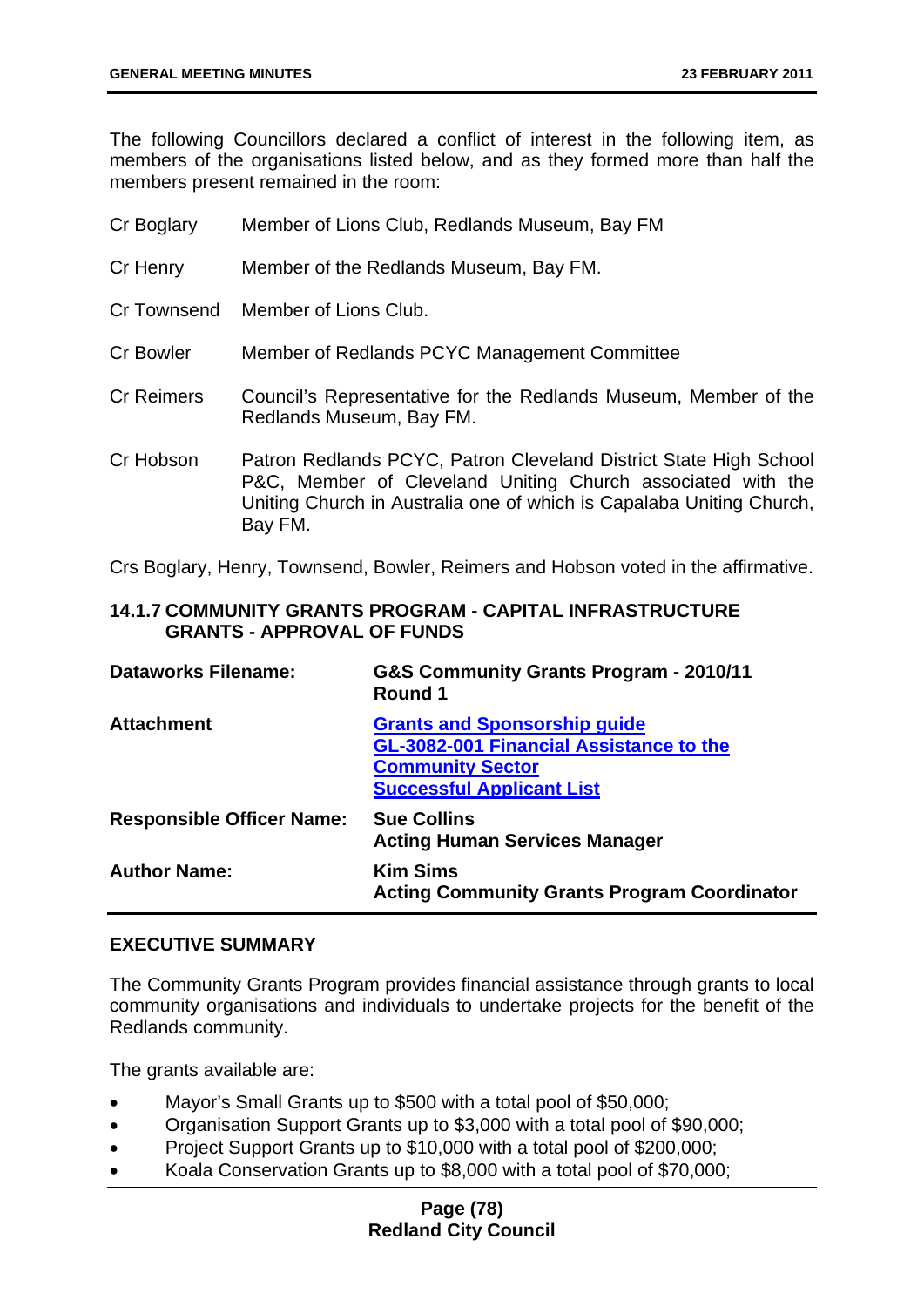- Capital Infrastructure Grants up to \$50,000 with a total pool of \$250,000; and
- Regional Arts Development Fund (RADF) with a total pool of \$100,000.

Applications under the Mayor's Small Grants can be submitted throughout the financial year. There are two funding rounds each financial year for Organisation Support, Project Support, Koala Conservation and RADF. The rounds close in September and April of each year. There is one funding round each financial year for Capital Infrastructure with the round closing in October.

The Capital Infrastructure grants are to assist organisations build, renovate or refurbish community facilities. There are two categories available under this grant – Small Capital where applicants can seek funding up to \$10,000 and Major Capital where applicants can seek funding between \$10,000 and \$50,000.

The round for Small and Major Capital Infrastructure grants opened on 13 September and closed on 29 October 2010.

- To seek funding for small capital, applicants are required to submit a full application.
- To seek funding for major capital, applicants are required to firstly submit an Expression of Interest (EOI) which is assessed, with the successful applicants from this process being invited to submit a formal application.

For this round, a total of 22 applications were received requesting \$528,100.70. A total pool of \$250,000 is allocated to Capital Infrastructure.

- Small Capital 12 applications were received requesting \$78,185.70 in funding.
- Expression of Interests (EOIs) Major Capital 10 applications were received requesting \$449,915 in funding.

The assessment process for Capital Infrastructure applications began on 3 November 2010 with an eligibility check of Small Capital applications and an assessment of the EOIs being conducted by Council officers from the Grants Team and Community and Social Planning.

Successful applicants from the assessment of EOIs for Major Capital Infrastructure were invited to submit a full application. Letters to these applicants were sent out on 5 November requesting they submit a full application by 3 December 2010.

Letters were sent out to unsuccessful applicants on 5 November providing feedback on their application and providing advice on other funding programs they could consider applying to.

The assessment on both Small and Major Capital Infrastructure applications was carried out on 9 December by the Assessment Team that consisted of staff from the Grants Team, the Community Development Team, Community and Social Planning and Leisure and Recreation Team.

• Each application is assessed against the criteria as stated in the Grants and Sponsorship guide and in the Corporate Guidelines. Each criterion is given a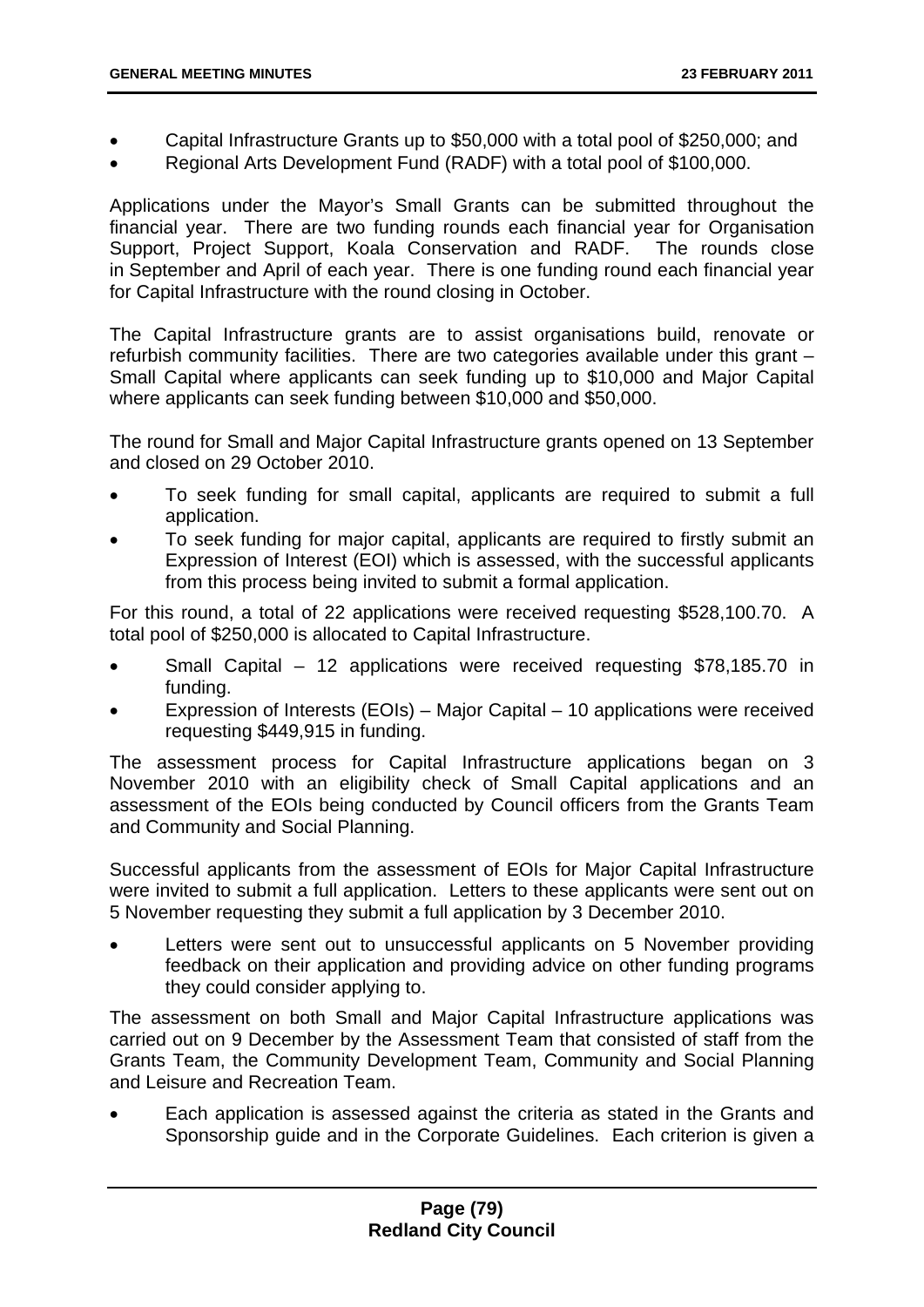weighting to determine a score out of 100%. Each application is assessed three times giving a total score out of 300%.

The recommendations of the Assessment Team were discussed and reviewed by the Grants Panel at a meeting on 10 December, with recommendations for funding being finalised.

The recommended applications were then discussed and reviewed at the Councillor Workshop on 28 January 2011, with one recommended application not being endorsed due to the possibility of a commercial impact on other organisations. Funding was then available for five more applications that were not recommended due only to funding not being available.

Seven applications under Small Capital Infrastructure are recommended for funding requesting \$44,567.35. Four applications under Major Capital Infrastructure are recommended for funding requesting \$188,000. A total of 11 applications are recommended for funding for the amount of \$232,567.35.

This report seeks approval from Council to fund the recommended applications under Small and Major Capital Infrastructure. Total funding of \$232,567.35 is sought to fund eleven applications.

Successful and unsuccessful applicants under Capital Infrastructure will be informed of the outcome of their application after the General Meeting on 23 February 2011. Feedback will be provided to unsuccessful groups to increase their chance of success in future grant rounds.

# **PURPOSE**

In accordance with Corporate Policy *POL-3082 Financial Assistance to the Community Sector* and Corporate Guideline *GL-3082-001 Financial Assistance to the Community Sector*, this report seeks approval from Council to fund the successful applications under Capital Infrastructure of the Community Grants Program in 2010/11.

# **BACKGROUND**

The Community Grants Program was established on 1 July 2009. There are a range of grants available to the community under the Community Grants Program which are:

- Mayor's Small Grants up to \$500 for individuals demonstrating excellence at a high level and to organisations for unexpected costs and grant writing assistance;
- Organisation Support Grants up to \$3,000 to provide assistance to organisations to support management, administration and planning costs;
- Project Support Grants up to \$10,000 to provide assistance to organisations to provide specific projects that deliver long term positive outcomes to the community. The projects can create improvements for people in a particular community or locality in the Redlands;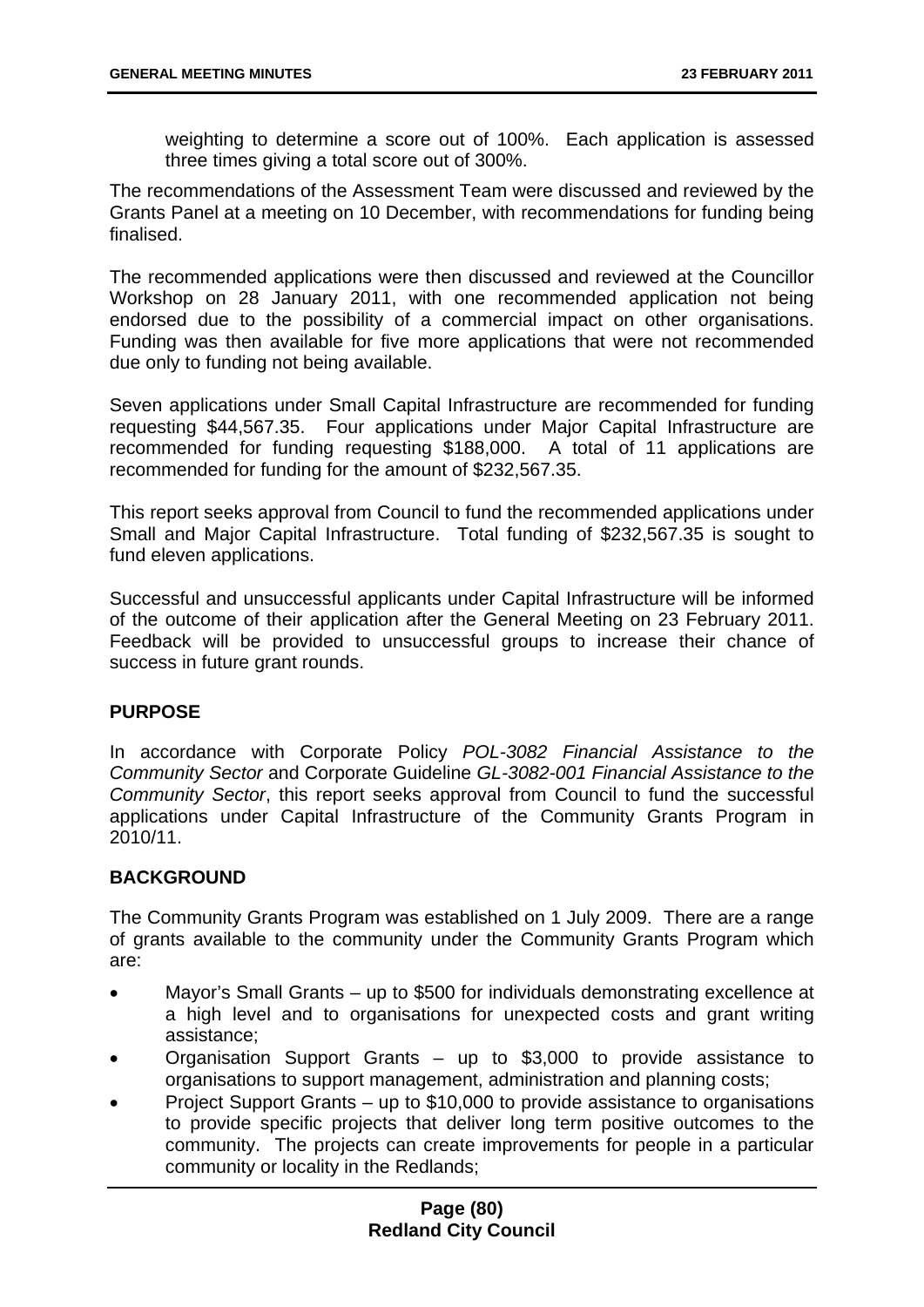- o Community Garden Projects up to \$10,000 to support organisations in growing or supporting access to locally grown food.
- Koala Conservation Grants with the following categories:
	- o Koala Conservation Support Grants up to \$8,000 to assist with direct conservation projects as well as education and awareness related to koalas and their habitat; and
	- o Koala Arts Support Grants up to \$8,000 to assist professional artists, emerging professional artists or organisations to develop art projects with a koala conservation theme;
- Capital Infrastructure Grants up to \$50,000 to assists organisations to build, renovate or refurbish facilities, including hard-wired technology upgrades; and
- Regional Arts Development Fund (existing grant) this grant supports professional artists and arts workers to practice their art, for and with communities. This fund is a partnership between Arts Queensland and the Redland City Council.

Applications for Mayor's Small Grants are accepted continuously throughout the year. The Organisation Support, Project Support, Koala Conservation grants and RADF have two rounds each year and the Capital Infrastructure Support grants has one round each year.

After Round 2 of the 2009/10 funding year, a meeting was held on 24 June with the Mayor and Councillors to review the Community Grants Program's guidelines – 'Information for Applicants'. Amendments were made to this document and was replaced with the 'Grants and Sponsorship Program' guide (refer to **Attachment 1**). Following are the major amendments:

- Sporting organisations with over 20 gaming machines are ineligible;
- Maximum amount of funding available for major capital applications is capped at \$50,000 rather than \$75,000;
- Only one round available for Capital Infrastructure grants each financial year;
- A financial contribution from organisations was set  $-20%$  contribution from organisations seeking funding up to \$10,000 and 50% contribution from organisations seeking funding between \$10,000 and \$50,000;
- New ineligible activity  $-$  'Events or activities that have the same or similar outcome that have been funded under other programs including sponsorship'; and
- New category included under Project Support 'Community Garden Projects' which supports organisations in growing or supporting access to locally grown food.

The Grants and Sponsorship Program guide includes the objectives of the program, the strategic priorities from the Council's Corporate Plan and the criteria in which applications are assessed against. The guide directly relates to the Corporate Policy POL-3082 *Financial Assistance to the Community Sector* and Corporate Guideline GL-3082-001 *Financial Assistance to the Community Sector* at **Attachment 2**.

# **Page (81) Redland City Council**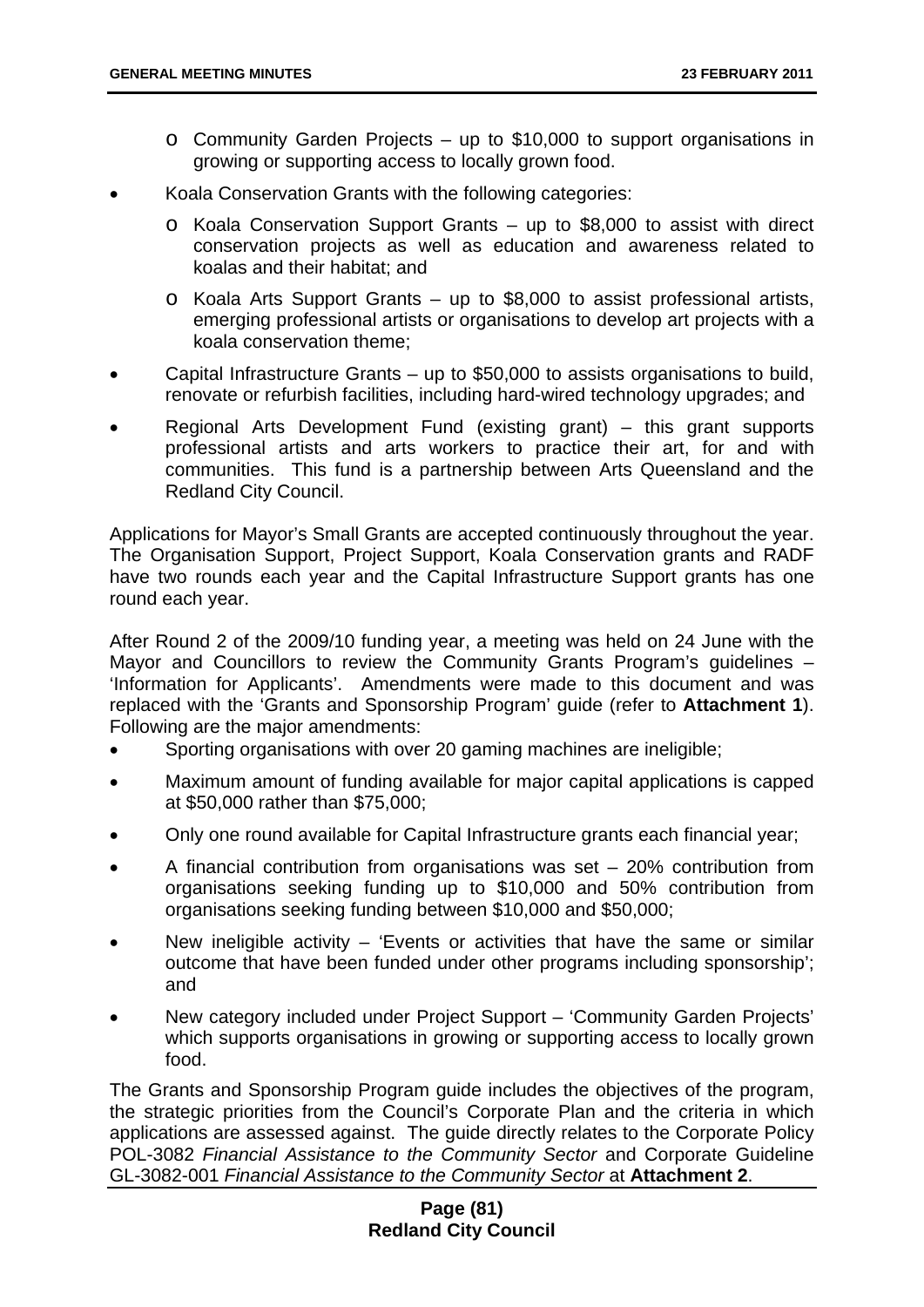The round for Capital Infrastructure grants opened on 13 September and closed on 29 October. There are two categories available under Capital Infrastructure – Small Capital and Major Capital. Funding under Small Capital is up to \$10,000 and funding for Major Capital is between \$10,000 and \$50,000.

Funding for Major Capital projects were by the submission of an Expression of Interest (EOI). The EOIs were assessed by council officers from the Community Grants Team and Community and Social Planning. From this process, successful applicants were invited to submit a formal application by 3 December in which these applications, as well as the applications for Small Capital, were assessed by the Community Grants Team and Community and Social Planning with final recommendations being endorsed by the Grants Panel. Councillors reviewed these recommendations before being considered by the Customer Services Committee on 16 February 2011.

The request for funding for recommended applications under Capital Infrastructure are submitted to Council for approval. This process ensures a consistent, fair, open process without bias.

## **ISSUES**

The applications to which this report is seeking funding for have been assessed in line with the Corporate Guideline GL-3082-001 – Financial Assistance to the Community Sector.

Under Capital Infrastructure of the Community Grants Program, 22 applications were assessed requesting total funding of \$528,100.70. Of these applications eleven have been recommended for funding totalling \$232,567.35.

The allocated funding for Capital Infrastructure each financial year is \$250,000. However, the budget currently available for Capital Infrastructure in 2010/11 is \$164,051.30. This is due to milestone payments for four of the applications approved in 2009/10 not being completed in the financial year and being paid out of the 2010/11 budget.

- The milestones payments had conditions placed on them by Council which had to be met before funding would be provided.
- The Council requested that two of the organisations apply to the Department of Communities, Sport and Recreation for a grant to assist in funding the project. Notifications on the outcomes of their applications were not received in 2009/10.
- The other two applications were required to submit copies of Development Approvals from the appropriate authorities but were not received in 2009/10.

The milestone payments for these projects were requested to be carried over into 2010/011 through the budget process, however the Executive Leadership Group did not support this request and these payments will now come out of this year's budget.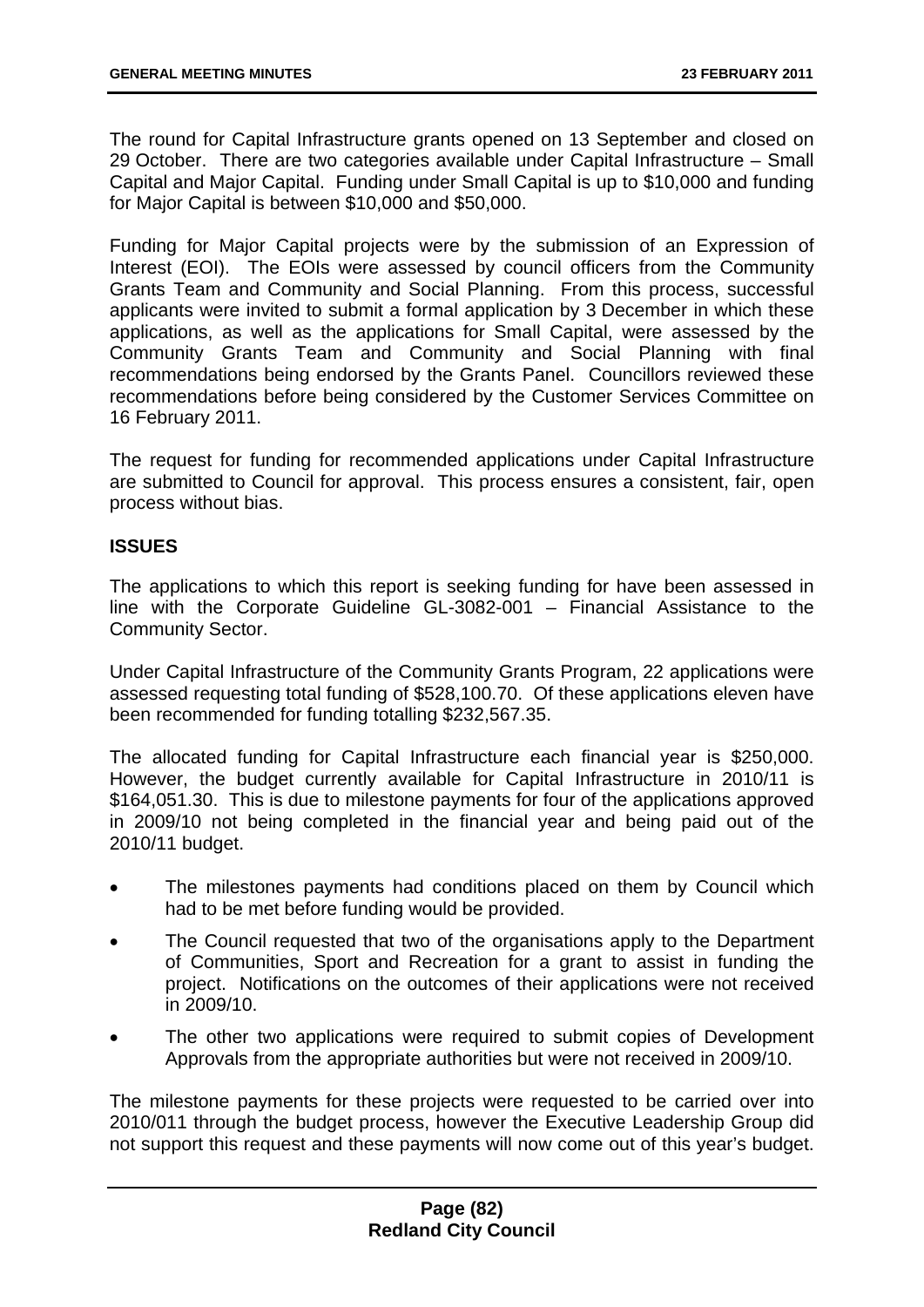So far, payments for three of the projects have been paid out of 2010/11 reducing the Capital Infrastructure funding to \$164,051.30.

The milestone payment for the fourth project is still to be processed as the organisation is still waiting for notification on the outcome of their application.

To compensate for this reduction, surplus funds from the allocation for Organisation and Project Support in Round 1 of 2010/11 will be used to increase the funding available for Capital Infrastructure.

- Organisation Support Total pool of \$90,000 allocation of \$45,000 each round.
- Project Support Total pool of \$200,000 allocation of \$100,000 each round.

In Round 1 of the Community Grants Program in 2010/11, only \$21,550 out of the allocated \$45,000 for Organisation Support was spent leaving \$23,450 in surplus funds. Under Project Support, only \$44,386 of the allocated \$100,000 was spent leaving \$55,614 in surplus funds. Together, the total surplus funds available under these categories is \$79,064.

• As part of the Corporate Guidelines *GL-3082-001 – Financial Assistance to the Community Sector*, funds are able to be moved from one category to another to ensure that maximum expenditure occurs.

With the addition of these surplus funds, the available funding for Capital Infrastructure increases to \$243,115.30. There is still an amount of \$6,884.70 outstanding to reach the allocated amount of \$250,000 however the difference could be sought from Organisation and Project Support in Round 2, if required, which is due to open on 21 February 2011.

# **RELATIONSHIP TO CORPORATE PLAN**

The recommendation primarily supports Council's strategic outcome 7 – **'Strong and Connected Communities'** Our health, wellbeing and strong community spirif will be supported by a full range of services, programs, organisations and facilities, and our values of caring and respect will extend to people of all ages, cultures, abilities and needs**.**

### **FINANCIAL IMPLICATIONS**

Eleven applications under Capital Infrastructure have been recommended for funding for the amount of \$232,567.35. **Approval is sought for \$232,567.35 to be allocated to the eleven recommended applications.** 

Surplus funds of \$79,064 from Round 1 of the Organisation and Project support categories under the Community Grants Program to be used to increase the funding available for Capital Infrastructure.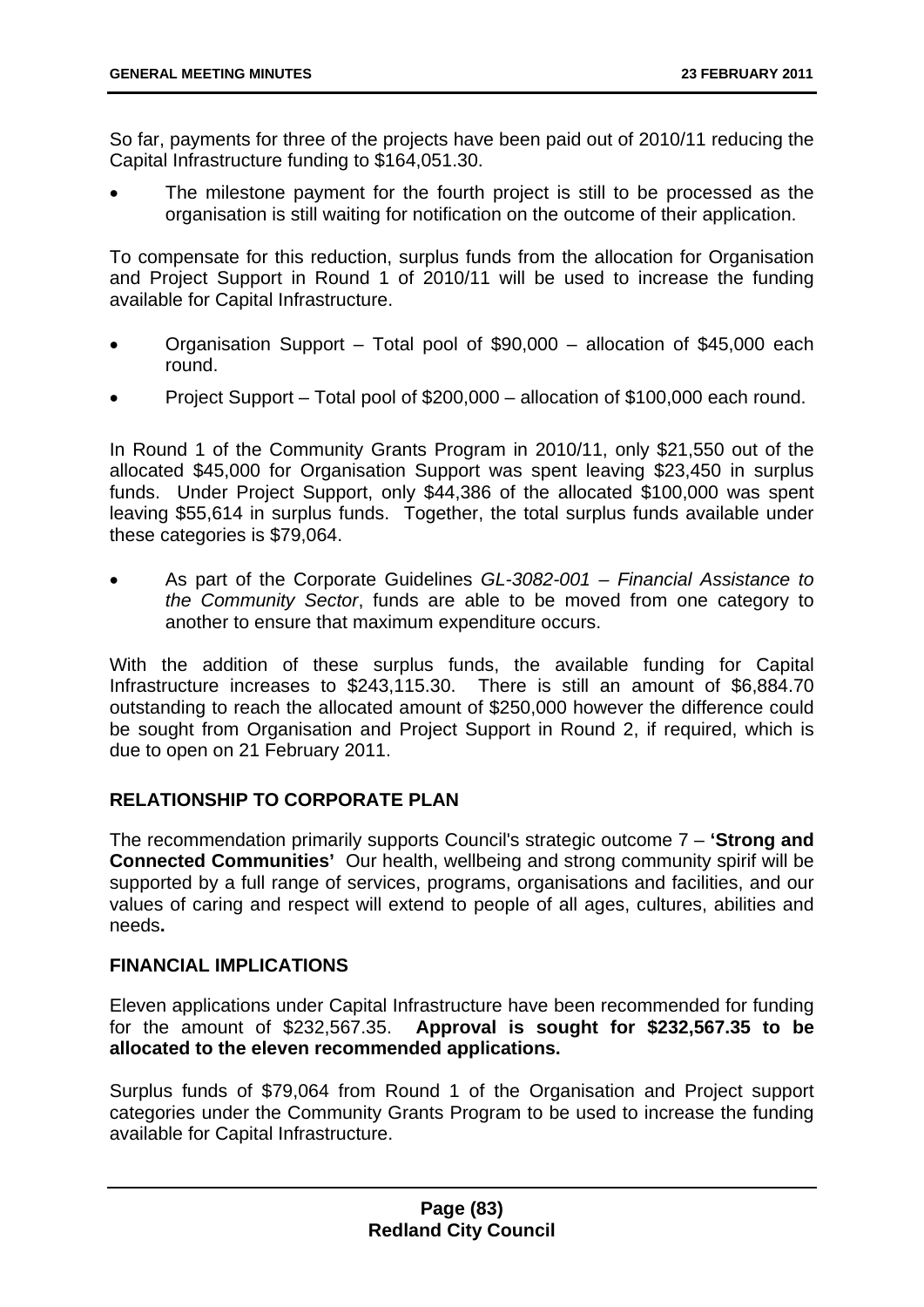## **PLANNING SCHEME IMPLICATIONS**

The Land Use Planning Group was consulted and it is considered that the outcome of recommendations in this report will not require any amendments to the Redlands Planning Scheme.

### **CONSULTATION**

Information on the Community Grants Program was provided to the community through seven Grants Presentation workshops that were held throughout the Redlands including North Stradbroke Island and Russell Island. Approximately 50 people attended these sessions seeking information on how to apply for funding. One-on-one meetings with organisations were also held to provide advice on their draft applications.

In the assessment of the applications, consultation occurred with Council staff and Senior Management from Customer and Community Services and Community and Social Planning.

Briefing on the Capital Infrastructure applications and a copy of all the applications received and recommended were provided to the Mayor and Councillors on 15 December 2010 and were reviewed and discussed at a workshop on 28 January 2011.

## **OFFICER'S/COMMITTEE RECOMMENDATION/ COUNCIL RESOLUTION**

| Moved by:    | Cr Boglary       |
|--------------|------------------|
| Seconded by: | <b>Cr Bowler</b> |

**That Council resolve as follows:** 

- **1. To approve funding for 11 applications totalling \$232,567.35 for Capital Infrastructure Grants – Community Grants Program;**
- **2. That the full listing of applicants for Capital Infrastructure, which includes unsuccessful and ineligible, remains confidential; and**
- **3. That the listing containing only successful Capital Infrastructure applicants remains confidential until adoption at the General Meeting.**

**CARRIED** (unanimously)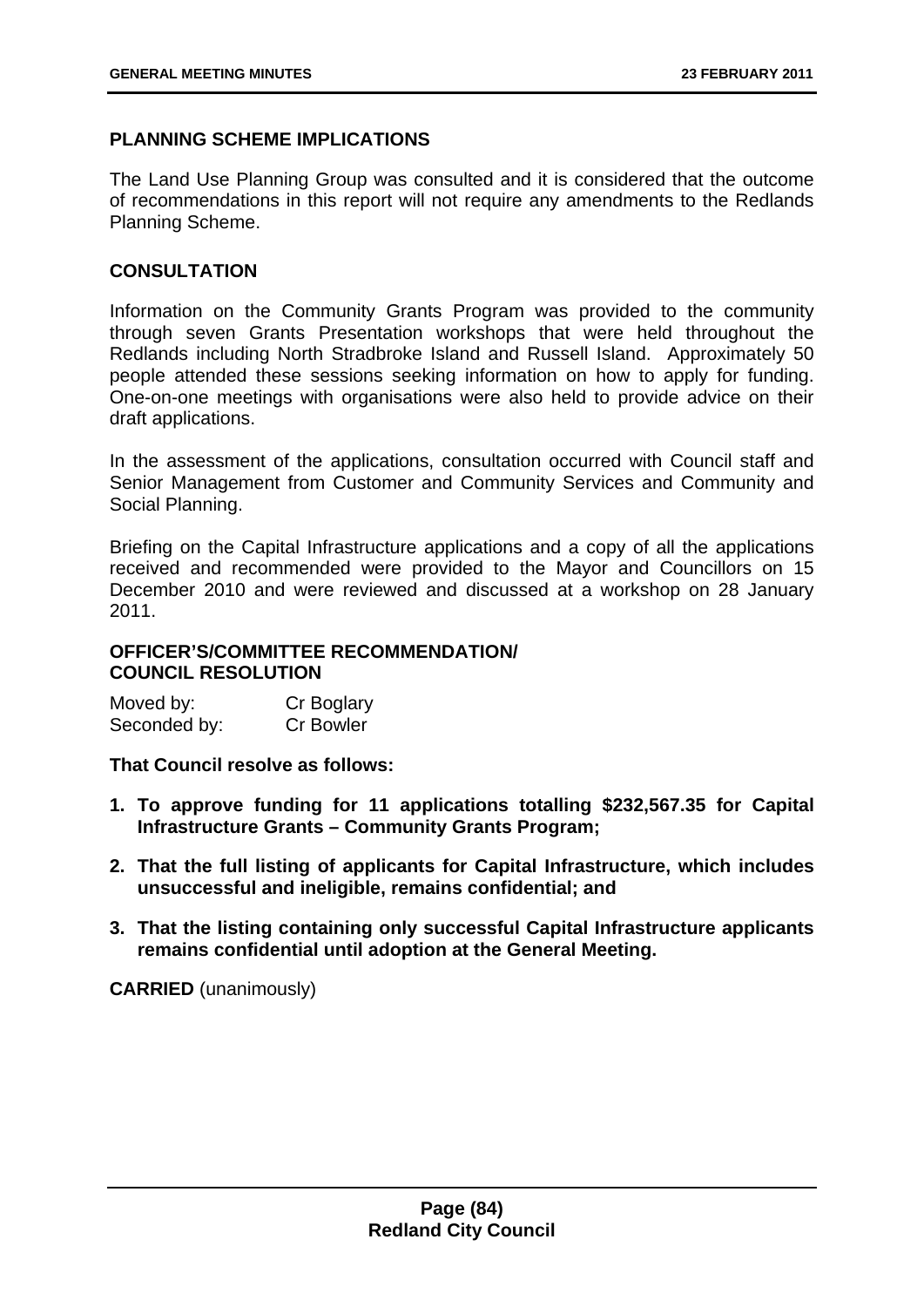Cr Ogilvie declared a Material Personal Interest in the following item and left the Chamber at 4.37pm prior to discussion and decision on this item.

### **14.1.8 NORTH STRADBROKE ISLAND HISTORICAL MUSEUM ADDITIONAL FUNDING**

| <b>Dataworks Filename:</b>       | <b>R&amp;C North Stradbroke Island (NSI) Historical</b><br><b>Museum</b>     |
|----------------------------------|------------------------------------------------------------------------------|
| <b>Responsible Officer Name:</b> | <b>Greg Jensen</b><br><b>Group Manager Customer &amp; Community Services</b> |
| <b>Author Name:</b>              | <b>Glenys Ismail</b><br><b>Cultural Services Manager</b>                     |

## **EXECUTIVE SUMMARY**

As a result of winning awards and recognition on various levels over the past two years, the North Stradbroke Island Historical Museum Association (NSIHMA) has experienced a large increase in activity and community expectations.

The museum is responsibly managed by its President and Management Committee, but this increased activity has resulted in a shortfall of \$15,000 in operational funding for the current financial year.

This shortfall is placing the museum's service delivery in jeopardy. Funds can be allocated by reprioritising Local History activities in the Cultural Services Unit budget. It is recommended this allocation of funds to the NSIHMA be approved in the Quarterly Budget Review.

# **PURPOSE**

The purpose of this report is to seek Council approval to grant the NSIHMA \$15,000 in the Quarterly Budget Review, to cover a funding shortfall this financial year.

### **BACKGROUND**

The last two years have been very successful for the NSIHMA. It has won one National Award and one State Award, been the subject of an ABC Radio National program, completed several significant projects, and made substantial progress on the highly significant Oodgeroo Collection. This collection is of national significance and comprises the personal papers of Oodgeroo Noonuccal (Kath Walker), the internationally renowned Aboriginal writer and activist from North Stradbroke Island.

NSHIMA also successfully applied for more than \$44,000 in project grant funding from organisations excluding the Council. Visitations increased 40% to 5,189 in 2009/2010 and have increased even more so far in 2010/2011. However all this has placed unprecedented demands on the museum, the contracted employees and the volunteers.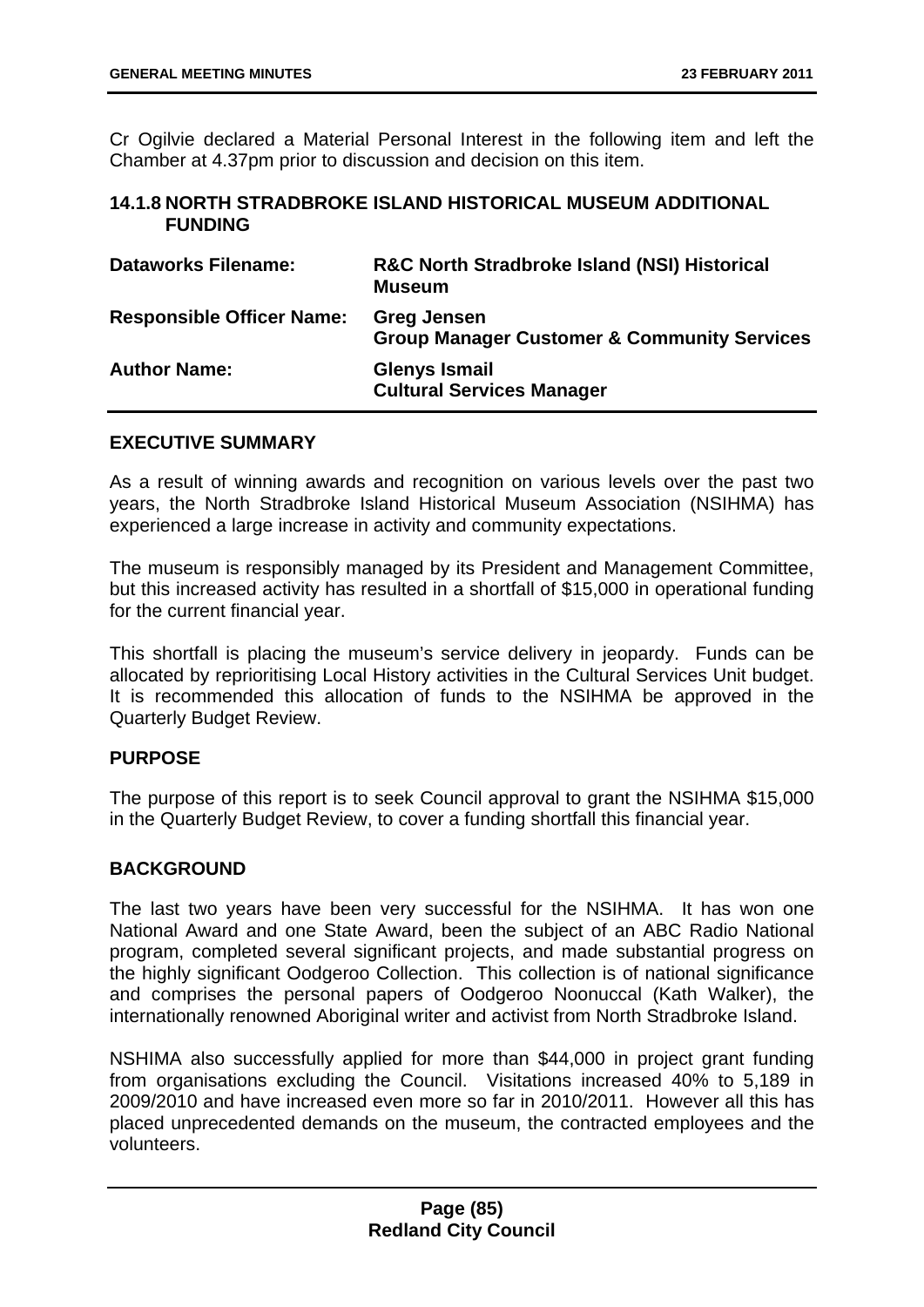In order to meet this demand in the medium and long term, the Cultural Services Unit has requested an ongoing increase in the base museum's annual grant from the 2011/2012 budget of \$40,000 per annum in addition to the current \$18,395 per annum (plus CPI). The \$15,000 sought in this report would be a one-off payment to alleviate the short term operational funding shortfall for the remainder of this financial year.

While the Council provides annual operational funding and has contributed to the direct costs of preserving the Oodgeroo Collection (\$173,960 over 3 years from 2009-2012), the NSIHMA has incurred many additional costs associated with managing and supervising its increasing workload. For example, the museum sought and secured a training grant for a trainee to work on the Oodgeroo Collection, but this has also required direct time and money in supervision and servicing.

As a result of its work with the Oodgeroo Collection, well known indigenous elder Dr Bob Anderson has expressed interest in depositing his personal collection at the museum under an agreement similar to the deed with the Walker family for the Oodgeroo Collection. However this will add to the cost of maintaining the museum activities.

Without extra funds the museum will find it necessary in March or April to reduce contracted staff. This would be disruptive for staff and threaten the continuity of work programs, and the ability to apply for and acquit grants would be limited. While the preservation of the Oodgeroo Collection would not be threatened, there would be discontinuity of supervision for cataloguing the collection, and supervision of the local indigenous trainee working on the collection.

The museum could cut back on maintenance and other operating costs, but this would not be a significant cost saving, and would severely reduce its ability to continue to provide many of the services outlined in the draft contract currently being negotiated with Redland City Council (RCC). Having contract staff members allows the museum to open six days a week.

### **ISSUES**

The Customer and Community Services Group manage annual budget allocations to a number of community organisations. During 2010/2011 these included:

| <b>Redland Museum</b>                   | \$181,010                                                                                |
|-----------------------------------------|------------------------------------------------------------------------------------------|
| <b>NSIHMA</b>                           | \$18,395 plus Oodgeroo project funding of                                                |
|                                         | \$50,000                                                                                 |
| <b>Macleay Island Community Library</b> | \$12,340                                                                                 |
| <b>Donald Simpson Centre</b>            | \$62,961 + \$28,115 (Rates & Charges) +<br>$$96,492$ (Building Maintenance) = $$187,568$ |
| Point Lookout Surf Life Saving Club     | \$17,473                                                                                 |

Some of these organisations already have Memoranda of Understanding or Agreements with Council, but the Grants Review in 2008/9 identified the need to tighten up these contracts with detailed, consistent contractual arrangements,

### **Page (86) Redland City Council**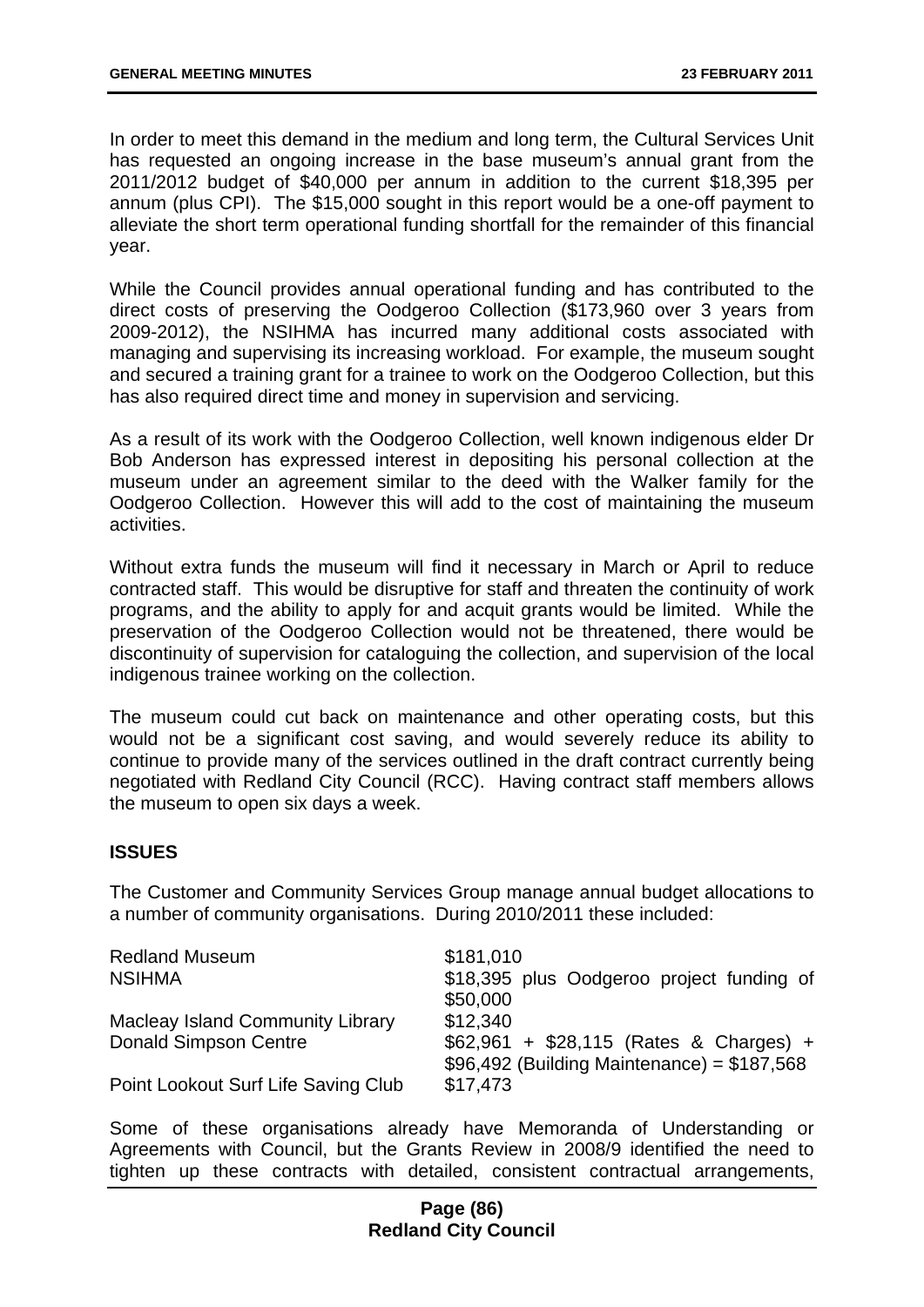services and appropriate levels of funding. The agreement with the NSIHMA is currently being finalised and the negotiations on the agreement have highlighted the need for an extra \$40,000 per annum in base funding starting next financial year. The Cultural Services Unit has included this as a request in its budget for 2011/2012.

The Donald Simpson Over 50 Leisure Centre Ltd has also written to Council for an increase of \$40,000 per annum to support their operations. The Leisure and Recreation Services Unit has included this as a request for consideration as part of the budget development for 2011/2012.

The requests from both the Donald Simpson Centre and NSIHMA for additional operating funds will need to be considered by Council in the context of the forthcoming 2011/2012 budget deliberations and ongoing commitments in the ten year Operational Expenditure Budget.

# **RELATIONSHIP TO CORPORATE PLAN**

The recommendation primarily supports Council's Strategic Priority 7: **Strong and Connected Communities** and its strategy 7.4 *Increase the participation of people from all age groups and backgrounds in local heritage, the arts and cultural expression*.

It also supports Strategic Priority 6: **Supportive and Vibrant Economy** and its strategy 6.6 **Promote** *Redlands as a high quality tourism destination and encourage the development of sustainable nature-based, heritage and eco-tourism.* 

### **FINANCIAL IMPLICATIONS**

The Local History program is responsible for supporting cultural heritage activities in the Redlands. The funds sought are available by reprioritising activities in that program and savings from a project that went under budget. There are no additional financial implications.

### **PLANNING SCHEME IMPLICATIONS**

The Land Use Planning Group was consulted and it is considered that the outcome of recommendations in this report will not require any amendments to the Redlands Planning Scheme.

# **CONSULTATION**

Consultation has occurred with the President of NSIHMA, General Manager Customer Services, Manager Customer & Community Service, Cultural Services Manager, Local Historian and the Senior Advisor Financial Management.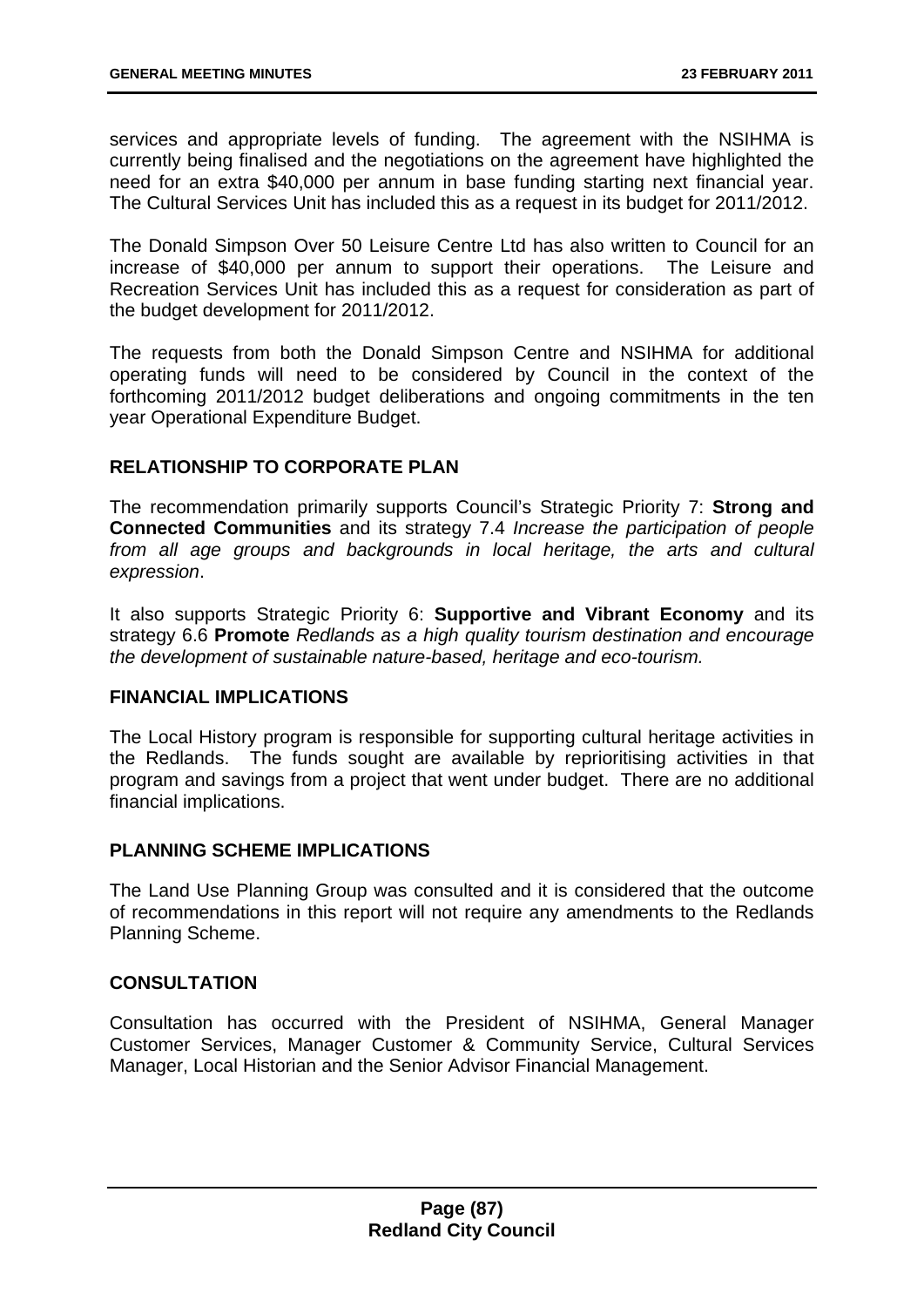## **OFFICER'S/COMMITTEE RECOMMENDATION/ COUNCIL RESOLUTION**

Moved by: Cr Boglary Seconded by: Cr Bowler

**That Council resolve to grant the North Stradbroke Island Historical Museum Association (NSIHMA) an amount of \$15,000 in the Quarterly Budget Review to cover a funding shortfall in this financial year.** 

# **CARRIED**

Cr Ogilvie returned to the meeting at 4.39pm.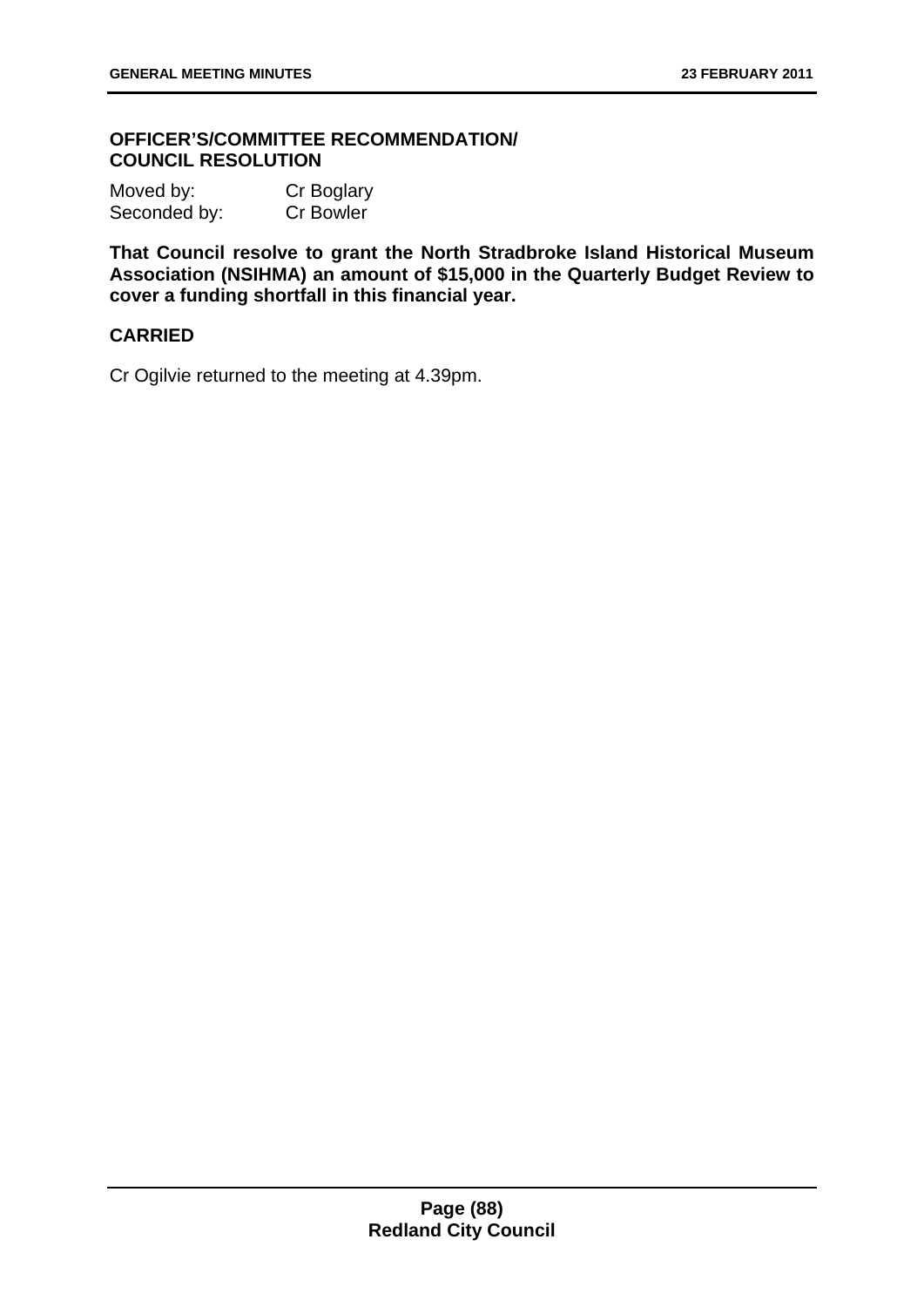### **15 CORPORATE SERVICES & GOVERNANCE COMMITTEE 16/2/2011**

| Moved by:    | Cr Ogilvie |
|--------------|------------|
| Seconded by: | Cr Boglary |

That the Corporate Services & Governance Committee Minutes of 16 February 2011 be received.

### CARRIED

Corporate Services & Governance Committee Minutes 16/2/2011

### **15.1 GOVERNANCE**

### **15.1.1 COUNCILLOR REMUNERATION 2011**

| <b>Dataworks Filename:</b>       | <b>GOV Councillors' - Remuneration</b>                             |
|----------------------------------|--------------------------------------------------------------------|
| <b>Responsible Officer Name:</b> | <b>Nick Clarke</b><br><b>General Manager, Governance</b>           |
| <b>Author Name:</b>              | <b>Trevor Green</b><br><b>Senior Advisor, Environmental Health</b> |

# **EXECUTIVE SUMMARY**

Councillors in each local government are required to vote on what remuneration they are to be paid, within 90 days the Local Government Remuneration and Discipline Tribunal's annual determination of the maximum and minimum amount of remuneration to be paid to Mayors, Deputy Mayors and Councillors in each Queensland Local Government category.

This report recommends remuneration levels for the Mayor, Deputy Mayor and Councillors for 2011, based on the Redland City Council elected representatives 2010 remuneration levels and the December 2010 decision of the Local Government Remuneration and Discipline Tribunal.

### **PURPOSE**

The purpose of this report is to set the 2011 base remuneration levels for the Mayor, Deputy Mayor and Councillors; in accordance with section 42 of the *Local Government (Operations) Regulation 2010*.

### **BACKGROUND**

#### Requirement for Council to Make a Resolution on Remuneration

Pursuant to Chapter 5, Part 1, Division 1 of the *Local Government (Operations) Regulation 2010* (the Regulation), the Local Government Remuneration and Discipline Tribunal determines annually the maximum and minimum range for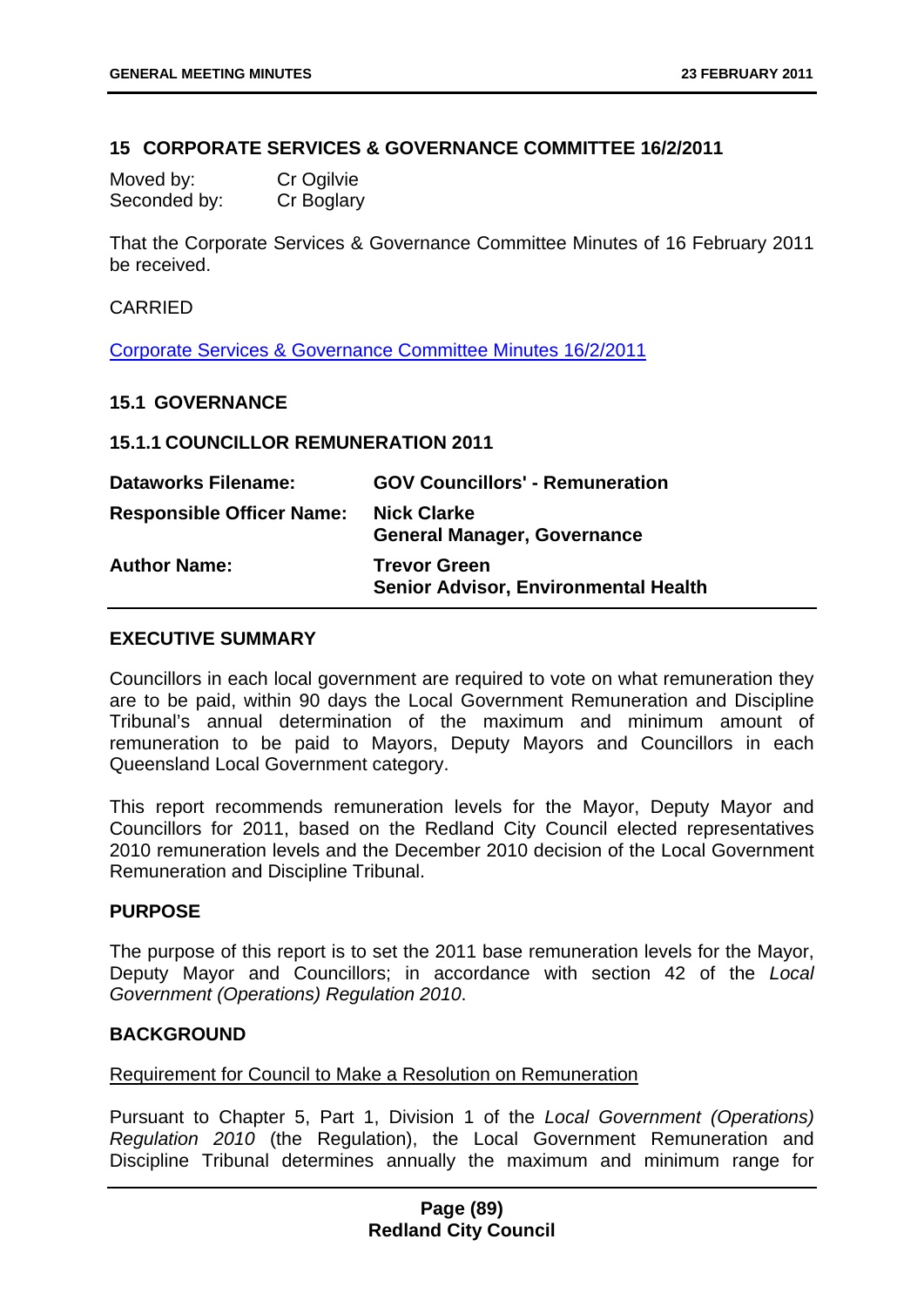remuneration to be paid to Mayors, Deputy Mayors and Councillors (remuneration schedule), in each Queensland local government category. There are ten categories (Special and 1-9). Redland City Council is in category 6.

Within 90 days of the schedule being gazetted, a local government must by resolution, adopt the remuneration schedule (vote on what remuneration within their category range they are to be paid). The remuneration range is determined as a percentage of the rate payable to a member of the Queensland Legislative Assembly (MLA).

#### Prior to 2008

Prior to 2008 (current electoral term), there were no legislative criteria for the determination of the remuneration provided to Councillors, other than the generic requirement under section 237 of the *Local Government Act 1993*, that a local government may by resolution authorise remuneration to a Councillor and record the principles on which the remuneration system was based.

In the previous electoral term the Councillors' remuneration included a base salary and additional benefits (including a Council vehicle and an electoral allowance).

#### 2008

Amendments to *the Local Government Act 1993* introduced in the second half of 2007 led to the current system for determining Councillors' remuneration and removed the inclusion of any additional benefits as part of a remuneration package.

At the 2008 Post Election Meeting, Council resolved to be remunerated at the maximum of the category to provide parity with the previous remuneration packages which included the additional benefits.

#### 2009

As there was no increase in the base salary rate applicable to a MLA, the Tribunal did not increase the rate for elected representatives for 2009, apart from a slight increase to the remuneration range for Mayors.

Council again resolved to be remunerated at the maximum of the category. As such, while the Mayor's gross wage increased by 5%, the Deputy Mayor and Councillors' gross wages remained the same.

### 2010

The Tribunal increased the remuneration levels which may be paid to elected representatives by 3.15%.

Council resolved that the gross wage for the Mayor, Deputy Mayor and Councillors were to remain unchanged. To do this, the elected representatives resolved to accept reduced percentages of the rate payable to a MLA.

## **Page (90) Redland City Council**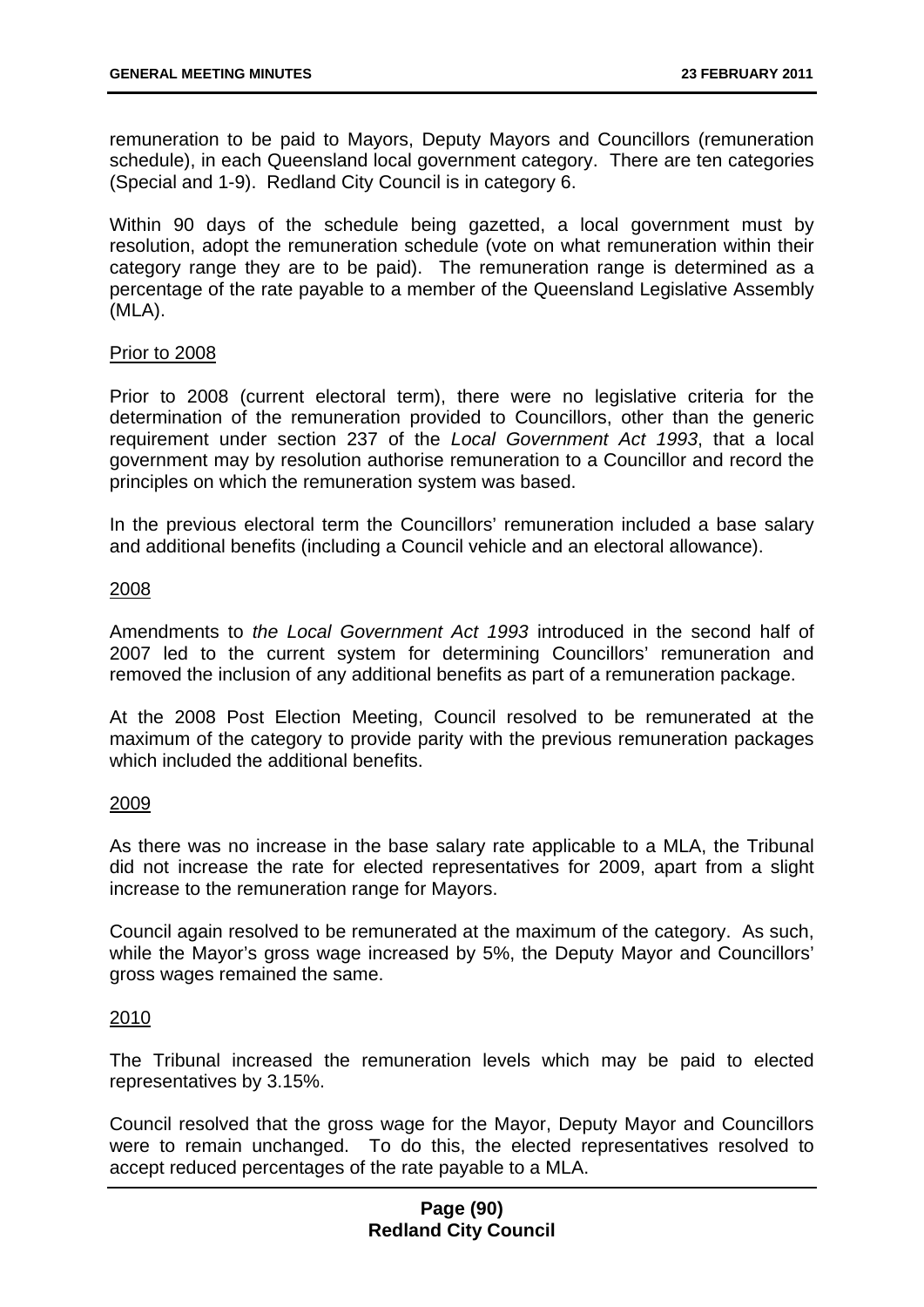# **ISSUES**

In December 2010 the Local Government Remuneration and Discipline Tribunal determined the remuneration that is payable to Councillors in each category and decided to increase remuneration levels by 2.5% from 1 January 2011 (<http://www.dip.qld.gov.au/remuneration-and-discipline-tribunal/tribunal-report.html>). In making this decision the Tribunal had regard to the responsibilities of Councillors and community expectations, communicated to the Tribunal during its 2010 consultation process.

As a result, it adjusted the minimum and maximum levels in the remuneration ranges for Mayors, Deputy Mayors and Councillors in each of the ten categories of Council previously determined.

| 2011                                                                                   |                 |                                                              |
|----------------------------------------------------------------------------------------|-----------------|--------------------------------------------------------------|
| Category 6 - remuneration range<br>determined (% of "Reference Rate"<br>of \$133,800*) |                 | Remuneration range (p.a.) (in \$<br>rounded to nearest \$10) |
| Mayor                                                                                  | 102.5% - 115%   | \$137,150 - \$153,870                                        |
| Deputy Mayor                                                                           | 70% - 77.5%     | \$93,660 - \$103,700                                         |
| Councillor                                                                             | $62.5\% - 70\%$ | \$83,630 -<br>\$93,660                                       |

\* The Reference Rate of \$133,800 is a rate determined by the Tribunal and is the annual base salary payable to Members of the Queensland Legislative Assembly on and from 1 January 2010 plus 2.5% (rounded to the nearest \$10).

In accordance with the Local Government Remuneration and Discipline Tribunal decision to increase the remuneration that is payable to Councillors in each category by 2.5% from 1 January 2011, the recommendations of this report are to set the remuneration levels (gross wage) from 1 January 2011 – 31 December 2011, for the Mayor, Deputy Mayor and Councillors at 2.5% above the Redland City Council 2010 remuneration levels.

# **RELATIONSHIP TO CORPORATE PLAN**

The recommendation primarily supports Council's strategic priority to provide effective organisational leadership through strategic planning and accountable and ethical standards of practice.

# **FINANCIAL IMPLICATIONS**

That the Mayor, Deputy Mayor and Councillors be remunerated in accordance with the recommendations of this report.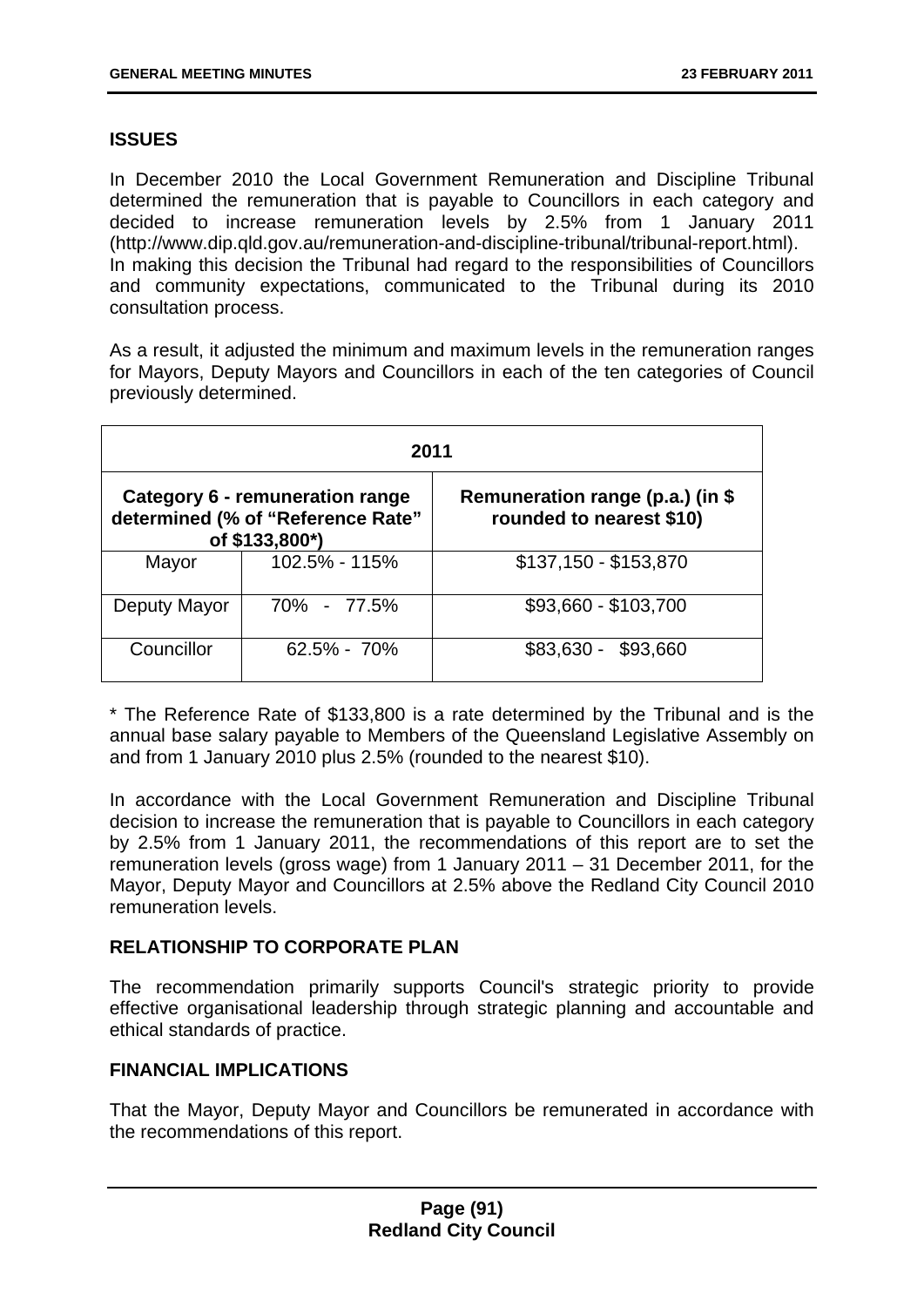# **PLANNING SCHEME IMPLICATIONS**

The Land Use Planning Group was not required to be consulted in the preparation of this report.

# **CONSULTATION**

The Local Government Remuneration and Discipline Tribunal and Local Government Association of Queensland were consulted in the preparation of this report.

# **OFFICER'S RECOMMENDATION**

That Council resolve as follows:

- 1. That the 2011 remuneration levels for the Mayor, Deputy Mayor and Councillors, be set at:
	- a) Mayor 111% of "Reference Rate" of \$133,800 (\$148,520)
	- b) Deputy Mayor 75% of "Reference Rate" of \$133,800 (\$100,350)
	- c) Councillors 68% of "Reference Rate" of \$133,800 (\$90,980)
- *2.* That these remuneration levels apply from 1 January 2011 to 31 December 2011 and until a further resolution is made in accordance with the *Local Government Act 2009.*

# **COMMITTEE RECOMMENDATION**

That Council not accept the Officer's Recommendation and resolve as follows:

- 1. That the 2011 remuneration levels for the Mayor, Deputy Mayor and Councillors, be set at:
	- a) Mayor \$145,544 (108.8% of "Reference Rate" of \$133,800)
	- b) Deputy Mayor \$98,080 (73.3% of "Reference Rate" of \$133,800)
	- c) Councillors \$88,590 (66.2% of "Reference Rate" of \$133,800)

These salaries remain unchanged from 2010 levels.

- *2.* That these remuneration levels apply from 1 January 2011 to 31 December 2011 and until a further resolution is made in accordance with the *Local Government Act 2009.*
- *3.* That Council continue to advocate to State Government, the need for an independent process for determining Councillor remuneration.

### **COUNCIL RESOLUTION**

| Moved by:    | Cr Ogilvie |
|--------------|------------|
| Seconded by: | Cr Henry   |

**That Council not accept the Officer's Recommendation and resolve as follows:** 

- **1. That the 2011 remuneration levels for the Mayor, Deputy Mayor and Councillors, be set at:** 
	- **a) Mayor \$145,544 (108.8% of "Reference Rate" of \$133,800)**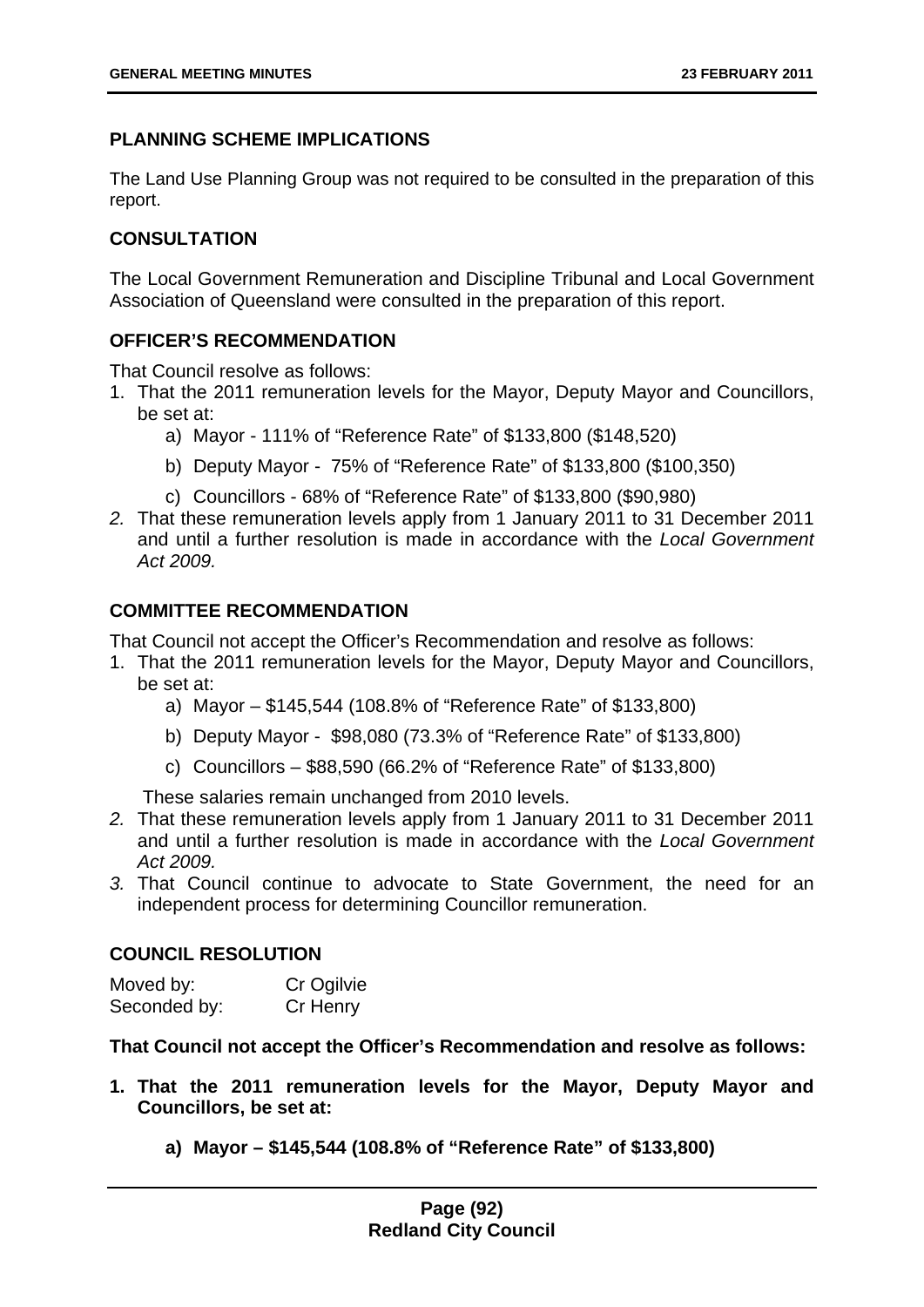- **b) Deputy Mayor \$98,080 (73.3% of "Reference Rate" of \$133,800)**
- **c) Councillors \$88,590 (66.2% of "Reference Rate" of \$133,800)**

**These salaries remain unchanged from 2010 levels.** 

- *2.* **That these remuneration levels apply from 1 January 2011 to 31 December 2011 and until a further resolution is made in accordance with the** *Local Government Act 2009;*
- **3. That Council continue to advocate to State Government, the need for an independent process for determining Councillor remuneration; and**
- **4. That Council notes and incorporates into the minutes the table referred as Table 1 and dated 23 February 2011.**

### **AMENDMENT MOTION 1**

| Moved by:    | Cr Hobson   |
|--------------|-------------|
| Seconded by: | Cr Williams |

**That an additional column headed 'Hospitality' be included in the table for Mayor, Deputy Mayor and Councillors showing the amount to be claimed against with figures from the Annual Report on figures claimed.** 

On being put to the vote the amendment was **CARRIED.** 

### **AMENDMENT MOTION 2**

Moved by: Cr Murray Seconded by: Cr Reimers

**That it be noted that Councillors remuneration has remained largely unchanged since 2008 with the exception of the Mayor.**

On being put to the vote the amendment was **CARRIED.** 

The motion, with the amendments, became the motion and was put as follows:

**That Council not accept the Officer's Recommendation and resolve as follows:** 

- **1. That the 2011 remuneration levels for the Mayor, Deputy Mayor and Councillors, be set at:** 
	- **a) Mayor \$145,544 (108.8% of "Reference Rate" of \$133,800)**
	- **b) Deputy Mayor \$98,080 (73.3% of "Reference Rate" of \$133,800)**
	- **c) Councillors \$88,590 (66.2% of "Reference Rate" of \$133,800)**

**These salaries remain unchanged from 2010 levels;**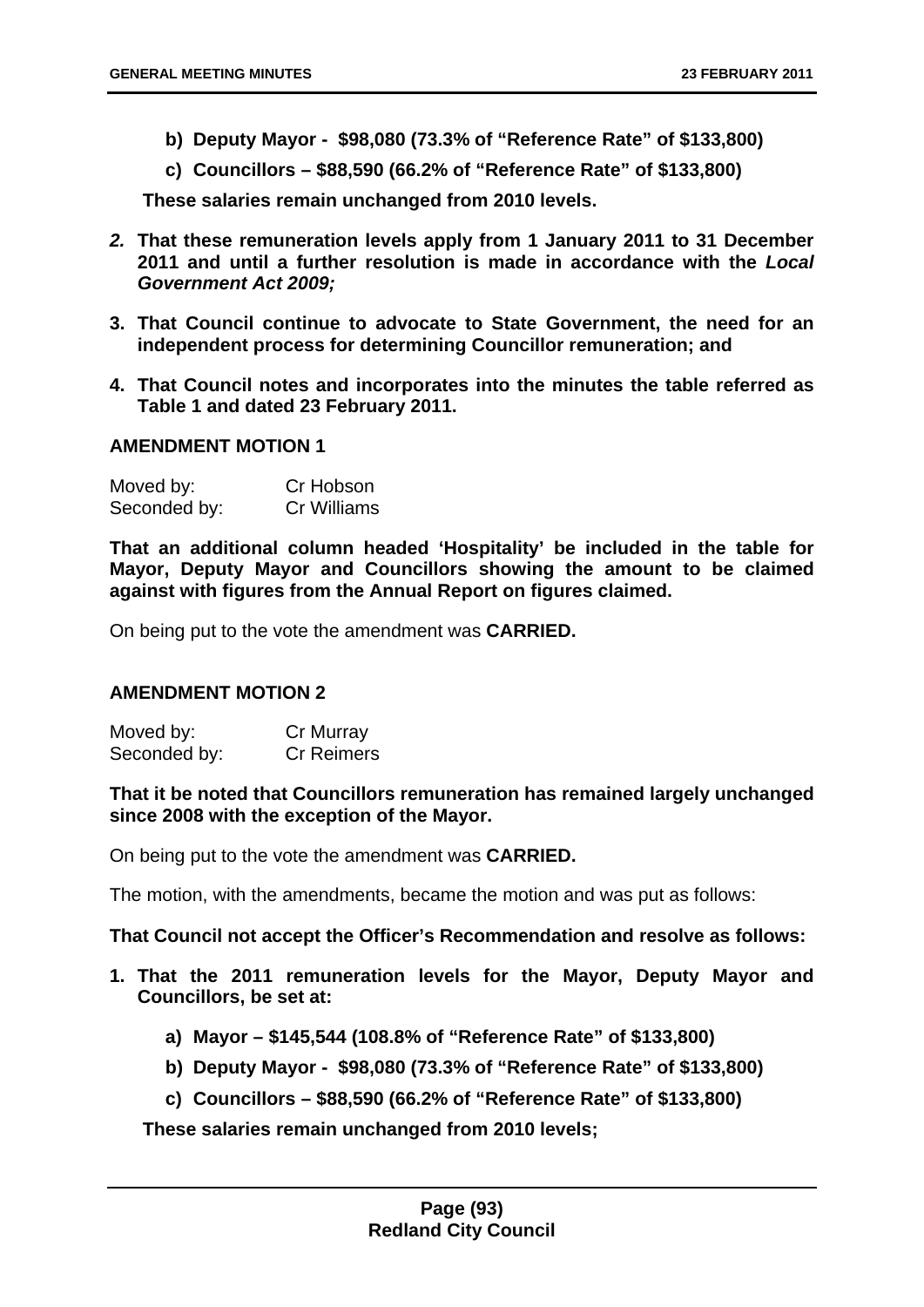- *2.* **That these remuneration levels apply from 1 January 2011 to 31 December 2011 and until a further resolution is made in accordance with the** *Local Government Act 2009***;**
- **3. That Council continue to advocate to State Government, the need for an independent process for determining Councillor remuneration;**
- **4. That Council notes and incorporates into the minutes the table referred as Table 1 and dated 23 February 2011;**
- **5. That an additional column headed 'Hospitality' be included in the table for Mayor, Deputy Mayor and Councillors showing the amount to be claimed against with figures from the Annual Report on figures claimed; and**
- **6. That it be noted that Councillors remuneration has remained largely unchanged since 2008, with the exception of the Mayor.**

**CARRIED**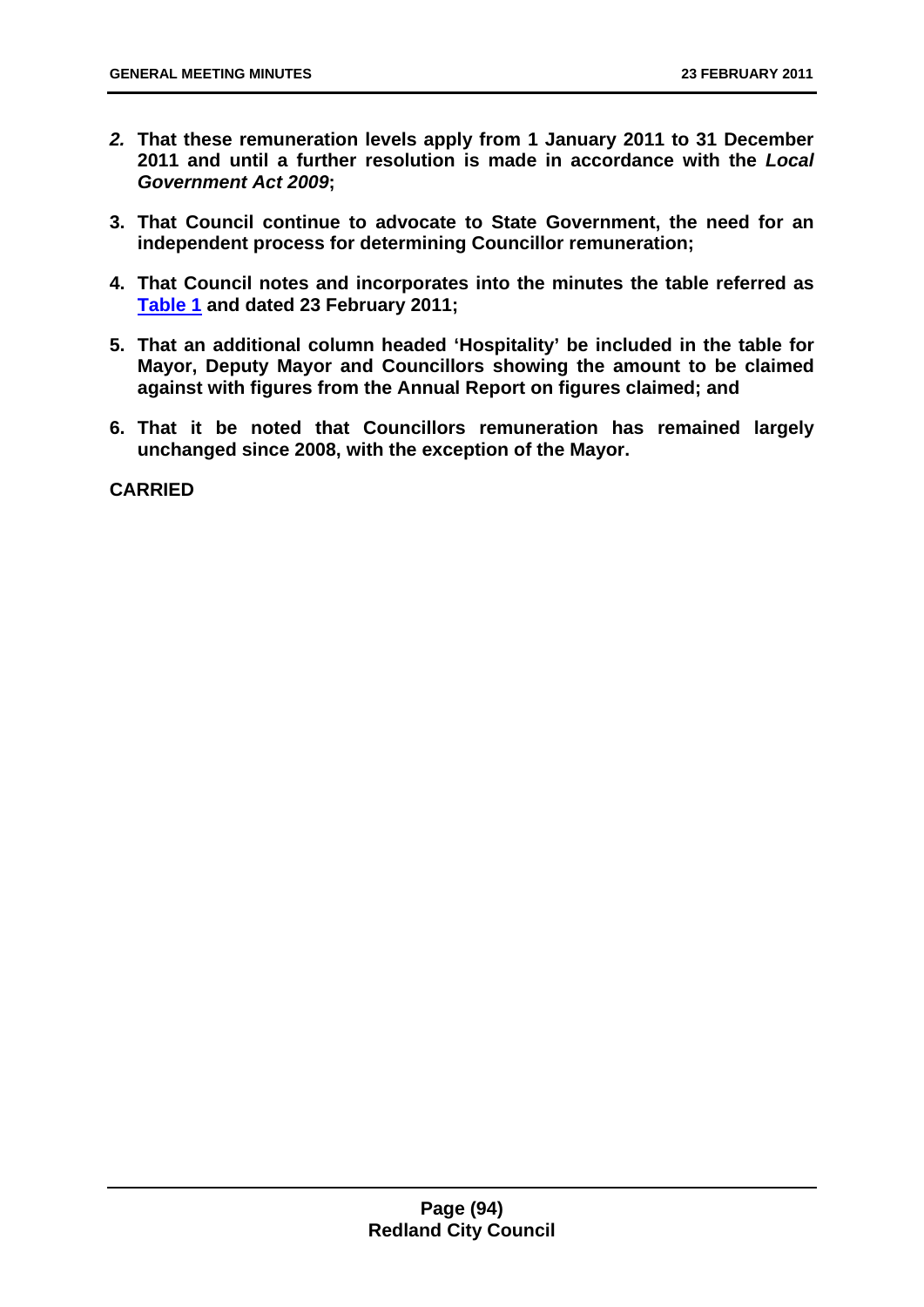## **15.1.2 REVIEW OF REDLAND CITY DIVISIONAL BOUNDARIES**

| <b>Dataworks Filename:</b>       | <b>GOV - Electoral</b>                                                                                                                                                                              |
|----------------------------------|-----------------------------------------------------------------------------------------------------------------------------------------------------------------------------------------------------|
| <b>Attachments:</b>              | <b>Attachment 1 - Projected Elector Numbers</b><br><b>Attachment 2 - Recommended Council Divisions</b><br>(Maps)<br><b>Attachment 3 – Minimalist Approach to Council</b><br><b>Divisions (Maps)</b> |
| <b>Responsible Officer Name:</b> | <b>Nick Clarke</b><br><b>General Manager Governance</b>                                                                                                                                             |
| <b>Author Name:</b>              | <b>Trevor Green</b><br><b>Senior Advisor Environmental Health</b>                                                                                                                                   |

### **EXECUTIVE SUMMARY**

The *Local Government Act 2009* (the Act) requires Council to review its divisional boundaries to determine if all divisions have a reasonable proportion of electors. Written notice of the results of the review must then be given to the Electoral Commissioner and the *Minister for Local Government* and *Aboriginal and Torres Strait* Islander *Partnerships prior to 1 March 2011***.**

Section 15 (3) of the Act requires that the reasonable proportion of electors must be worked out as near as practicable to the time when the change is to happen. The review that has been undertaken indicates that at the time of the next local government elections (March 2012), there will not be a reasonable proportion of electors throughout the Redland City divisions, based on current growth trends and future growth predictions.

Therefore, this report recommends amendments to the Redland City divisional boundaries. The amendments are based on a number of parameters outlined in the report.

### **PURPOSE**

That Council resolve to make a submission to the Electoral Commissioner and the *Minister for Local Government* and *Aboriginal and Torres Strait* Islander **Partnerships** to amend the existing divisional boundaries in accordance with the attached maps.

#### **BACKGROUND**

#### *Local Government Act 2009* - Divisions of Local Government Areas

Chapter 2, Parts 2 & 3 of the Act provides the parameters for local government divisions and the process for reviewing divisions.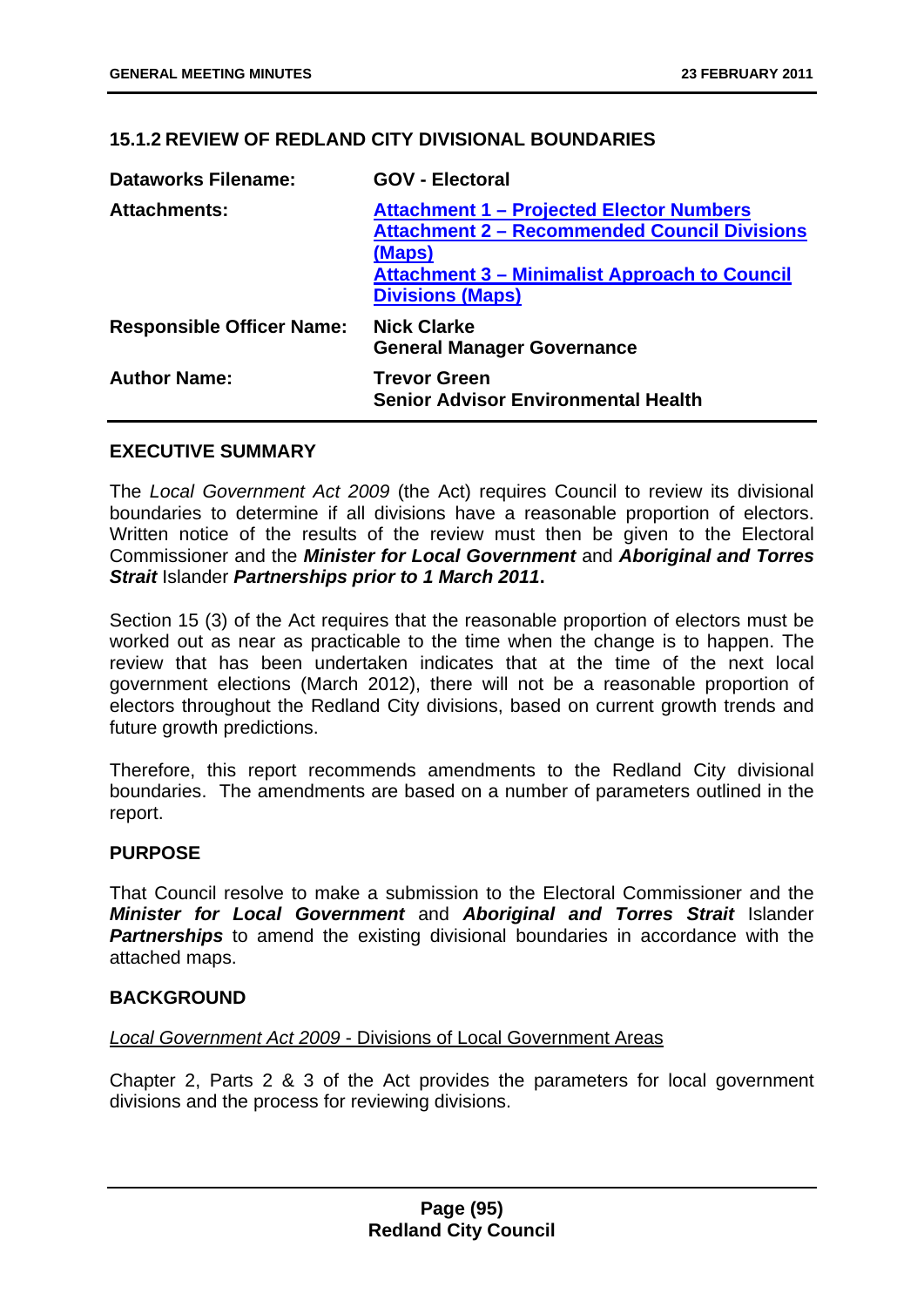In summary, the Act requires that:

- Council must, no later than 1 March in the year before the year of the quadrennial elections - (a) review whether each of its divisions has a reasonable proportion of electors; and (b) give the Electoral Commissioner and the *Minister for Local Government* and *Aboriginal and Torres Strait* Islander *Partnerships* **(**the Minister) written notice of the results of the review.
- Council makes a submission to the Electoral Commissioner and the Minister who will assess if the change/s should be made (i.e. Council only makes a recommendation on proposed changes and the decision is subsequently made by the change commission).
- Each division of a local government area must have a reasonable proportion of electors. A reasonable proportion of electors is the number of electors that is worked out by dividing the total number of electors in the local government area by the number of Councillors (other than the Mayor), plus or minus 10%.
- When changing the divisions of a local government area, the reasonable proportion of electors must be worked out as near as practicable to the time when the change is to happen (i.e. March 2012).

A review of elector numbers provided by the Electoral Commission of Queensland for 31 January 2011 established that while each division still had a reasonable proportion of electors:

- There is a 15.99% variance between the divisions with the highest number of electors (Division 3) the division with the lowest number of electors (Division 4).
- Division 3 has an 8.05% deviation above the average number of electors per division with a 15.46% growth in electors since 6 August 2007.
- Division 6 has a 7.59% deviation above the average number of electors per division, with a 22.2% growth in electors since 6 August 2007.
- In comparison Division 9 has a -4.68% deviation below the average number of electors per division, with a 0.72% growth in electors since 6 August 2007.

(See Attachment 1 for full details)

The figures indicate that at the time of the next local government elections (March 2012) there will not be a reasonable proportion of electors throughout the Redland City divisions based on current growth trends and future growth predictions.

The result of a survey of Councillors in December 2010 was that a majority of Councillors supported a review of the divisional boundaries. As required by the Department of Infrastructure and Planning, correspondence was forwarded to the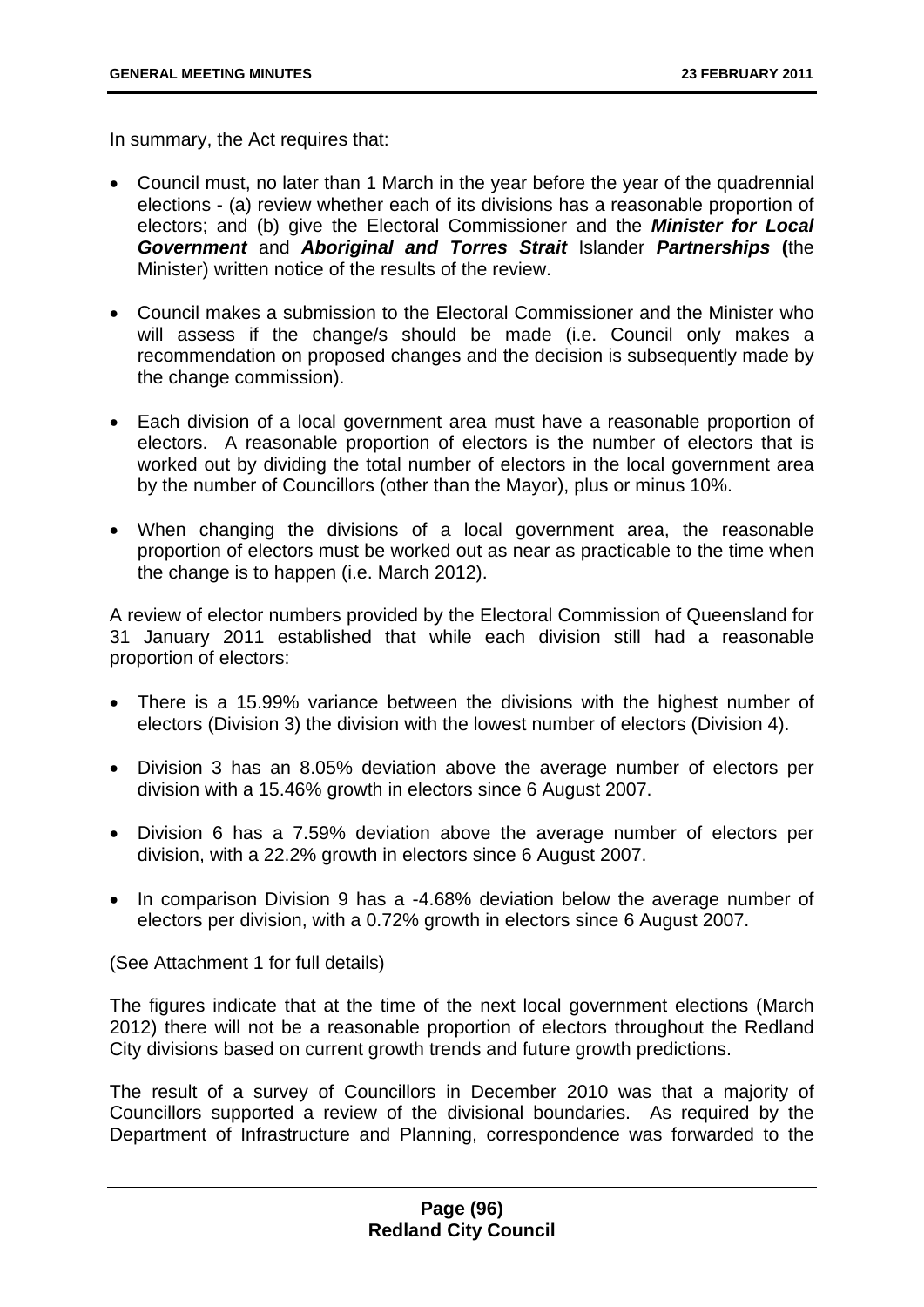Department advising of Council's preliminary intention to request internal boundary changes.

Council's formal submission must be forwarded to the Minister and change commission by 1 March 2011.

## **ISSUES**

### Review Parameters / Principles

Under Section 66 of the Commonwealth Electoral Act 1918 federal electoral boundaries are reviewed under the following principles:

- 1. The number of [electors](http://www.austlii.edu.au/au/legis/cth/consol_act/cea1918233/s4.html#elector?stem=0&synonyms=0&query=boundaries) enrolled in each [Electoral](http://www.austlii.edu.au/au/legis/cth/consol_act/cea1918233/s4.html#elector?stem=0&synonyms=0&query=boundaries) [Division](http://www.austlii.edu.au/au/legis/cth/consol_act/cea1918233/s287.html#division?stem=0&synonyms=0&query=boundaries) in the State or [Territory](http://www.austlii.edu.au/au/legis/cth/consol_act/cea1918233/s55.html#territory?stem=0&synonyms=0&query=boundaries)  would not, at the projection time determined under section 63A, be less than 96.5% or more than 103.5% of the [average divisional enrolment](http://www.austlii.edu.au/au/legis/cth/consol_act/cea1918233/s55.html#average_divisional_enrolment?stem=0&synonyms=0&query=boundaries) of that State or [Territory](http://www.austlii.edu.au/au/legis/cth/consol_act/cea1918233/s55.html#territory?stem=0&synonyms=0&query=boundaries) at that time; and
- 2. Subject to (1) shall give due consideration, in relation to each proposed [Electoral](http://www.austlii.edu.au/au/legis/cth/consol_act/cea1918233/s4.html#elector?stem=0&synonyms=0&query=boundaries)  [Division,](http://www.austlii.edu.au/au/legis/cth/consol_act/cea1918233/s287.html#division?stem=0&synonyms=0&query=boundaries) to:
	- (i) community of interests within the proposed Electoral Division, including economic, social and regional interests;
	- (ii) means of communication and travel within the proposed Electoral Division;
	- (iii) the physical features and area of the proposed Electoral Division; and
	- (iv) the boundaries of existing Divisions in the State or Territory;

The Queensland Redistribution Commission conducts reviews of the State's electoral boundaries:

- 1. When the number of electoral districts for the state changes;
- 2. When the number of enrolled electors, for more than one third of the 89 electoral districts, is over or under the average number of enrolled electors (quota) for an electoral district by ±10%, and has been so for two consecutive months;
- 3. One year after the third general election which was held after the last electoral redistribution; and
- 4. 7.5 years after the last electoral redistribution was finalised. (The last redistribution became final on 20 August 2008).

The Commissioner considers the following criteria in determining electoral boundaries:

- 1. The extent to which there is a community of economic, social, regional or other interests within each proposed electoral district;
- 2. The methods of communication and travel within each proposed electoral district;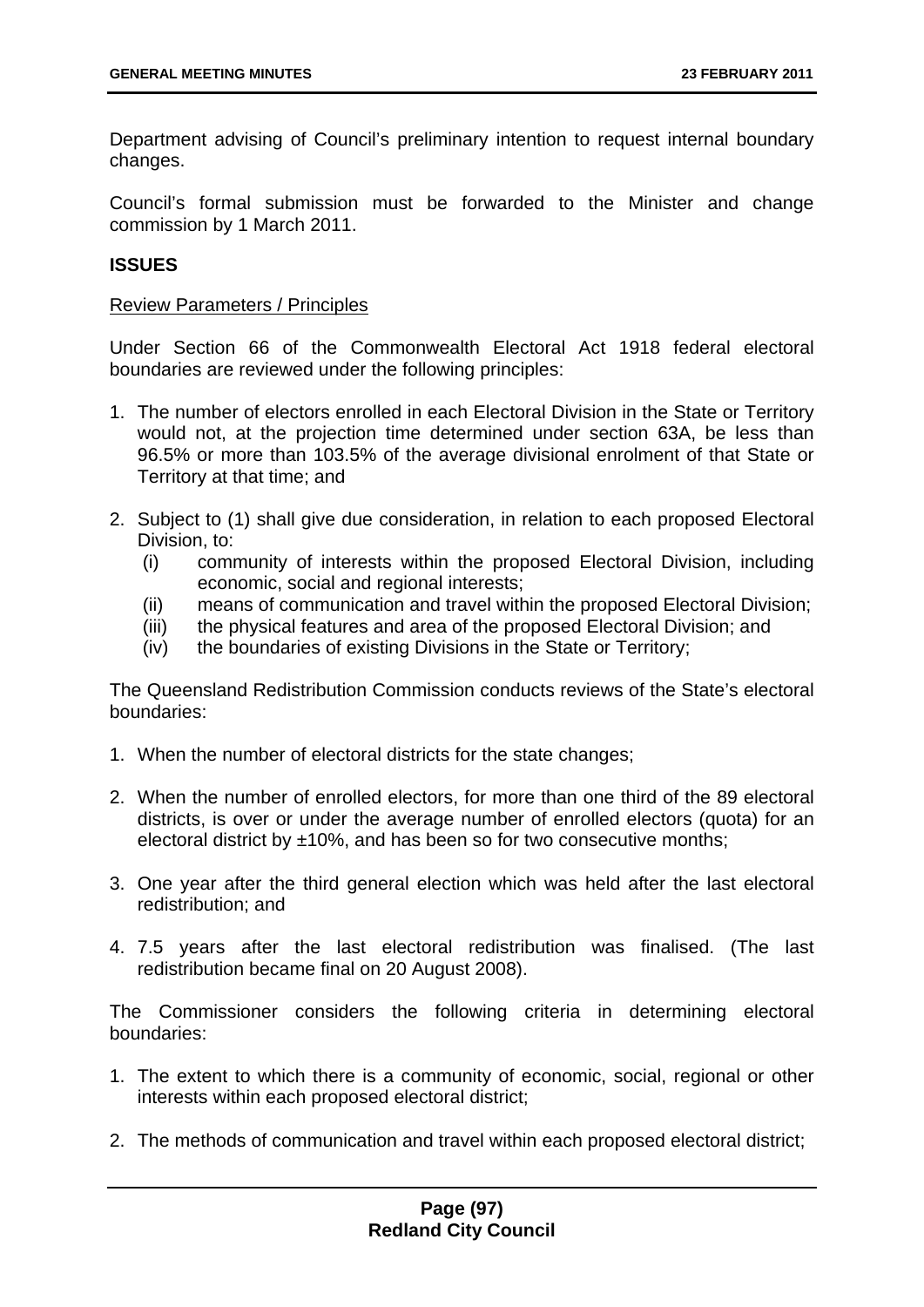- 3. The physical features of each proposed electoral district;
- 4. The boundaries of existing electoral districts; and
- 5. Demographic trends in the state.

A review of the Redland City divisional boundaries has been conducted using the following parameters:

## **1. Number of Divisions and Councillors for Redland City**

The Local Government (Operations) Regulation 2010 fixes the number of divisions and Councillors for Redland City Council as 10 divisions and one Councillor to each division, with a total of 11 Councillors (including the Mayor).

## **2. Democratic Representation**

The main aim of the Act in relation to divisional areas is to ensure democratic representation (parity in elector numbers, so that the electors are represented reasonably equally throughout the local government area).

## **3. Proportional Workloads for Councillors**

Another major aim is to ensure reasonable parity in workloads for all Councillors based on elector numbers.

# **4. Census Collection Districts**

Census Collection Districts (CCDs) are the smallest geographic area defined in the Australian Standard Geographical Classification (ASGC). They are used for the aggregation of statistics to larger census geographic areas. CCDs are defined for each census. Where necessary, CCDs are created or boundaries adjusted to conform with changes to local government boundaries. Reliable statistical information is available for CCDs including eligible elector numbers.

Best practice for determining divisional boundaries is based on the use of CCDs.

# **5. Population Density and Demographic Trends**

The elector growth rates per division have been factored into the review process to provide a reasonable proportion of electors, in particular as near as practicable to the time when the change is to happen (March 2012), but also at least up to the midterm of the 2012 – 2016 electoral term (March 2014). Numbers, based on future growth predictions are also maintained reasonably evenly throughout the next electoral term.

(See Attachment 1 for full details)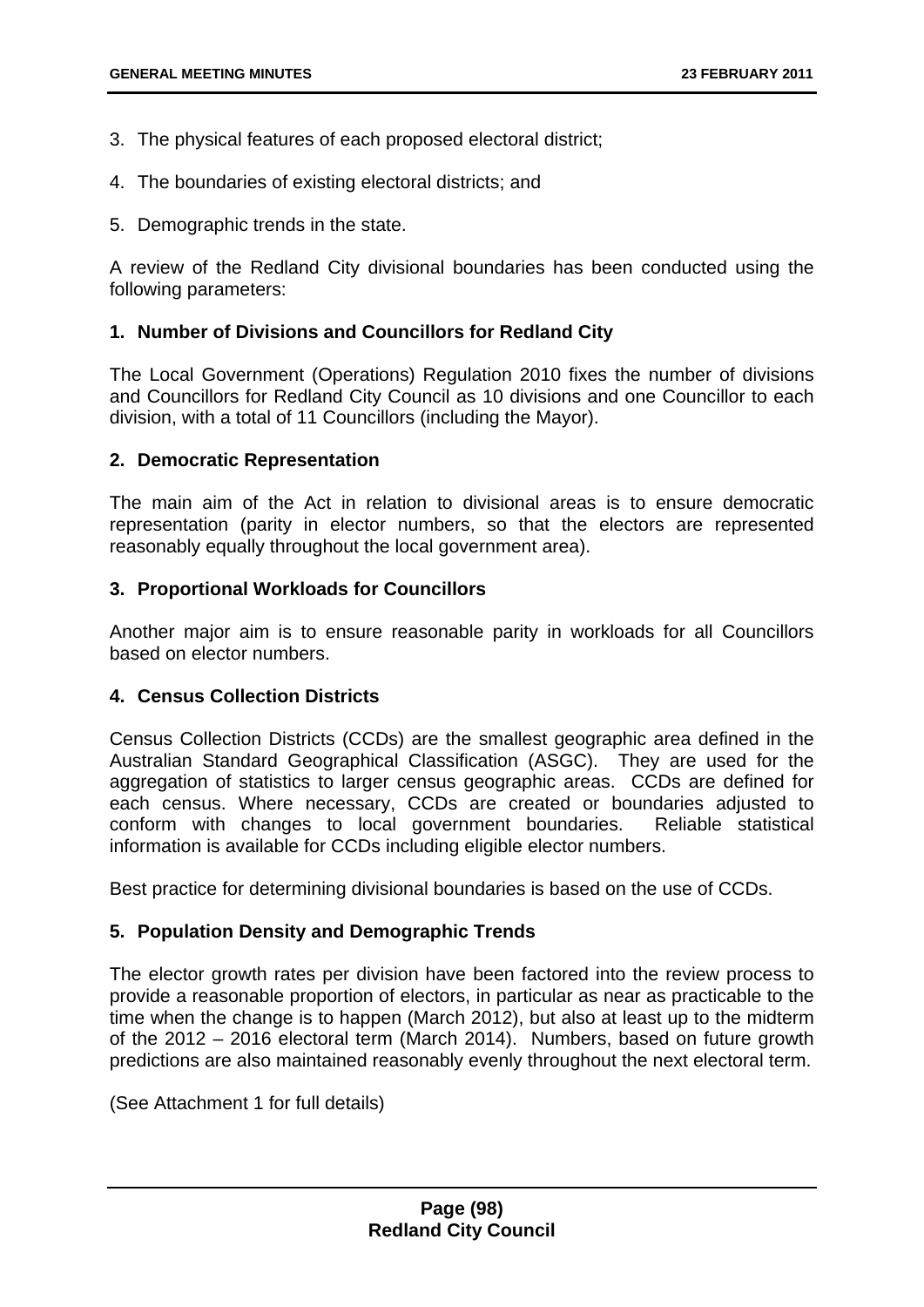# **6. Development Trends**

Council's Land Use Planning (LUP) Group have been consulted to provide direction where approval has been granted for development and such development is expected to progress in the next one to five years.

# **7. Other Matters**

Other matters considered in the review of divisional boundaries include:

- community and diversity of interest;
- ways of communication;
- physical features: and
- making the minimum number of CCD movements as possible to meet the desired outcome (i.e. the boundaries of existing divisions)

### **Limitations**

In conducting the review, a number of limitations are acknowledged:

# **1. Existing Divisions**

The process does not start with a blank canvas. There are 10 existing divisions, with current geographical boundaries. The review involves moving peripheral CCDs from some divisions to other divisions to realign divisional boundaries to result in a reasonable proportion of electors throughout the City.

# **2. Census Collection Districts**

As best practice uses CCDs for statistical data and associated realignments, final divisional sizes, boundaries and elector numbers are then largely directed by the specific CCD geographical areas and elector numbers.

### **3. Population and Development Trends**

Population and development trends are indicators only. They provide guidance based on history, but there are no guarantees that these trends will continue or that proposed developments will actually be completed. Whilst it is anticipated that growth trends in future years will remain similar, there are a number of factors which can affect these trends, including completion of current development projects, downturns in the local, national and global economy and building industry, costing of some approved developments, new applications, local and regional events (such as the recent floods), etc.

# **4. Differences in Geographical Size of Divisions**

As the overarching parameter under the Act is for parity in elector numbers, sizes of divisions are predominantly based on population densities.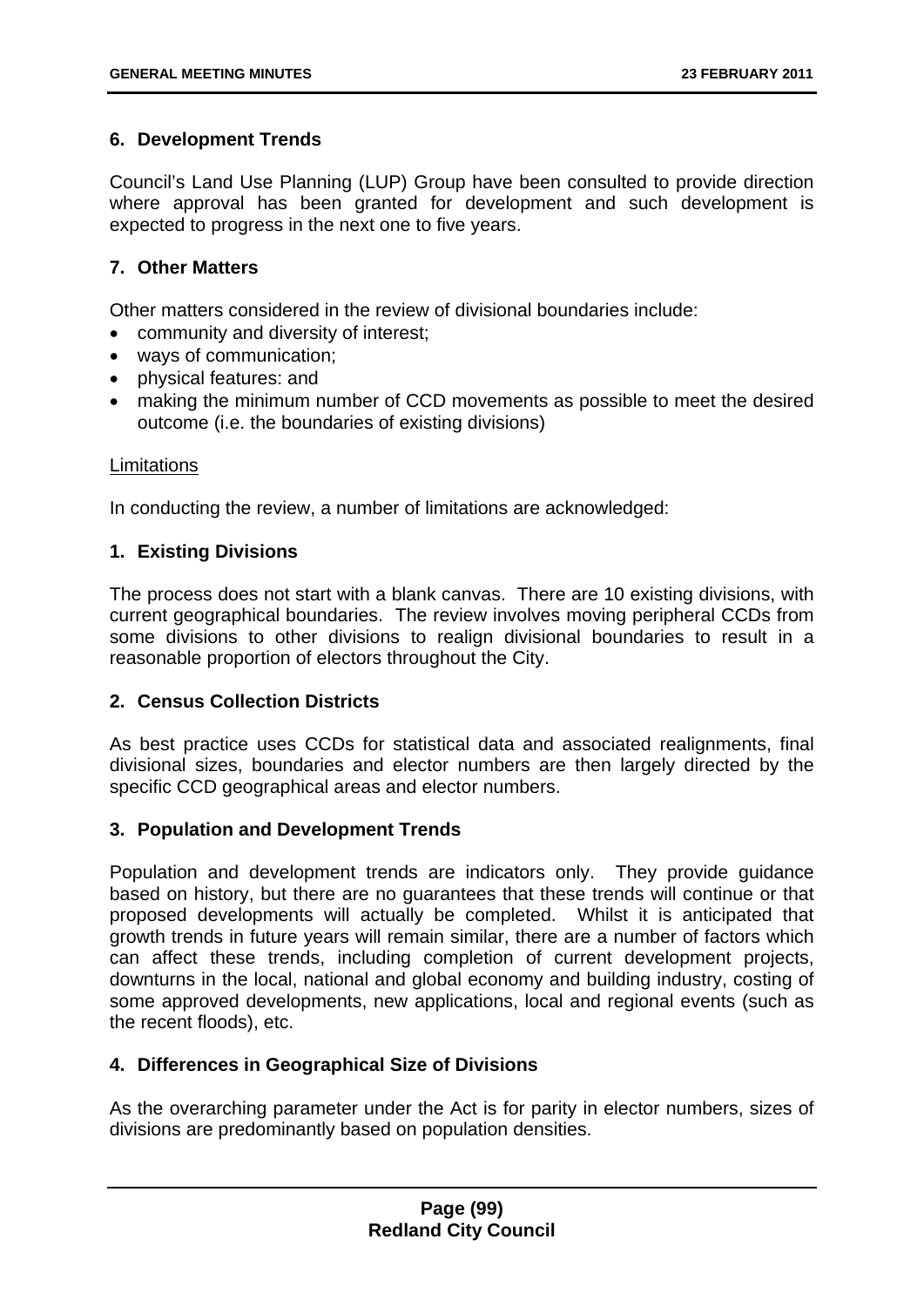## Recommended Divisions for the 2012 Quadrennial Elections

The recommended divisions for the next electoral term 2012 – 2016 are detailed in Attachment 2. Attachment 1 (table 1) includes the statistical data analysis used to determine the projected elector numbers and associated divisional changes for the next term.

The major challenge in reviewing the divisional boundaries to achieve a reasonable proportion of electors in each division is the population growth rates in the southern half of the City, with the highest growth rates per annum in divisions, 3 (4.43%), 5 (2.54%) and 6 (6.36%). Contrary to this, are the lower annual growth rates in the other (mostly northern) divisions, 1 (2.06%), 2 (0.54%), 4 (1.07%), 7 (0.18%), 8 (0.33%), 9 (0.21%) and 10 (1.44%). As such, the major proposed amendments relate to extending northern divisions toward the south.

Currently there are four CCDs which have been distributed across two divisions. Under the proposed divisions there would be no splitting of CCDs across divisions.

## 2016 and Beyond

While this report only recommends relatively minor amendments to the existing divisions for the 2012 quadrennial elections, a major finding of the review is that this approach may not be sustainable in the future. As the Act dictates 10 divisions and 10 Councillors for Redland City, the continued strong growth in the southern parts of the City and the virtual static population numbers in divisions 7, 8 and 9 in particular, may mean that a more significant redistribution of divisional boundaries will be necessary in the future, possibly prior to the 2016 quadrennial elections, to ensure a reasonable proportion of electors in each division and community of interest principles.

It is recommended therefore, that elector numbers in each division be monitored closely in the years between 2012 and 2015, so that, if necessary, a full review of the Redland City Council divisional boundaries can be conducted in accordance with legislative provisions by March 2015. Such a review would endeavour to reposition the Redland City divisions to provide sustainability over the next  $3 - 5$  electoral terms, on a solid community of interest basis.

### Proposed Divisional Amendments

A review of the current status and proposed changes to each division is detailed below and in the Maps provided in attachment 2.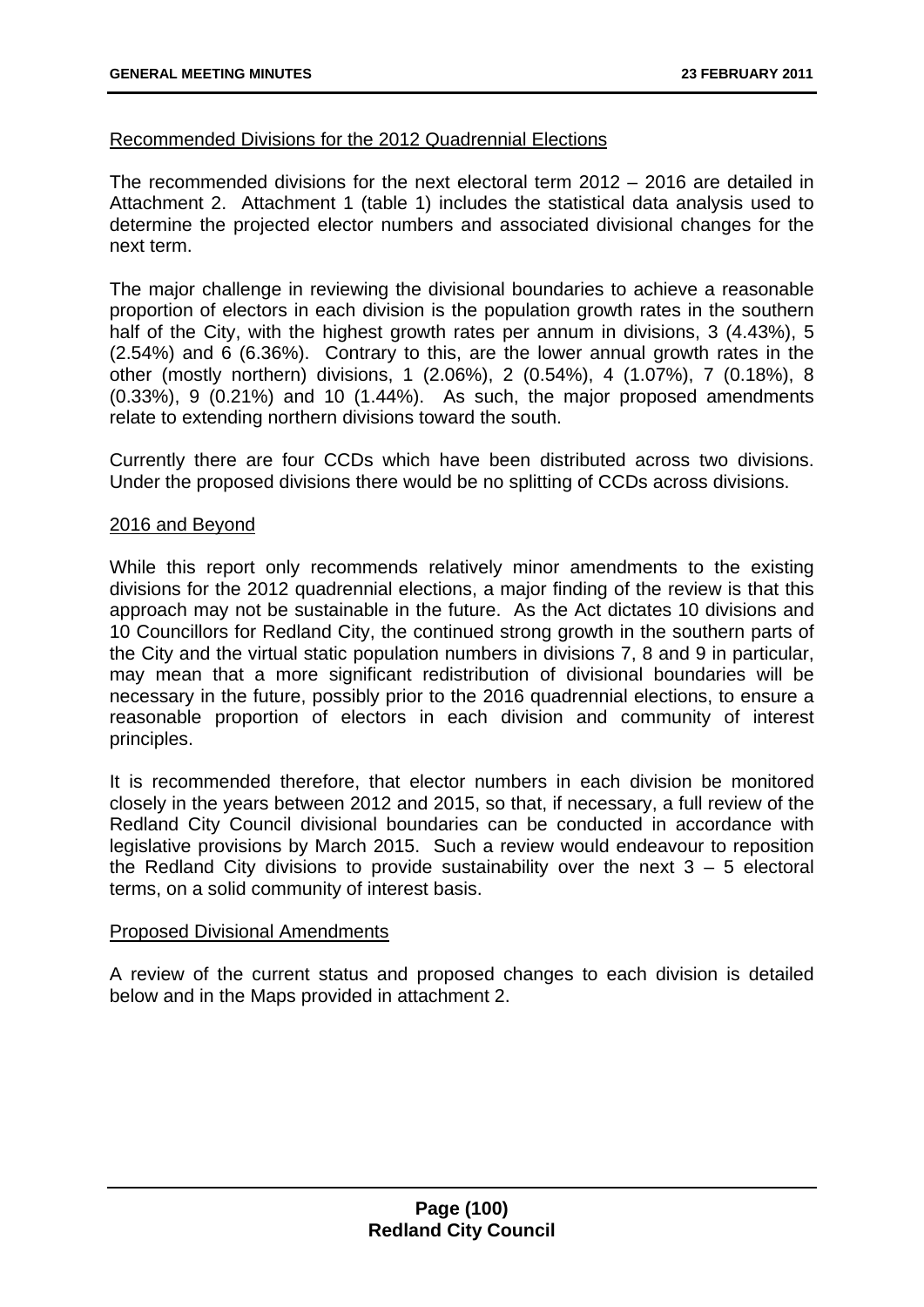| <b>Division 1</b>              |                                               |                                          |                                                                              |                                                                                |                                                                                                    |                                                                                                               |  |  |
|--------------------------------|-----------------------------------------------|------------------------------------------|------------------------------------------------------------------------------|--------------------------------------------------------------------------------|----------------------------------------------------------------------------------------------------|---------------------------------------------------------------------------------------------------------------|--|--|
| <b>Electors</b><br>(31/1/2011) | <b>Deviation</b><br>from<br>Average<br>(9239) | <b>Current</b><br>Growth<br>Per<br>Annum | <b>Census</b><br><b>Collector</b><br><b>Districts</b><br>Added<br>(Electors) | <b>Census</b><br><b>Collector</b><br><b>Districts</b><br>Removed<br>(Electors) | <b>Electors</b><br>(31/1/2011)<br><b>Includes</b><br><b>Proposed</b><br><b>Boundary</b><br>Changes | Projected<br><b>Electors (March</b><br>2012) Includes<br><b>Proposed</b><br><b>Boundary</b><br><b>Changes</b> |  |  |
| 9433                           | $+194$<br>(+2.10%)                            | 2.06%                                    | Nil                                                                          | 3202205<br>(425)                                                               | 9008                                                                                               | 9172                                                                                                          |  |  |

With 2.10% deviation above the average number of electors and 2.06% growth per annum; to provide parity, one CCD (425 electors) has been removed from Division 1 and added to Division 8. The area proposed for transfer to Division 8 is bordered by Main Road on the western side, Plumer Street on the northern side, Starkey Street on the eastern side and Old Cleveland Road East on the southern side.

Council's LUP Group advise that steady ongoing growth, in line with recent trends, is likely over the next two to three years due to ongoing infill and greenfield development. This is likely to slow to some extent over the last two years of the next electoral cycle (2012-2016).

## Division 2

| <b>Division 2</b> |                  |              |                  |                  |                 |                        |  |  |  |
|-------------------|------------------|--------------|------------------|------------------|-----------------|------------------------|--|--|--|
| <b>Electors</b>   | <b>Deviation</b> | Current      | <b>Census</b>    | <b>Census</b>    | <b>Electors</b> | Projected              |  |  |  |
| (31/1/2011)       | from             | Growth       | <b>Collector</b> | <b>Collector</b> | (31/1/2011)     | <b>Electors (March</b> |  |  |  |
|                   | Average          | Per          | <b>Districts</b> | <b>Districts</b> | <b>Includes</b> | 2012) Includes         |  |  |  |
|                   | (9239)           | <b>Annum</b> | Added            | Removed          | <b>Proposed</b> | <b>Proposed</b>        |  |  |  |
|                   |                  |              | (Electors)       | (Electors)       | <b>Boundary</b> | <b>Boundary</b>        |  |  |  |
|                   |                  |              |                  |                  | <b>Changes</b>  | <b>Changes</b>         |  |  |  |
|                   | -460             |              | 3202411          |                  |                 |                        |  |  |  |
| 8779              | (-4.98%)         | 0.54%        | (646)            | Nil              | 9425            | 9512                   |  |  |  |

With -4.98% deviation below the average number of electors and 0.54% growth per annum; to provide parity, one CCD (646 electors) has been added to Division 2 and removed from Division 3. The area proposed for transfer from Division 3 is bordered by Long Street on the northern side, Bloomfield Street on the western side, Bay Street and part of Ocean Street on the southern side extending eastwards under Henry Ziegenfusz Park to Moreton Bay on the eastern side.

Council's LUP Group advise that continued slow growth is likely in the short term (2-3 years), in line with recent trends. There is potential for this growth rate to pick up though in the last two years of the 2012-2016 council cycle.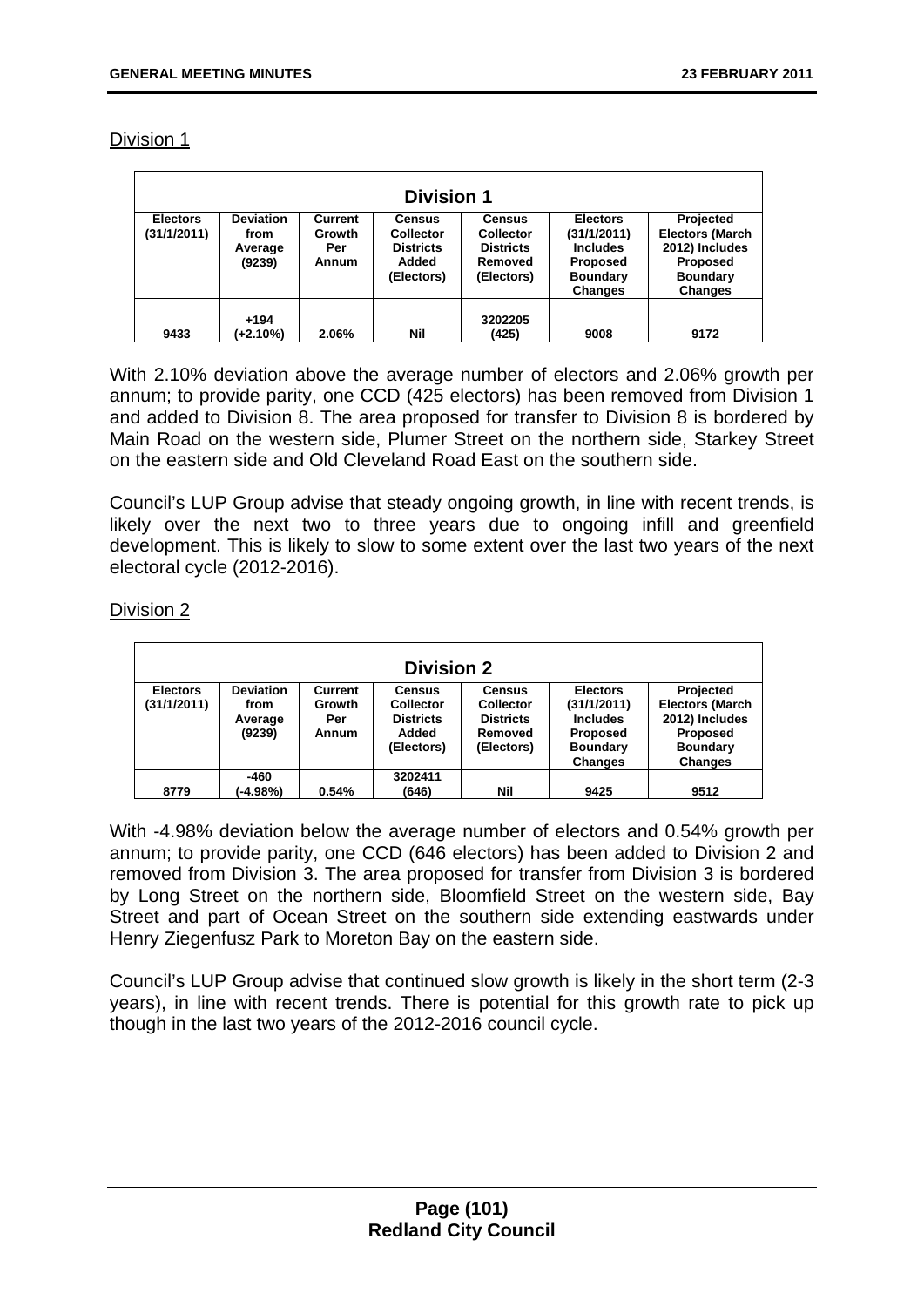| <b>Division 3</b>              |                                               |                                          |                                                                              |                                                                                |                                                                                                    |                                                                                                               |  |  |  |
|--------------------------------|-----------------------------------------------|------------------------------------------|------------------------------------------------------------------------------|--------------------------------------------------------------------------------|----------------------------------------------------------------------------------------------------|---------------------------------------------------------------------------------------------------------------|--|--|--|
| <b>Electors</b><br>(31/1/2011) | <b>Deviation</b><br>from<br>Average<br>(9239) | <b>Current</b><br>Growth<br>Per<br>Annum | <b>Census</b><br><b>Collector</b><br><b>Districts</b><br>Added<br>(Electors) | <b>Census</b><br><b>Collector</b><br><b>Districts</b><br>Removed<br>(Electors) | <b>Electors</b><br>(31/1/2011)<br><b>Includes</b><br><b>Proposed</b><br><b>Boundary</b><br>Changes | Projected<br><b>Electors (March</b><br>2012) Includes<br><b>Proposed</b><br><b>Boundary</b><br><b>Changes</b> |  |  |  |
| 9983                           | +744<br>(+8.05%)                              | 4.43%                                    | Nil                                                                          | 3202411<br>(646),<br>3202705<br>(396),<br>3203309 (3),<br>3202703<br>(137)     | 8801                                                                                               | 9214                                                                                                          |  |  |  |

With 8.05% deviation above the average number of electors and 4.43% growth per annum; to provide parity, four CCDs (1182 electors) have been removed from Division 3, with one CCD added to Division 2, one added to Division 4 and two added to Division 7 (one previously split CCD has been reunited). Details of the changes are as follows;

- The area proposed for transfer to Division 2 is bordered by Long Street on the northern side, Bloomfield Street on the western side, Bay Street and part of Ocean Street on the southern side extending along eastwards under Henry Ziegenfusz Park to Moreton Bay on the eastern side.
- The area proposed for transfer to Division 4 is bordered by Dinwoodie Road on the western side, Boundary Road on the southern side and Redland Bay Road on the eastern and northern sides
- The two areas proposed for transfer to Division 7 are bordered by Hilliards Creek on the western side, South Street on the northern side, Wellington Street on the eastern side down to Goddard Road and then along to Kinross Road until it joins up with Boundary Road on the southern side

Council's LUP Group advise that continued strong growth is likely over the period of the next electoral cycle (2012-2016). The transfer of some CCD's to other divisions is likely to reduce the overall growth to some extent.

| <b>Division 4</b>              |                          |                          |                                   |                                   |                                    |                                     |  |  |  |
|--------------------------------|--------------------------|--------------------------|-----------------------------------|-----------------------------------|------------------------------------|-------------------------------------|--|--|--|
| <b>Electors</b><br>(31/1/2011) | <b>Deviation</b><br>from | <b>Current</b><br>Growth | <b>Census</b><br><b>Collector</b> | <b>Census</b><br><b>Collector</b> | <b>Electors</b><br>(31/1/2011)     | Projected<br><b>Electors (March</b> |  |  |  |
|                                | Average<br>(9239)        | Per<br>Annum             | <b>Districts</b><br>Added         | <b>Districts</b><br>Removed       | <b>Includes</b><br><b>Proposed</b> | 2012) Includes<br>Proposed          |  |  |  |
|                                |                          |                          | (Electors)                        | (Electors)                        | <b>Boundary</b><br><b>Changes</b>  | <b>Boundary</b><br><b>Changes</b>   |  |  |  |
|                                | $-632$                   |                          | 3202703<br>(137),<br>3202803      |                                   |                                    |                                     |  |  |  |
| 8607                           | (-6.84%)                 | 1.07%                    | (502)                             | Nil                               | 9246                               | 9405                                |  |  |  |

# Division 4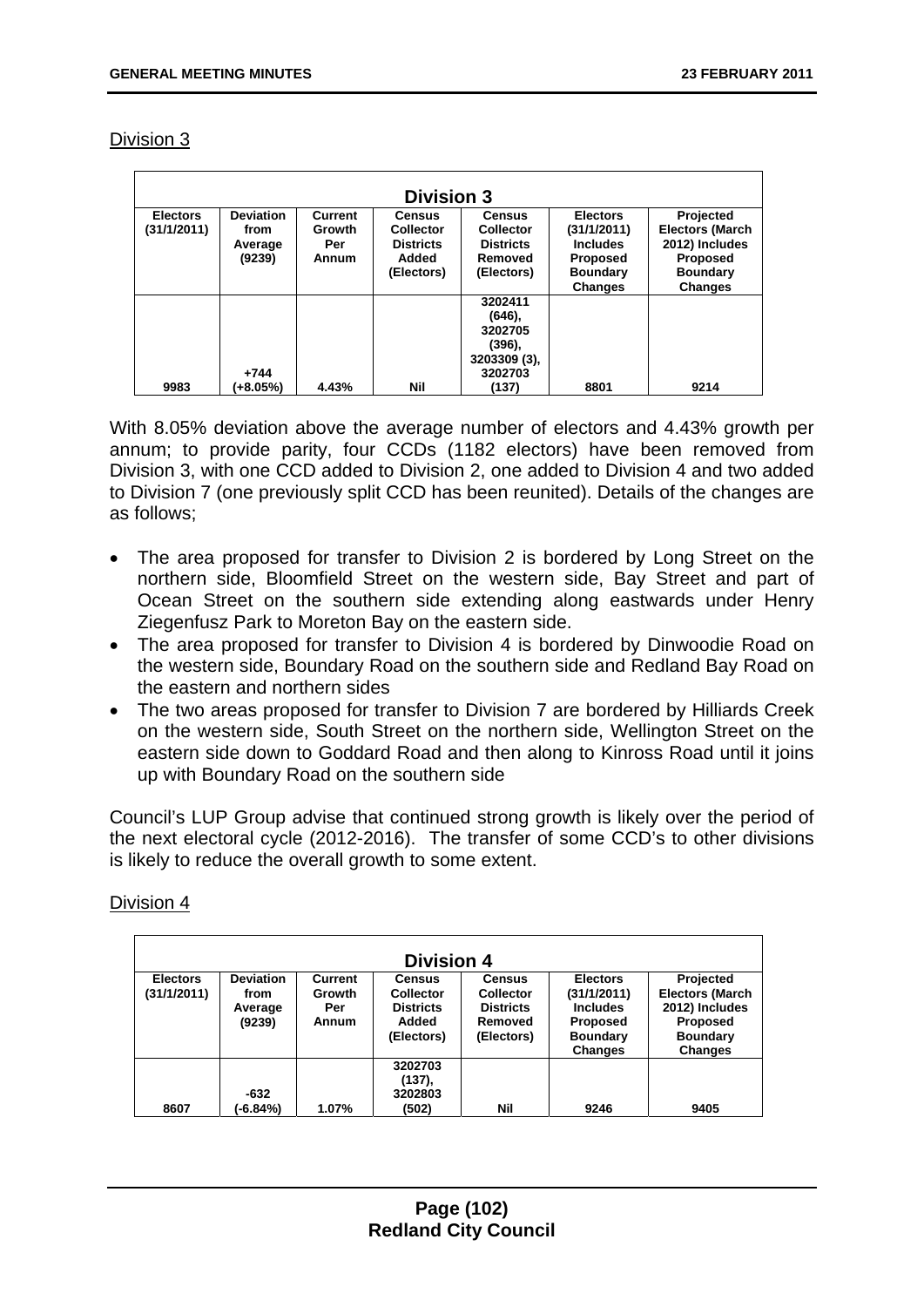With -6.84% deviation below the average number of electors and 1.07% growth per annum; to provide parity, two CCDs (639 electors) have been added to Division 4, with one CCD removed from Division 3 and one removed from Division 5 as follows:

- The area proposed for transfer from Division 3 is bordered by Dinwoodie Road on the western side, Boundary Road on the southern side and Redland Bay Road on the eastern and northern sides
- The area proposed for transfer from Division 5 is bordered by Moogurrapum Creek on the northern and eastern sides, Redland Bay Road on the western side and Boundary Street on the southern side

Council's LUP Group advise that growth should continue at a similar rate over the first two to three years of the next electoral cycle (2012-2016). Growth should pick up during the latter part of the electoral cycle however, as South East Thornlands potentially starts to come online.

# Division 5

| <b>Division 5</b>              |                                               |                                   |                                                                              |                                                                                |                                                                                                    |                                                                                                               |  |  |  |
|--------------------------------|-----------------------------------------------|-----------------------------------|------------------------------------------------------------------------------|--------------------------------------------------------------------------------|----------------------------------------------------------------------------------------------------|---------------------------------------------------------------------------------------------------------------|--|--|--|
| <b>Electors</b><br>(31/1/2011) | <b>Deviation</b><br>from<br>Average<br>(9239) | Current<br>Growth<br>Per<br>Annum | <b>Census</b><br><b>Collector</b><br><b>Districts</b><br>Added<br>(Electors) | <b>Census</b><br><b>Collector</b><br><b>Districts</b><br>Removed<br>(Electors) | <b>Electors</b><br>(31/1/2011)<br><b>Includes</b><br><b>Proposed</b><br><b>Boundary</b><br>Changes | Projected<br><b>Electors (March</b><br>2012) Includes<br><b>Proposed</b><br><b>Boundary</b><br><b>Changes</b> |  |  |  |
| 9673                           | $+434$<br>(+4.70%)                            | 2.54%                             | 3202804<br>(103)                                                             | 3202803<br>(502)                                                               | 9274                                                                                               | 9530                                                                                                          |  |  |  |

With 4.70% deviation above the average number of electors and 2.54% growth per annum; to provide parity, one CCD (103 electors) has been added to Division 5 and one removed (502 electors). The CCD removed has been added to Division 4 and the CCD added has been removed from Division 6 (reuniting a previously split CCD) as follows;

- The area proposed for transfer to Division 4 is bordered by Moogurrapum Creek on the northern and eastern sides, Redland Bay Road on the western side and Boundary Street on the southern side
- The area proposed for transfer from Division 6 is bordered by Serpentine Creek Road on the western side, Oakland Avenue on the northern side and Moreton Bay on the eastern side

Council's LUP Group advise that growth should continue at a similar rate over the period of the next electoral cycle (2012-2016).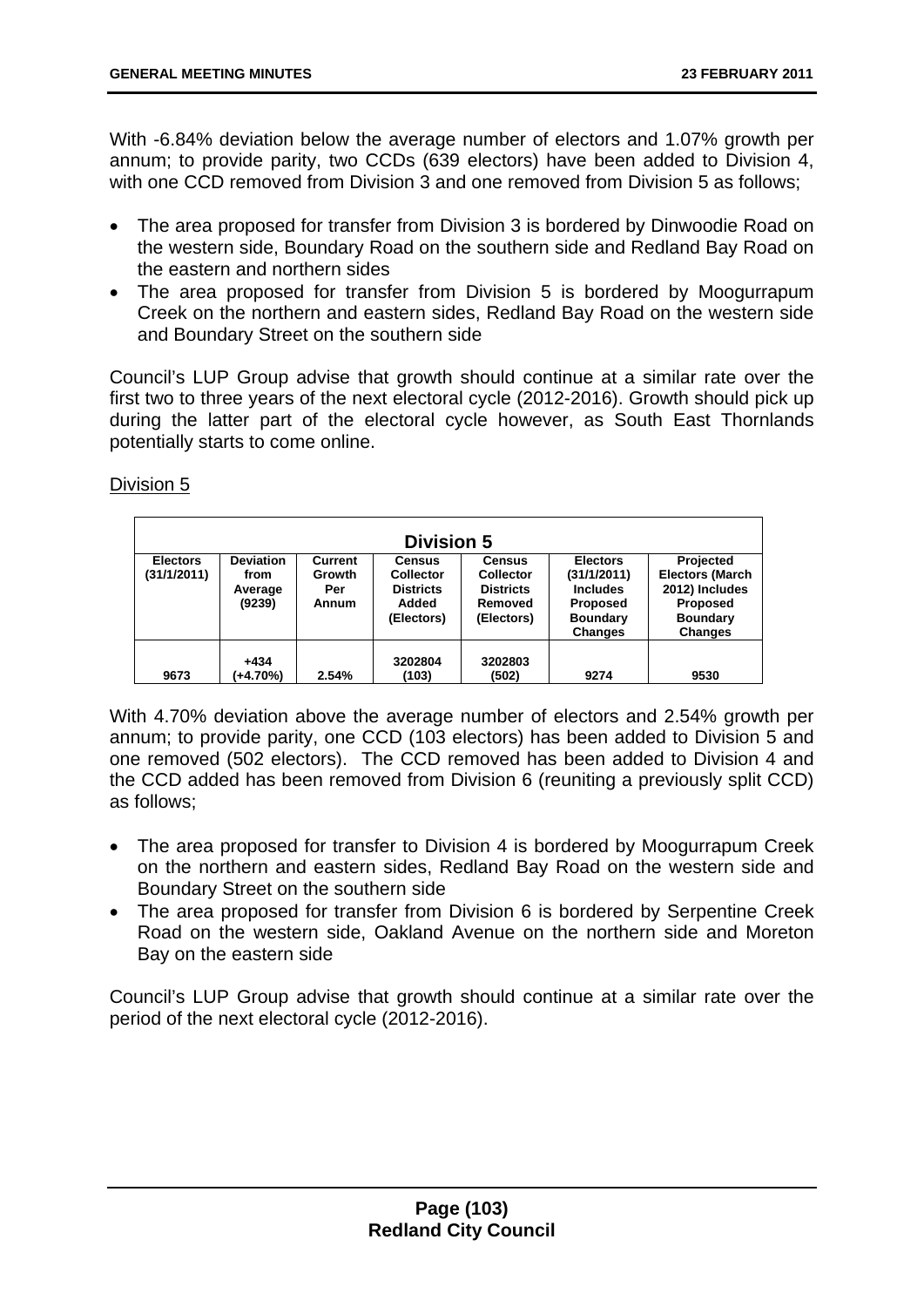| DIVISION |  |
|----------|--|
|          |  |

| <b>Division 6</b>              |                                               |                                   |                                                                              |                                                                                            |                                                                                                           |                                                                                                               |  |  |  |
|--------------------------------|-----------------------------------------------|-----------------------------------|------------------------------------------------------------------------------|--------------------------------------------------------------------------------------------|-----------------------------------------------------------------------------------------------------------|---------------------------------------------------------------------------------------------------------------|--|--|--|
| <b>Electors</b><br>(31/1/2011) | <b>Deviation</b><br>from<br>Average<br>(9239) | Current<br>Growth<br>Per<br>Annum | <b>Census</b><br><b>Collector</b><br><b>Districts</b><br>Added<br>(Electors) | <b>Census</b><br><b>Collector</b><br><b>Districts</b><br>Removed<br>(Electors)             | <b>Electors</b><br>(31/1/2011)<br><b>Includes</b><br><b>Proposed</b><br><b>Boundary</b><br><b>Changes</b> | Projected<br><b>Electors (March</b><br>2012) Includes<br><b>Proposed</b><br><b>Boundary</b><br><b>Changes</b> |  |  |  |
|                                | $+701$                                        |                                   |                                                                              | 3202804<br>(103),<br>3203102<br>(143),<br>3203210<br>(223),<br>3203209<br>(94),<br>3203211 |                                                                                                           |                                                                                                               |  |  |  |
| 9940                           | (+7.59%)                                      | 6.36%                             | Nil                                                                          | (750)                                                                                      | 8627                                                                                                      | 9234                                                                                                          |  |  |  |

With 7.59% deviation above the average number of electors and 6.36% growth per annum; to provide parity, five CCDs (1313 electors) have been removed from Division 6, with two CCDs added to Division 9 (including reuniting a previously split CCD), two CCDs added to Division 7 and one CCD added to Division 5 (reuniting a previously split CCD) as follows:

- The area proposed for transfer to Division 5 is bordered by Serpentine Creek Road on the western side, Oakland Avenue on the northern side and Moreton Bay on the eastern side.
- The first area proposed for transfer to Division 7 is bordered by Firtree Street on the southern side, Greenfield Road and Elton Crescent on the western side, Korawal Street on the northern side and Lyndon Road on the eastern side
- The second area proposed for transfer to Division 7 is bordered by Mount Cotton Road on the western side, Woodland Drive, as far as Taylor Road, on the eastern side and then along Taylor Road to Duncan Road on the northern side
- The areas proposed for transfer to Division 9 are bordered by Leslie Harrison Dam on the western side, Mount Cotton Road on the southern side extending to Lyndon Road on the eastern side, then up to Firtree Street, Greenfield Road and Korawal Street on the northern side

Council's LUP Group advise that continued strong growth is likely over the period of the next electoral cycle (2012-2016). The transfer of some CCD's to other divisions is likely to reduce the overall growth marginally.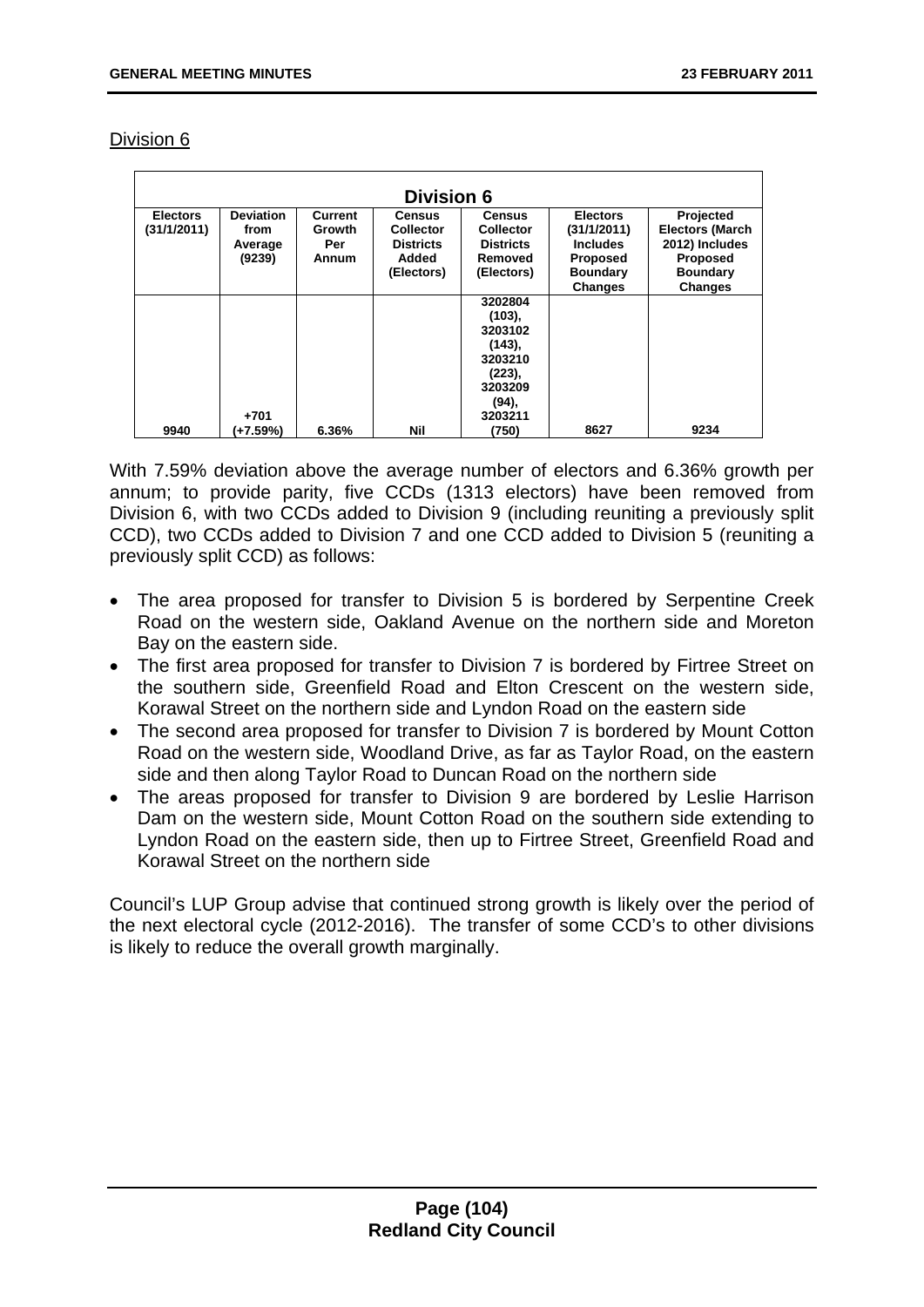|                                |                                               |                                          | <b>Division 7</b>                                                            |                                                                                |                                                                                                    |                                                                                                               |
|--------------------------------|-----------------------------------------------|------------------------------------------|------------------------------------------------------------------------------|--------------------------------------------------------------------------------|----------------------------------------------------------------------------------------------------|---------------------------------------------------------------------------------------------------------------|
| <b>Electors</b><br>(31/1/2011) | <b>Deviation</b><br>from<br>Average<br>(9239) | <b>Current</b><br>Growth<br>Per<br>Annum | <b>Census</b><br><b>Collector</b><br><b>Districts</b><br>Added<br>(Electors) | <b>Census</b><br><b>Collector</b><br><b>Districts</b><br>Removed<br>(Electors) | <b>Electors</b><br>(31/1/2011)<br><b>Includes</b><br>Proposed<br><b>Boundary</b><br><b>Changes</b> | Projected<br><b>Electors (March</b><br>2012) Includes<br><b>Proposed</b><br><b>Boundary</b><br><b>Changes</b> |
| 8814                           | $-425$<br>(-4.60%)                            | 0.18%                                    | 3202705<br>(396),<br>3203309 (3),<br>3203102<br>(143),<br>3203210<br>(223)   | Nil                                                                            | 9579                                                                                               | 9689                                                                                                          |

With -4.60% deviation below the average number of electors and 0.18% growth per annum; to provide parity, four CCDs (765 electors) have been added to Division 7, with two CCDs removed from Division 6 and two removed from Division 3 (with one reuniting a previously split CCD). As follows;

- The two areas proposed for transfer from Division 3 are bordered by Hilliards Creek on the western side, South Street on the northern side, Wellington Street on the eastern side down to Goddard Road and then along to Kinross Road until it joins up with Boundary Road on the southern side
- The first area proposed for transfer from Division 6 is bordered by Firtree Street on the southern side, Greenfield Road and Elton Crescent on the western side, Korawal Street on the northern side and Lyndon Road on the eastern side
- The second area proposed for transfer from Division 6 is bordered by Mount Cotton Road on the western side, Woodland Drive, as far as Taylor Road, on the eastern side and then along Taylor Road to Duncan Road on the northern side

It is acknowledged that CCD 3202705 (bounded by Hilliards Creek, Boundary Rd, South St, Wellington St and Kinross Rd) is physically separated by Hilliards Creek from the majority of Division 7. The requirement however, to reduce Division 3 and increase Division 7, combined with the requirements for surrounding divisions, results in the recommended addition of this CCD to Division 7.

Council's LUP Group advise that growth in this division will start to pick up over the course of the next electoral cycle (2012-2016), particularly with the addition of the Kinross Road area.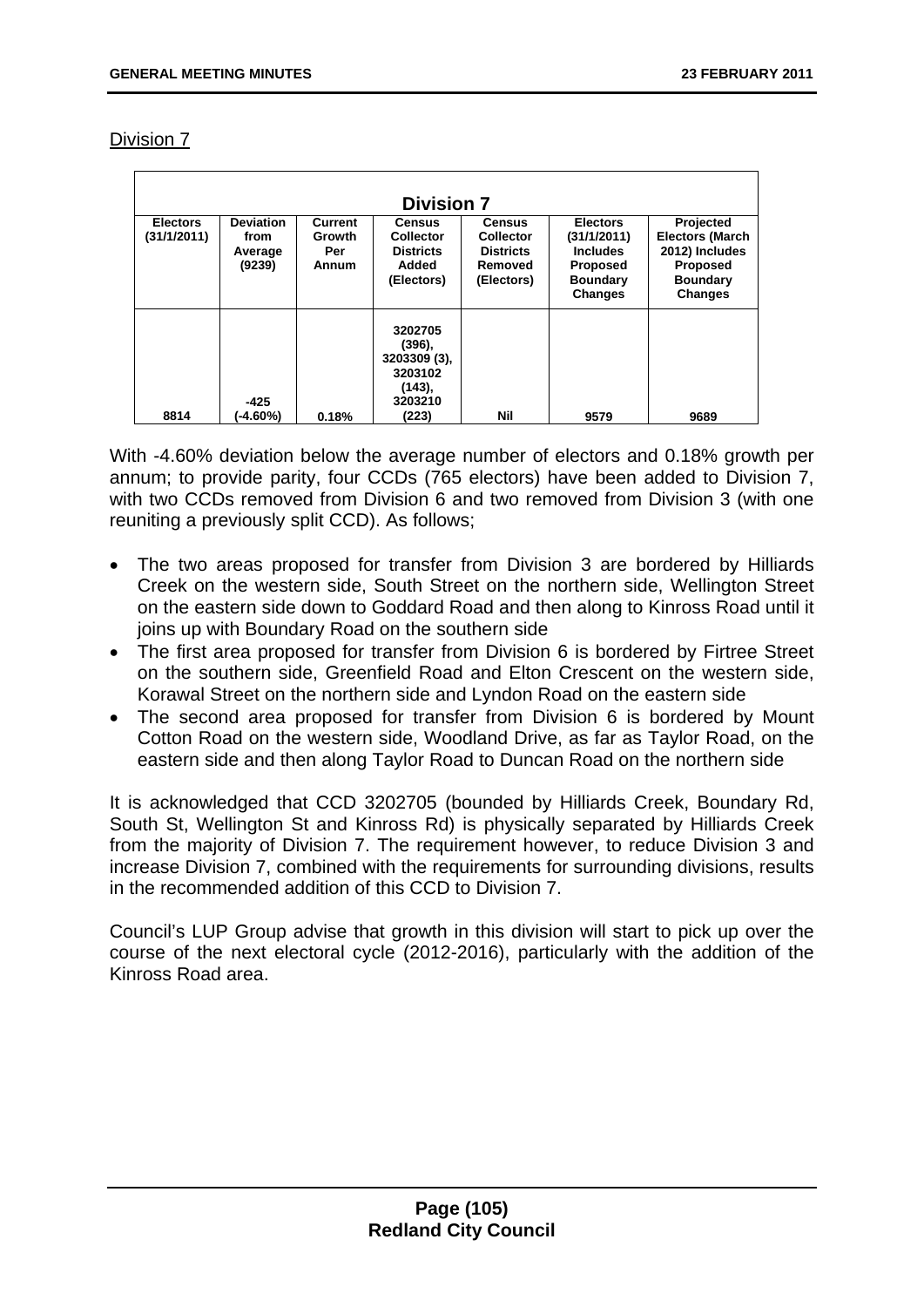| <b>Division 8</b>              |                                               |                                          |                                                                              |                                                                                |                                                                                                    |                                                                                                               |  |  |  |
|--------------------------------|-----------------------------------------------|------------------------------------------|------------------------------------------------------------------------------|--------------------------------------------------------------------------------|----------------------------------------------------------------------------------------------------|---------------------------------------------------------------------------------------------------------------|--|--|--|
| <b>Electors</b><br>(31/1/2011) | <b>Deviation</b><br>from<br>Average<br>(9239) | <b>Current</b><br>Growth<br>Per<br>Annum | <b>Census</b><br><b>Collector</b><br><b>Districts</b><br>Added<br>(Electors) | <b>Census</b><br><b>Collector</b><br><b>Districts</b><br>Removed<br>(Electors) | <b>Electors</b><br>(31/1/2011)<br><b>Includes</b><br><b>Proposed</b><br><b>Boundary</b><br>Changes | Projected<br><b>Electors (March</b><br>2012) Includes<br><b>Proposed</b><br><b>Boundary</b><br><b>Changes</b> |  |  |  |
| 9183                           | -56<br>(-0.06%)                               | 0.33%                                    | 3202205<br>(425)                                                             | Nil                                                                            | 9608                                                                                               | 9648                                                                                                          |  |  |  |

With -0.06% deviation below the average number of electors and 0.33% growth per annum; to provide parity, one CCD (425 electors) has been removed from Division 1 and added to Division 8. The area proposed for transfer from Division 1 is bordered by Main Road on the western side, Plumer Street on the northern side, Starkey Street on the eastern side and Old Cleveland Road East on the southern side.

Council's LUP Group advise that growth in this division should continue to be slow over the period of the next electoral cycle (2012-2016).

Division 9

| <b>Division 9</b>              |                                               |                                   |                                                                              |                                                                                |                                                                                                    |                                                                                                               |  |  |
|--------------------------------|-----------------------------------------------|-----------------------------------|------------------------------------------------------------------------------|--------------------------------------------------------------------------------|----------------------------------------------------------------------------------------------------|---------------------------------------------------------------------------------------------------------------|--|--|
| <b>Electors</b><br>(31/1/2011) | <b>Deviation</b><br>from<br>Average<br>(9239) | Current<br>Growth<br>Per<br>Annum | <b>Census</b><br><b>Collector</b><br><b>Districts</b><br>Added<br>(Electors) | <b>Census</b><br><b>Collector</b><br><b>Districts</b><br>Removed<br>(Electors) | <b>Electors</b><br>(31/1/2011)<br><b>Includes</b><br><b>Proposed</b><br><b>Boundary</b><br>Changes | Projected<br><b>Electors (March</b><br>2012) Includes<br><b>Proposed</b><br><b>Boundary</b><br><b>Changes</b> |  |  |
| 8807                           | -432<br>(-4.68%)                              | 0.21%                             | 3203209<br>(94),<br>3203211<br>(750)                                         | <b>Nil</b>                                                                     | 9651                                                                                               | 9753                                                                                                          |  |  |

With -4.68% deviation below the average number of electors and 0.21% growth per annum; to provide parity, two CCDs (850 electors) have been removed from Division 6 and added to Division 9 as follows;

The areas proposed for transfer from Division 6 are bordered by Leslie Harrison Dam on the western side, Mount Cotton Road on the southern side extending to Lyndon Road on the eastern side, then up to Firtree Street, Greenfield Road and Korawal Street on the northern side

Council's LUP Group advise that this division has the potential to slowly pick up in terms of growth over the next electoral cycle (2012-2016). This will largely be achieved through infill development.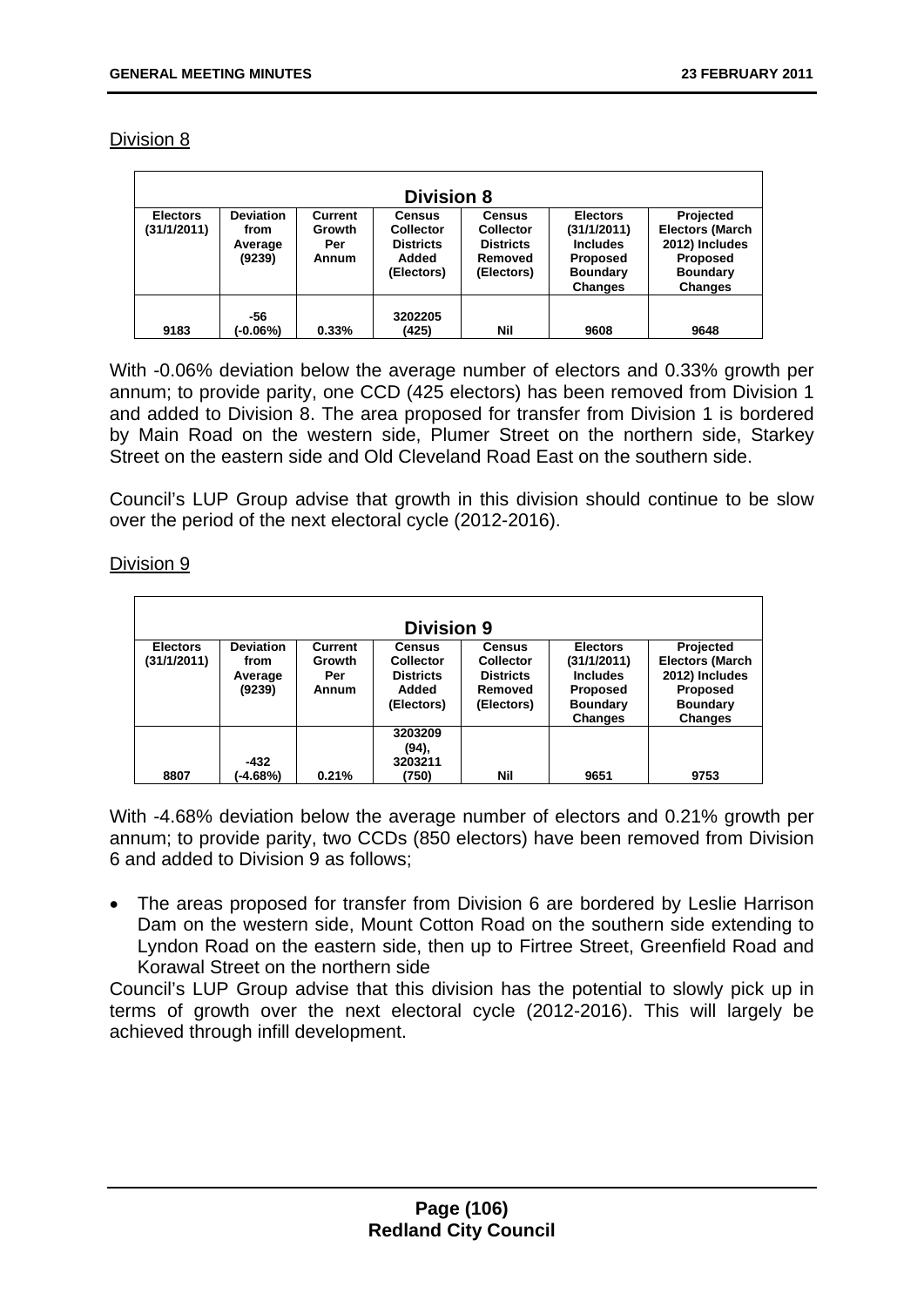| <b>Division 10</b> |                  |         |                  |                  |                 |                        |
|--------------------|------------------|---------|------------------|------------------|-----------------|------------------------|
| <b>Electors</b>    | <b>Deviation</b> | Current | <b>Census</b>    | <b>Census</b>    | <b>Electors</b> | Projected              |
| (31/1/2011)        | from             | Growth  | <b>Collector</b> | <b>Collector</b> | (31/1/2011)     | <b>Electors (March</b> |
|                    | Average          | Per     | <b>Districts</b> | <b>Districts</b> | <b>Includes</b> | 2012) Includes         |
|                    | (9239)           | Annum   | Added            | Removed          | <b>Proposed</b> | Proposed               |
|                    |                  |         | (Electors)       | (Electors)       | <b>Boundary</b> | <b>Boundary</b>        |
|                    |                  |         |                  |                  | <b>Changes</b>  | <b>Changes</b>         |
| 9166               | -73<br>(-0.08%)  | 1.44%   | Nil              | Nil              | 9166            | 9271                   |

With 0.08% deviation below the average number of electors and 1.44% growth per annum; no amendments to Division 10 are proposed.

Council's LUP Group advise that steady ongoing growth, in line with recent trends, is likely over the next two to three years due to ongoing infill and greenfield development. This is likely to slow over the last two years of the next electoral cycle (2012-2016).

#### Alternatives to the Officer's Recommendation

As outlined in the review parameters and principles, the changes proposed above are considered the most reasonable compromise to ensure equitable representation and fair and consistent workloads for councillors whilst maintaining community of interest principles and limiting changes to a reasonable level. There are other alternatives that Council may wish to consider however as briefly outlined below.

#### 1. Maintain the existing divisional boundaries

Should Council resolve not to progress the process for realigning the divisional boundaries for the 2012 – 2016 electoral term (maintain the existing divisional boundaries), the predicted impacts are detailed in Attachment 1. The figures clearly indicate that under this approach, the variances in divisional elector numbers will continue to widen, with divisions such as 3 and 6 likely to have 50% or more electors by 2016 than some other divisions (almost 5000 extra voters in some cases). Disparity such as this is not desirable in terms of equitable community representation or Councillor workload.

### 2. Further alter the proposed divisional boundaries

Should Council resolve to further alter the proposed divisional boundaries (attached) and makes a submission to the change commission to amend the existing divisional boundaries in accordance with the altered mapping, it may be difficult to obtain agreement on the amendments within the legislated timeframe. To ensure a reasonable proportion of electors in each division, each amendment to the proposed divisional boundaries may require further changes to other divisional boundaries.

The removal or addition of a CCD from one division would be expected to require a subsequent addition or removal of another CCD to that division, which is then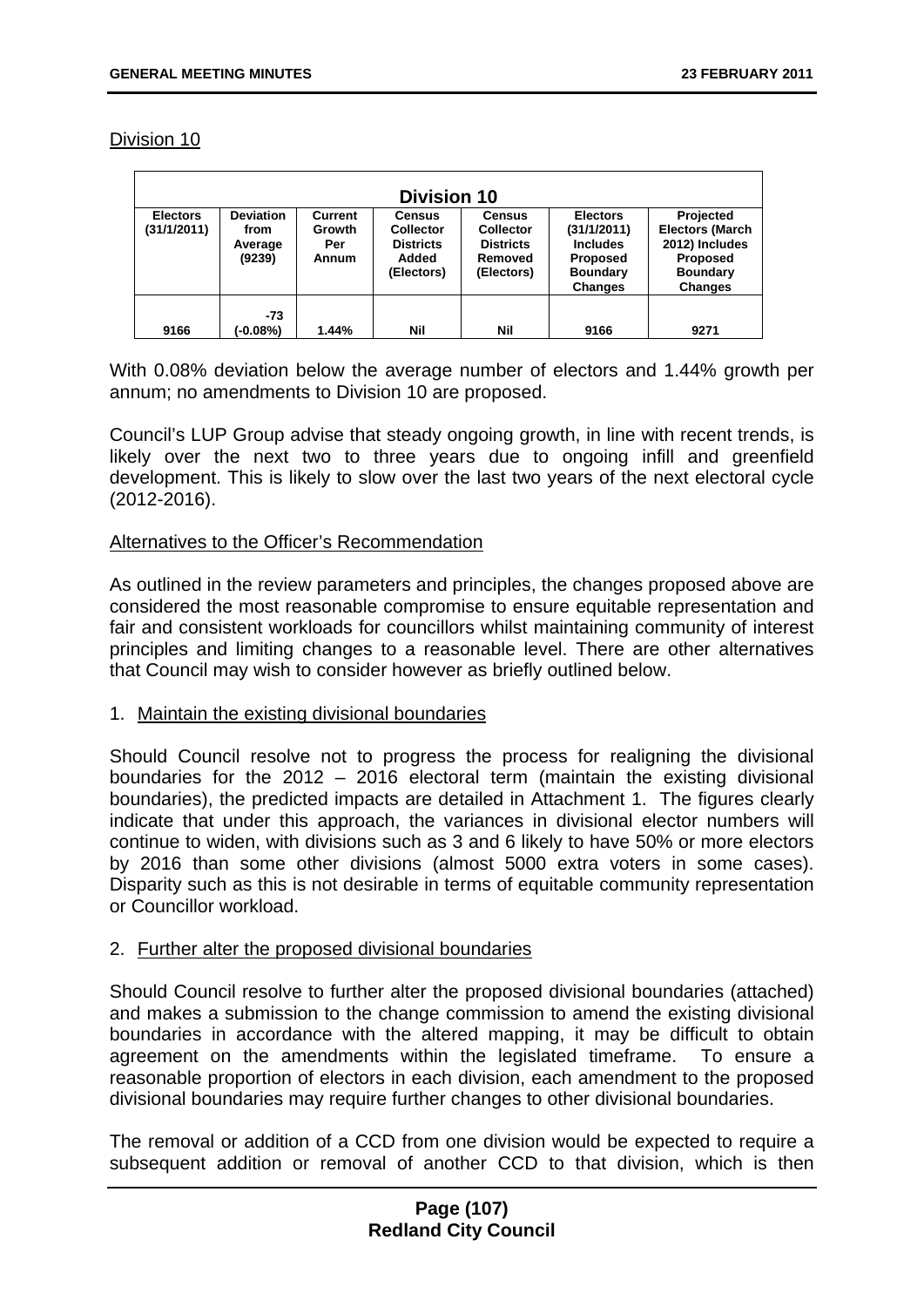expected to have flow on effect on other divisions. As such, one amendment has the potential to require a number of further amendments to a number of divisions. This is further complicated by the variances in the number of electors in each division, variances in growth rates in each division and variances in the number of electors in each CCD. The projected impacts of this approach are outlined in Attachment 1 (table 2).

### 3. Make the minimal amendments necessary to comply with the Act

A further option is to resolve to make only the minimal amendments necessary to the existing boundaries to ensure a reasonable proportion of electors as near as practicable to the time when the change is to happen (i.e. March 2012). This could be achieved by making as few as four changes – transferring three CCDs from Division 6 (one to Division 7 and 2 to Division 9) and transferring one CCD from Division 3 to Division 2 as follows;

- CCD 3202411 (646 electors) transferred from Division 3 to Division 2
- CCD 3203210 (223 electors) transferred from Division 6 to Division 7
- CCD's 3203209 (94 electors) and 3203211 (750 electors) transferred from Division 6 to Division 9

Should Council resolve to take such a minimalist approach to reviewing divisional boundaries (rather than the strategic approach proposed), whilst there will be a reasonable proportion of electors in March 2012, the variances in divisional elector numbers will continue to widen, with divisions such as 3 and 6 likely to still have many more electors by 2016 than some other divisions. Disparity such as this is not desirable in terms of equitable community representation or Councillor workload. The projected impacts of this approach are outlined in Attachment 1 (table 3).

# **RELATIONSHIP TO CORPORATE PLAN**

The recommendation primarily supports Council's strategic priority to provide inclusive and ethical governance by ensuring transparent and accountable democratic processes.

### **FINANCIAL IMPLICATIONS**

Other than the administrative process for amending Council records, mapping and website information, there are no specific financial implications identified.

### **PLANNING SCHEME IMPLICATIONS**

The Land Use Planning Group was consulted and it is considered that the outcome of recommendations in this report will not require any amendments to the Redlands Planning Scheme.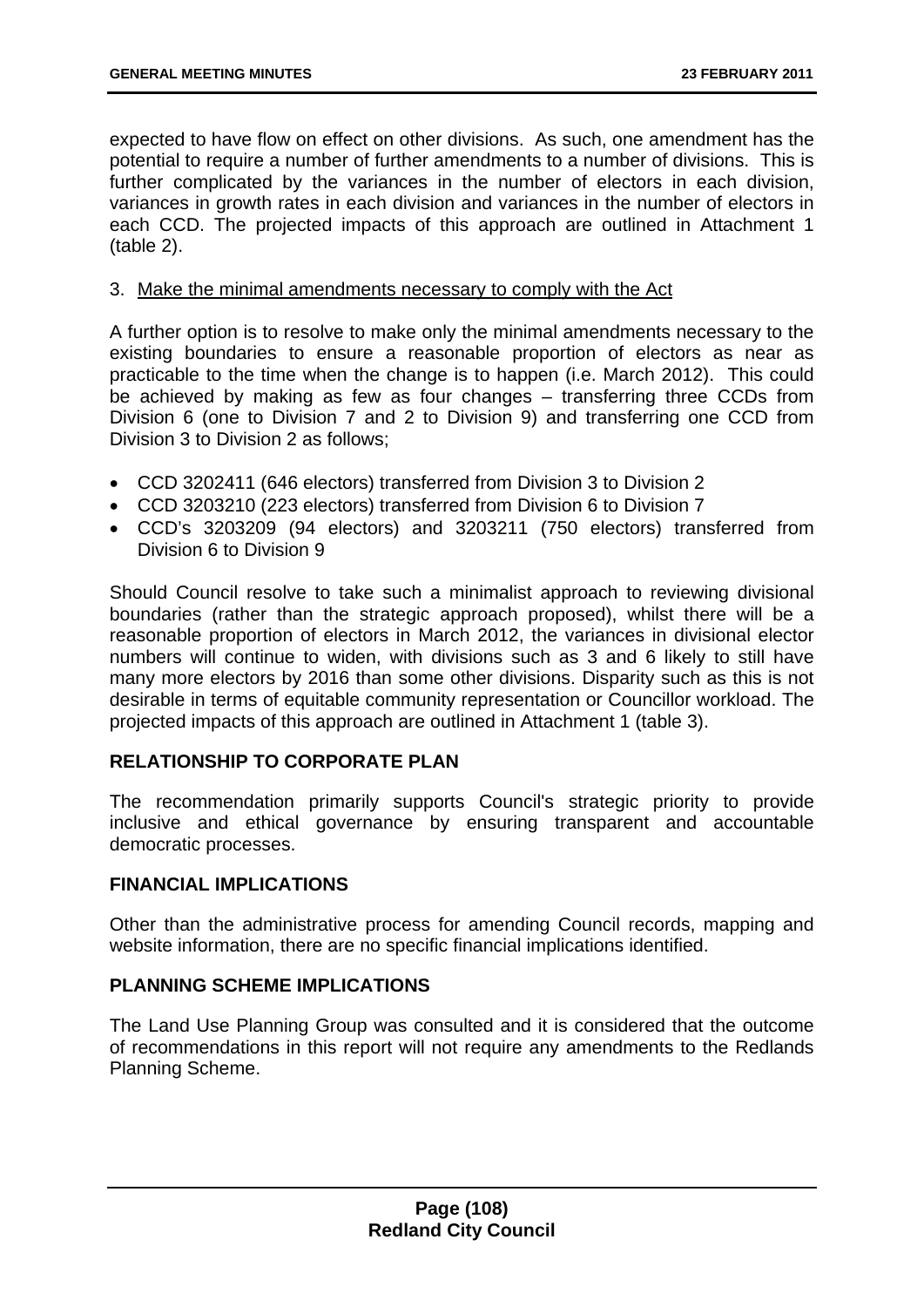# **CONSULTATION**

The Chief Executive Officer, General Manager Governance, Land Use Planning Group and Spatial Information Services Team were consulted in conducting the review and preparing this report.

## **OPTIONS**

### **PREFERRED**

That Council makes a submission to the Electoral Commissioner and the Minister for Local Government and Aboriginal and Torres Strait Islander Partnerships to amend the existing divisional boundaries in accordance with the attached maps.

### **ALTERNATIVES**

- 1. That Council not progress the process for realigning the divisional boundaries for the 2012 – 2016 electoral term.
- 2. That Council further alters the proposed divisional boundaries (attached) and makes a submission to the Electoral Commissioner and the Minister for Local Government and Aboriginal and Torres Strait Islander Partnerships to amend the existing divisional boundaries in accordance with the altered mapping.
- 3. That Council only proposes minimal amendments to the divisional boundaries to ensure a reasonable proportion of electors as near as practicable to the time when the change is to happen (i.e. March 2012).

## **OFFICER'S RECOMMENDATION**

That Council resolve to make a submission to Electoral Commissioner and the *Minister for Local Government* and *Aboriginal and Torres Strait* Islander *Partnerships* to amend the existing divisional boundaries in accordance with the attached maps.

# **COMMITTEE RECOMMENDATION**

That Council resolve as follows:

- 1. That officers prepare maps based on the alternative proposal discussed in committee, to present to Council as an alternative to the Officer's Recommendation;
- 2. That Council make a submission to Electoral Commissioner and the *Minister for Local Government* and *Aboriginal and Torres Strait* Islander *Partnerships* to amend the existing divisional boundaries in accordance with the endorsed maps; and
- 3. That Council also enter into dialogue with the Electoral Commission to further discuss the need to consider alternate electoral arrangements for the Moreton Bay Islands based on their community of interest, their physical features and the need to provide proportional workloads across the city.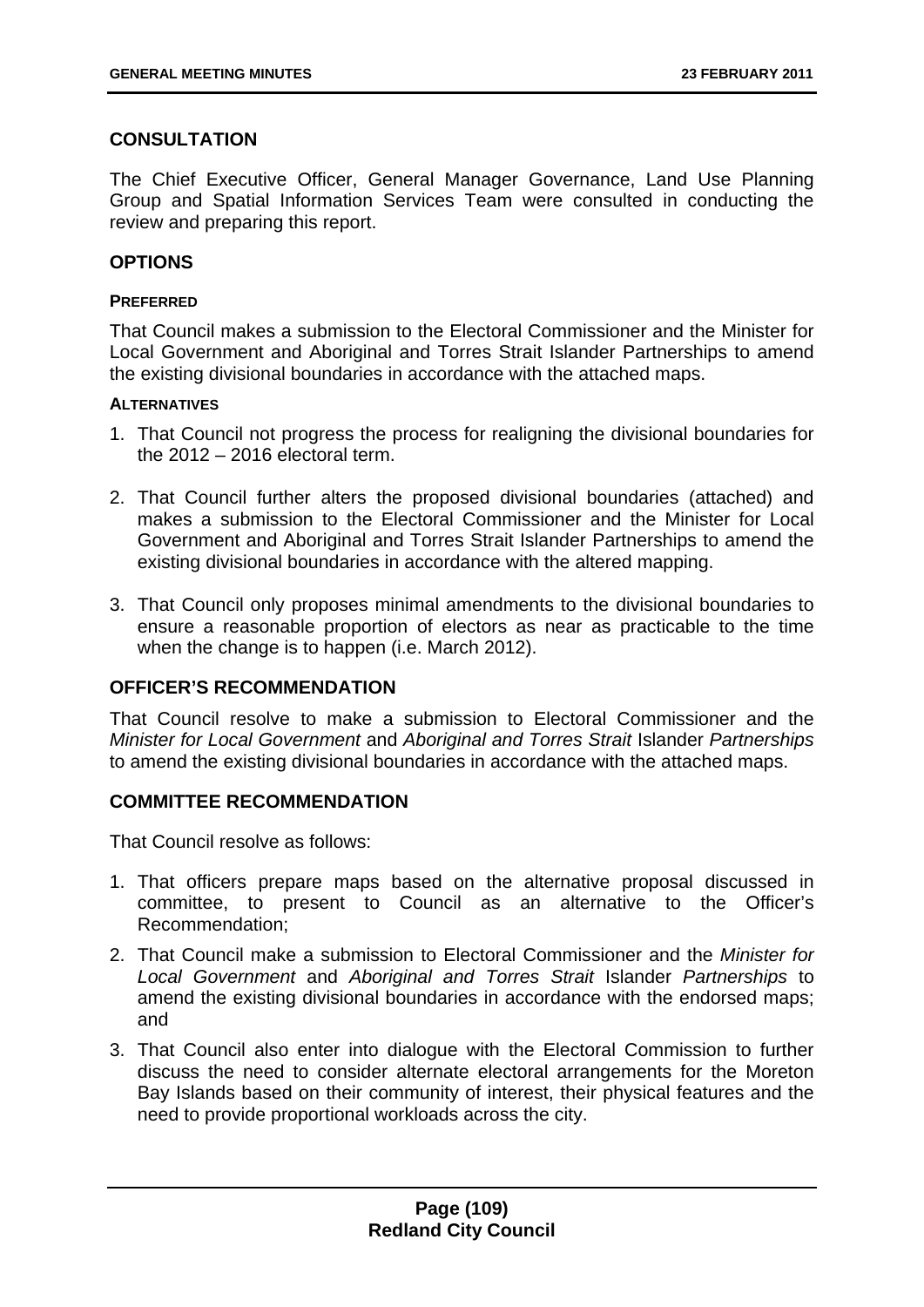## **COUNCIL RESOLUTION**

| Moved by:    | <b>Cr Elliott</b> |
|--------------|-------------------|
| Seconded by: | Cr Townsend       |

## **That Council resolve as follows:**

- **1. That Council make a submission to Electoral Commissioner and the** *Deputy Premier and Attorney-General, Minister for Local Government and Special Minister of State* **to amend the existing divisional boundaries in accordance with the maps as recommended by the Corporate Services and Governance Committee 16 February 2011 (attached) and amended by the inclusion of Henry Ziegenfusz Park wholly within Division 3.**
- **2. That Council also enter into dialogue with the Electoral Commission to further discuss the need to consider alternate electoral arrangements for the Moreton Bay Islands based on their community of interest, their physical features and the need to provide proportional workloads across the city.**

## **CARRIED**

A division was called for.

Crs Burns, Reimers, Elliott, Bowler, Williams, Townsend, Henry, Ogilvie, Boglary and Hobson voted in the affirmative.

Cr Murray voted in the negative.

The motion was declared by the Mayor as **CARRIED**.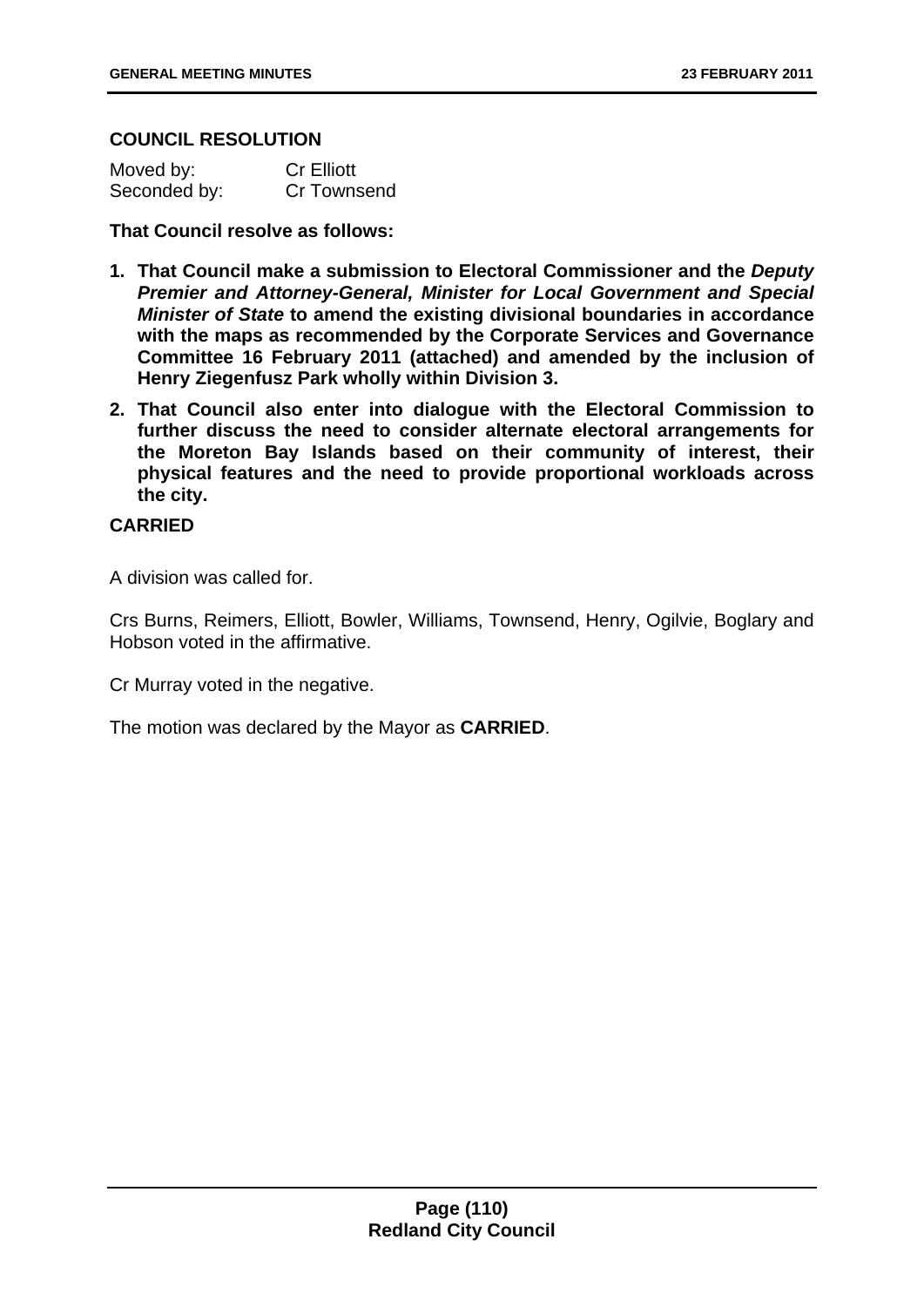## **15.1.3 EXCEPTIONAL CIRCUMSTANCE WAIVER POLICY**

| <b>Dataworks Filename:</b>       | GOV Special Meeting of Council – Org Dev Plan,<br><b>SEQ Regional Plan &amp; Election Matters</b>             |
|----------------------------------|---------------------------------------------------------------------------------------------------------------|
| <b>Attachment:</b>               | <b>Draft Exceptional Circumstance Waiver Policy</b><br><b>Draft Exceptional Circumstance Waiver Guideline</b> |
| <b>Responsible Officer Name:</b> | <b>Nick Clarke</b><br><b>General Manager Governance</b>                                                       |
| <b>Author Name:</b>              | <b>Trevor Green</b><br><b>Senior Advisor Environmental Health</b>                                             |

### **EXECUTIVE SUMMARY**

Issue 43 – Exceptional Circumstance Waiver Policy, of the Redland City Council Organisational Development Plan 2009, presented at the Special Meeting 10 March 2009 (Item 5.1), proposed that Council adopt an exceptional circumstance waiver policy.

The Exceptional Circumstance Waiver policy and guideline have been developed to provide a framework to facilitate waivers of orders, fees, charges and fines in cases of demonstrated hardship or in other exceptional circumstances.

### **PURPOSE**

The purpose of this report is to:

- 1. Present an Exceptional Circumstance Waiver Policy for Council consideration and approval; and
- 2. For Council to note the Exceptional Circumstance Waiver Guideline which has been prepared to support the policy.

### **BACKGROUND**

The Redland City Council Mission Statement is *"To be a sustainable and effective organisation with clever and caring people".* Council's Corporate Plan 2010 – 2015 also incorporates eight values which include:

- deliver excellent customer service;
- be an ethical and transparent organisation;
- treat people with respect and value diversity; and
- listen to our community and engage effectively with them.

At the Special Meeting 10 March 2009 (Item 5.1), the Chief Executive Officer (CEO) presented the Redland City Council Organisational Development Plan 2009. Issue

## **Page (111) Redland City Council**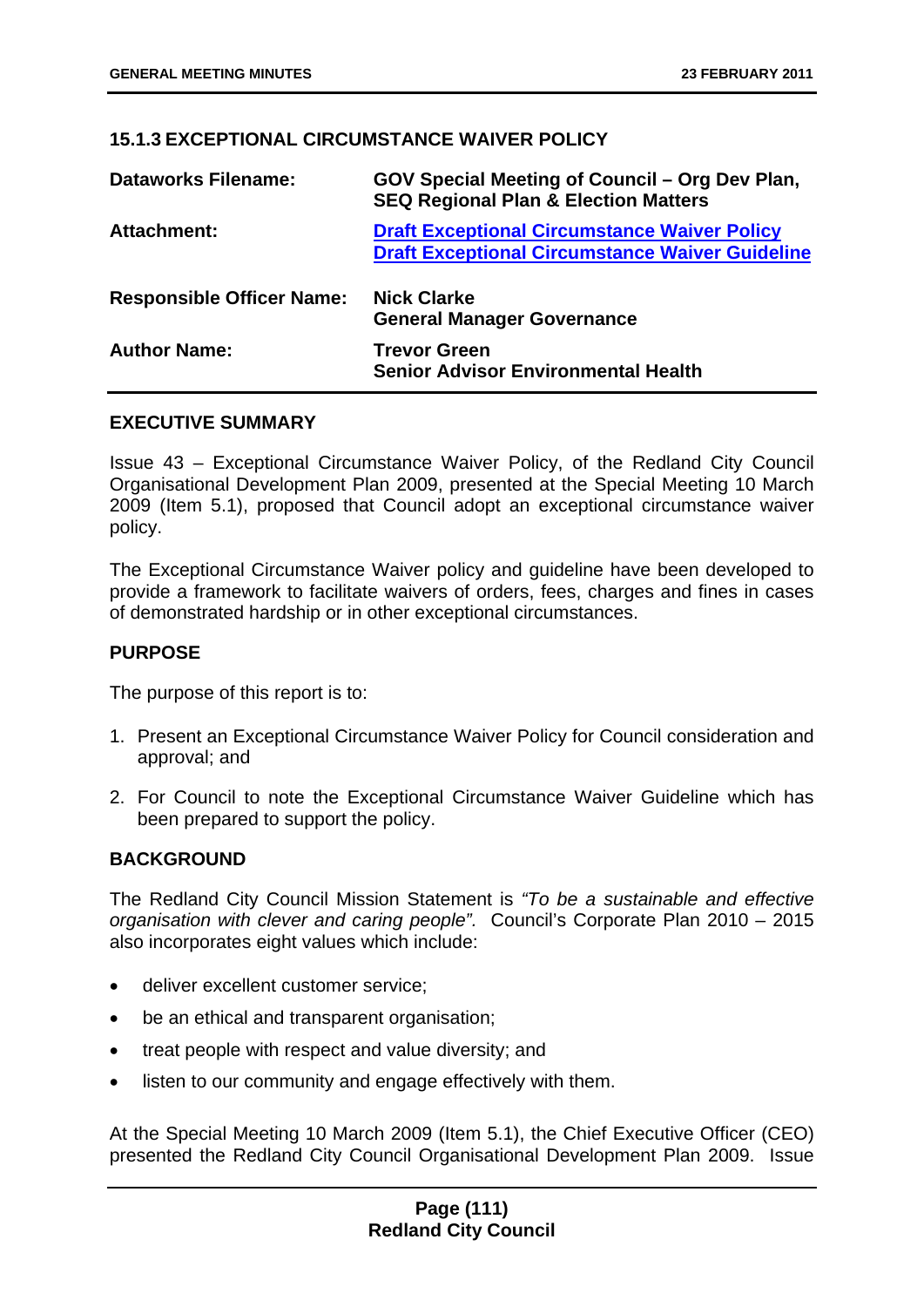43 of the plan proposed that Council adopt an exceptional circumstance waiver policy to facilitate waivers of orders, fees, charges and fines, in cases of demonstrated hardship or in other exceptional circumstances.

# **ISSUES**

The attached policy and guideline have been developed to provide a framework to facilitate waivers of orders, fees, charges, fines, policies and procedures, in cases of demonstrated hardship, or in other exceptional circumstances (Issue 43 Redland City Council Organisational Development Plan 2009).

Council has adopted practices that allow the CEO or other officers with delegated authority to approve waivers of some obligations in certain circumstances. However the general policy position of Council is one that is driven by consistent application of the rules, not by the subjective assessment of the circumstances. Our system of government is based on persons being treated fairly and consistently with the same set of rules and processes applying uniformly to all. This makes all persons equal in their dealings with the people and processes of government. Occasionally however, there are situations which are well outside of normal circumstances, where the standard application of processes by Council might be seen to be rigid and coldly uncaring. It is in such circumstances that the policy and guideline may apply.

The policy and guideline are underpinned by a number of principles designed to:

- foster ethical behaviour, transparency and customer service;
- treat people fairly, with respect, value diversity and have proper regard for their rights;
- make decisions lawfully, fairly, impartially, and in the public interest;
- ensure honesty, trustworthiness and reliability in dealings;
- allow requests to be initiated both internally and externally;
- provide input from officers involved;
- allow consultation and discussion;
- provide appropriate record keeping; and
- openness and transparency.

As titled, the policy, guideline and associated processes only relate to exceptional circumstances, where through the adoption of a more flexible policy based on empathy, reasonableness and standards that the community would support, the CEO may waiver orders, fees, charges, fines policies or procedures. It is expected that reviews under the policy and guideline will be infrequent.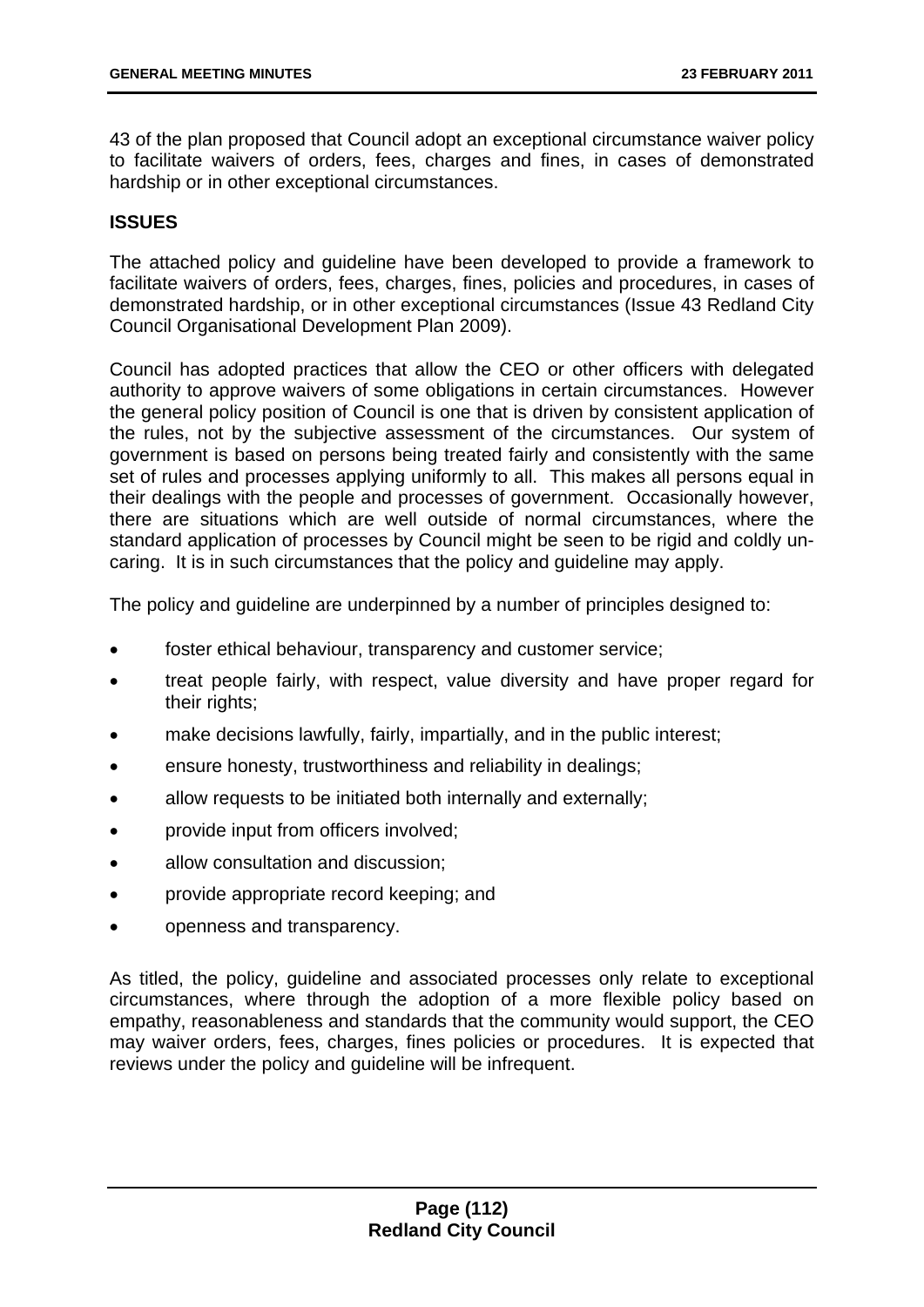## **RELATIONSHIP TO CORPORATE PLAN**

The recommendation primarily supports Council's strategic priority to provide inclusive and ethical governance by ensuring transparent and accountable democratic processes.

### **FINANCIAL IMPLICATIONS**

There are no direct financial implications relating to the Exceptional Circumstance Waiver policy and guideline. Decisions made under the policy and guideline will have financial implications, but these are expected to be small and infrequent.

### **PLANNING SCHEME IMPLICATIONS**

There are no planning scheme implications associated with this report.

### **CONSULTATION**

The Chief Executive Officer was consulted in the preparation of the policy, guideline and report.

## **OPTIONS**

### **PREFERRED**

That Council resolve to:

- 1. Adopt the attached Exceptional Circumstance Waiver Policy (POL-3114) with immediate effect; and
- 2. Note the attached Exceptional Circumstance Waiver Guideline (GL-3114-001).

### **ALTERNATIVE**

That Council approves the attached Exceptional Circumstance Waiver Policy and notes the Guideline subject to change.

## **OFFICER'S/COMMITTEE RECOMMENDATION/ COUNCIL RESOLUTION**

| Moved by:    | Cr Ogilvie |
|--------------|------------|
| Seconded by: | Cr Boglary |

### **That Council resolve to:**

- **1. Adopt the attached Exceptional Circumstance Waiver Policy (POL-3114) with immediate effect; and**
- **2. Note the attached Exceptional Circumstance Waiver Guideline (GL-3114- 001).**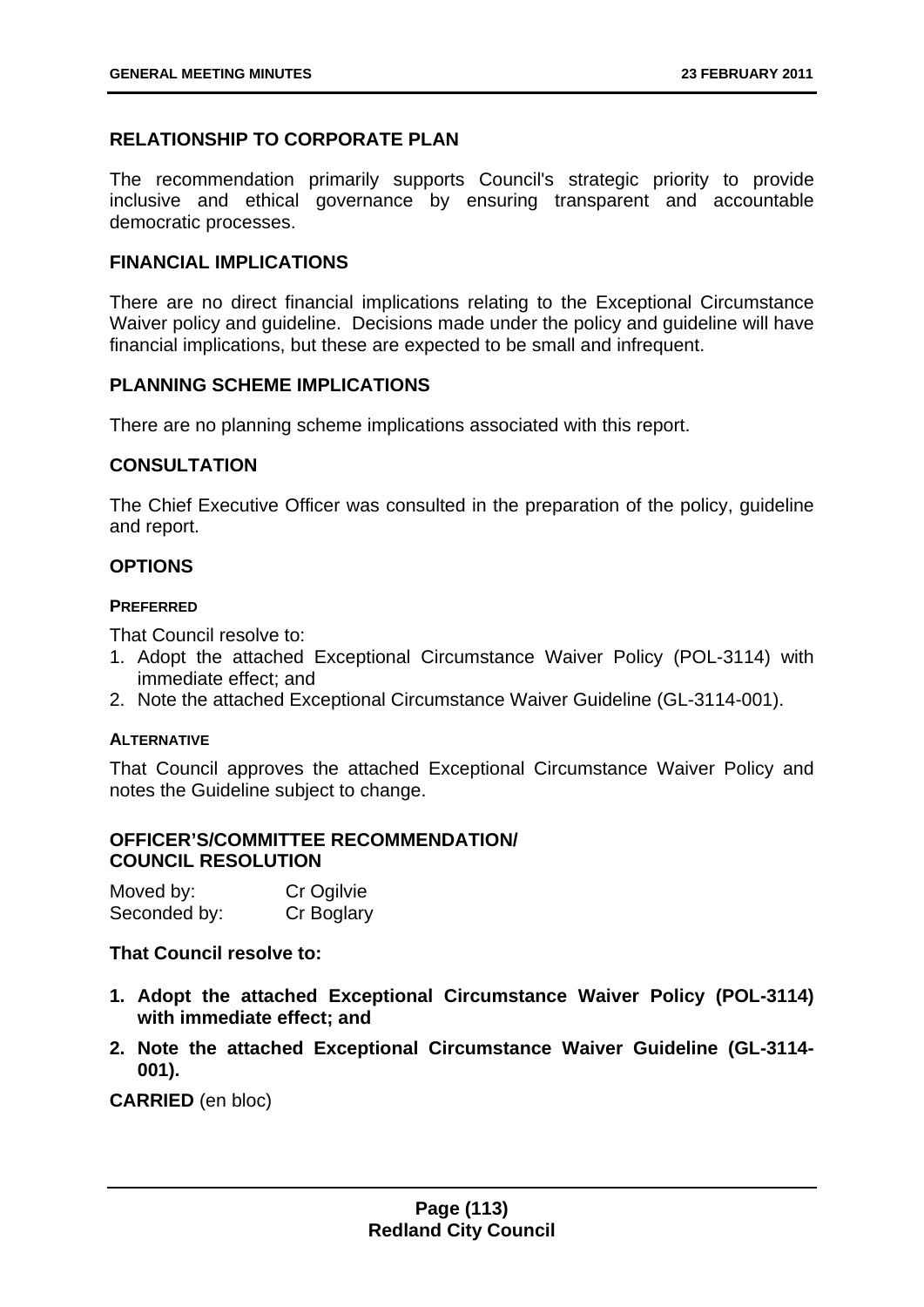## **15.1.4 CORPORATE BALANCED SCORECARD REPORT - JANUARY 2011**

| <b>Dataworks Filename:</b>       | <b>GOV Corporate BSC Monthly Reporting to</b><br><b>Committee</b>                |
|----------------------------------|----------------------------------------------------------------------------------|
| <b>Attachment:</b>               | <b>January 2011 Corporate Balanced Scorecard</b>                                 |
| <b>Responsible Officer Name:</b> | <b>Luke Wallace</b><br>Manager, Corporate Planning, Performance &<br><b>Risk</b> |
| <b>Author Name:</b>              | <b>Jo Jones</b><br>Service Manager, Corporate Planning &<br><b>Performance</b>   |

### **EXECUTIVE SUMMARY**

The monthly Corporate Balanced Scorecard report attached provides a high level overview of Council's performance in areas of our business using the four balanced scorecard perspectives – Financial, Customer, Internal/Business Processes and People & Learning.

This report forms part of Council's performance management framework. The other main report provided to Council and the community is the quarterly Operational Plan report that focuses on performance against each of the programs in the Corporate Plan 2010-2015.

The overall rating for January 2011 is satisfactory with a weighted score of 2.48.

### **PURPOSE**

To provide Council with the Corporate Balanced Scorecard report to January 2011.

### **BACKGROUND**

The report shows results against each key performance indicator (KPI) for the current month and the previous twelve months. Longer term trends and comparisons incorporating the same month last year are included to provide a better understanding of performance levels.

A summary of the results is provided on page one of the attached report and shows the overall score for Redland City Council, including the rating (the small coloured indicator at the right hand side). An outstanding result is shown as green, above standard and satisfactory is shown as yellow and an unsatisfactory result is shown as red. The overall rating for Council for each perspective is determined by the relative weightings of the performance measures.

Explanation of results is provided by the responsible manager in the commentary each month. Where a significant issue arises from the data that require further explanation, this is provided in the report.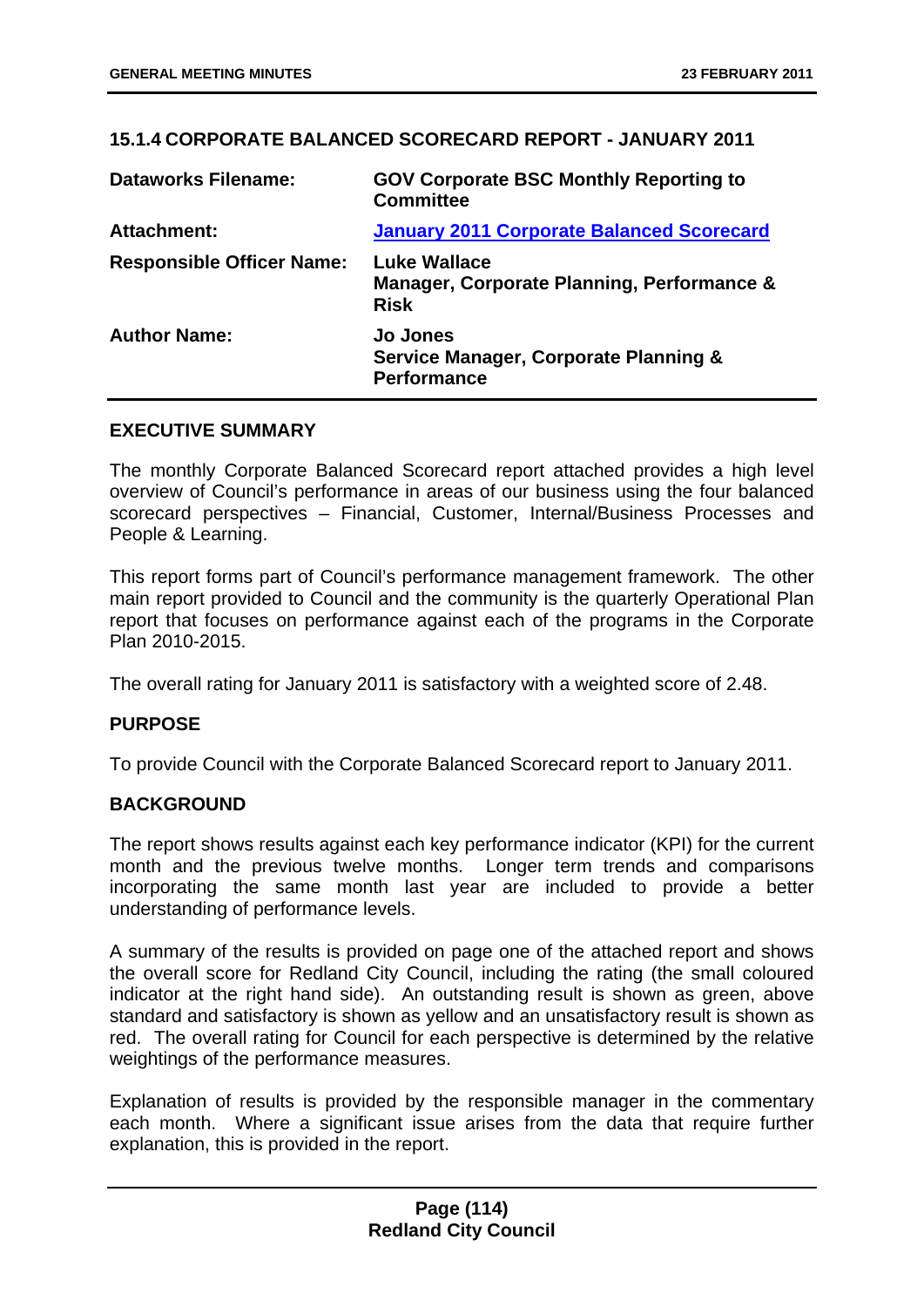# **ISSUES**

Three of the indicators in the attached report are unsatisfactory. Six out of seven internal audit recommendations had been completed, with one requiring an extension. Progress with implementation of the Workplace Health and Safety Action Plan is slightly behind target and the Lost Time Injury Frequency Rate is above target. Explanations are included in the attached report.

## **RELATIONSHIP TO CORPORATE PLAN**

The recommendation primarily supports Council's commitment to Inclusive and Ethical Governance. Strategy 8.5 within the Corporate Plan states that Council will be transparent and consistent in the way we manage the organisation, its risks and obligations and ensure we are delivering against our priorities.

As part of the Organisational Development Plan, Council is currently reviewing its corporate performance management arrangements and the results of this project will be presented to Council during 2010/11.

## **FINANCIAL IMPLICATIONS**

There are no financial implications arising from this report.

## **PLANNING SCHEME IMPLICATIONS**

The Land Use Planning Group was consulted and it is considered that the outcome of recommendations in this report will not require any amendments to the Redlands Planning Scheme.

### **CONSULTATION**

The data in this report was provided by responsible managers and has been compiled by the Corporate Planning, Performance and Risk Group.

### **OPTIONS**

#### **PREFERRED**

That Council resolve to note the Corporate Balanced Scorecard for January 2011 as attached.

### **ALTERNATIVE**

That Council resolve to note the Corporate Balanced Scorecard for January 2011 as attached and request additional information.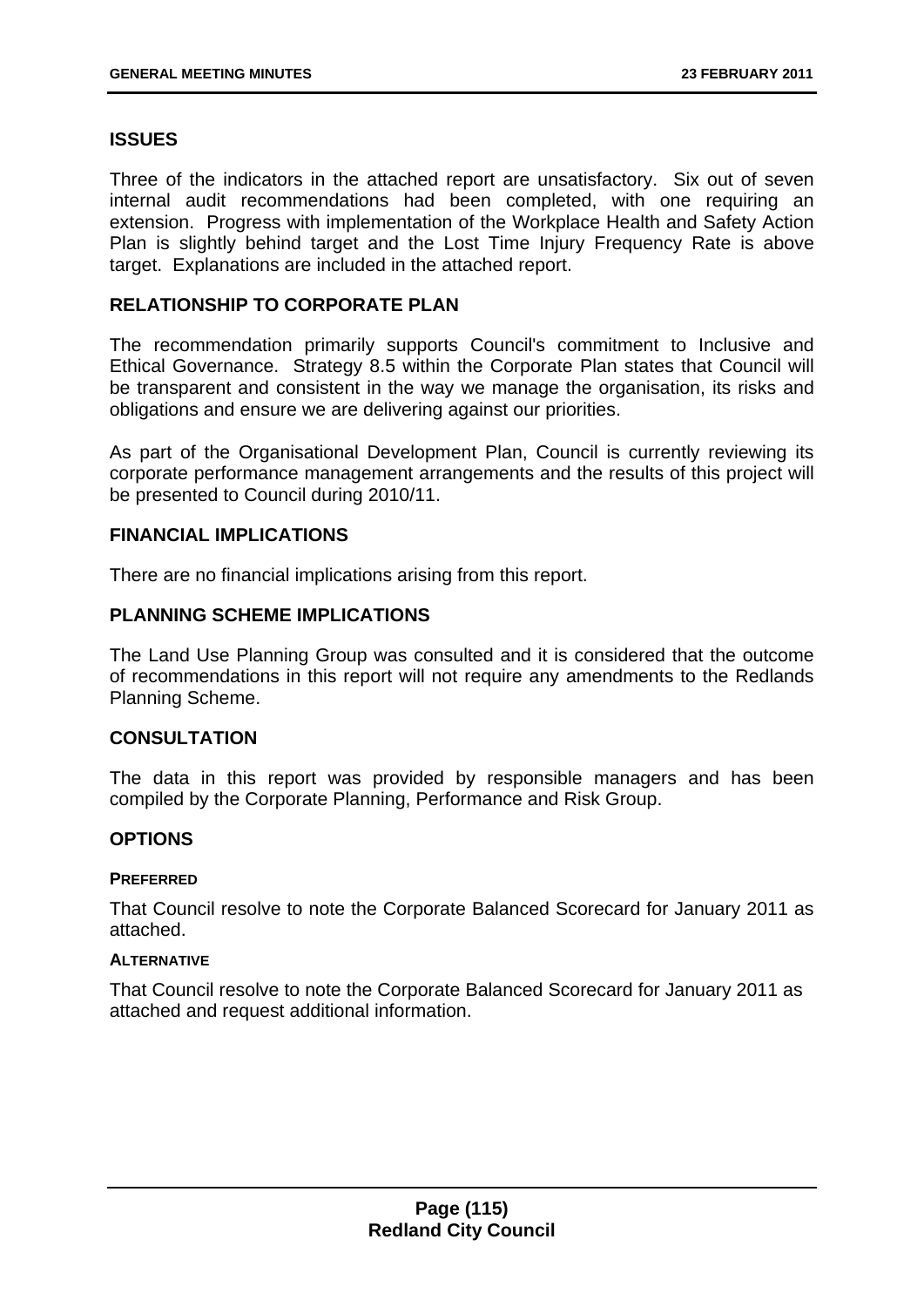## **OFFICER'S/COMMITTEE RECOMMENDATION/ COUNCIL RESOLUTION**

Moved by: Cr Ogilvie Seconded by: Cr Boglary

**That Council resolve to note the Corporate Balanced Scorecard for January 2011, as attached.**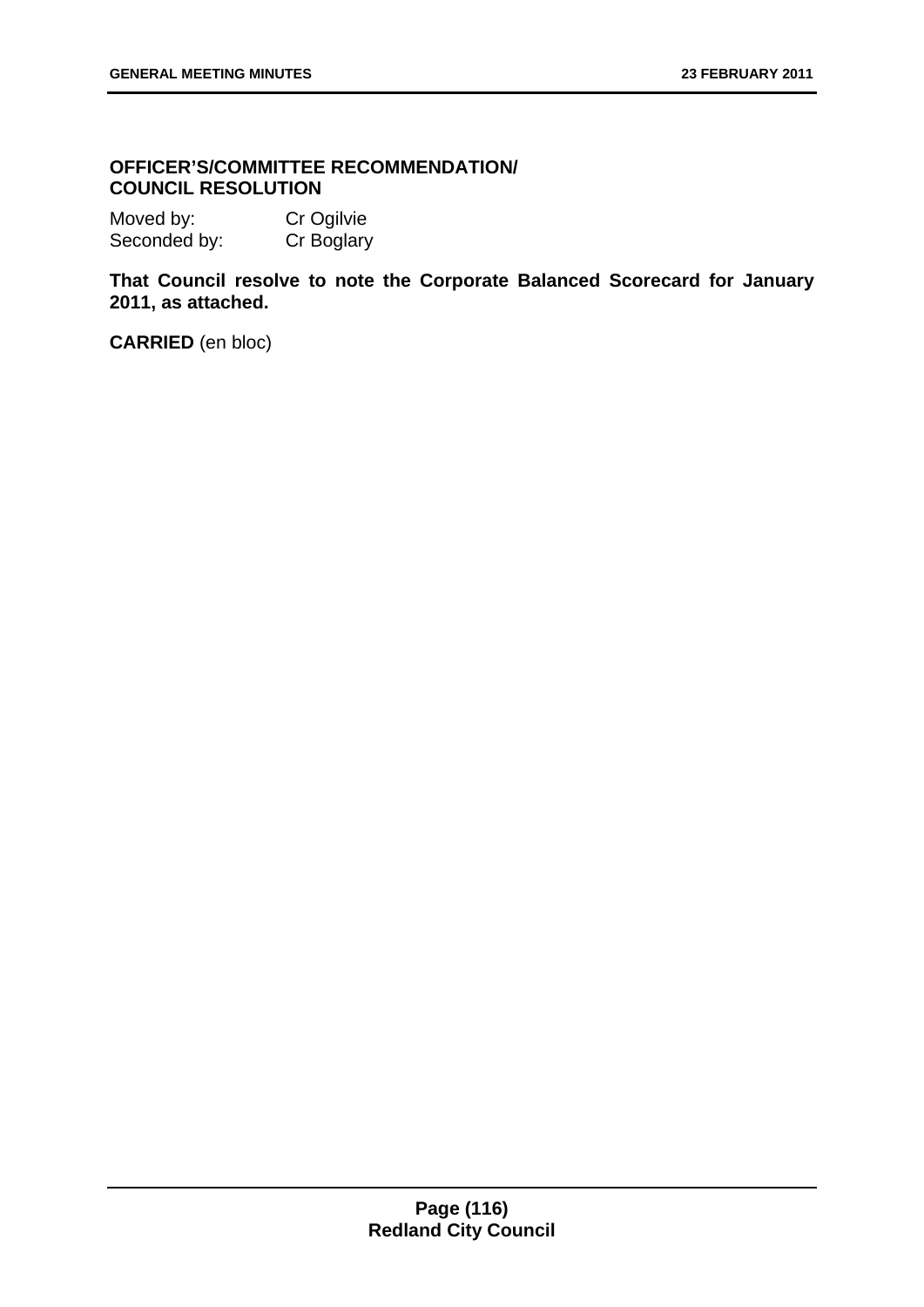# **15.1.5 QUARTERLY OPERATIONAL PLAN REPORT - DECEMBER 2010**

| <b>Dataworks Filename:</b>       | <b>GOV Corporate Performance Reporting Quarterly</b>                                      |
|----------------------------------|-------------------------------------------------------------------------------------------|
| <b>Attachment:</b>               | <b>Quarterly Operational Plan Report December</b><br>2010                                 |
| <b>Responsible Officer Name:</b> | <b>Luke Wallace</b><br>Manager, Corporate Planning, Performance &<br><b>Risk</b>          |
| <b>Author Name:</b>              | <b>Jo Jones</b><br><b>Service Manager, Corporate Planning &amp;</b><br><b>Performance</b> |

### **EXECUTIVE SUMMARY**

The 2010/11 Operational Plan sets out the most significant projects and initiatives that Council planned to deliver in this financial year. The Operational Plan contributes to the delivery of the Corporate Plan 2010-2015. Council approved the current Operational Plan on 25 June 2010, prior to the approval of the 2010/11 budget.

Regular monitoring of progress against the Operational Plan is an important element of Council's governance and is also a requirement under the *Local Government Act 2009*.

The attached report shows the status of all projects, together with a comment about progress.

# **PURPOSE**

To report performance against the Council's approved Operational Plan 2010/11.

# **BACKGROUND**

The Operational Plan 2010/11 sets out Council's planned activities which will contribute to the Corporate Plan 2010-2015. The attached report includes comments against each project and provides a summary of progress with the project.

### **ISSUES**

Of the 139 projects in the Operational Plan, 9 have been completed, 112 are on track for completion by the end of the financial year, 6 have not commenced, and 12 are delayed. Overall Council is making good progress with the delivery of the Operational Plan at the end of December 2010.

# **RELATIONSHIP TO CORPORATE PLAN**

The 2010/11 Operational Plan will contribute to the delivery of outcomes contained in the Corporate Plan 2010-15.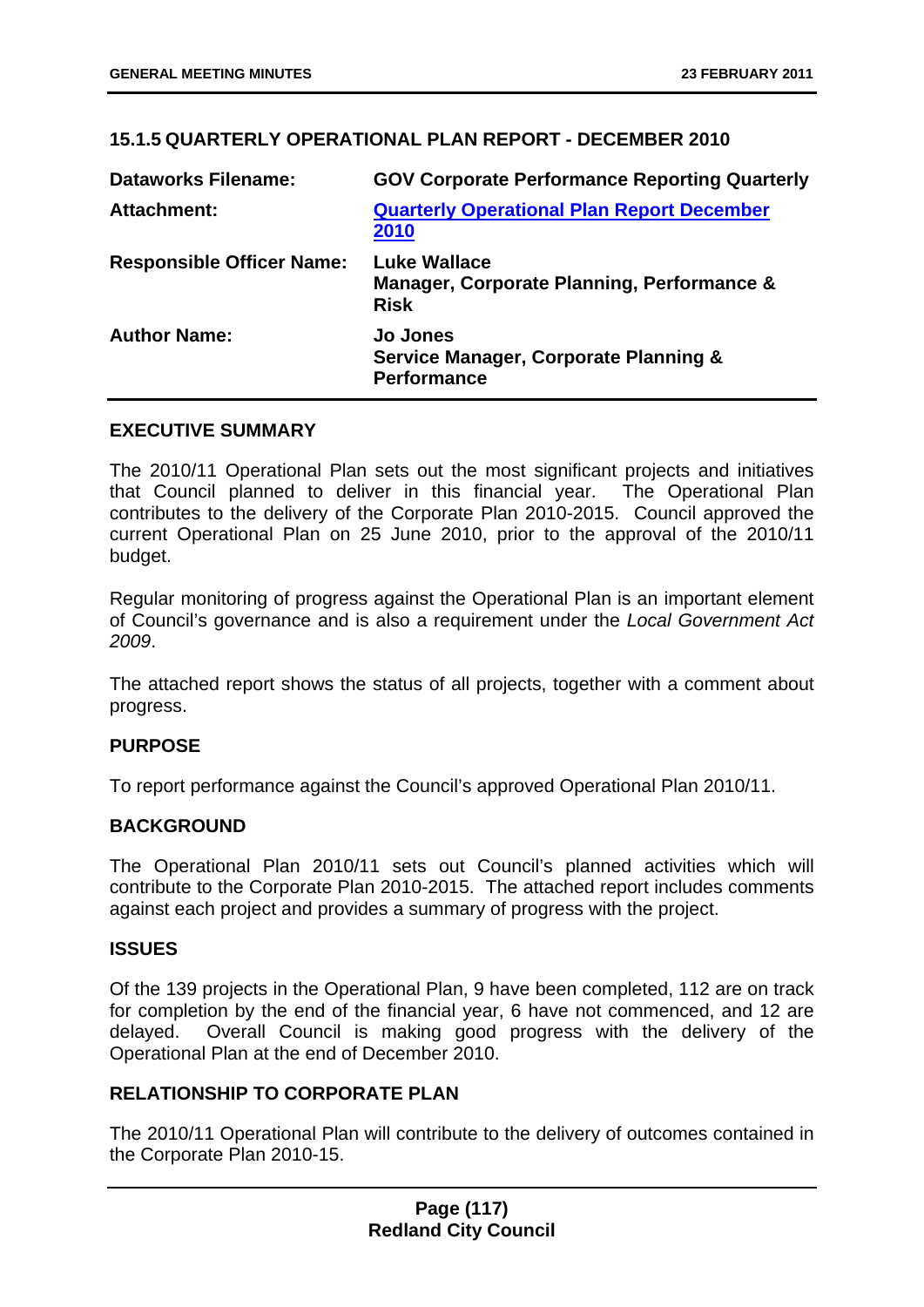### **FINANCIAL IMPLICATIONS**

No direct financial implications arise from this report. The report does contain information about projects which have a direct or indirect impact on financial performance.

### **PLANNING SCHEME IMPLICATIONS**

The Land Use Planning Group was consulted and it is considered that the outcome of recommendations in this report will not require any amendments to the Redlands Planning Scheme.

### **CONSULTATION**

The attached report contains information and comments from the managers and officers responsible for the projects and initiatives. The report was compiled by the Corporate Planning, Performance and Risk Group.

### **OPTIONS**

#### **PREFERRED**

That Council resolve to note the Operational Plan report for the December quarter as attached.

#### **ALTERNATIVE**

That Council resolve to note the Operational Plan report for the December quarter as attached. However, Councillors may wish to request additional information.

## **OFFICER'S/COMMITTEE RECOMMENDATION/ COUNCIL RESOLUTION**

Moved by: Cr Ogilvie Seconded by: Cr Boglary

**That Council resolve to note the Operational Plan report for December quarter as attached.**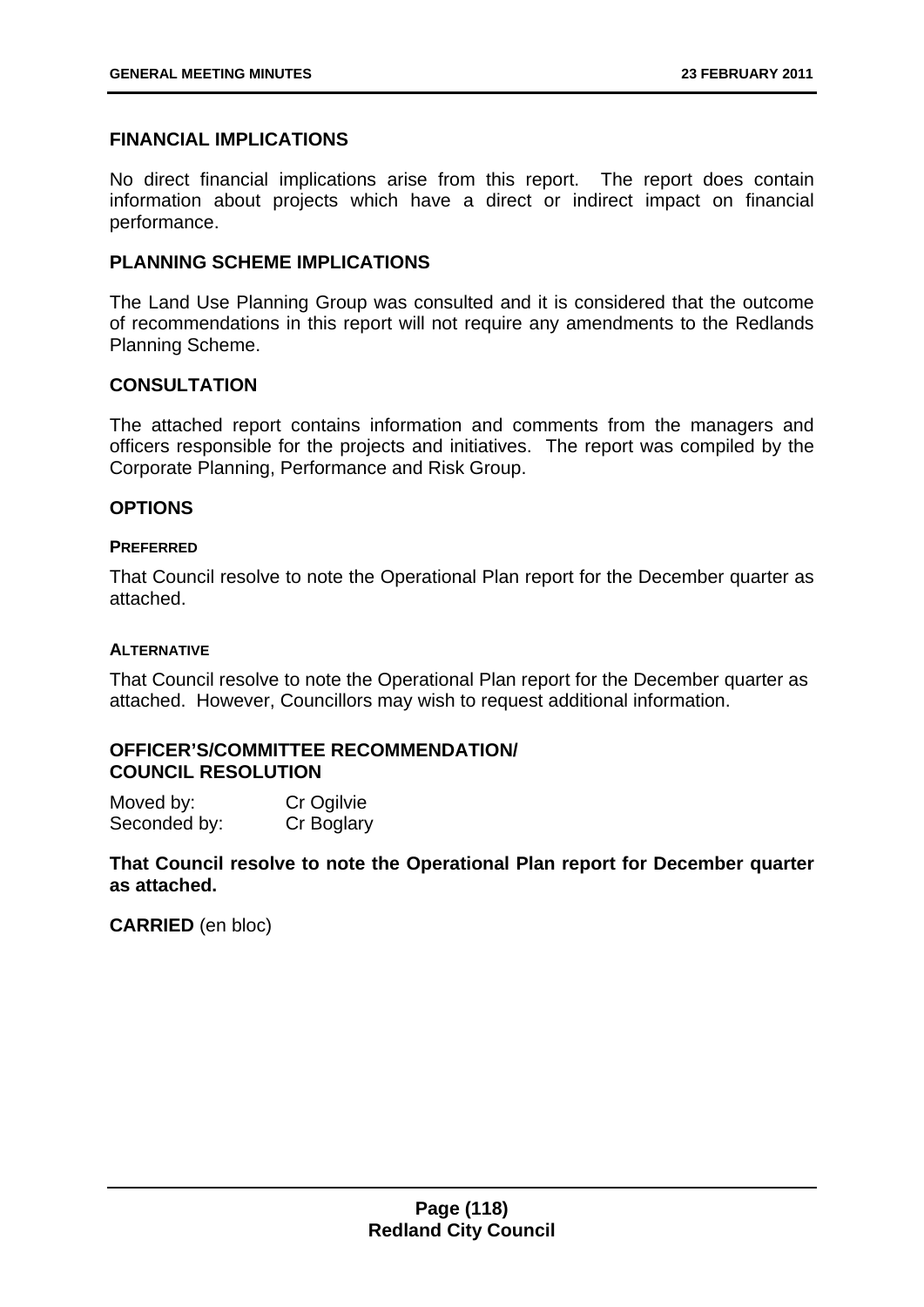# **15.1.6 SPONSORSHIP APPLICATION - RACQ CAREFLIGHT**

| <b>Dataworks Filename:</b>       | <b>GOV Sponsorships &amp; Donations</b>                               |
|----------------------------------|-----------------------------------------------------------------------|
| <b>Responsible Officer Name:</b> | <b>Nick Clarke</b><br><b>General Manager, Governance</b>              |
| <b>Author Name:</b>              | <b>Kathy Petrik</b><br><b>Manager, Marketing &amp; Communications</b> |

## **EXECUTIVE SUMMARY**

Council's Corporate Sponsorship policy was adopted in October 2009, with the policy objective of "*seeking to support and promote a strong and involved community through the sponsorship of events, projects, services or other activities in an equitable and accountable way.* This policy came into force on 1 January 2010.

The definition of sponsorship is defined as "*a business transaction in which a sponsor provides a financial contribution or value in kind to support an event, project, service or activity in return for negotiated commercial and other benefits. It is a business transaction because it involves an exchange that has measurable value to each party in commercial, communication or philanthropic terms".* 

In accordance with the policy and guidelines, all sponsorships over \$5,000 are to be determined by Council. This report provides a recommendation from the internal assessment panel for the sponsorship of the RACQ CareFlight medical equipment upgrade project in the amount of \$5,500 (including GST).

### **PURPOSE**

This report provides background and recommendations to Council for the sponsorship application of RACQ CareFlight medical upgrade project.

# **BACKGROUND**

RACQ CareFlight has provided free, life-saving, rapid response medical care to southern Queensland communities for 30 years. Its helicopters regularly attend serious accidents and emergencies where early medical intervention can often be the difference between life and death.

Redland City sits at the centre of RACQ CareFlight's flight region. Regularly, the RACQ CareFlight is tasked to North Stradbroke, Russell, Macleay and Coochiemudlo Islands, where the rescue helicopter provides an essential lifeline to critically sick and injured patients in urgent need of medical attention.

In the past year, a number of seriously ill Redland island residents received such care and were subsequently airlifted to mainland hospitals. These include a young boy on Russell Island run down by a car, a man who had fallen down a rock face at Pt Lookout, and several heart attack victims on North Stradbroke and Macleay Islands.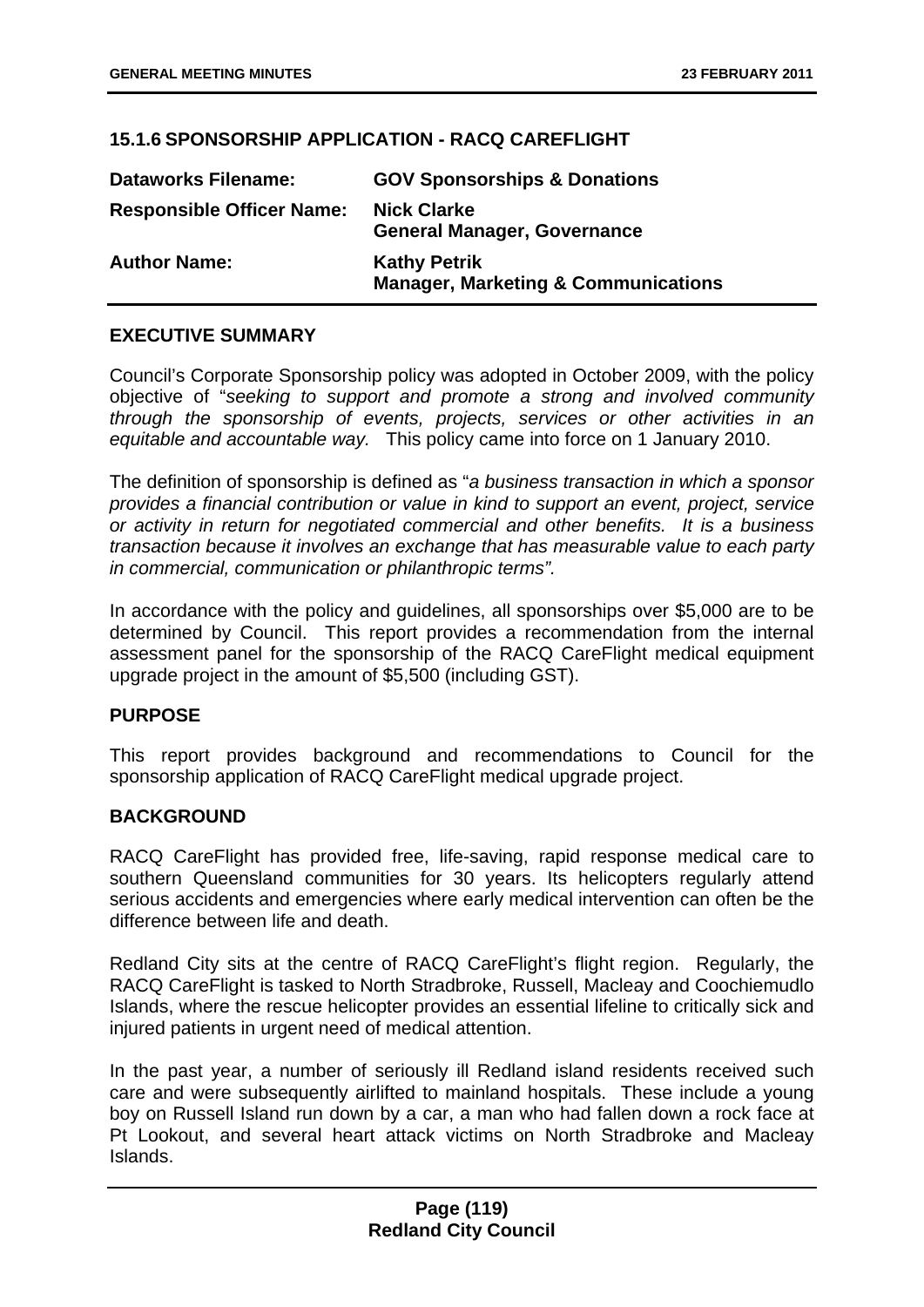RACQ CareFlight is undertaking a \$190,000 medical equipment upgrade over the next year. As necessary funding is obtained, medical equipment items will be upgraded progressively.

Sponsorship support for this project is being sought from local councils in its operating area, philanthropic foundations and corporate sponsors. It has achieved \$50,000 of its goal to date.

The internal assessment panel representing the areas of community and social planning; customer and community services; economic development, marketing and communications and environmental management have assessed the value of this sponsorship to Council as \$5,000.

 Among the benefits Council will receive will be acknowledgement through Careflight's ongoing promotional campaign through local media channels and in its quarterly newsletter distributed to 30,000 households. There will be an opportunity for Council representatives to visit the RACQ CareFlight hangar to view the equipment and participate in a photo opportunity for media distribution. Council's logo will also be placed on CareFlight's website and recognised as a contributor.

## **ISSUES**

Redland City Council's Marketing and Communications group will liaise with the sponsored organisation to ensure all benefits agreed to in the sponsorship agreement are delivered satisfactorily.

# **RELATIONSHIP TO CORPORATE PLAN**

The recommendation primarily supports Council's 'Strong and Connected Communities' Outcome 7 – Our health, wellbeing and strong community spirit will be supported by a full range of services, programs, organisations and facilities, and our values of caring and respect will extend to people of all ages, cultures, abilities and needs.

# **FINANCIAL IMPLICATIONS**

Sponsorship funding is available in the amount of \$5,500 (inc. GST).

### **PLANNING SCHEME IMPLICATIONS**

There are no planning scheme implications associated with this recommendation.

## **CONSULTATION**

Mayor Melva Hobson; internal assessment committee made up of representatives of Community and Social Planning, Customer and Community Services, Economic Development, Environmental Management and Marketing and Communications groups.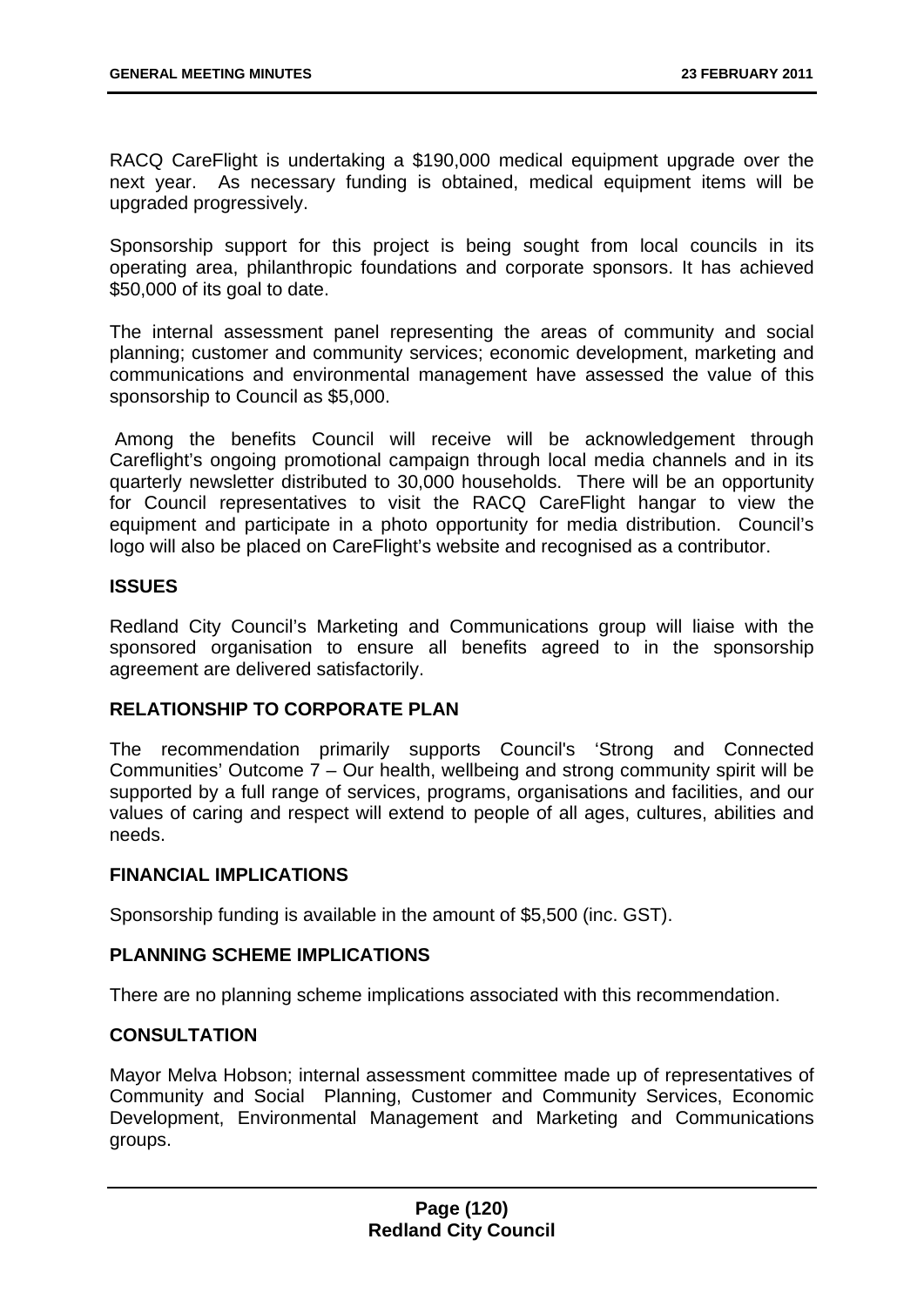# **OPTIONS**

### **PREFERRED**

That Council approve the payment of \$5,500 (including GST) in sponsorship funding to CareFlight Rescue.

## **ALTERNATIVE**

- 1. Decline approval of sponsorship funding to CareFlight Rescue
- 2. Vary the amount of sponsorship funding to CareFlight Rescue

# **OFFICER'S/COMMITTEE RECOMMENDATION/ COUNCIL RESOLUTION**

| Moved by:    | Cr Ogilvie |
|--------------|------------|
| Seconded by: | Cr Boglary |

**That Council approve the payment of \$5,500 (including GST) in sponsorship funding to CareFlight Rescue.**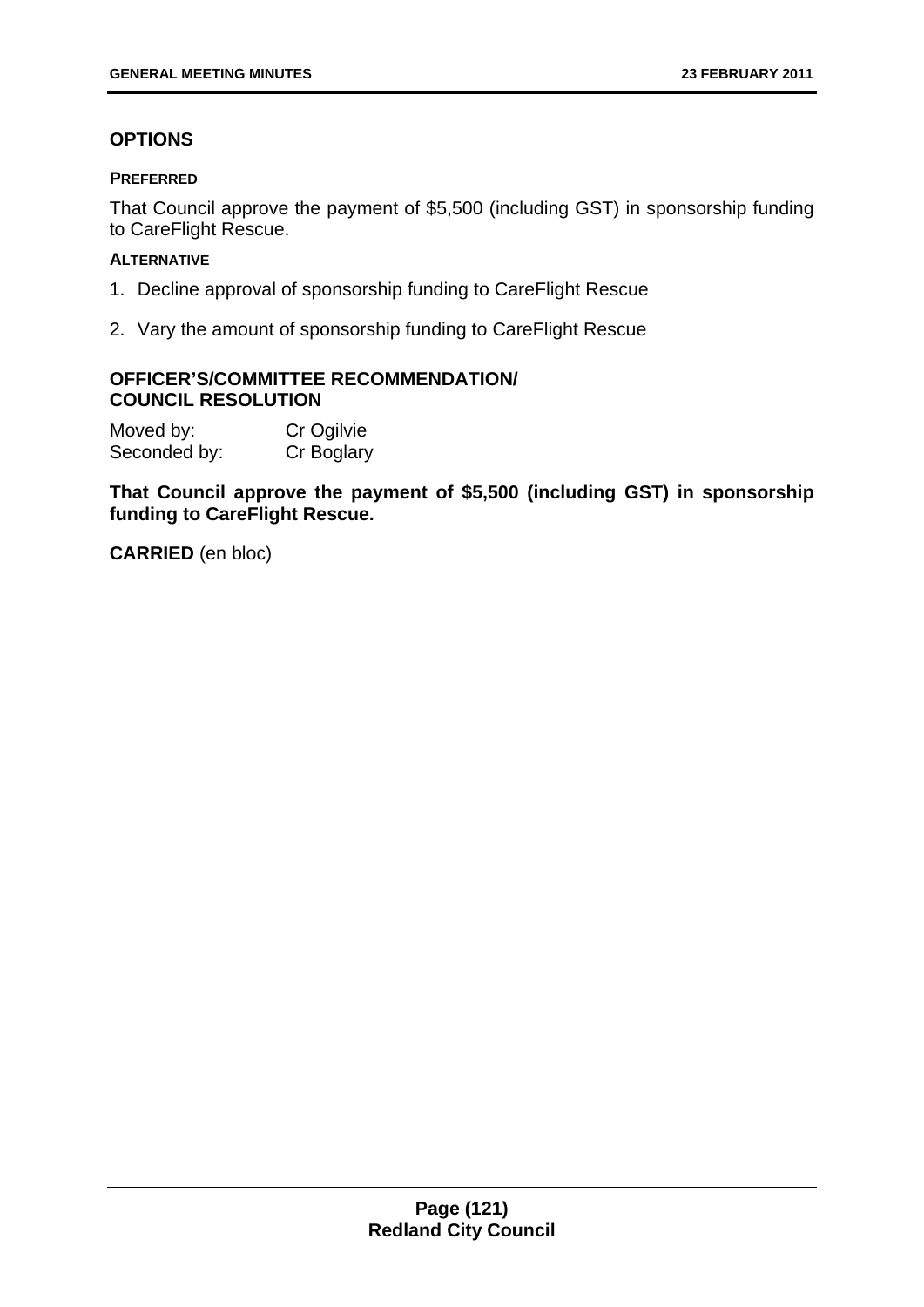# **15.1.7 ADVERTISING EXPENDITURE POLICY - POL-3044**

| <b>Dataworks Filename:</b>       | <b>CR Advertising</b>                                                |
|----------------------------------|----------------------------------------------------------------------|
| Attachment:                      | <b>POL-3044 Advertising Expenditure Policy</b>                       |
| <b>Responsible Officer Name:</b> | <b>Nick Clarke</b><br><b>General Manager Governance</b>              |
| <b>Author Name:</b>              | <b>Kathy Petrik</b><br><b>Manager Marketing &amp; Communications</b> |

## **EXECUTIVE SUMMARY**

The new Local Government (Finance, Plans and Reporting) Regulation 2010 section 142(1) and (2) requires the updating of Council's existing policy on advertising expenditure.

This policy as defined in the Regulation applies to advertising "promoting an idea, goods or services to the public for which a fee is paid".

Providing direction for managing advertising expenditure, this policy must includes type, appropriate use of funds and conditions on expenditure during the three months before a local government election and advertising approval process.

## **PURPOSE**

This report provides an updated advertising expenditure policy and recommendations to Council for consideration.

### **BACKGROUND**

The policy states Council may incur expenditure for advertising only if:

- The advertising is for providing information or education to the public;
- The information or education is provided in the public interest; and
- It is provided in a way that is consistent with the advertising.

The advertising expenditure policy must state:

- The types of advertising the local government considers provide information or education to the public;
- The types of information or education the local government considers are in the public interest to provide;
- Conditions limiting the level of spending on advertising in the three month period immediately before an election for the local government; and
- The procedure for approving spending on advertising.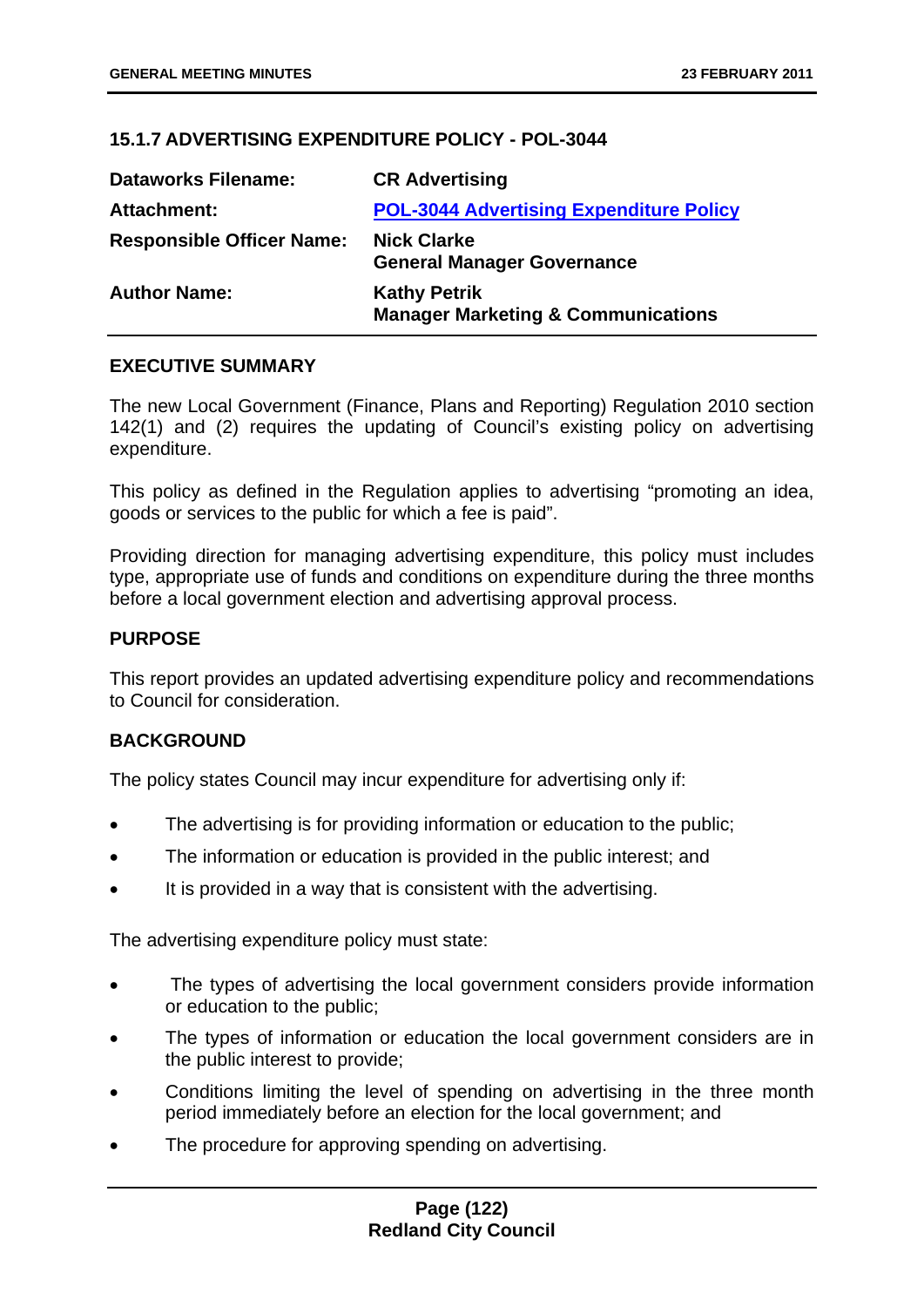This policy describes the following nine different types of acceptable advertising:

- promoting achievement of council's plans, goals and objectives;
- maximising compliance with new or amended laws;
- raising awareness of an initiative or activity;
- ensuring public safety, personal security or encouraging responsible behaviour;
- helping to preserve order in a crisis or emergency;
- promoting awareness of rights, responsibilities, duties or entitlements;
- encouraging use or awareness of Council products, services or facilities;
- reporting on Council's performance; and
- encouraging public engagement, social cohesion and civic pride.

Exclusions remain the same as from the earlier policy and are:

- a reasonable person could misinterpret the message as being on behalf of a political party or other grouping;
- a political party or other grouping or individual is being disparaged or held up to ridicule;
- members of Council are named, depicted or otherwise promoted in a manner that a reasonable person would regard as excessive or gratuitous; and
- the method or medium of advertising is manifestly excessive or extravagant in relation to the objective being pursued.

The policy also specifies that Council must not during the period of three months preceding an election of the local government other than a by-election; or during the period after the date of a by-election is advertised until the day of the election:

- place advertisements relating to future plans unless, and only to the extent that, those plans have been formally adopted by the council;
- advertise the activities of the council otherwise than in the manner and form it is customary for the council to advertise its activities;
- place advertisements which seek to influence support for particular candidates, groups of candidates or potential candidates in the election; and
- must not bear the cost of advertisements featuring one or more councillors or containing quotations attributed to individual councillors.

This policy does not preclude councillors appearing in unpaid publicity or other publicity where the cost is not borne by council.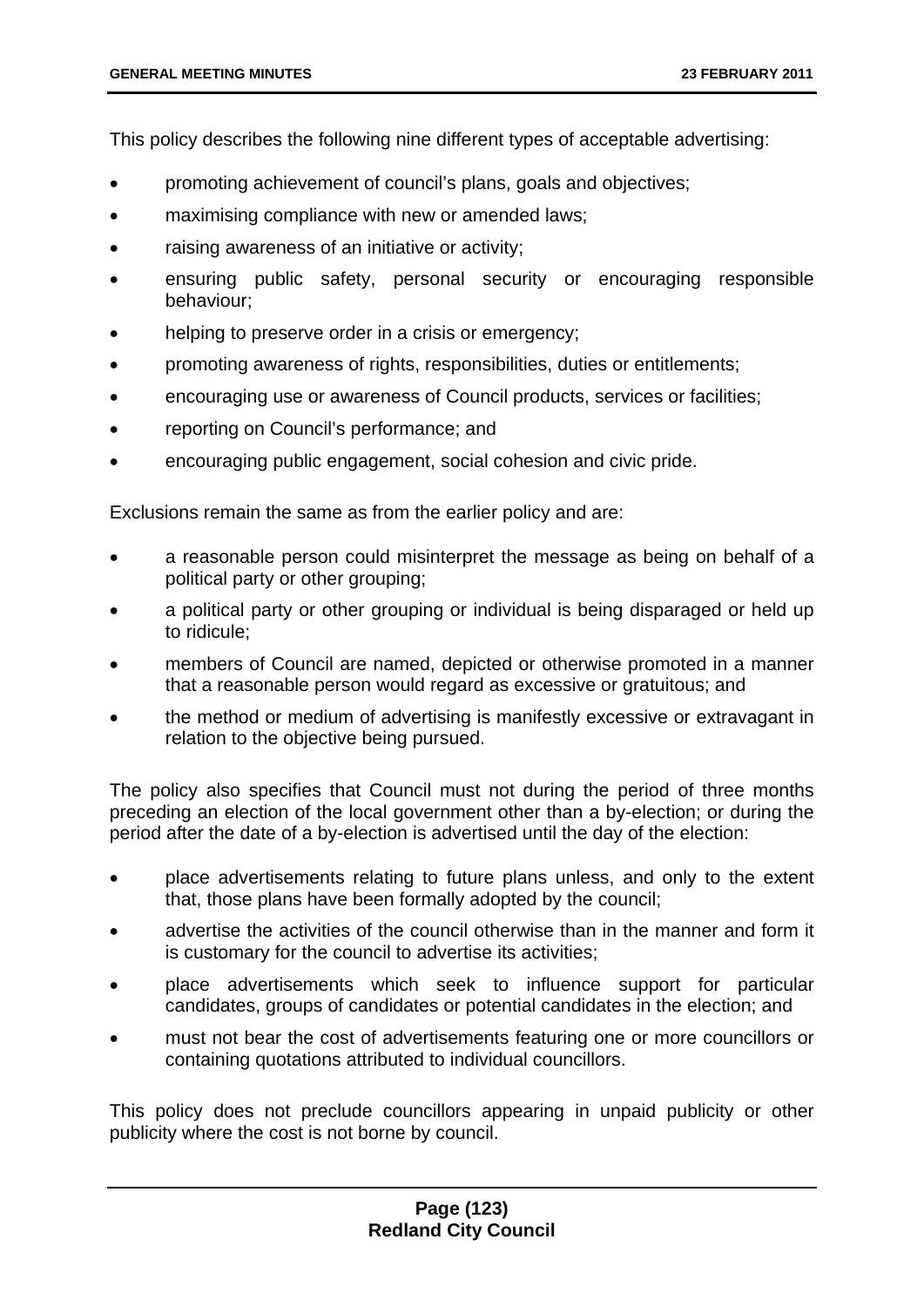# **ISSUES**

There are no issues identified relating to this policy.

# **RELATIONSHIP TO CORPORATE PLAN**

This policy relates to the corporate priority of "Inclusive and Ethical Governance".

## **FINANCIAL IMPLICATIONS**

There are no financial implications to this policy.

## **PLANNING SCHEME IMPLICATIONS**

There are no implications relating to the Redlands Planning Scheme.

# **CONSULTATION**

General Manager Governance, Group Manager Internal Audit.

# **OFFICER'S/COMMITTEE RECOMMENDATION/ COUNCIL RESOLUTION**

Moved by: Cr Ogilvie Seconded by: Cr Boglary

# **That Council resolve to adopt the Advertising Expenditure Policy – POL-3044.**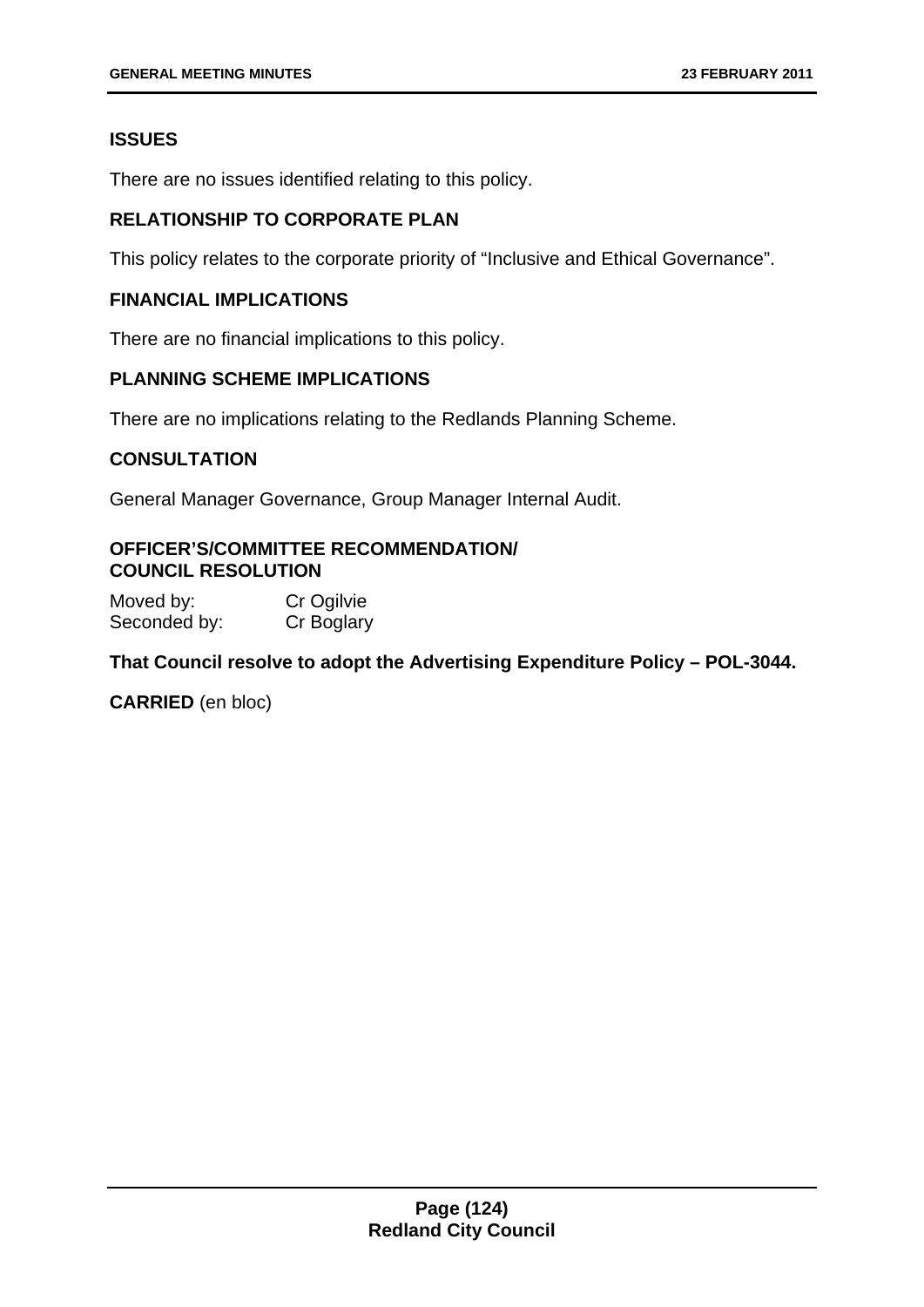## **15.2 CORPORATE SERVICES**

### **15.2.1 EQUITY AND DIVERSITY MANAGEMENT**

| <b>Dataworks Filename:</b>       | HRM - Equal Employment Opportunity (EEO)                                                  |
|----------------------------------|-------------------------------------------------------------------------------------------|
| <b>Attachment:</b>               | <b>Equity and Diversity Management Plan 2010/</b><br>2011                                 |
| <b>Responsible Officer Name:</b> | <b>Eleanor Noonan</b><br>Service Manager, Organisational Capacity &<br><b>Performance</b> |
| <b>Author Name:</b>              | <b>Beatrice Andrews</b><br><b>Senior Adviser, Learning and Development</b>                |

### **EXECUTIVE SUMMARY**

This is a proposal is to adopt the updated, formal EEO Management Plan 2010 – 2015 ("Redland City Council Equity and Diversity Management Plan"), in line with legislative requirements.

### **PURPOSE**

The purpose of the Plan is to promote equality of employment opportunity within Redland City Council. It will also help position and promote Redland City Council as an 'employer of choice' thus enhancing the Council's ability to attract and retain suitably talented and motivated employees. In addition, the Plan will ensure compliance with Part 6 of the Local Government (Operations) Regulation 2010.

### **BACKGROUND**

Redland City Council has a clear legislative responsibility to ensure equality in employment and a workplace free from discrimination and harassment, as well as to have a respective EEO Plan in place which is updated on a yearly basis.

The purpose of the EEO Management Plan 2010 – 2015 is to demonstrate both legislative compliance and a proactive corporate approach that goes beyond minimal legislative requirements.

### **ISSUES**

Although Redland City Council is a progressive and contemporary organisation we currently have no current EEO Management Plan. The last Plan (developed in 1996) expired in July 1999.

Adoption of the EEO Management Plan 2010 – 2015 will enable the Council to better co-ordinate and monitor the outcomes of current and ongoing individual equity and diversity initiatives. It will also enable the Council to gain broader recognition of its EEO and diversity performance through national award programs such as '50/50 Vision – Councils for Gender Equity'.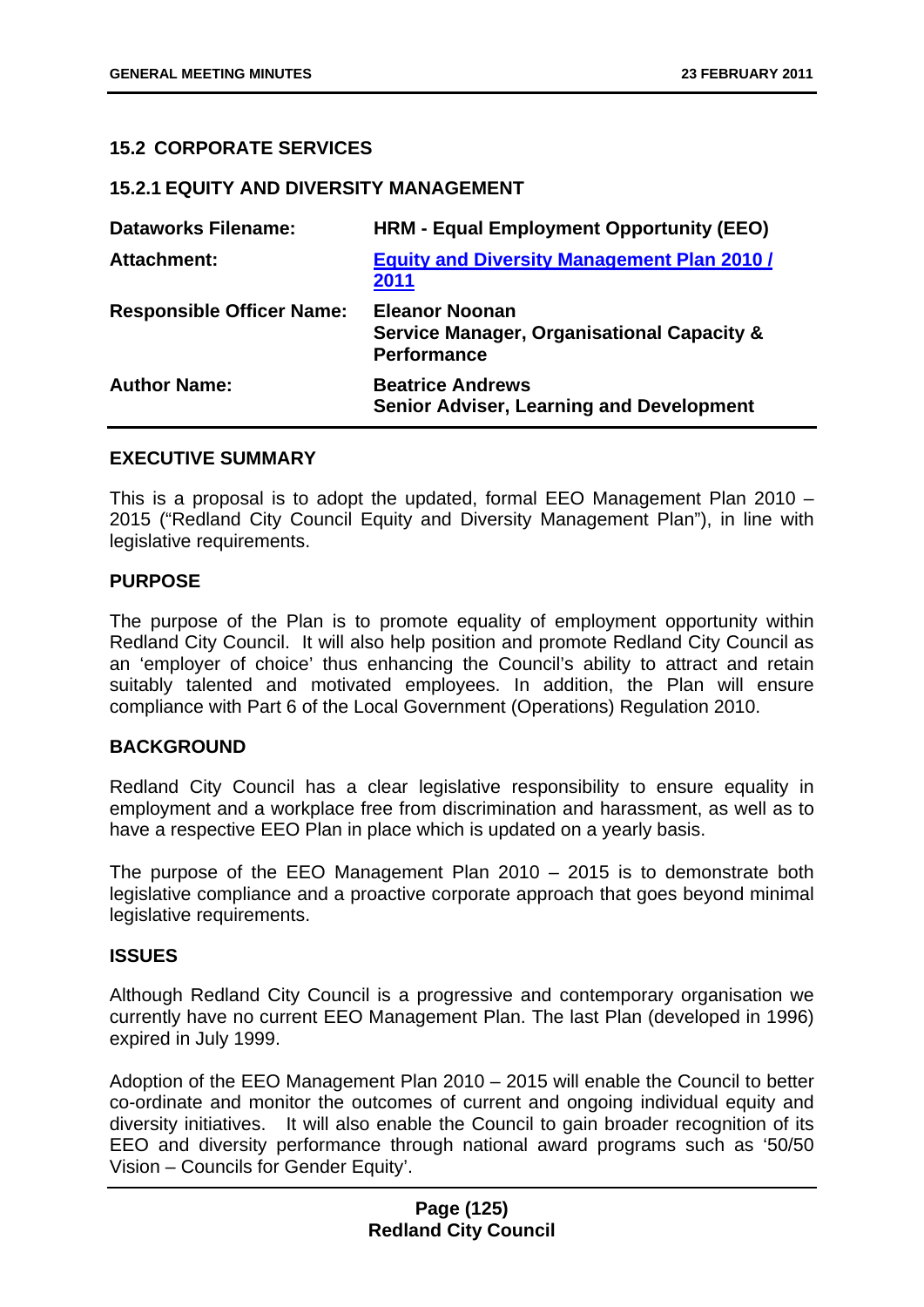## **RELATIONSHIP TO CORPORATE PLAN**

The recommendation primarily supports Council's strategic priority to ensure the development of an organisational culture and capability through effective people management programs.

### **FINANCIAL IMPLICATIONS**

There are no known financial implications for the adoption of the Plan. Most activities outlined in the plan have already been budgeted for, form part of other initiatives and projects (e.g. ODP projects), or are being conducted in-house within current resources.

### **CONSULTATION**

Wide consultation with employees in respect of required and desired initiatives within RCC has taken place as part of the mandatory Diversity Challenge project, which was successfully carried out in 2010.

Consultation with trade unions has already occurred, who have endorsed this Plan.

In accordance with normal project management principles it is anticipated that the individual component initiatives of the Plan would contain their own consultation/communication plans and strategies.

The EEO Management Plan 2010 – 2015 will be made available on Redland City Council's website.

# **OPTIONS**

#### **PREFERRED**

That Council resolve to formally adopt the Equal Employment Opportunity Management Plan 2010-2015.

#### **ALTERNATIVE**

To continue to operate without a formal Equal Employment Opportunity Management Plan and be in breach of relevant legislation.

### **OFFICER'S/COMMITTEE RECOMMENDATION/ COUNCIL RESOLUTION**

Moved by: Cr Ogilvie Seconded by: Cr Boglary

**That Council resolve to formally adopt the Equal Employment Opportunity Management Plan 2010–2015.**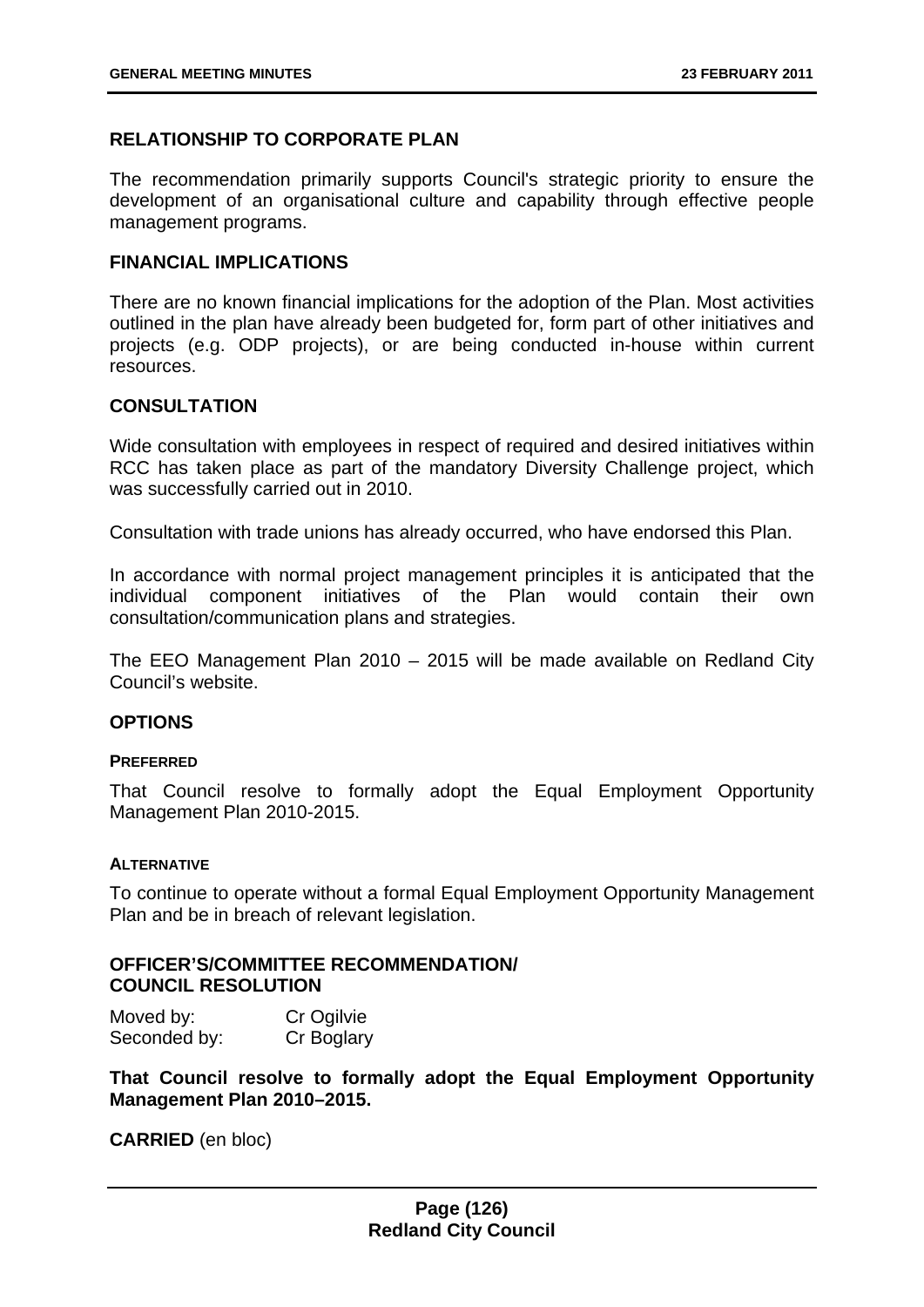# **15.2.2 JANUARY 2011 - MONTHLY FINANCIAL REPORTS**

| <b>Dataworks Filename:</b>       | <b>FM Monthly Financial Reports to Committee</b>                    |
|----------------------------------|---------------------------------------------------------------------|
| Attachment:                      | <b>RCC EOM January 2011.pdf</b>                                     |
| <b>Responsible Officer Name:</b> | <b>Martin Drydale</b><br><b>General Manager, Corporate Services</b> |
| <b>Author Name:</b>              | <b>Kevin Lamb</b><br><b>Service Manager, Financial Reporting</b>    |

# **EXECUTIVE SUMMARY**

Section 152(2) of the Local Government (Finance Plans & Reporting) Regulation 2010 requires the Chief Executive Officer to present the financial report to a monthly meeting.

The attachments to this report present the January 2011 financial statement of accounts to Council and provide detailed analytical commentary. Millions are displayed by an M, and thousands are displayed by a K. It should be noted that the property plant & equipment transferred to Allconnex remains in our balance sheet at 31/1/2011. Accounting treatment/entries will be posted to transfer these balances out when negotiations regarding Council's interest in Allconnex are finalised.

The financial statements demonstrate that five of the seven Financial Stability Ratios Key Financial Performance Indicators exceed targets set in the 2010-2011 budget. These are:

- ability to pay our bills current ratio;
- ability to repay our debt debt servicing ratio;
- cash balance;
- cash balances cash capacity in months; and
- longer term financial stability  $-$  debt to assets ratio

The following Financial Stability Ratio Key Financial Performance Indicators are outside of Council's target range:

- level of dependence on general rate revenue
- operating performance

With respect to the five measures of sustainability adopted as part of the 2010-2011 budget, Council is currently meeting four of the five targets. These are:

- operating surplus ratio;
- net financial liabilities ratio:
- interest cover ratio; and
- asset consumption ratio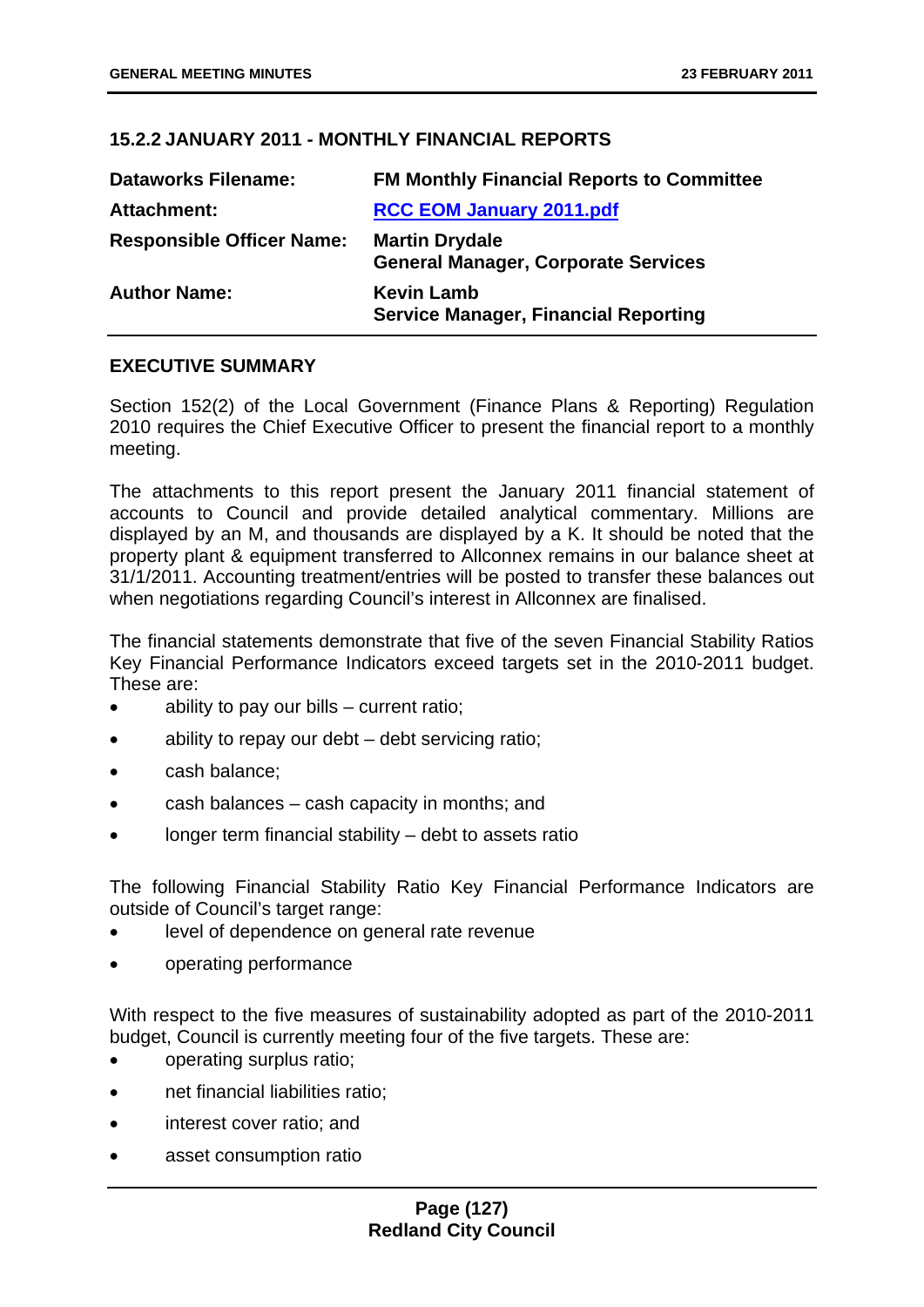Council's system is currently being structured to measure its' asset sustainability ratio.

Council's end of month operating financial result (Earnings Before Interest, Tax and Depreciation – EBITD) is ahead of revised budget by \$2.0M, with operating revenue below budget by \$536K & operating expenditure below budget by \$2.5M. Council's operating surplus after depreciation and interest charges was \$9.2M, a favourable variance of \$2.2M on budget.

Cash held at the end of January 2011 is \$67.6M, equal to 5.5 months cash capacity against an original target of three to four months. Underspends in capital expenditure have contributed to the favourable variance and cash balances are expected to increase due to the Quarter 3 rates levy.

## **PURPOSE**

The purpose is to present the January 2011 financial report to Council and explain the content and analysis of the report. Section 152(2) of the *Local Government (Finance, Plans & Reporting) Regulation 2010* requires the Chief Executive Officer of a local government to present statements of its accounts to the local government.

## **BACKGROUND**

The Corporate Plan contains a strategic priority to support the organisation's capacity to deliver services to the community by building a skilled, motivated and continually learning workforce, ensuring assets and finances are well managed, corporate knowledge is captured and used to best advantage, and that services are marketed and communicated effectively.

# **ISSUES**

The following elements, shown in the attachments, comprise the End of Month Financial Reports for January 2011:

# **Dashboard and Key Performance Indicators (A)**

- Operating Revenue compared with Budget;
- Operating Expenditure compared with Budget;
- Employee Costs compared with Budget;
- Capital Expenditure compared with Budget;
- Key Performance Indicators Actuals compared with Budget and Targets.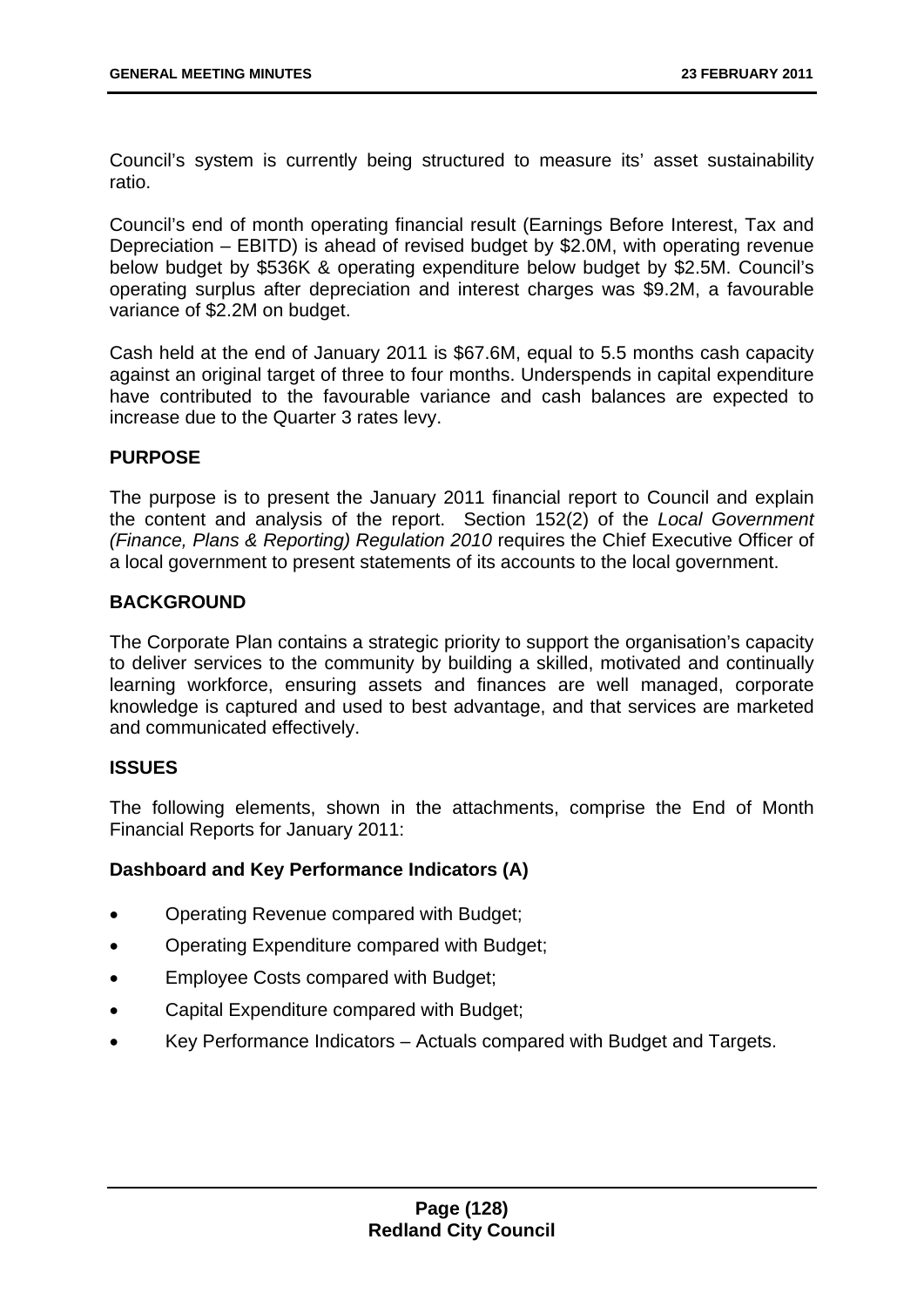## **Operating Statement with headline commentary (B)**

This shows the percentage variance of year to date actual results compared with year to date budget by colour indicators. Tolerance levels for the variances differ between operational and capital amounts.

Additionally, a **Cash Flow Statement (C)**; **Statement of Financial Position (D);** and an **Investment Summary and Graphs (E)** have been included to provide the complete picture of Council's finances.

# **RELATIONSHIP TO CORPORATE PLAN**

The recommendation in this report primarily supports the following outcomes:

### **8. Inclusive and ethical governance**

- 8.7 Ensure Council resource allocation is sustainable and delivers on Council and community priorities
- 8.8 Provide clear information to citizens about how rates, fees and charges are set and how Council intends to finance the delivery of the Community Plan and Corporate Plan.

# **FINANCIAL IMPLICATIONS**

The overall financial result for the period ending January 2011 remains strong with EBITD of \$28.0M (\$2.0M ahead of budget) primarily influenced by operational expenditure being \$2.5M below budget offset by operating revenue being \$536K under budget YTD.

### *Operating Revenue*

Rates Charges are below budget by \$900K primarily due to Credits Held of \$577K and Other Rates & Utility Charges are below budget by \$355K primarily due to refuse collection charges being \$236K below budget.

Pensioner Remissions are \$138K above budget and Fees and Charges are below budget by \$308K with camping and cabin fees \$216K, domestic inspection fees \$135K and child care benefits \$125K below budget offset by general fees & charges \$261K above budget.

Operating Grants and Subsidies are above budget by \$1.3M. External interest is favourable by \$595K due to higher than expected investment balances and interest rates.

Other revenue is below budget by \$347K with Allconnex SLA recovery revenue being below budget by \$936K offset by miscellaneous income \$230K and insurance proceeds \$218K above budget. Additionally, Council is awaiting the revenue reimbursement of establishment costs incurred during the course of establishing Allconnex Water, thus, also contributing to the unfavourable variance in this area.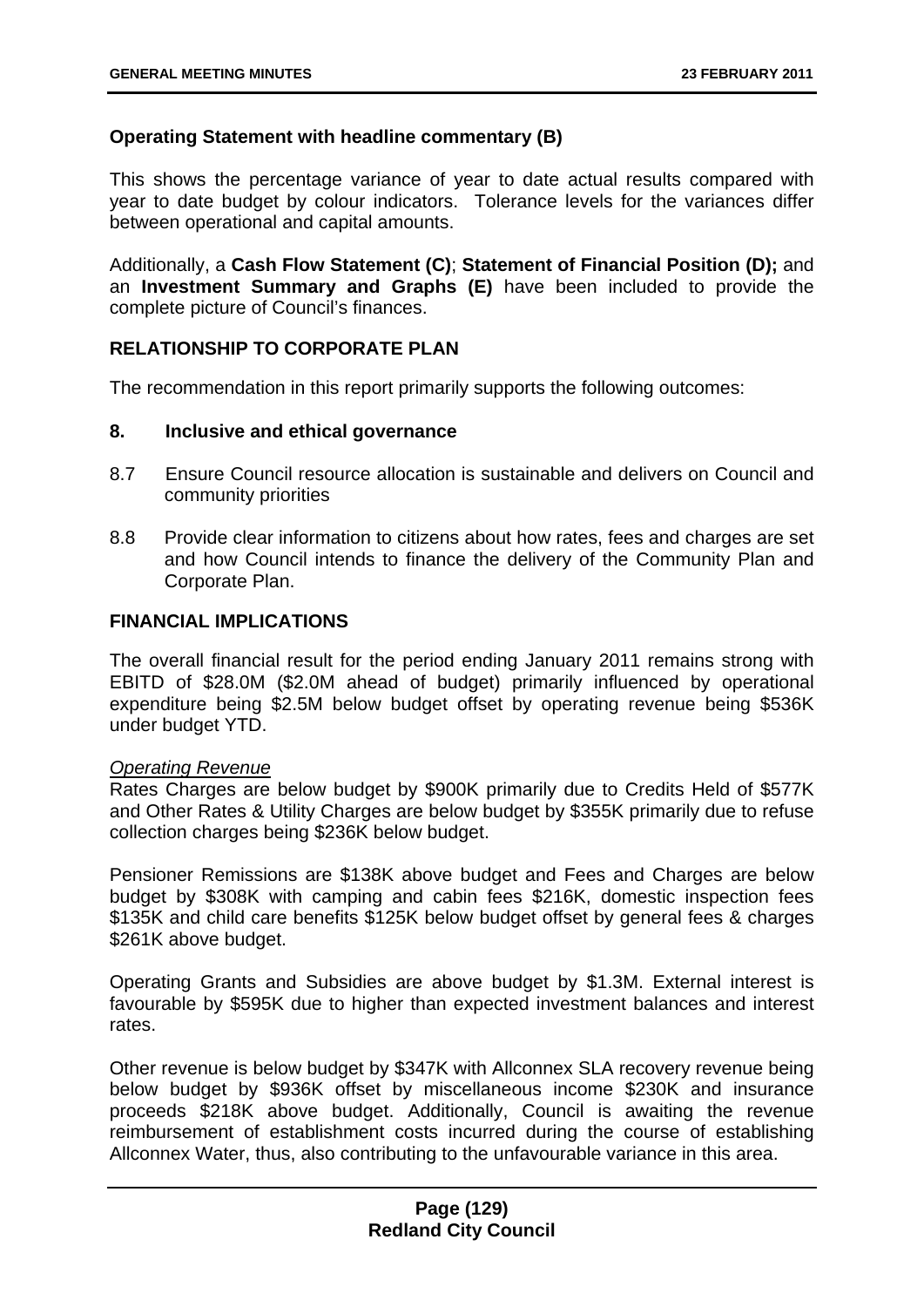### *Operating Expenditure*

Operational Employee Costs are below budget by \$163Kwith Development & Community Standards \$664K under budget and Customer Service \$299K over budget.

Operational Goods and Services are under budget year to date budget by \$2.1M primarily due to underspends in Customer Services \$923K and Planning and Policy of \$1.3M.

### *Capital Revenue*

Contributions and Donations are \$53K below budget in total with developers cash contributions \$212K above budget offset by other capital contributions \$265K below budget.

### *Capital Expenditure*

The Capital Expenditure program is 11.9% or \$3.3M below year to date revised budget with the main areas below budget being Fleet & Facilities \$1.2M, Project Delivery Group \$911K, Infrastructure Planning Group \$333K, Operations & Maintenance \$277K and Information Management \$257K.

### *Cash and Investments*

The investment of surplus funds for the month returned a weighted average rate of return of 5.53%, which is ahead of the UBS Aust Bank Bill Index of 5.16%. The cumulative position for the year is a favourable return of 5.43% against the UBS Aust Bank Bill Index of 4.97%. These returns are reported on a monthly weighted average return and Council benchmarks the funds against the UBS Australian Bank Bill Index. Interest return is reported on both an annual effective and nominal rate of return. RBA cash rate remains at 4.75% as at the end of January 2011.

### *Overdue Rates*

\$2.9M of rates, or 3.2% is overdue, with \$1.2M less than 90 days overdue and \$1.7M more than 90days overdue.

### **CONSULTATION**

Consultation has taken place amongst the Executive Leadership Group.

### **OPTIONS**

#### **PREFERRED**

That Council resolve to note the preliminary End of Month Financial Reports for January 2011 and explanations as presented in the following attachments:

- 1. Dashboard and Key Performance Indicators (A);
- 2. Operating Statement with headline commentary (B);
- 3. Cash Flow Statement (C);
- 4. Statement of Financial Position (D) ; and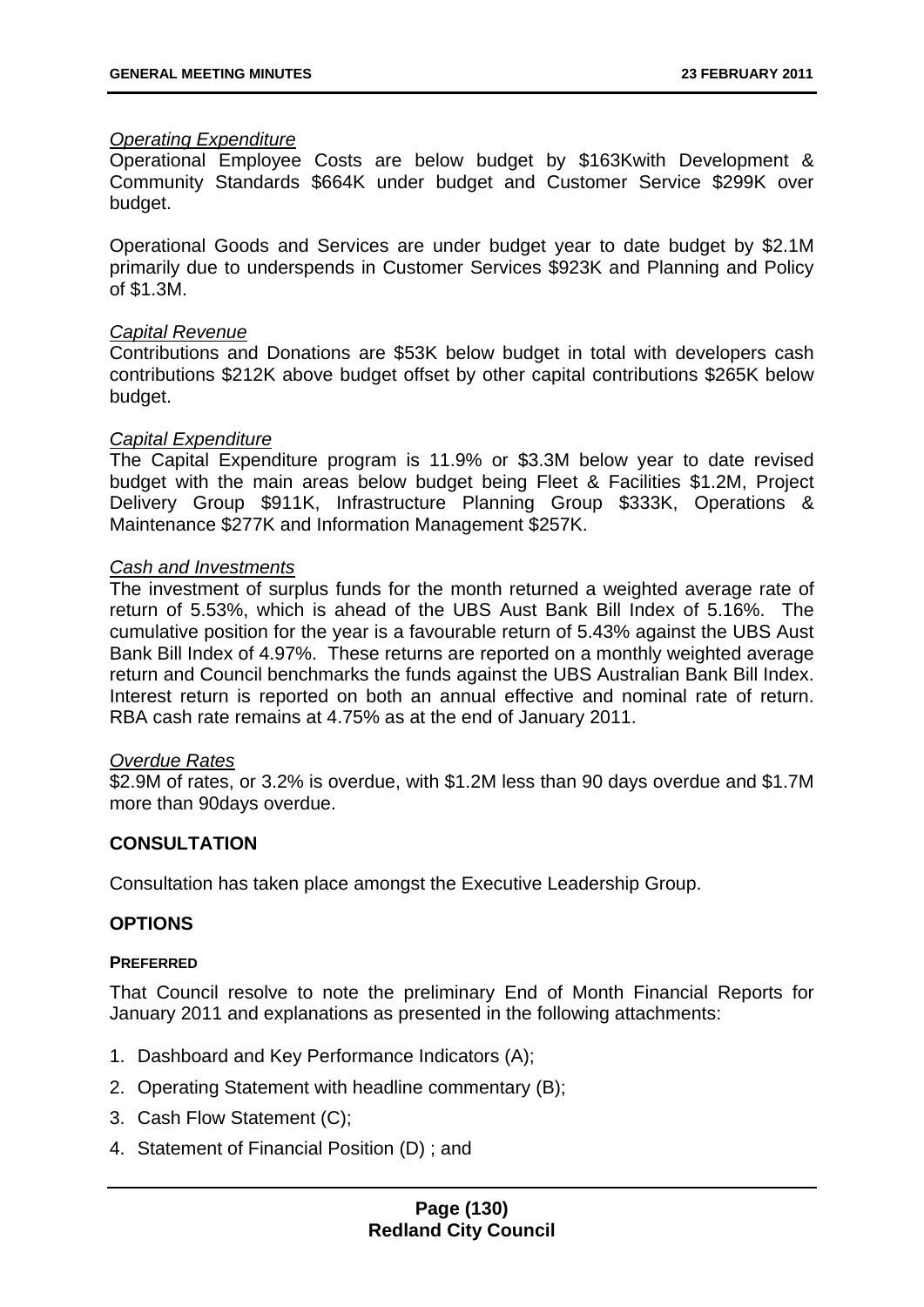5. Investment Summary and Graphs (E).

### **ALTERNATIVE**

That Council requests additional information.

## **OFFICER'S/COMMITTEE RECOMMENDATION/ COUNCIL RESOLUTION**

Moved by: Cr Ogilvie Seconded by: Cr Boglary

**That Council resolve to note the preliminary End of Month Financial Reports for January 2011 and explanations as presented in the following attachments:** 

- **1. Dashboard and Key Performance Indicators (A);**
- **2. Operating Statement with headline commentary (B);**
- **3. Cash Flow Statement (C);**
- **4. Statement of Financial Position (D) ; and**
- **5. Investment Summary and Graphs (E).**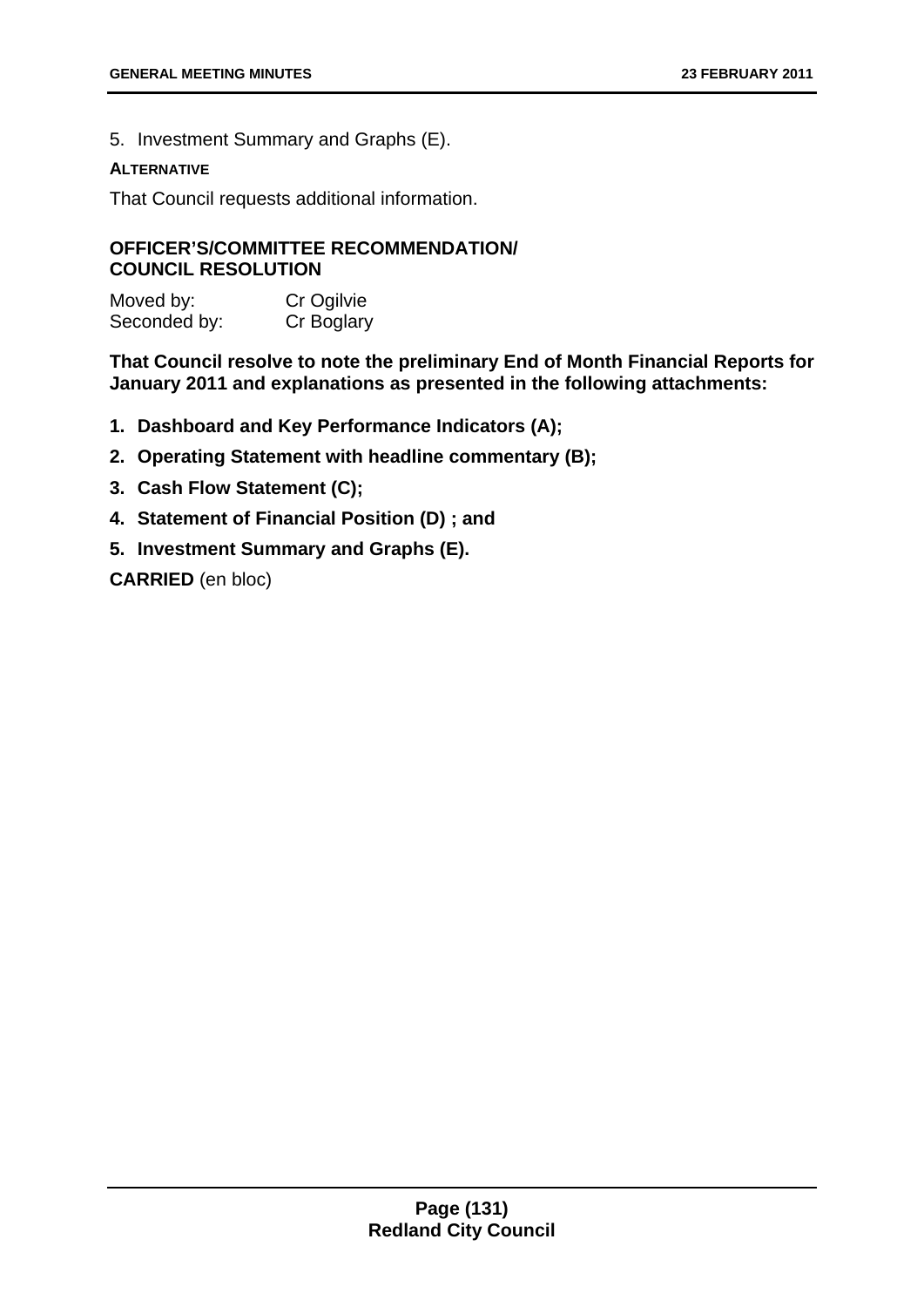# **15.2.3 QUARTERLY PROJECTS AND BUSINESS UNIT ACTIVITY REPORTS**

| <b>Dataworks Filename:</b>       | <b>Quarterly Projects and Business Unit Activity</b><br><b>Reports</b> |
|----------------------------------|------------------------------------------------------------------------|
| <b>Attachment:</b>               | <b>Quarterly Project Reports 31 December 2010</b>                      |
| <b>Responsible Officer Name:</b> | <b>Martin Drydale</b><br><b>General Manager Corporate Services</b>     |
| <b>Author Name:</b>              | Karen Bahr<br><b>Acting Service Manager Financial Reporting</b>        |

## **EXECUTIVE SUMMARY**

The attached reports include:

- the business activity statements for Council's business activities subject to the Code of Competitive Conduct; and
- selected operational and capital project expenditure across individual groups and departments of Council for the cumulative position as at the end of December 2010.

### **PURPOSE**

Council resolved to apply the Code of Competitive Conduct to 10 business units as part of its 2010/11 adopted budget. This report highlights actual to budget results for revenue and expenditure and provides commentary on major variations.

This report also presents year to date expenditure against revised and original budgets for selected operational and capital projects across the groups and departments of Council.

### **BACKGROUND**

The suite of strategic financial reports containing Council's operating statement, balance sheet, cash flows and results against key financial performance indicators is presented as a separate report to Council.

This report presents the operational results for 9 of the 10 business activities Council adopted as part of its 2010/11 budget process in addition to selected operational and capital project expenditure across individual groups and departments of Council.

### **ISSUES**

Nil.

# **RELATIONSHIP TO CORPORATE PLAN**

The recommendation in this report primarily supports the following outcomes: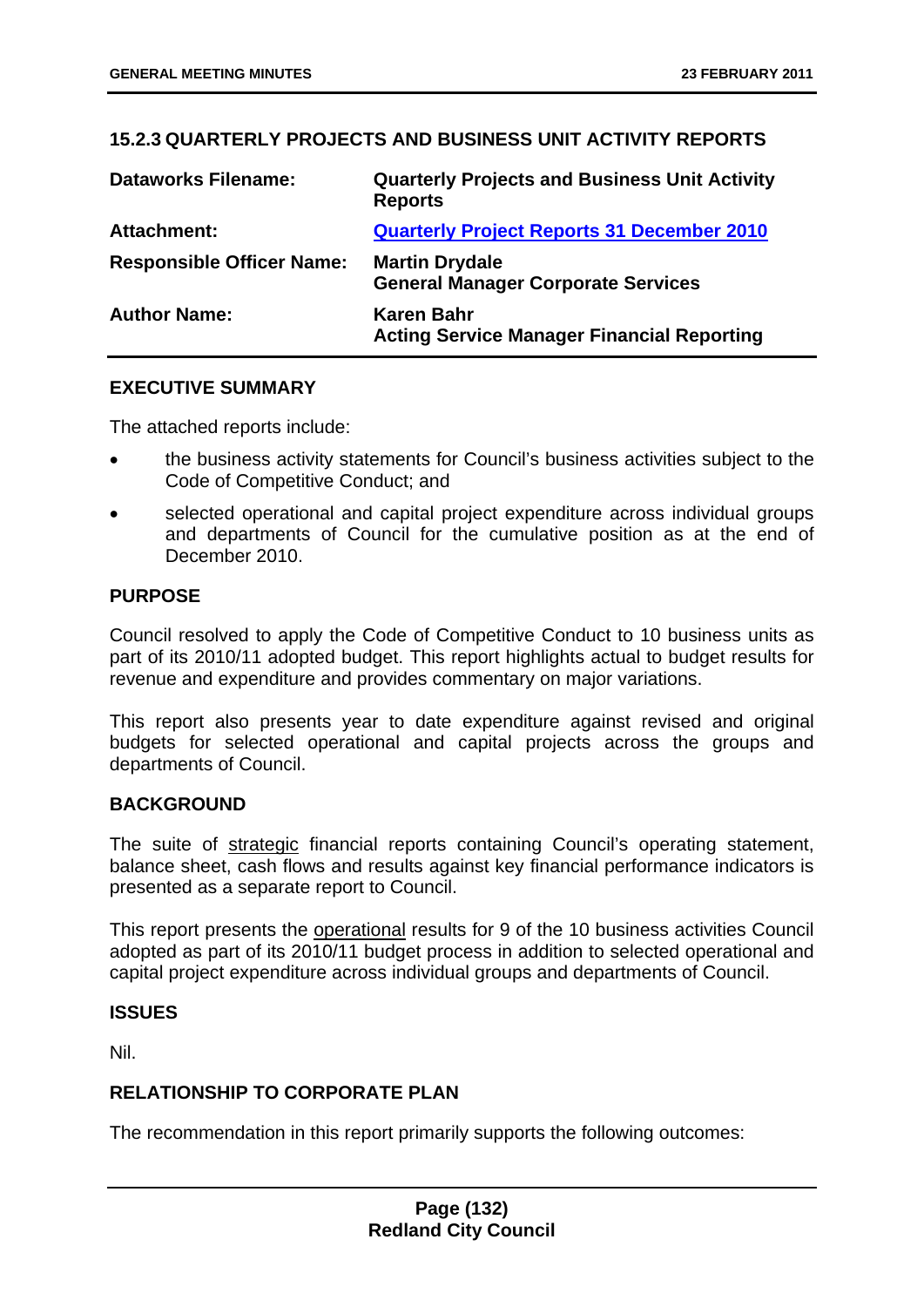### **8. Inclusive and ethical governance**

- 8.7 Ensure Council resource allocation is sustainable and delivers on Council and community priorities
- 8.8 Provide clear information to citizens about how rates, fees and charges are set and how Council intends to finance the delivery of the Community Plan and Corporate Plan.

## **FINANCIAL IMPLICATIONS**

Financial reports for 9 of the 10 business activities that Council has resolved to apply the Code of Competitive Conduct to are in the attached report. Reporting for the Wharves and Jetties business activity is still under development.

### Redland Art Gallery

Redland Art Gallery had operating revenue of \$3,152, \$6,356 below revised budget and operating expenses of \$276,188, \$42,447 below budget. The main driving factors in this result were employee costs \$14,164 below budget and Internal Expenditure \$30,334 below budget.

### School Age Care

School Age Care had operating revenue of \$1,589,215, \$31,996 below revised budget and operating expenses \$1,618,599, \$23,346 above budget. The main driving factors in this result were employee costs \$23,216 above budget, goods & services \$13,430 below budget and internal expenditure \$13,549 above.

### Cemetery Development & Maintenance

Cemetery Development & Maintenance had operating revenue of \$129,359, \$19,109 below revised budget and operating expenses of \$152,510, \$14,606 below budget. The main driving factor in this result was goods & services \$19,612 below budget.

#### Fleet Leasing and Operations

Fleet Leasing and Operations had operating revenue of \$210,658, \$116,324 below revised budget and operating expenses \$2,679,261, \$641,624 above budget. The main driving factors in this result were internal expenditure \$343,261 above budget, depreciation \$289,662 above budget and goods & services \$9,523 above budget.

# Quarry Operations

Quarry Operations had operating revenue of \$16,481, \$8,579 above revised budget and operating expenses of \$236,954, \$20,421 below budget. The main driving factors in this result were internal revenue \$110,822 below budget and employee costs \$21,717 below budget.

## Caravan Parks and Camping

Caravan Parks and Camping had operating revenue of \$1,549,758, \$258,450 below revised budget and operating expenses \$1,519,533, \$122,301 above budget. The other driving factor in this result was depreciation \$108,690 above budget.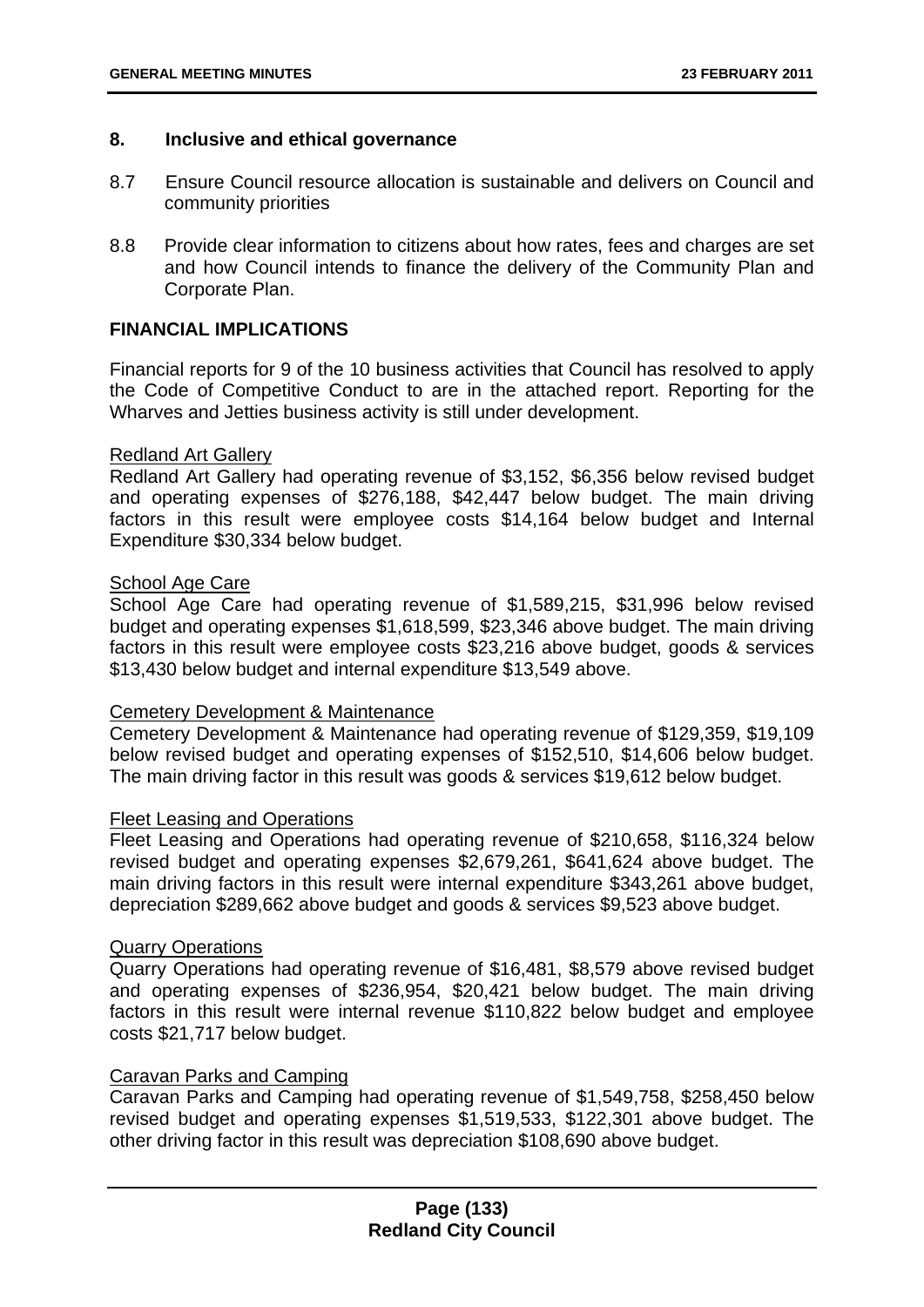### Building Certification

Building Certification had operating revenue of \$233,416, \$122,324 below revised budget and operating expenses of \$608,751, \$33,230 below budget. The other driving factors in this result were internal expenditure \$45,429 below budget and employee costs \$11,882 above budget.

### Redland Performing Arts Centre

Redland Performing Arts Centre had operating revenue of \$191,938, \$4,358 above revised budget and operating expenses of \$984,887, \$27,325 above budget. The other driving factors in this result were employee costs \$28,389 above budget and internal expenditure \$7,296 above budget.

### Tourism Development

Tourism Development had operating revenue of \$9,627, \$9,627 above revised budget and operating expenses of \$279,855, \$24,522 below budget. The other driving factors in this result were goods and services \$14,154 below budget, employee costs \$10,569 below budget.

### Selected Operational Projects

Expenditure on operational goods and services was under revised budget by \$5.4 million at 31/12/10 implying significant delays in the commencement and completion of 2010/11 operational projects and issues relating to the phasing of the revised budget. Major areas that are behind in operational expenditure include, Operations & Maintenance (\$1,274K), Infrastructure Planning Group (\$2,820K), Environmental Management Group (\$535K), Community & Social Planning Group (\$305K), and Land Use Group (\$303K).

Significant individual projects or departmental groups behind budget include:-

| Redland Bay Former Landfill Management Plan          | \$385K  |
|------------------------------------------------------|---------|
| <b>Parks &amp; Conservation</b>                      | \$483K  |
| Raby Bay Eastern Channel Dredging                    | \$1.47M |
| <b>Operations &amp; Maintenance Contractor Costs</b> | \$505K  |
| <b>Raby Canal Planning</b>                           | \$300K  |
| <b>Waste Operations</b>                              | \$638K  |

The attached report provides commentary on the progress of an extensive list of other selected projects.

#### Selected Capital Projects

The capital expenditure program is behind year to date revised budget by 25.5% or \$7.65M at 31/12/10. Main areas behind budget are Planning & Policy \$7.0M and Customer Service \$1.6M.

Large capital projects behind schedule include:

| <b>Purchase of Southeast Thornlands Parks</b>        | \$5.2M |
|------------------------------------------------------|--------|
| <b>Conservation Land Acquisition</b>                 | \$906K |
| Dinwoodie Rd & Cleveland Redland Bay Rd Intersection | \$300K |

## **Page (134) Redland City Council**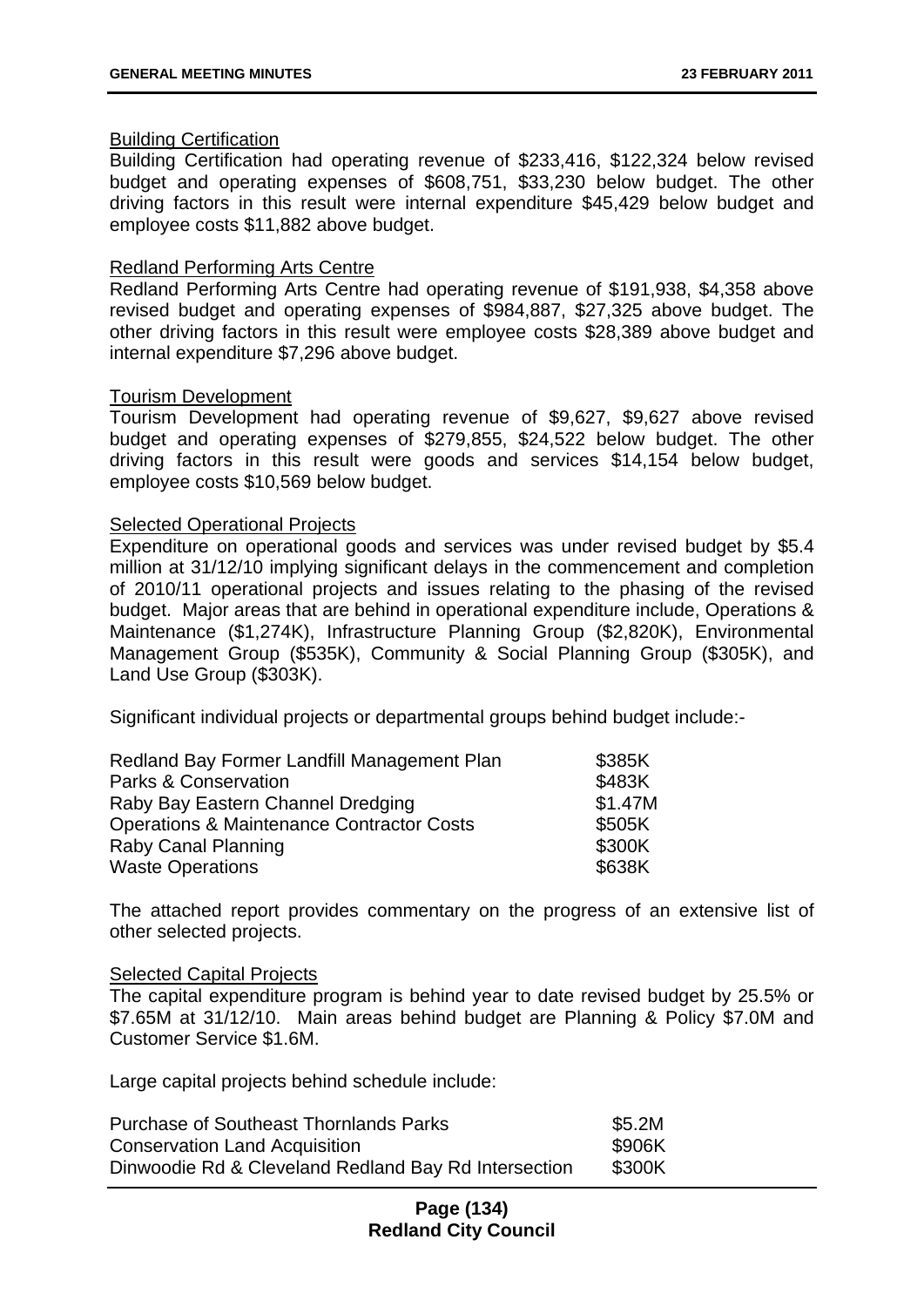| Rickertt/Quarry Rd Widening         | \$488K       |
|-------------------------------------|--------------|
| Giles/Gordon Roads                  | <b>\$72K</b> |
| Intrepid/Ondine Drive Court Stage 1 | \$355K       |

## **CONSULTATION**

Consultation has taken place amongst the Executive Leadership Group.

### **OPTIONS**

#### **PREFERRED**

That Council resolve to note the quarterly operational and capital project reports in addition to the Business Unit reports to which the Code of Competitive Conduct applies for December 2010, as presented in the following attachments:

- 1. Business activity statements; and
- 2. Selected Operational and Capital Projects expenditure reports.

### **ALTERNATIVE**

That Council requests additional information.

### **OFFICER'S/COMMITTEE RECOMMENDATION/ COUNCIL RESOLUTION**

| Moved by:    | Cr Ogilvie |
|--------------|------------|
| Seconded by: | Cr Boglary |

**That Council resolve to note the quarterly operational and capital project reports in addition to the Business Unit reports to which the Code of Competitive Conduct applies for December 2010, as presented in the following attachments:** 

- **1. Business activity statements; and**
- **2. Selected Operational and Capital Projects expenditure reports.**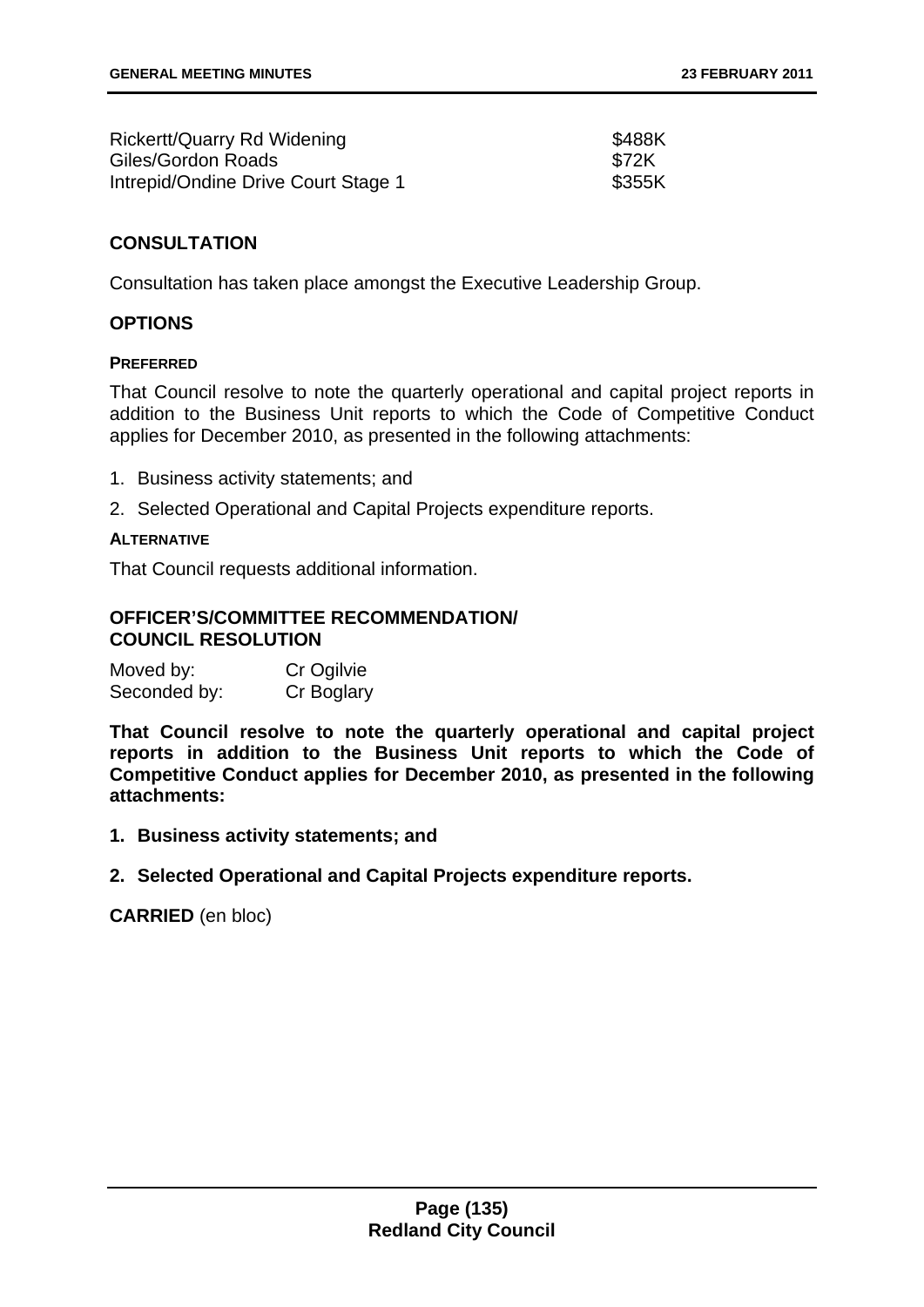# **15.2.4 2010/2011 SECOND QUARTER BUDGET REVIEW**

| <b>Dataworks Filename:</b>       | <b>FM Budget Review Committee Reports</b>                                                         |
|----------------------------------|---------------------------------------------------------------------------------------------------|
| Attachment:                      | 2010-2011 Second Quarter Budget Review                                                            |
| <b>Responsible Officer Name:</b> | <b>Terry Steinberger</b><br><b>Group Manager, Decision Support</b>                                |
| <b>Author Name:</b>              | <b>Deborah Corbett-Hall</b><br><b>Acting Service Manager, Budgeting and</b><br><b>Forecasting</b> |

### **EXECUTIVE SUMMARY**

This report outlines the budgeted financial position as at 31 December 2010 and provides a review of required and/or requested budget funds to Council's 2010/11 revised budget.

Attached to this report are the following details:

- Revised Key Performance Indicators (KPIs) for 2010/11,
- Revised 2010/11 Budgeted Statement of Cash Flows,
- Revised 2010/11 Budgeted Statement of Financial Position (Balance Sheet),
- Summary and Detailed listing of Budget Review Submissions, and
- Revised 2010/11 Operating Statements, Capital Funding and Other Items.

It is proposed that Council resolve to adopt the revised budget for 2010/11 at Redland City Council (RCC) consolidated level. In addition to this and in accordance with the *Local Government Act 2009 (Qld)*, it is proposed that Council resolve to adopt the RedWaste financial statements that are presented in the attached documentation. The relevant pages are outlined within the Officer's Recommendation in this report.

### **PURPOSE**

To address known budget expectations, significant forecast variances and consider budget review submissions.

### **BACKGROUND**

This report presents a review of the 2010/11 revised budget as at 31 December 2010. As part of Council's financial management framework, comprehensive quarterly budget reviews are undertaken by all departments. The second quarter budget review usually focuses on making any corrections to adopted budget figures and incorporating any new/changed programmes or priorities for the financial year. Council previously revised the 2010/11 budget in November 2010 to include any first quarter (Q1) submissions (General Committee Meeting held 17 November 2010).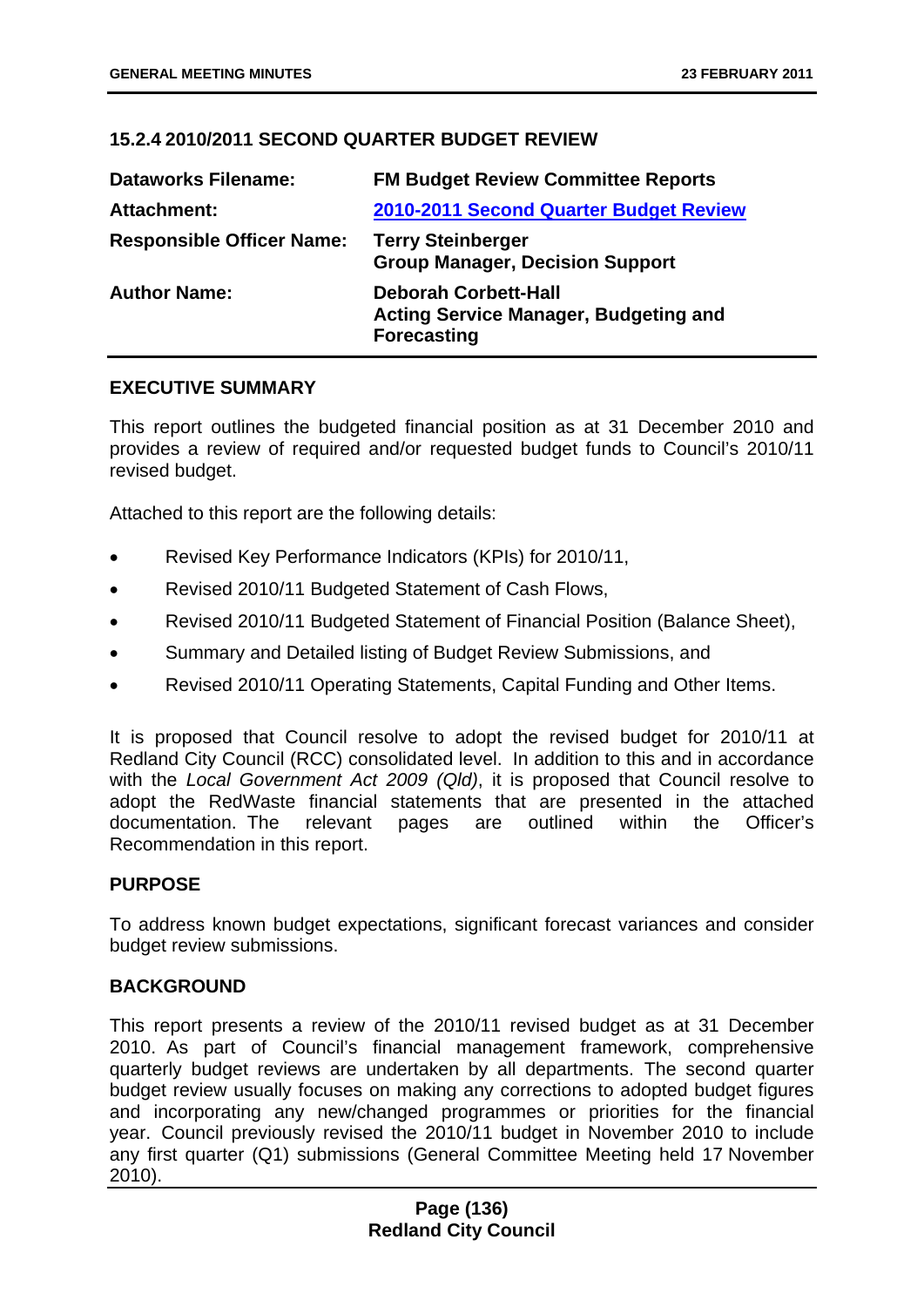# **ISSUES**

Budget review submissions included in this review have been categorised as:

- **New Projects** Projects and initiatives proposed by officers that have not previously been approved by Council for any level of expenditure;
- **New Projects** Councillor/Committee Projects and initiatives that have been referred by Councillors or Council/Committee meetings that have not received previous approval for any level of expenditure;
- **New Submissions** Adjustments and variations to existing projects or services and revenue estimates that would affect Council's surplus/deficit or cash position;
- **Transfers** Adjustments and variations to existing projects or services and revenue estimates that would not affect Council's surplus/deficit or cash position.

A total of 115 submissions have been included within this budget review and a summary of these budget review submissions is provided in the attachments to this report.

## **RELATIONSHIP TO CORPORATE PLAN**

The recommendation primarily supports the following outcome:

### **Outcome 9 An efficient and effective organisation.**

 Strategy 9.1 Ensure robust long term financial planning is in place to protect the financial sustainability of Council.

# **FINANCIAL IMPLICATIONS**

Overall the proposed budget review decreases the forecast cash ending balance for the 2010/11 financial year by \$5.195m from \$62.871m to \$57.675m. This favourable movement in forecast is primarily made up of the following:

# **Operational Revenue – Decrease of \$1.009m (unfavourable)**

Primarily attributable to:

- decrease in grants and subsidies \$1.456m; slightly offset by an
- increase in caravan parks fees and charges \$142k; and an
- increase in interest revenue of \$300k (higher cash balance and interest rates).

Operational Expenditure – Decrease of \$2.176m (favourable)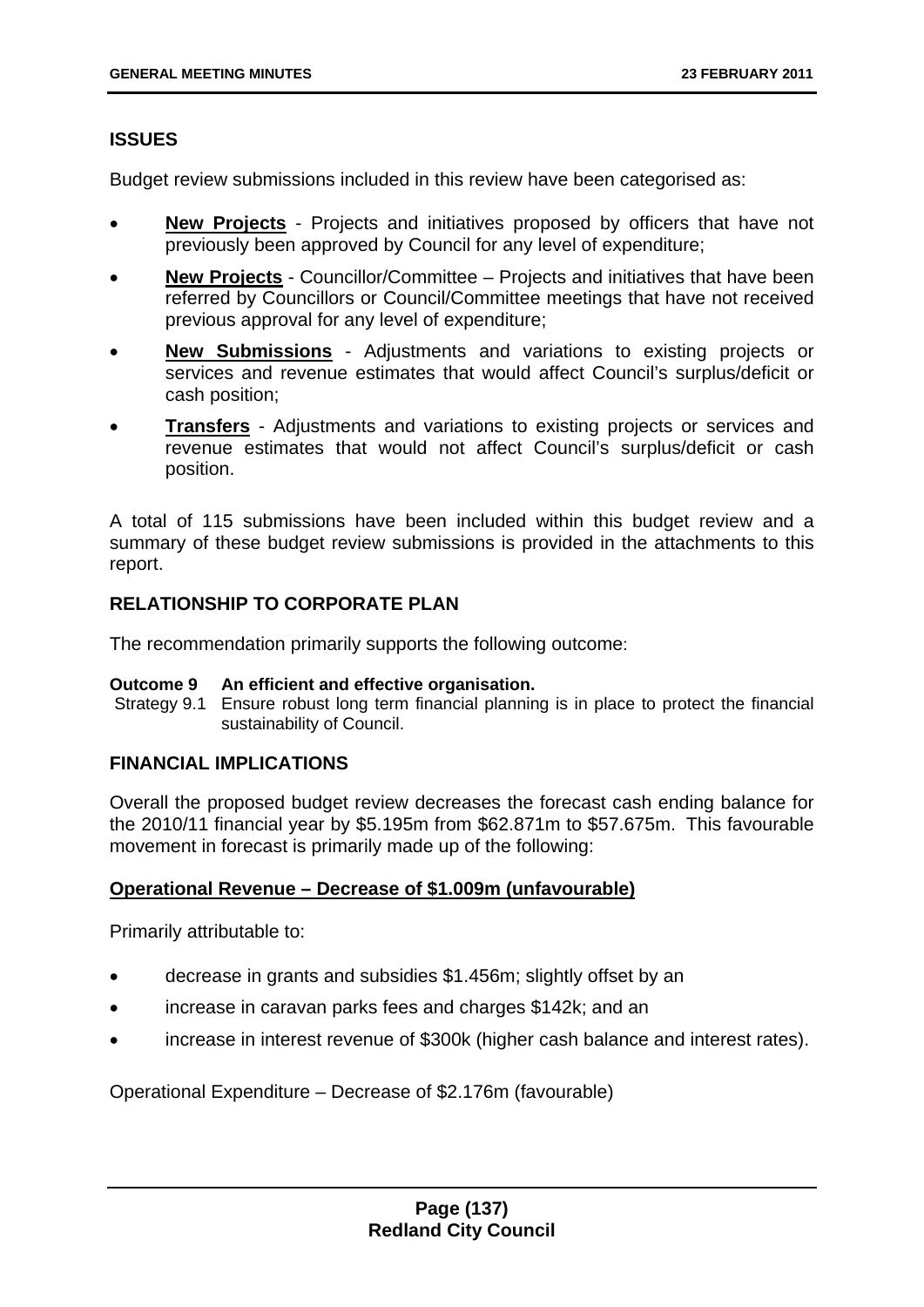The major contributors to this unfavourable movement are:

- decrease in materials and services \$2.506m; offset in part by an
- increase in employee costs \$727k (in the main due to caravan parks extension to budget prior to handover of business activity).

Capital Expenditure – Decrease of \$5.076m (favourable)

This favourable movement is primarily attributable to a decrease in materials and services \$5.116m made up of several capital jobs. Of particular note Weinam Creek car park upgrade \$1.6m and a correction to an overstated PDG recovery of \$2.5m.

## **Capital Revenue – Decrease of \$2.985m (unfavourable)**

This movement is primarily due to a reduction in forecast infrastructure charges \$3m based on current trends.

The above are only the major items contributing to the cash movement. A more detailed listing can be found in the budget review submissions listing (pages  $8 - 16$ ) contained within the attachment.

With the exception of three key performance indicators (KPIs), this budget review still results in the majority of KPIs being favourable against their respective targets.

The ratios that do not meet their targets are:

- operating performance KPI still below target although has increased due to a net increase in operating cash flows;
- operating surplus ratio financial analysis and forecasting is anticipating a move from deficit to surplus in 2013/14; and
- asset sustainability ratio  $-$  the ratio illustrates that Council needs to concentrate on renewing its assets as a greater proportion of depreciation – the assets are wearing out quicker than Council is replacing them. This budget review illustrates a decline in the ratio due to the increase in depreciation expense.

Even though this proposed review has three indicators below their desired targets, the adoption of the proposed review items into Council's 2010/11 budget will not impact Council's ability to make payments as they fall due.

# **PLANNING SCHEME IMPLICATIONS**

It is considered that the outcome of recommendations in this report will not require any amendments to the Redlands Planning Scheme.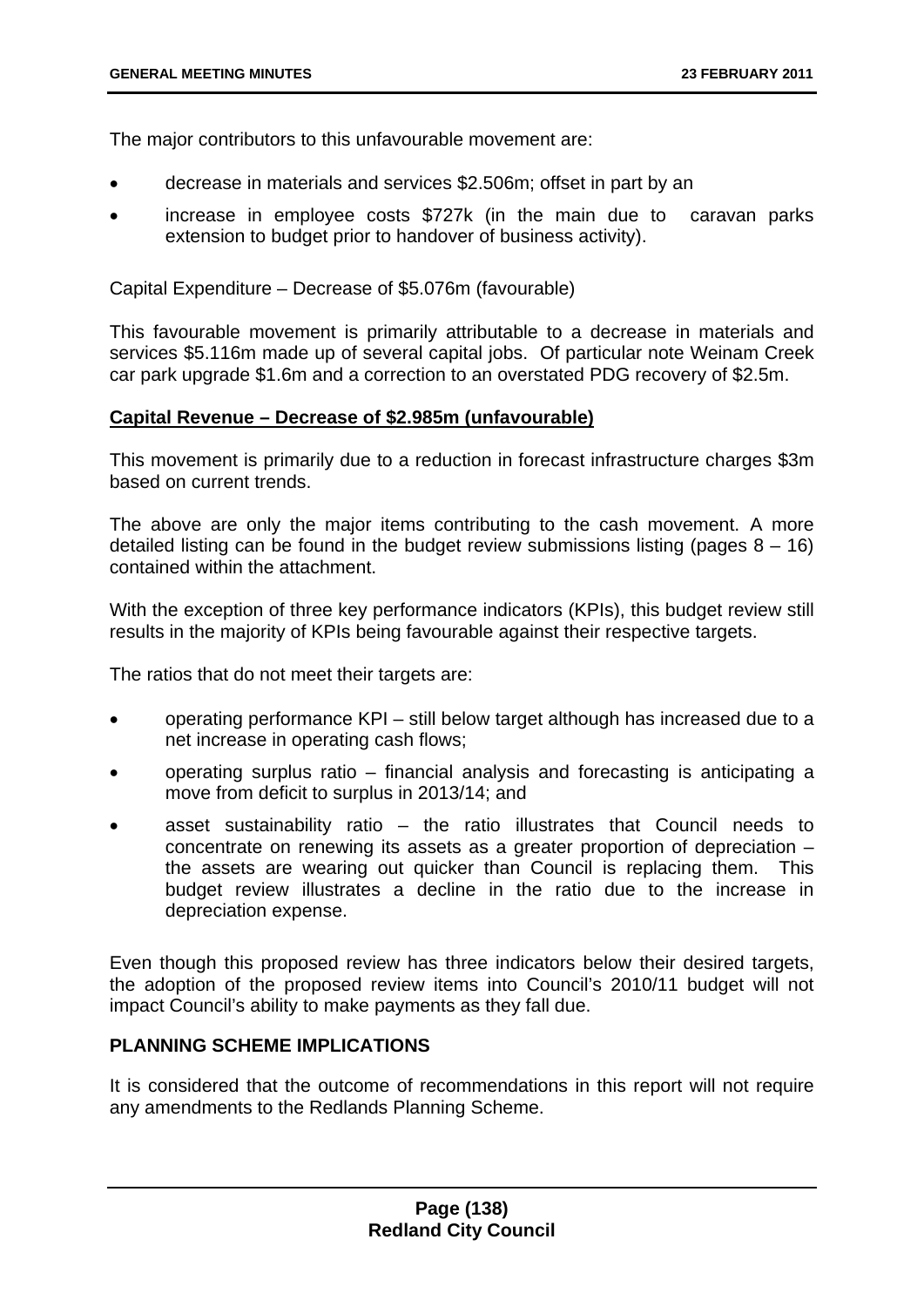# **CONSULTATION**

All group managers in consultation with the Executive Leadership Group (ELG) undertook the development of this budget review. Councillors reviewed the budget submissions with ELG in a workshop held on Wednesday 9 February 2011.

# **OPTIONS**

### **PREFERRED**

That Council resolve to:

- 1. Adopt the Revised Budget for 2010/11 at Redland City Council consolidated level which refers to the following:
	- a) RCC Budgeted Statement of Cash flows page 5 of attachment,
	- b) RCC Statement of Financial Position (Balance Sheet) page 6 of attachment,
	- c) RCC Operating and Capital Funding Statement page 17 of attachment
- 2. Meet the requirements of the *Local Government Act 2009(Qld),* adopt the RedWaste Operating and Capital Funding Statement – page 20 of the attachment.

### **ALTERNATIVE**

That Council resolve not to adopt the revised budget for 2010/11 as presented in the Officer's Recommendation below.

# **OFFICER'S/COMMITTEE RECOMMENDATION/ COUNCIL RESOLUTION**

Moved by: Cr Ogilvie Seconded by: Cr Boglary

**That Council resolve to:** 

- **1. Adopt the Revised Budget for 2010/11 at Redland City Council consolidated level which refers to the following:** 
	- **a) RCC Budgeted Statement of Cash flows page 5 of attachment;**
	- **b) RCC Statement of Financial Position (Balance Sheet) page 6 of attachment;**
	- **c) RCC Operating and Capital Funding Statement page 17 of attachment; and**
- **2. Meet the requirements of the** *Local Government Act 2009(Qld),* **adopt the RedWaste Operating and Capital Funding Statement – page 20 of the attachment.**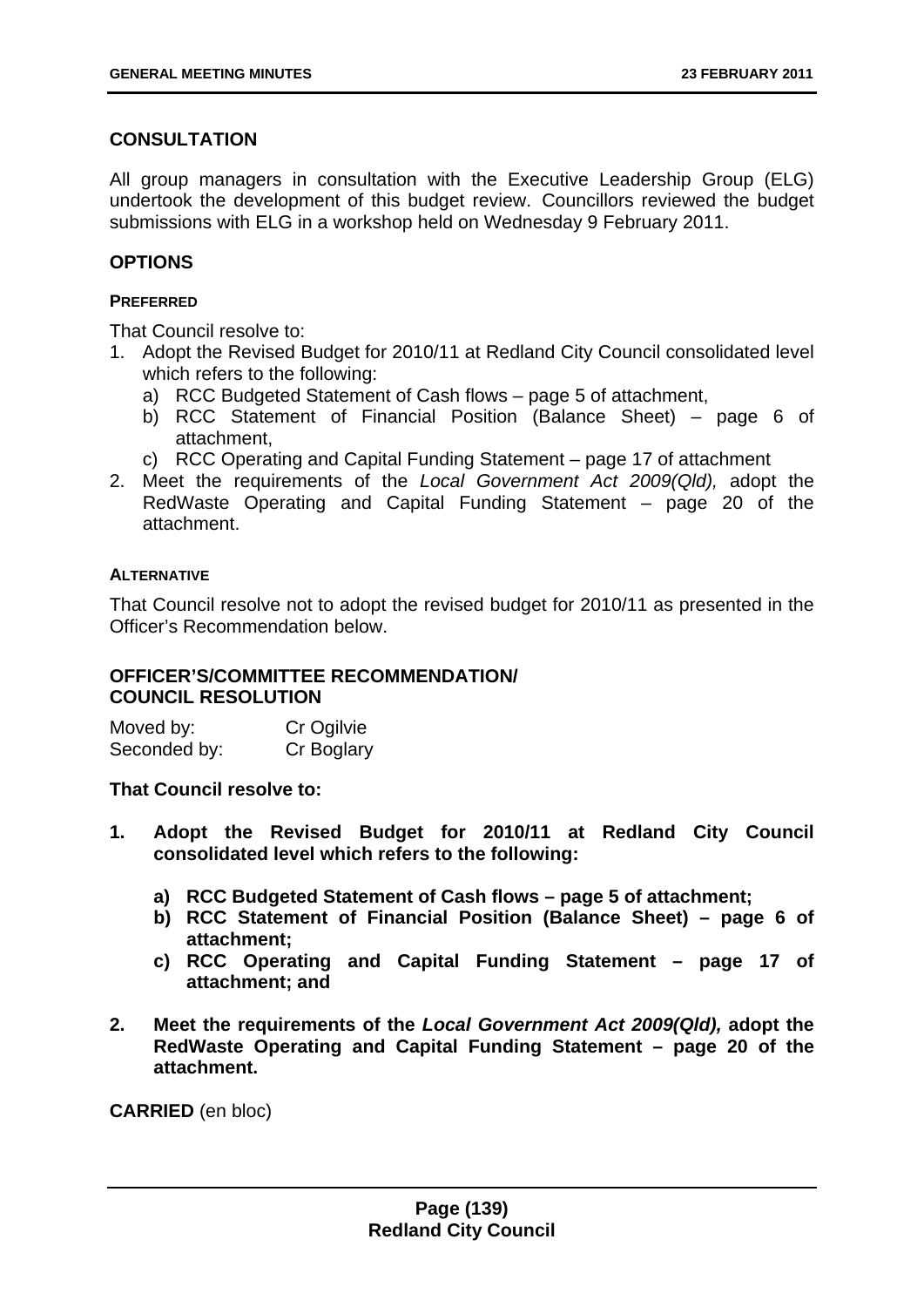## **15.3 OFFICE OF CEO**

## **15.3.1 ALLCONNEX WATER PRICING**

| <b>Dataworks Filename:</b>       | <b>GOV WRAD - Allconnex Water Pricing</b>                                                                                                                                                                                                   |
|----------------------------------|---------------------------------------------------------------------------------------------------------------------------------------------------------------------------------------------------------------------------------------------|
| <b>Attachments:</b>              | <b>Gold Coast City Council Resolution</b><br><b>Policy Statement on the Impacts of State</b><br><b>Government Water Reforms - February 2011</b><br><b>Redland City Council Policy Statement Regarding</b><br><b>Allconnex Water Pricing</b> |
| <b>Responsible Officer Name:</b> | <b>Gary Stevenson</b><br><b>Chief Executive Officer</b>                                                                                                                                                                                     |
| <b>Author Name:</b>              | <b>Gary Stevenson</b><br><b>Chief Executive Officer</b>                                                                                                                                                                                     |

### **EXECUTIVE SUMMARY**

Gold Coast City Council has resolved to convene a meeting of the three Councils (Gold Coast, Logan, Redland City Councils) to discuss Allconnex Water pricing issues following media and community calls for Councils to direct Allconnex Water in relation to pricing. This report recommends adoption of a formal position and response to the proposed meeting.

### **PURPOSE**

Council is requested to adopt a formal position in relation to water pricing and to determine an appropriate response to the proposal by Gold Coast City Council.

### **BACKGROUND**

Following weeks of intensive media and public interest in Allconnex Water pricing, on 7 February 2011, Gold Coast City Council resolved to convene an "emergency stakeholders meeting" to determine consensus on pricing and other related issues. A copy of the resolution is attached.

On 14 February 2011 Gold Coast City Council adopted a "Policy Statement on the Impacts of State Government Water Reform" which is referenced in Item 2 of its previous resolution. A copy of this Policy Statement is also attached.

In the interim a joint statement was endorsed by the Mayors and CEOs of Gold Coast, Logan and Redland City Councils on 10 February 2011 as follows:

"*Following discussions between the three Council Mayors this week a joint position has been conveyed to Allconnex Water.* 

*The Mayors acknowledged influences like bulk water prices that drive prices upwards but have categorically state the previously forecast increases of up to 23% are not acceptable.* 

## **Page (140) Redland City Council**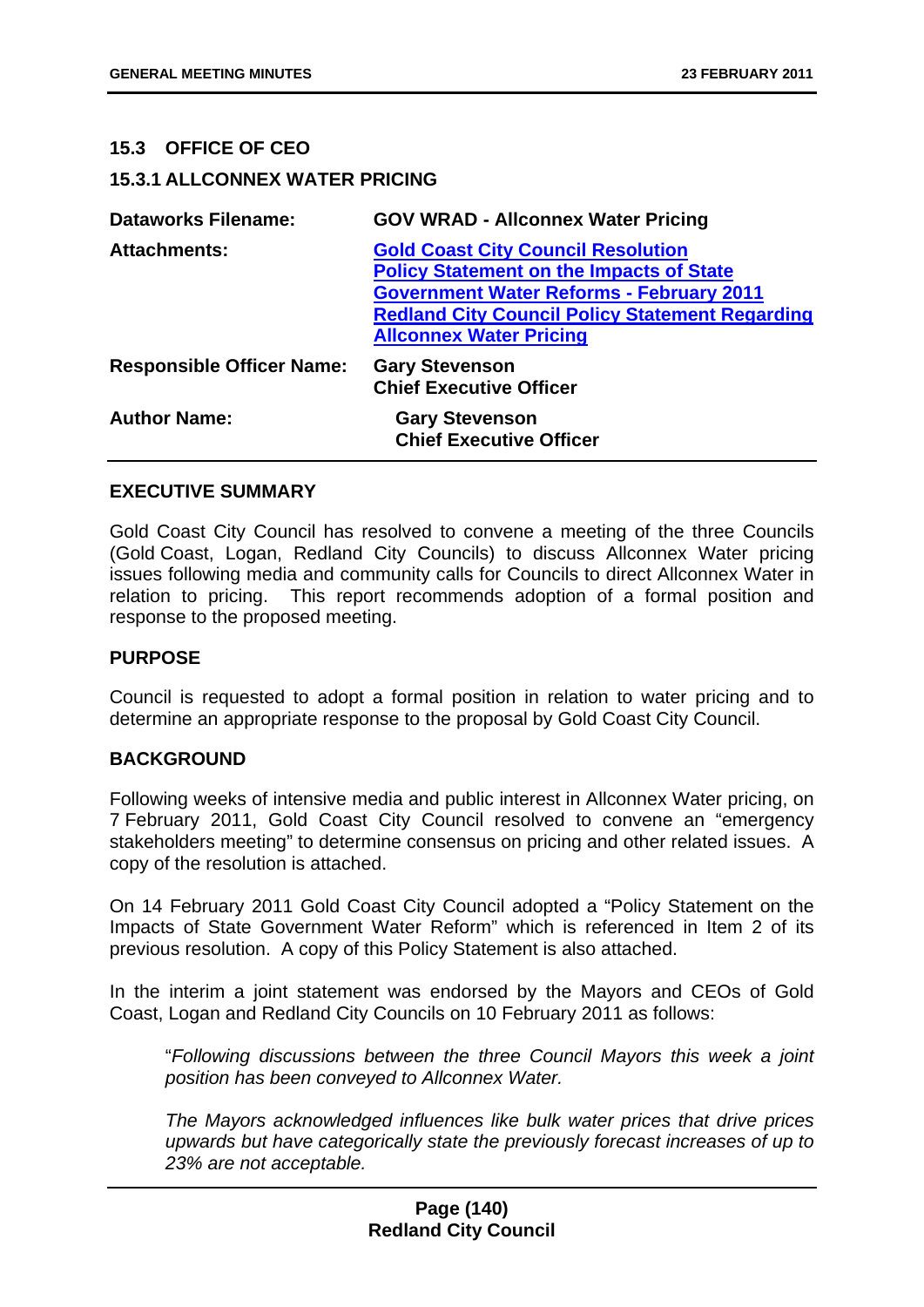*Allconnex Water has advised that it will write to Councils within the next two weeks with a proposed price increase as part of the formal consultation process that is due to be finalised by end March 2011.* 

*All three Mayors are confident that Allconnex Water will be proposing a lower increase as a result of their discussions, however given the complexity and scale of issues to weight up, a precise forecast of future prices is not practical or appropriate at this early stage.*"

Gold Coast City Council Mayor has scheduled the Stakeholders meeting for Saturday 19 February 2011. Logan City Council resolved on 15 February 2011 that it endorsed the Mayors' joint statement and that just its Mayor, CEO and Chair of its Water Committee would meet with counterparts to discuss Allconnex Water budgeting and pricing issues. Attendance of Logan City Councillors at the "emergency stakeholders meeting" therefore appears unlikely.

## **ISSUES**

Council is requested to reaffirm its policy position in relation to Allconnex Water Pricing noting significant differences between Redland City Council and its partners as follows:

- 1. Redland City Council water pricing was already close to Maximum Allowable Revenue but was still lowest of the three Council's indicating efficiency in its prior management of Redland Water.
- 2. Redland City Council will suffer reduced levels of financial returns from Allconnex Water whereas other Councils will enjoy increased returns which has had and will continue to have substantial impact on Council's financial position and outlook.
- 3. Redland Community enjoyed very low water price increases by Allconnex Water compared to other Councils (2.95% compared to 20%)
- 4. Redland City Council's equity in Allconnex Water is arbitrarily diminished due to flaws in the determination of the value of its assets. This has resulted in significant and unfair financial detriment to the Redland Community.
- 5. Redland City Council continues to issue Allconnex Water bills with its rates notices which has kept billing costs down whereas other Councils have elected to separate bills at higher cost.
- 6. Redland City Council has a lower bulk water cost which is absorbed into Allconnex Water's overall expenses and enjoyed therefore by all customers of Allconnex Water.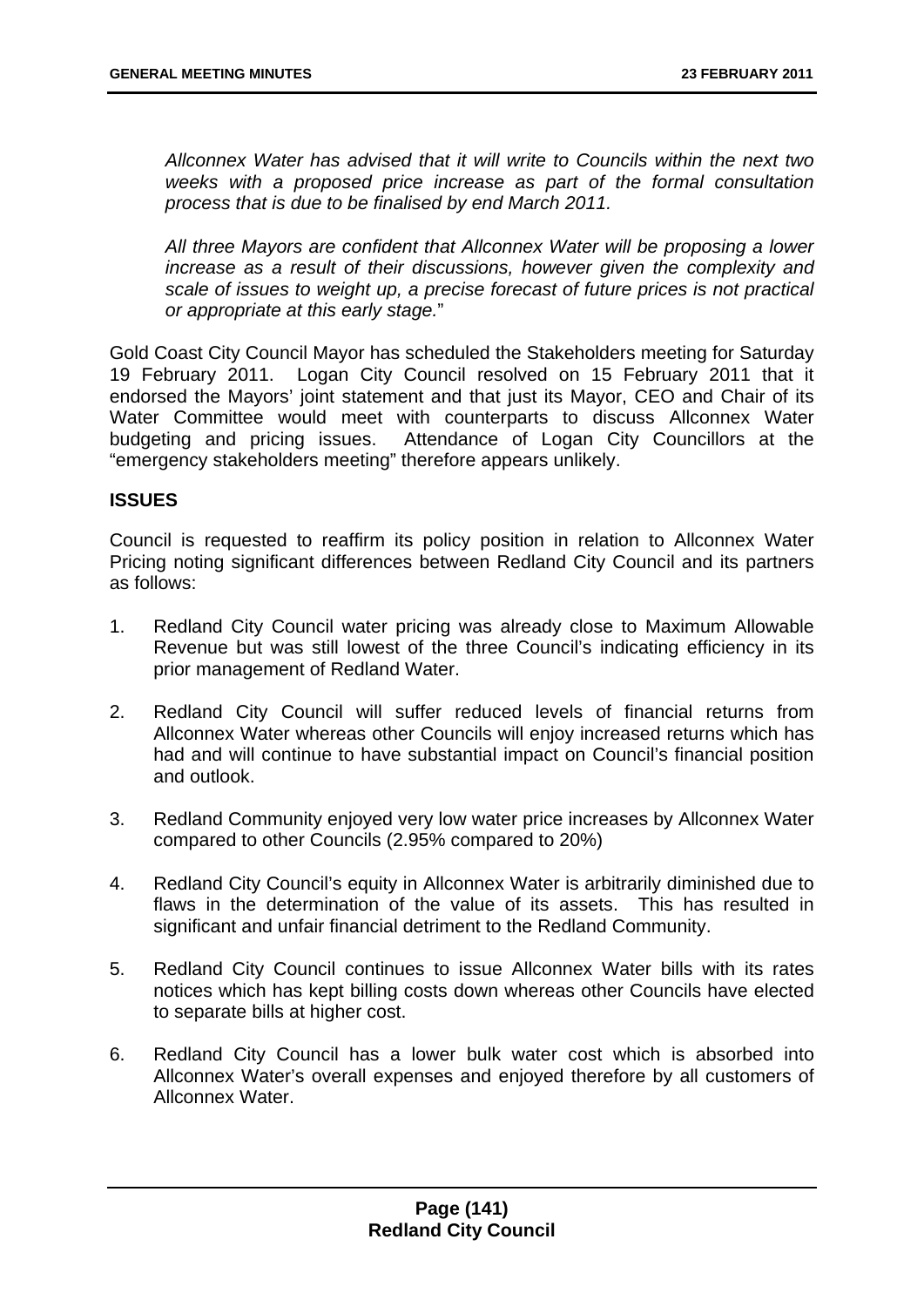Redland City Council has taken a responsible approach to implementation of State Government imposed water reform but unfortunately has not enjoyed financial windfall and is unlikely to do so for several years.

The issues are very different for Gold Coast City Council where its media and community is reacting to significant price increases.

A draft policy statement is attached therefore describing Redland City Council's position on water pricing and related issues.

In relation to the "emergency stakeholder meeting" while the intent has merit it appears that the method may be problematic.

No agenda, meeting format or decision making process has been provided to date.

The likelihood that on such complex and contentious issues, 39 Councillors (and CEOs or other support officers) will be able to reach consensus is considered to be low.

It is also questionable whether such a meeting will be able to ensure that prudence, due diligence and care is taken to reach decisions that might cross over regulatory and other important considerations.

The alternative as proposed by Logan City Council is that the Mayor, CEO and one Councillor meet with counterparts to discuss the issues and report back to their respective councils.

This approach is sound and is more likely to yield a constructive properly considered outcome.

# **RELATIONSHIP TO CORPORATE PLAN**

The recommendation primarily supports Council's strategic priority to provide inclusive and ethical governance by ensuring transparent and accountable democratic processes.

### **FINANCIAL IMPLICATIONS**

The Allconnex Water ultimate pricing decisions will have both immediate and sustained impact on Council's financial position and for any decision on this matter it is essential that financial implications be properly considered. As this report relates to primary policy input into this important matter, it is strongly recommended that Council act with caution and due diligence and not leave such issues to be determined in an unstructured or adhoc manner.

# **PLANNING SCHEME IMPLICATIONS**

Nil.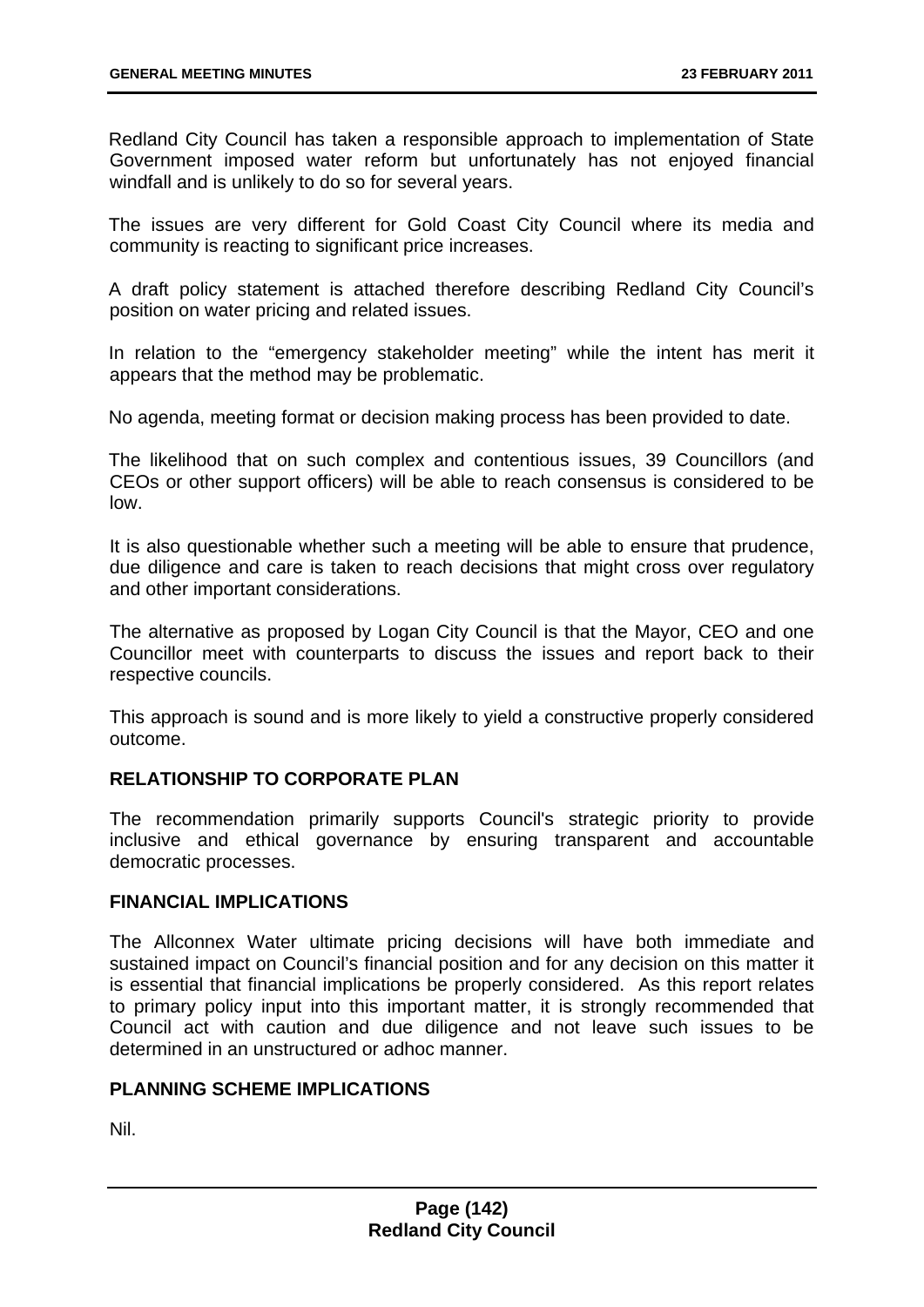# **CONSULTATION**

The Mayor, Councillors and relevant senior officers have been informed and consulted on numerous occasions.

# **OFFICER'S RECOMMENDATION**

That Council resolve as follows:

- 1. That Council adopts the Policy Statement (attached) and endorses the joint Mayors' statement of 10 February 2011.
- 2. That the Mayor advise her counterparts that Council prefers to participate in a structured discussion involving Mayor, CEO and one Councillor following receipt of Allconnex Water's imminent advice on pricing prospects.

## **COMMITTEE RECOMMENDATION/ COUNCIL RESOLUTION**

| Moved by:    | Cr Ogilvie |
|--------------|------------|
| Seconded by: | Cr Boglary |

**That Council resolve as follows:** 

- **1. That Council adopts the Position Statement (attached) and endorses the joint Mayors' statement of 10 February 2011; and**
- **2. That the Mayor advise her counterparts that Council prefers to participate in a structured discussion involving Mayor, CEO and one Councillor following receipt of Allconnex Water's imminent advice on pricing prospects.**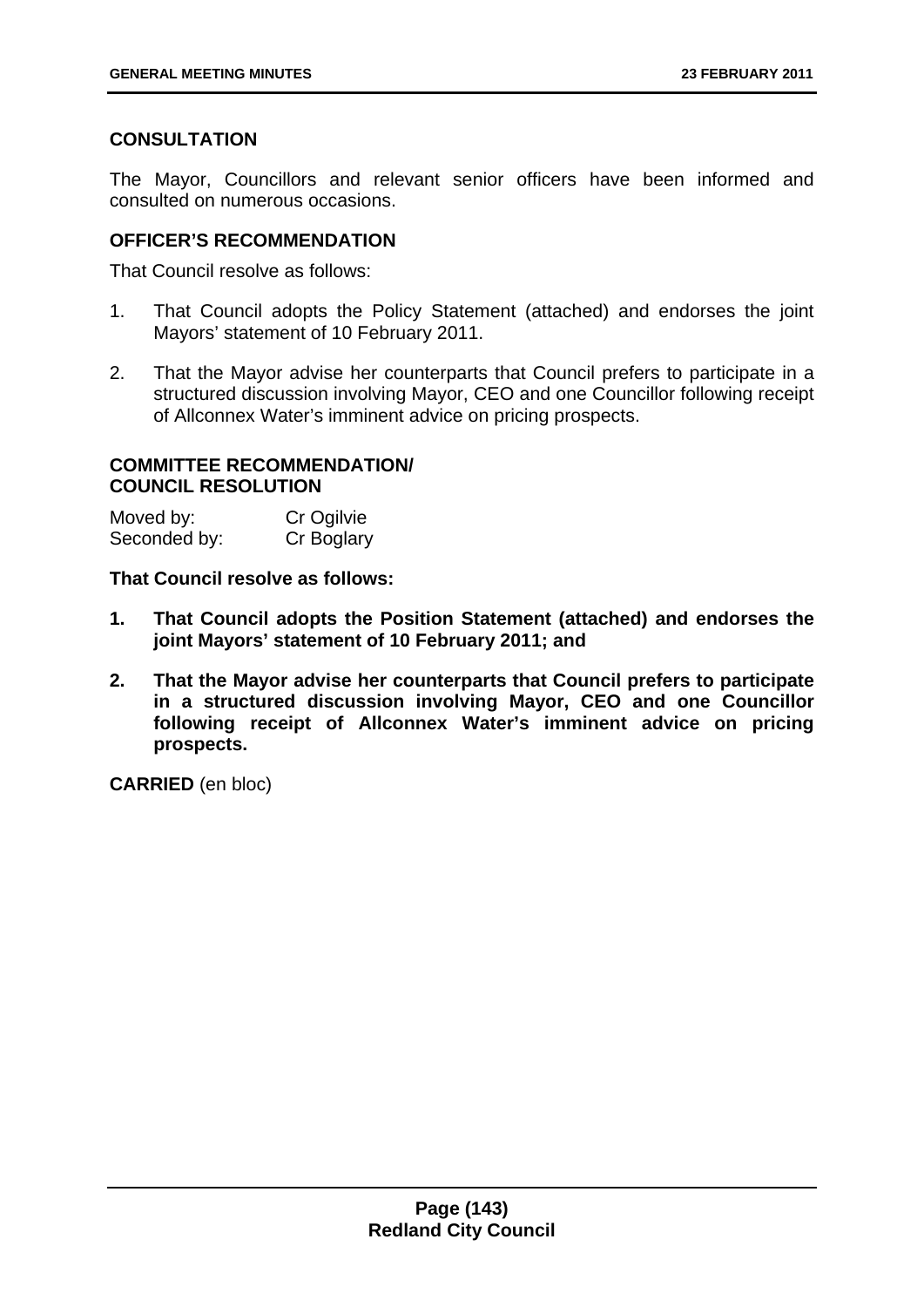### **15.4 COMMITTEE GENERAL BUSINESS**

Moved by: Cr Williams Seconded by: Cr Ogilvie

That Cr Williams be granted permission to bring forward an Item of General Business at Committee.

# CARRIED

# **15.4.1 EMERGENCY STAKEHOLDERS MEETING**

# **PROPOSED MOTION AT COMMITTEE**

| Moved by:    | <b>Cr Williams</b> |
|--------------|--------------------|
| Seconded by: | Cr Ogilvie         |

That Council agree to attend an emergency stakeholders meeting with all Mayors and all Councillors of Gold Coast, Logan and Redland City Councils as shareholders in Allconnex to:

- 1. Contribute to discussions as outlined in Council resolution Gold Coast City Council  $7<sup>th</sup>$  February 2011 – Allconnex Water Charges;
- 2. Seek State Government intervention with SEQ Water to reduce the Bulk Water charges; and
- 3. Support the initiation of a quarterly reporting process from Allconnex outlining operational budgets including employee costs and capital works budgets.

On being put to the vote the motion was LOST at Committee.

### **COMMITTEE RECOMMENDATION/ COUNCIL RESOLUTION**

| Moved by:    | Cr Ogilvie |
|--------------|------------|
| Seconded by: | Cr Boglary |

**That Council agree that a delegation will attend an emergency stakeholders meeting with Mayors and Councillors of Gold Coast, Logan and Redland City Councils as shareholders in Allconnex to:** 

- **1. Contribute to discussions as outlined in Gold Coast City Council's resolution of 7th February 2011 – Allconnex Water Charges, recognising that the meeting does not have statutory authority to make decisions and bind Council. Council's representations will be on the basis of Redland City Council's Position Statement; and**
- **2. Continue to seek State Government intervention with SEQ Water to reduce the Bulk Water charges.**

**CARRIED** (en bloc)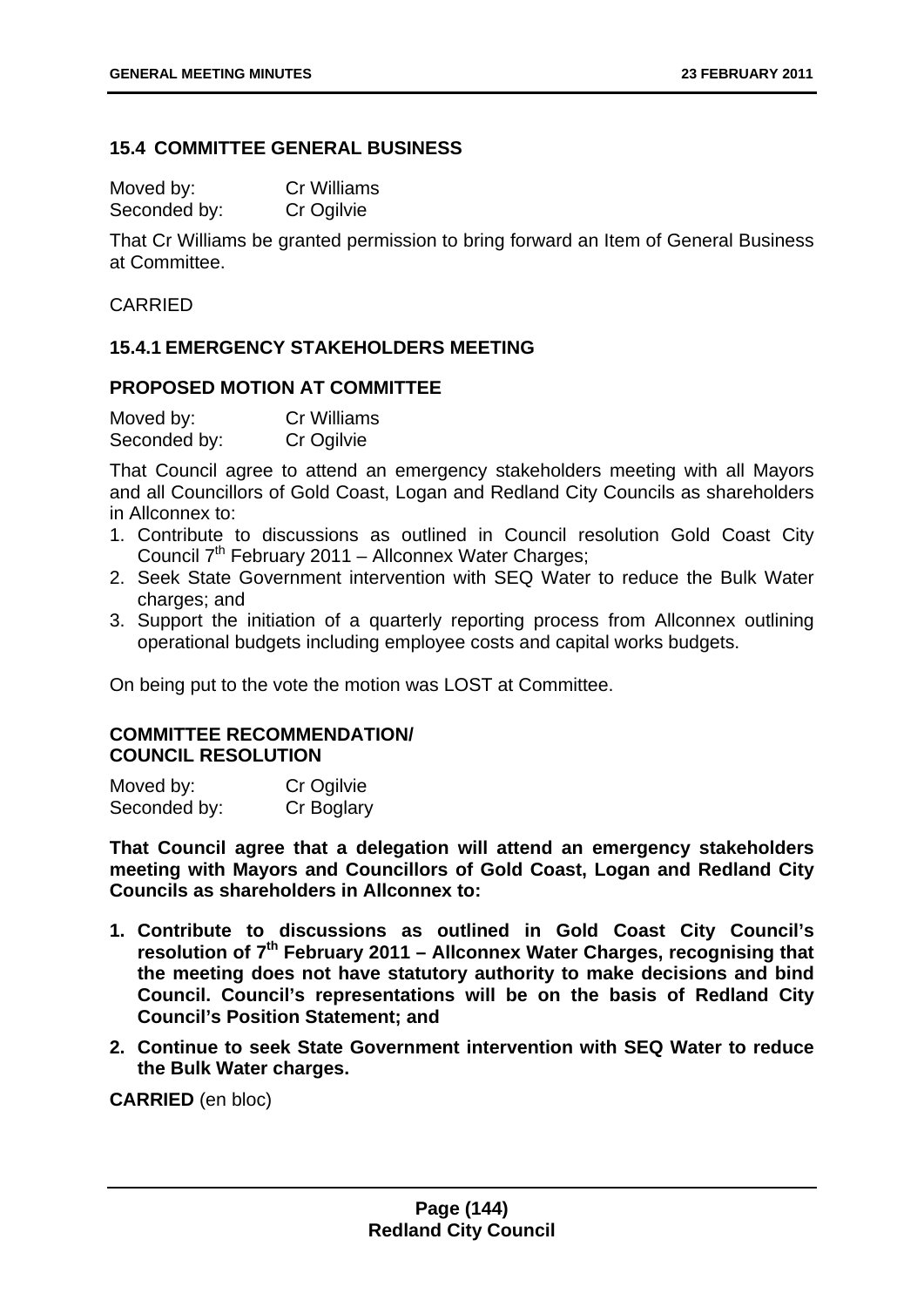### **15.4.2 GREENWASTE FEES**

| Moved by:    | <b>Cr Williams</b> |
|--------------|--------------------|
| Seconded by: | <b>Cr Reimers</b>  |

That Cr Williams be granted permission to bring forward an Item of General Business at Committee.

CARRIED

### **PROPOSED MOTION AT COMMITTEE**

| Moved by:    | <b>Cr Williams</b> |
|--------------|--------------------|
| Seconded by: | <b>Cr Reimers</b>  |

That Council remove the Greenwaste fee from our Fees & Charges as at March 1st and adjust the budget accordingly through our pending quarterly budget review.

On being put to the vote the motion was LOST at Committee.

| Moved by:    | Cr Hobson         |
|--------------|-------------------|
| Seconded by: | <b>Cr Reimers</b> |

That Cr Hobson be granted permission to bring forward an Item of General Business.

CARRIED

# **15.4.3 IMPLICATIONS OF REDUCING OR REMOVING GREENWASTE FEE**

### **PROPOSED MOTION AT COMMITTEE**

Moved by: Cr Hobson Seconded by: Cr Reimers

That Council call for a report that looks at the implications of reducing or removing Greenwaste fee.

On being put to the vote the motion was LOST at Committee.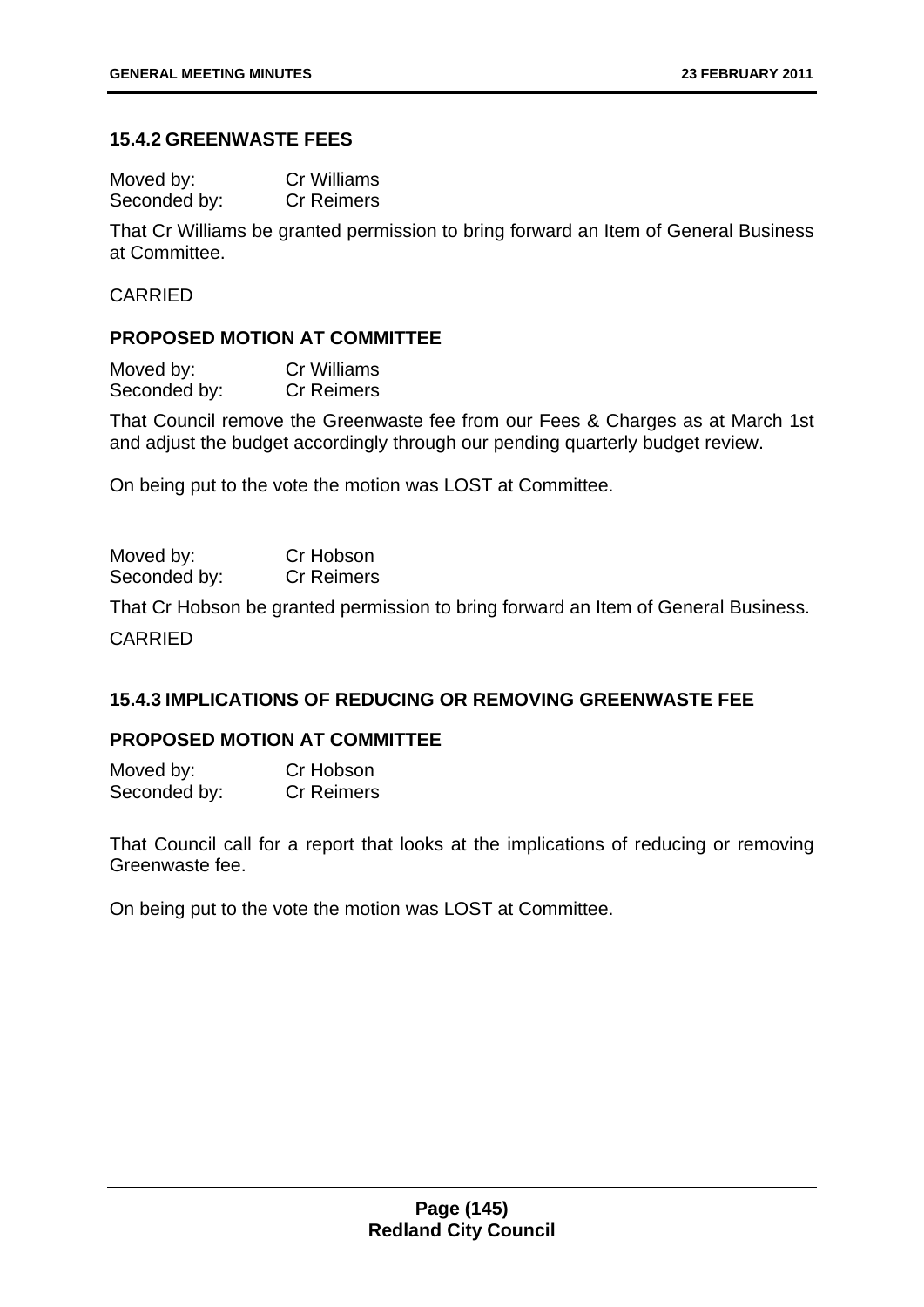# **15.5 CLOSED SESSION AT COMMITTEE**

The Committee meeting was closed to the public under section 72(1) of the *Local Government (Operations) Regulation 2010* to discuss the following items, and following deliberation on these matters, the Committee meeting was again opened to the public.

# **15.5.1 ALLCONNEX WATER OWNERS FORUM**

Council's Chief Executive Officer was to provide a verbal update to Committee following the recent Allconnex Water Owners Forums held on 30 November 2010 and 9 February 2011.

This item was deferred to a later date.

### **15.5.2 DRAFT PARTICIPATION RETURNS POLICY**

| <b>Dataworks Filename:</b>       | <b>WS Planning</b>                                                  |
|----------------------------------|---------------------------------------------------------------------|
| <b>Responsible Officer Name:</b> | <b>Martin Drydale</b><br><b>General Manager, Corporate Services</b> |
| <b>Author Name:</b>              | <b>Vicki Lewis</b><br><b>Business Support, Manager</b>              |

### **EXECUTIVE SUMMARY**

A confidential report from General Manager Corporate Services dated 15 February 2011 was discussed in closed session at the Corporate Services & Governance Committee of 16 February 2011, with the Committee Recommendation presented at today's General Meeting for consideration.

### **COMMITTEE RECOMMENDATION/ COUNCIL RESOLUTION**

| Moved by:    | Cr Ogilvie |
|--------------|------------|
| Seconded by: | Cr Boglary |

**That Council supports the identified changes to the Participation Returns Policy which has been agreed in principle by the three Participating Councils ie Gold Coast, Logan and Redland Councils, and the Executive Management Team of Allconnex Water.** 

**CARRIED** (en bloc)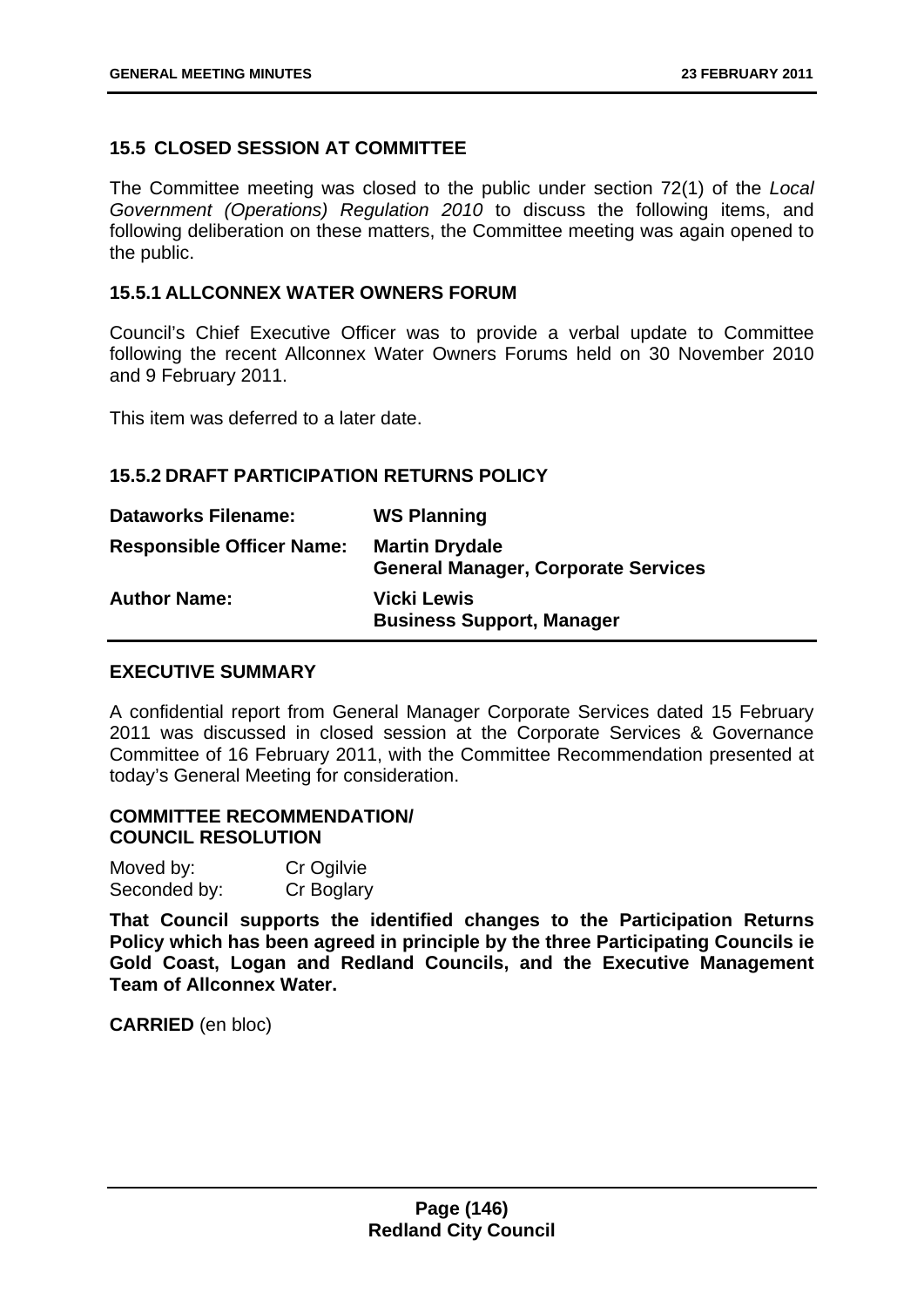# **16 MAYORAL MINUTES**

Nil.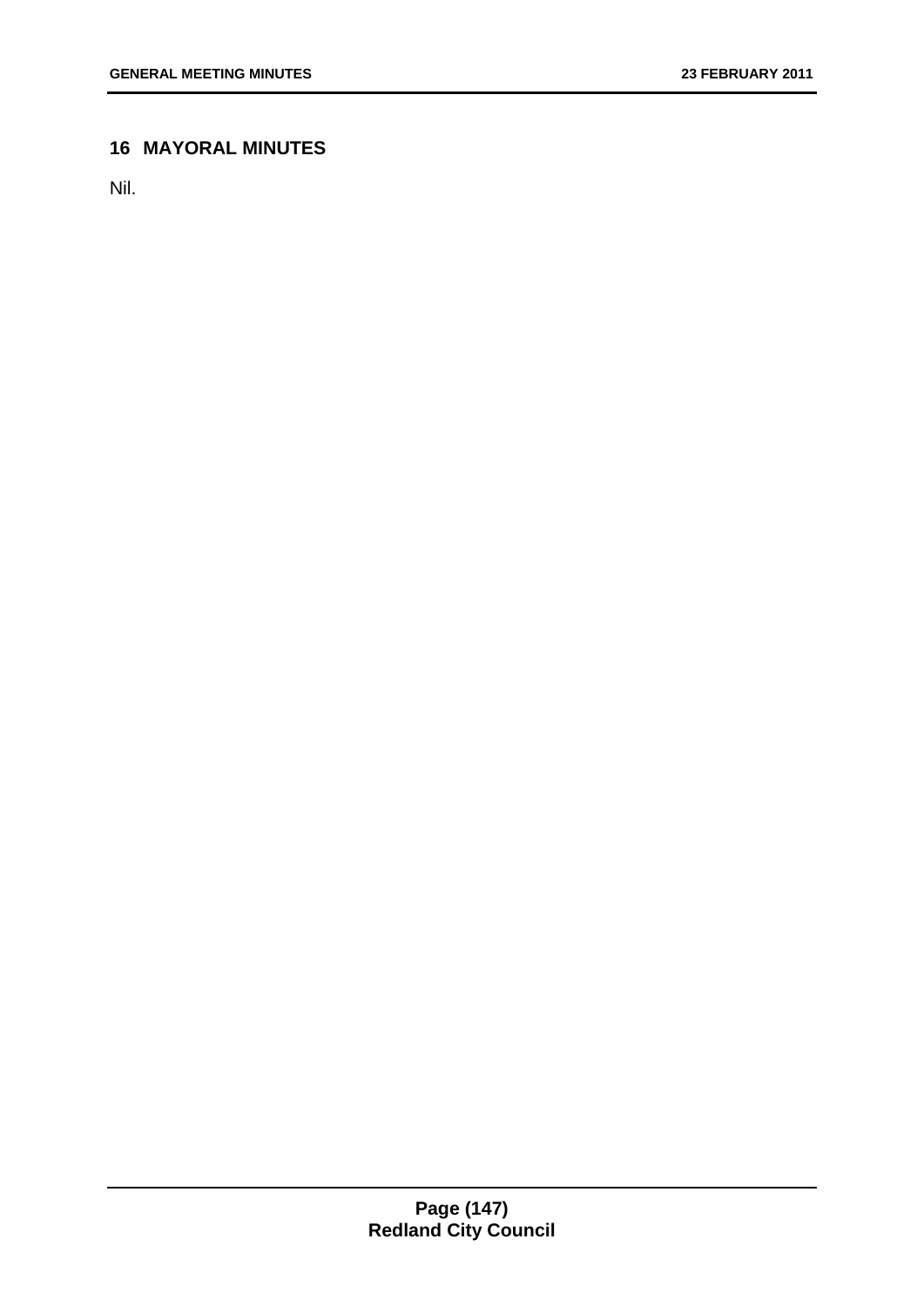# **17 DIRECT TO COUNCIL REPORTS**

#### **17.1 PLANNING & POLICY**

# **17.1.1 FLOOD RECOVERY SUPPORT THROUGH SISTER CITY INITIATIVES**

| <b>Dataworks Filename:</b>       | <b>Community Services - Liaison - Disaster</b><br><b>Management</b>            |
|----------------------------------|--------------------------------------------------------------------------------|
| <b>Responsible Officer Name:</b> | <b>Judy Spokes</b><br><b>Acting Manager Community &amp; Social Planning</b>    |
| <b>Author Name:</b>              | <b>Vicki Godfrey</b><br><b>Project Officer Community &amp; Social Planning</b> |

#### **EXECUTIVE SUMMARY**

This report is the result of a Planning and Policy committee resolution on 2 February 2011 that: "'Council investigate the concept of a sister city relationship with one of the flood-affected areas in conjunction with the community".

An investigation has been undertaken which focussed on local government disasterrelated city to city activities and community sector opportunities. Three options to progress the concept are presented as a result of the investigation which was conducted through desktop analysis of post-flood community support activities and discussions with key stakeholders (council officers, service and community organisations).

Proposals being developed by a coalition of district Rotary clubs have been considered, and are recommended as the basis for development of an effective partnership with Council.

### **PURPOSE**

To respond to a resolution of Council's Planning & Policy committee on 2 February 2011 to investigate the concept of developing a 'sister' city relationship with one of the flood affected areas in conjunction with the community.

To present options for Council action based on an analysis of local government and community responses to high needs-towns following the immediate crisis period postfloods in Queensland.

### **BACKGROUND**

Council's Planning and Policy Committee resolved on 2 February 2011 to donate \$10,000 to the Premier's Disaster Relief Appeal, \$5,000 to the Toowoomba Disaster Appeal and \$5,000 to the Lockyer Valley Appeal.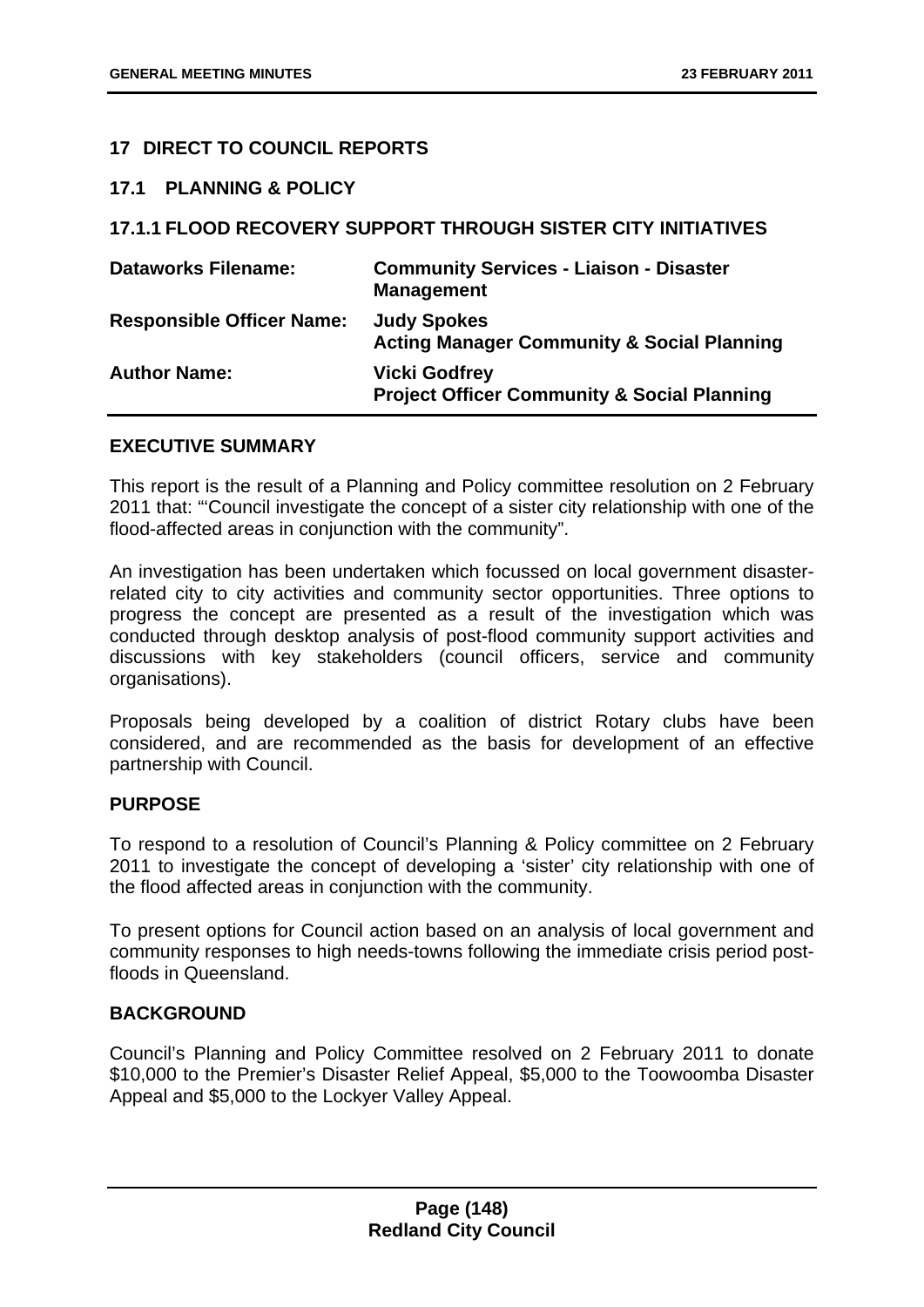Following representations from the Mayor, the Committee also resolved to investigate the concept of developing a "sister" city relationship with one of the flood affected areas in conjunction with the community.

Officers have consulted external local government officers and community service organisations and conducted a desktop analysis of existing sister city programs / partnership focussing on disaster support. Redland City Council officers have also been consulted. The results of this investigation are set out below.

# **ISSUES**

Investigations into the Sister Cities Australia program identified a range of projects undertaken by towns, cities, ports or State Government agencies which provide assistance to towns or cities in Australia and beyond. These projects support cultural, civic, technical, professional and economic development. Most are designed to promote trade and other benefits to cities which identify with each other in some way. Others are established as compassionate responses to communities facing severe disadvantage or challenges. Council led sister city relationships have, for example, been sustained between Australia and East Timor for several years and have sought to support the nation during its fledging development as a nation.

Generally local government sister city relationships have been developed with a view to building supportive citizen to citizen and Council to Council partnerships over the long term to achieve mutual benefits. Disasters, in the nature of the Queensland floods, have triggered many supportive local government actions in response to immediate post crisis needs. Medium term recovery efforts though have generally not been developed through local government sister-city relationships. Sydney's Willoughby Council is an exception

# **Willoughby: A Global Friendship Committee**

Willoughby Council has developed a number of sister city relationship within Australia and internationally. Within Australia it formed a sister city relationship 15 years ago with a rural town Bingara (Gwydir Shire) which was suffering from the effects of drought. Initial projects included donation of trees for soil stabilisation and provision of GIS mapping expertise. To formalise the Council's sister city relationships the Council established a Global Friendship committee five years ago, with an annual budget of \$16,000. This Committee is made up of Willoughby community members, Councillors and Council staff. Through the Committee, the Council established a sister city relationship with the Chinese City of Jinni, which was affected by the 2008 earthquakes. The '1000 Cranes Project' was an initiative of the Willoughby – Jinni relationship and was implemented under the Council's Humanitarian Policy and supported by its Global Friendship Committee.

# **Adopt a Town**

The local district Rotary Clubs including Capalaba and Cleveland are in the process of planning an "Adopt-a-Town" initiative which aims to provide medium to long term project support to a rural town affected by the Queensland floods. The Clubs have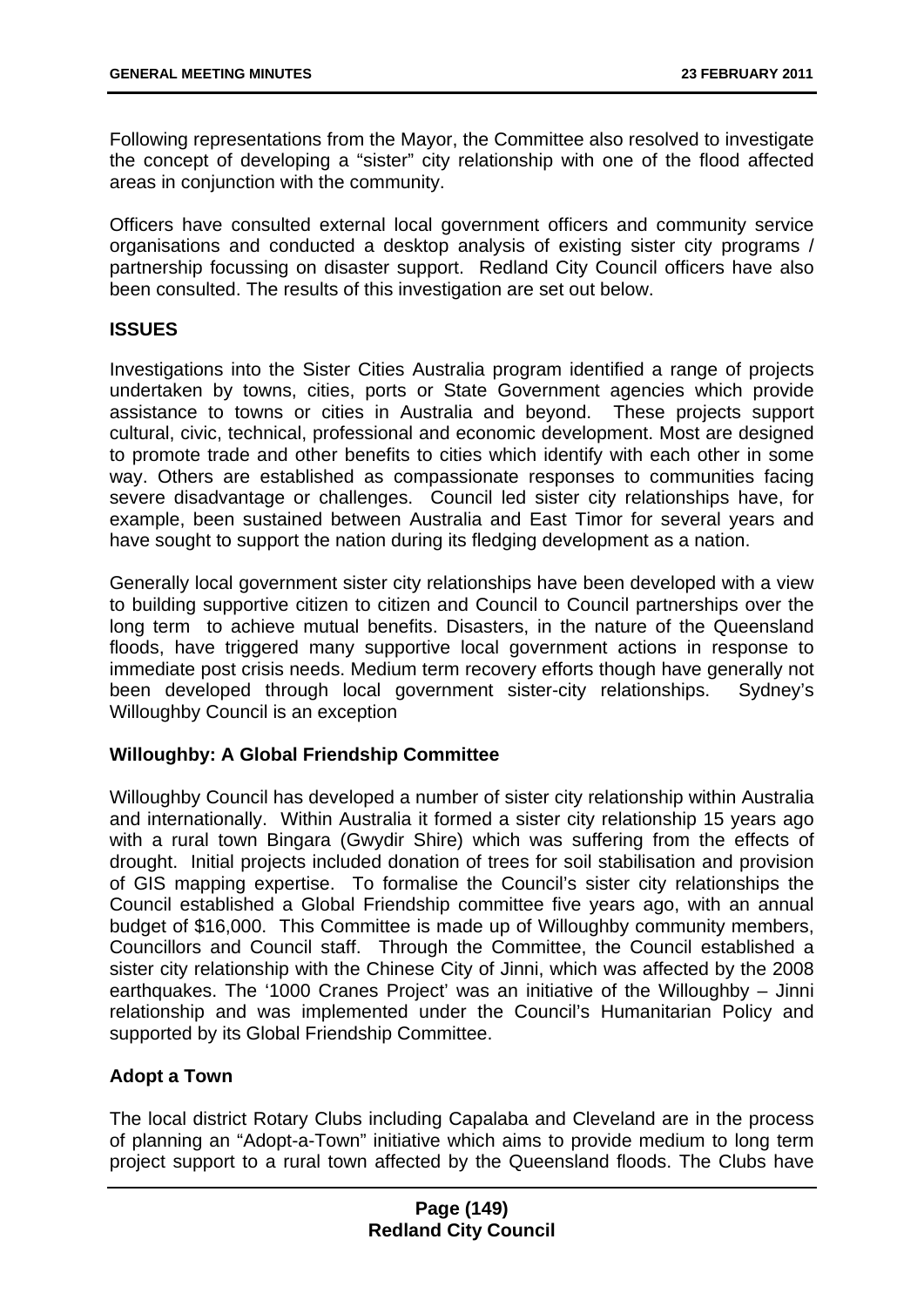proposed that Council provide a supporting agency role by participating in their "Adopt-a-Town" project. While the Clubs' plans are not yet fully developed, there is scope for Council to enter into a partnership to provide a supporting role in the "Adopt-a-Town" project once it is established by Rotary.

# **Community support agencies**

Through a desktop analysis of key support agency websites, it was difficult to find evidence of projects that supported flood affected communities beyond the initial emergency response phase (food hampers, clean up, emergency accommodation etc). 'Blazeaid' is an exception.

Blazeaid was established after the 2009 Black Saturday bush fires in Victoria. It is a community support agency that is applying its successful recovery model (engaging volunteers to rebuild farmland fences) to rural towns in Queensland affected by the recent floods. Blazeaid has formed a coalition of key agencies (Queensland Murray Darling Committee and Australian Volunteers) to support rural communities by engaging volunteers in the clean up of farm properties and or the rebuilding of fences.

# **Options for Council Participation**

- 1. Council to support the "Adopt-a-Town" initiative as being developed by the Capalaba and Cleveland Rotary Clubs by:
	- inviting the Capalaba and Cleveland Rotary Clubs to apply for support under Council's sponsorship program (Corporate POL: 3084). The sponsorship program has the capacity to provide cash and or in-kind support through Council branding, promotion and advertising.
	- Supporting the Rotary Clubs' "Adopt-a-Town" committee once established through the nomination of a Councillor to sit on the committee as an advisor

This option would be a support role for Council.

- 2. Establish a Friendship Committee based on the Willoughby model in partnership with District Rotary Clubs through the Cleveland and Capalaba Rotary Clubs. This option would be a lead role for Council.
- 3. Establish a Council Workers Care program as identified in the Organisational Development Plan (ODP - Issue 44) to encourage and facilitate staff wishing to offer their skills and labour to the Blazeaid program being implemented in Queensland for flood affected rural properties. This option would be a lead role for Council.

### **Alignment with Organisational Development Plan objectives**

Two of the three options outlined above are in line with Council's Organisational Development Plan (ODP) objectives relating to developing clever and caring people in a clever and caring organisation. Option 2 is consistent with Issue 36 of the ODP which proposes to "establish a range of initiatives that encourage optimal Councillor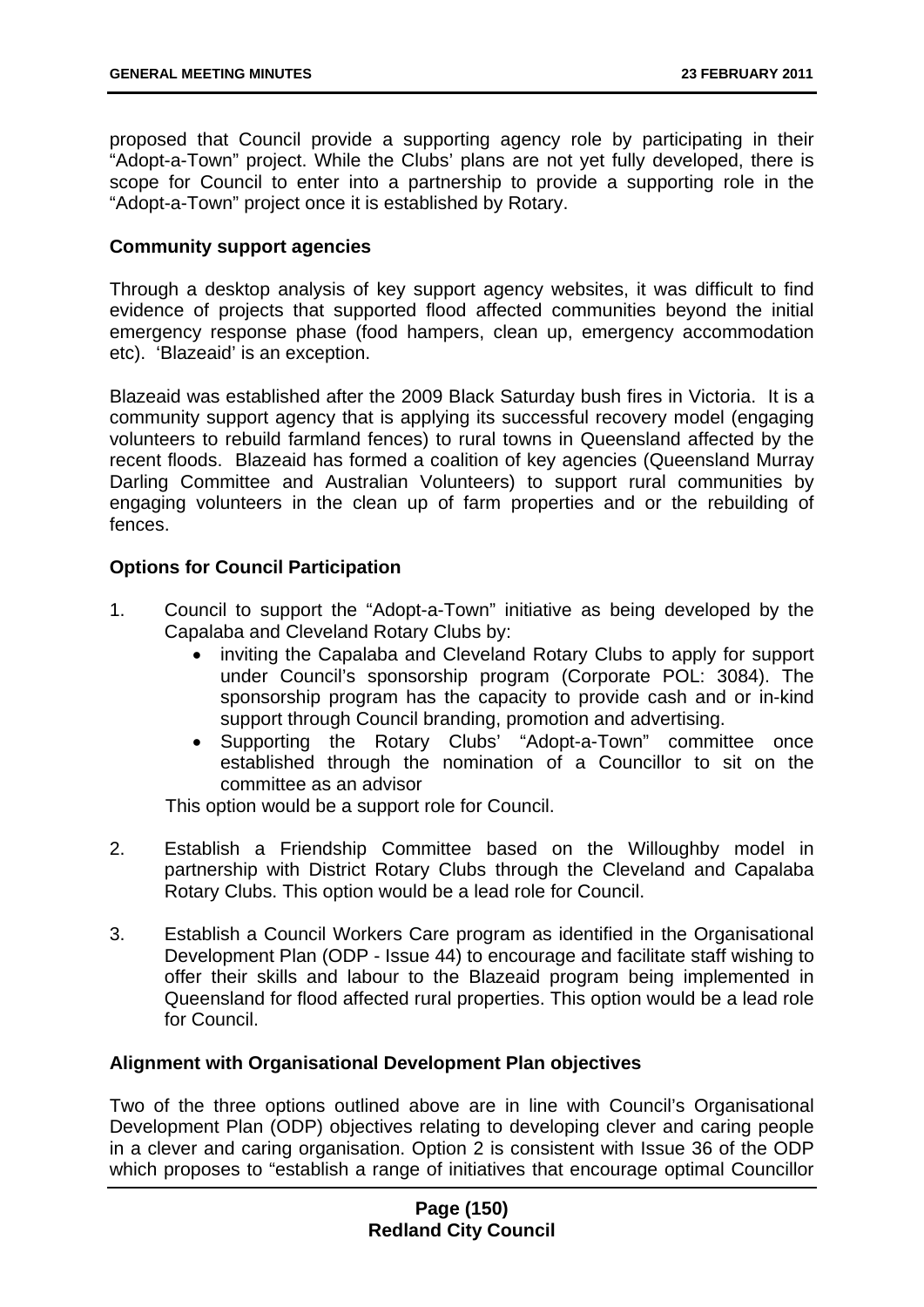and employee networking with their counterparts and with other Councils and local government related organisations". Option 3 is consistent with Issue 44 of the ODP which proposes to: "establish a Council Workers Care program, which could endorse community support activities, targeted charity projects, and support for employees undertaking volunteer community work during ordinary hours".

# **RELATIONSHIP TO CORPORATE PLAN**

The recommendation primarily supports Council's strategic priority to provide effective organisational leadership through strategic planning and accountable and ethical standards of practice.

### **FINANCIAL IMPLICATIONS**

No budget allocations have been recommended. Options 2 and 3 in which Council would play a lead, rather than support role, will have resource implications through either staff time or contractor services.

# **PLANNING SCHEME IMPLICATIONS**

The Land Use Planning Group was consulted and it is considered that the outcome of recommendations in this report will not require any amendments to the Redlands Planning Scheme.

# **CONSULTATION**

# **Council stakeholders involved in conversations to date include:**

Manager Marketing and Communications Manager Customer & Community Services General Manager Governance Manager Community & Social Planning

### **External Stakeholders consulted to date include:**

Mr. Terry Ryan – President (Rotary Club of Capalaba) Mr. Colin Sutcliffe – Director (Rotary Club of Capalaba) and Assistant to District Governor Ms. Dee Beleo - Coordinator (Blazeaid) Mr. Geoff Penton – CEO (Queensland Murray Darling Committee) Mr. Ron Loney – CEO Ausbuild Group Mr Steve Haughty – President Rotary Cleveland Mr Norman Fry – Emergency Management (Toowoomba City Council) Ms Tatjan Fromm – Campaign Manager (Clean Up Australia Day) Ms Meredith Harrison (Policy & Planning) Willoughby

### **OPTIONS**

### **PREFERRED**

Support the "Adopt-a-Town" concept by inviting local Rotary Clubs to apply for support through Council's sponsorship program (Corporate POL-3084) and nominate

# **Page (151) Redland City Council**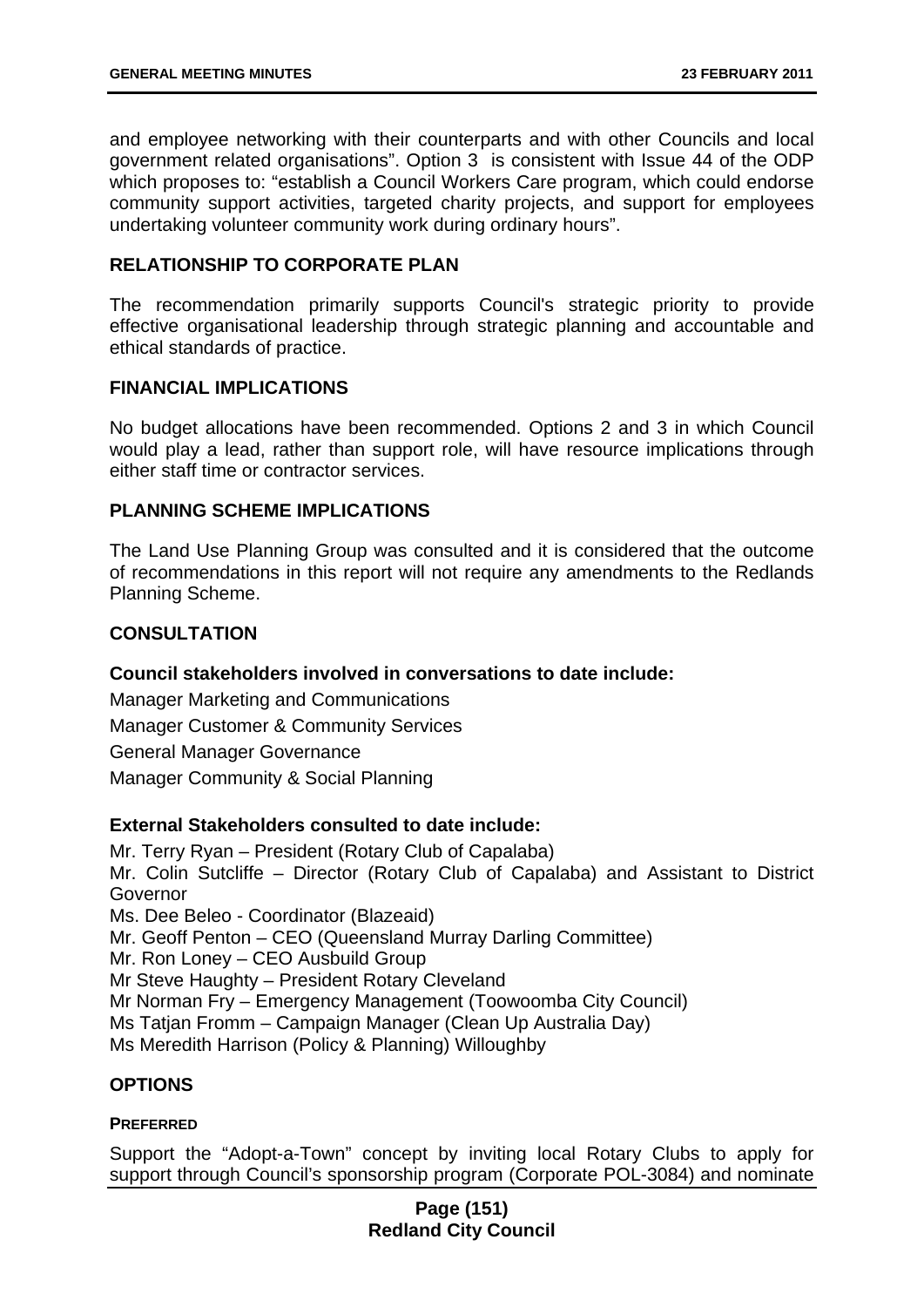a Councillor to the Rotary Clubs' project committee once established in an advisory role.

#### **ALTERNATIVE**

Support the "Adopt-a-Town" concept by inviting local Rotary Clubs to apply for support through Council's sponsorship program (Corporate POL: 3084)

# **OFFICER'S RECOMMENDATION**

That Council resolve to support the "Adopt-a-Town" concept by inviting local Rotary Clubs to apply for support through Council's sponsorship program (Corporate POL-3084) and nominate a Councillor to the Rotary Clubs' project committee once established in an advisory role.

### **PROPOSED MOTION**

| Moved by:    | <b>Cr Bowler</b> |
|--------------|------------------|
| Seconded by: | Cr Townsend      |

That Council not accept the Officer's Recommendation and resolve to support the "Adopt-a-Town" concept by inviting local Rotary Clubs to apply for support through Council's sponsorship program (Corporate POL: 3084).

# **PROCEDURAL MOTION**

Moved by: Cr Williams

That the motion be deferred and referred to the Planning & Policy Committee meeting on 2 March 2011.

CARRIED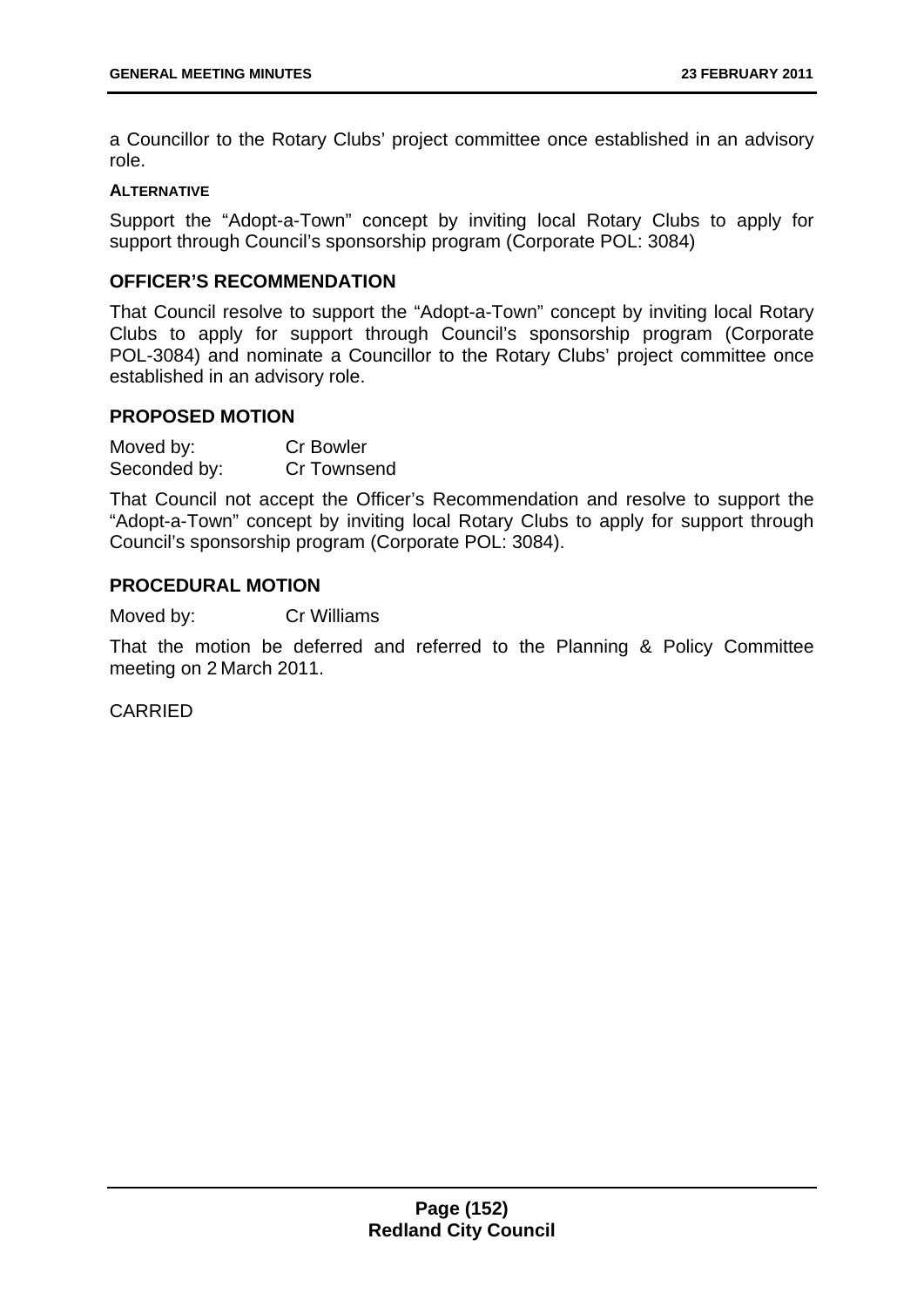# **17.2 GOVERNANCE**

#### **17.2.1 ALGA NATIONAL GENERAL ASSEMBLY - CALL FOR MOTIONS**

| <b>Dataworks Filename:</b>       | <b>GOV - External Conferences</b>                                                        |
|----------------------------------|------------------------------------------------------------------------------------------|
| <b>Attachments:</b>              | <b>ALGA Discussion Paper 2011</b>                                                        |
| <b>Responsible Officer Name:</b> | <b>Nick Clarke</b><br><b>General Manager Governance</b>                                  |
| <b>Author Name:</b>              | <b>Jo Jones</b><br><b>Service Manager Corporate Planning &amp;</b><br><b>Performance</b> |

### **EXECUTIVE SUMMARY**

The Australian Local Government Association (ALGA) provides an opportunity each year for councils to submit motions for consideration at the National General Assembly. This year, the National General Assembly will be held in June and the theme for the event is 'Growing with our Community – Partnership, Place and Position. ALGA has recently invited motions to be submitted for the Assembly by 22 April.

To allow maximum time for Councillors to consider potential motions, and because the General Meeting in April falls on 27 April, (after the deadline), this report recommends that authority be delegated to the Corporate Services and Governance Committee to approve any motion that Council should wish to submit to ALGA.

#### **PURPOSE**

The purpose of this report is to recommend that a delegation be established for the Corporate Services and Governance Committee to approve Council's motion/s for submission to the Australian Local Government Association National General Assembly.

### **BACKGROUND**

ALGA hosts a meeting of the National General Assembly each year and invites Councils to submit motions on issues relevant to the theme of the event to assist in promoting the aims and objectives of the local government sector.

To assist councils in preparing the motions ALGA has published a discussion paper, a copy of which is attached to this report. Motions should outline credible ideas and policy initiatives which strengthen local government's capacity to respond to social, environmental and economic challenges in Australia. The discussion paper outlines the topics in detail but the three topics are briefly summarised below:

• 'Places' is about the very different places that people live and work and how services need to be tailored to meet these different needs. How can we better plan and co-ordinate to respond to the circumstances of particular 'places'?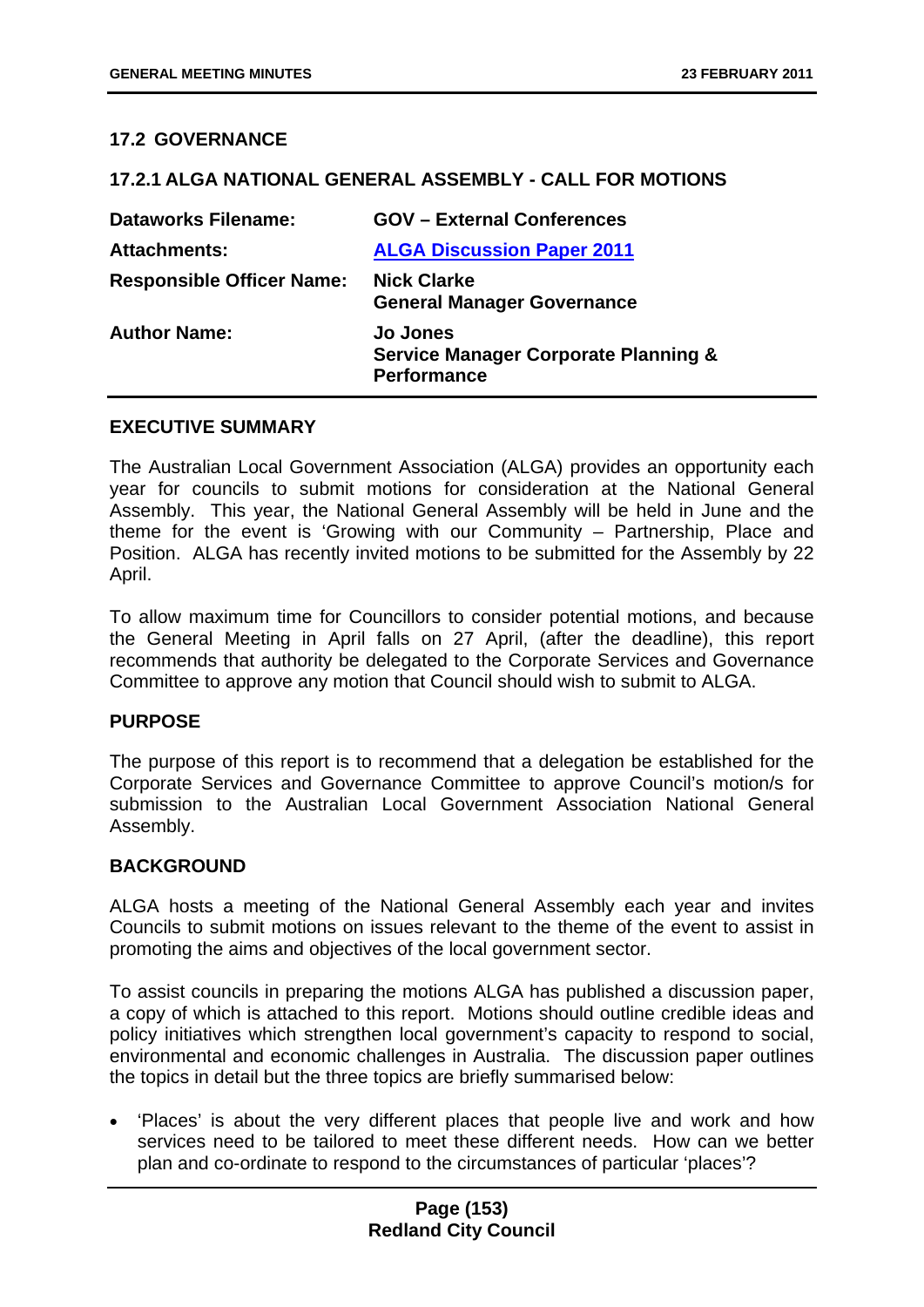- 'Position' is about how to ensure local government is recognised in all government structures and also to explore how local government can be involved in shaping commonwealth and state service delivery to better meet local needs
- 'Partnership' relates to the need for local government to work with others and build effective partnerships. What are the opportunities and challenges to development of partnerships to improve delivery of services and infrastructure at a local and regional level.

To be eligible for inclusion in the NGA Business Papers motions must follow the principles:

- 1. Fall under one of the themes Partnership, Place, and Position;
- 2. Be relevant to the work of local government nationally; and
- 3. Complement or build on the policy objectives of state and territory associations.

# **ISSUES**

Redland City Council has a strong track record of raising issues at these kinds of forums. It provides an opportunity for Councillors to put forward ideas to a wide audience and gain support for particular proposals. In order to provide sufficient time to research potential motions and prepare supporting material, it is suggested that a delegation be approved to allow the Corporate Services and Governance Committee to endorse any motion/s Council should wish to submit to the ALGA National General Assembly.

Any proposed motions will be coordinated by the Governance Department and circulated for comment to Councillors and relevant staff. Any final motion/s will then be brought to the April meeting of the Corporate Services and Governance Committee for approval under the auspices of this delegation.

# **RELATIONSHIP TO CORPORATE PLAN**

The recommendation primarily supports strategy 8.3 in the Corporate Plan within Inclusive and Ethical Governance: 'establish and maintain effective partnerships with local, regional and national organisations and governments to deliver the visions and goals of the community.

### **FINANCIAL IMPLICATIONS**

There are no financial implications from this recommendation

### **PLANNING SCHEME IMPLICATIONS**

It is considered that the outcome of recommendations in this report will not require any amendments to the Redlands Planning Scheme.

### **CONSULTATION**

The motions will be developed in consultation with Councillors, the Executive Leadership Group and relevant senior officers.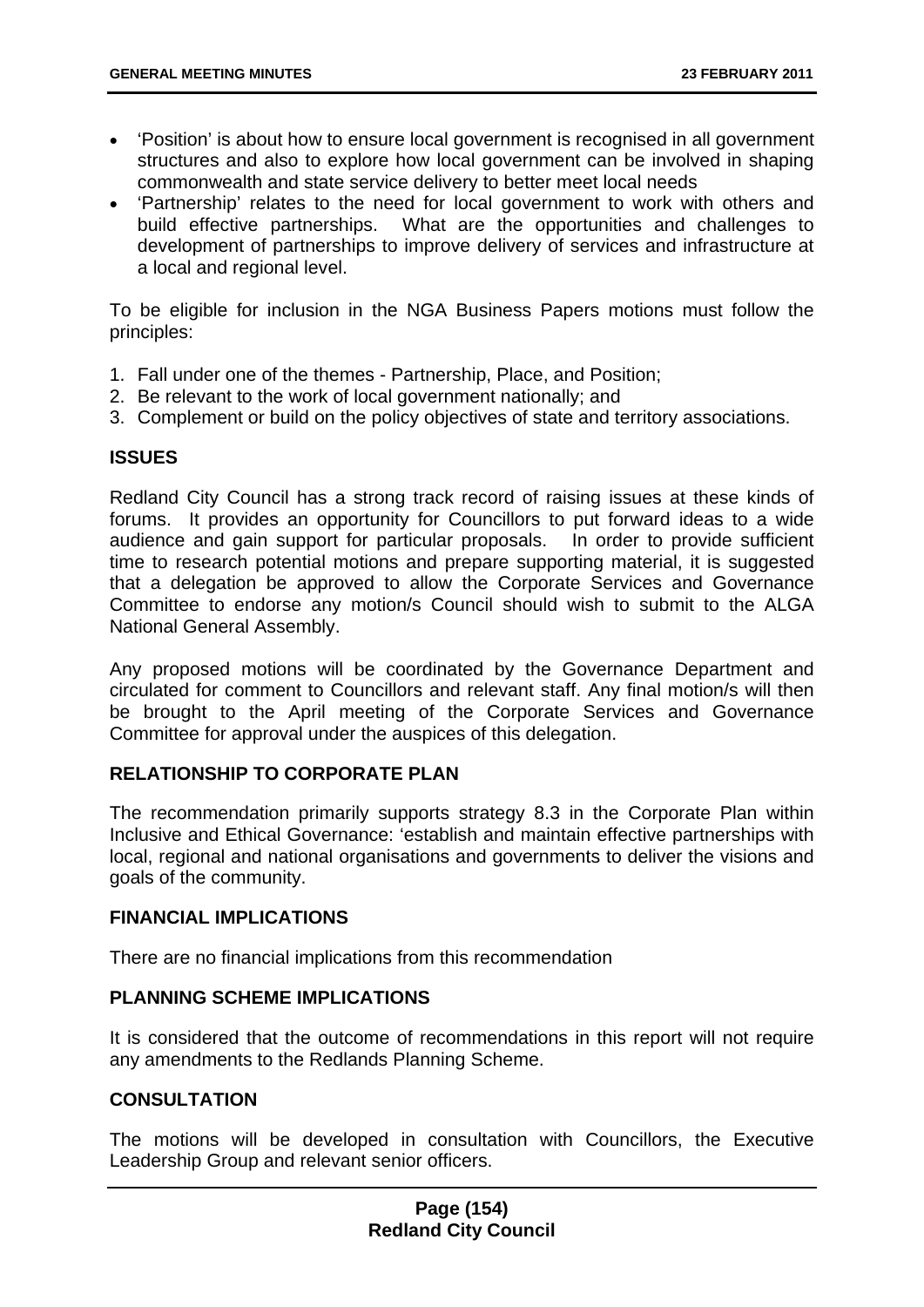# **OPTIONS**

#### **PREFERRED**

That Council delegate authority to the Corporate Services and Governance Committee, under s.257(1)(c) of the *Local Government Act 2009,* to approve any proposed motions to the 2011 ALGA National General Assembly.

# **ALTERNATIVE**

Council may prefer not to authorise a delegation meaning that any motions would need to be approved at the General Meeting on 30 March. However, this will limit the time available to consider potential motions and develop supportive information.

## **OFFICER'S RECOMMENDATION/ COUNCIL RESOLUTION**

| Moved by:    | Cr Henry   |
|--------------|------------|
| Seconded by: | Cr Boglary |

**That Council resolve to delegate authority to the Corporate Services and Governance Committee, under s.257(1)(c) of the** *Local Government Act 2009,* **to approve any proposed motions to the 2011 ALGA National General Assembly.** 

**CARRIED**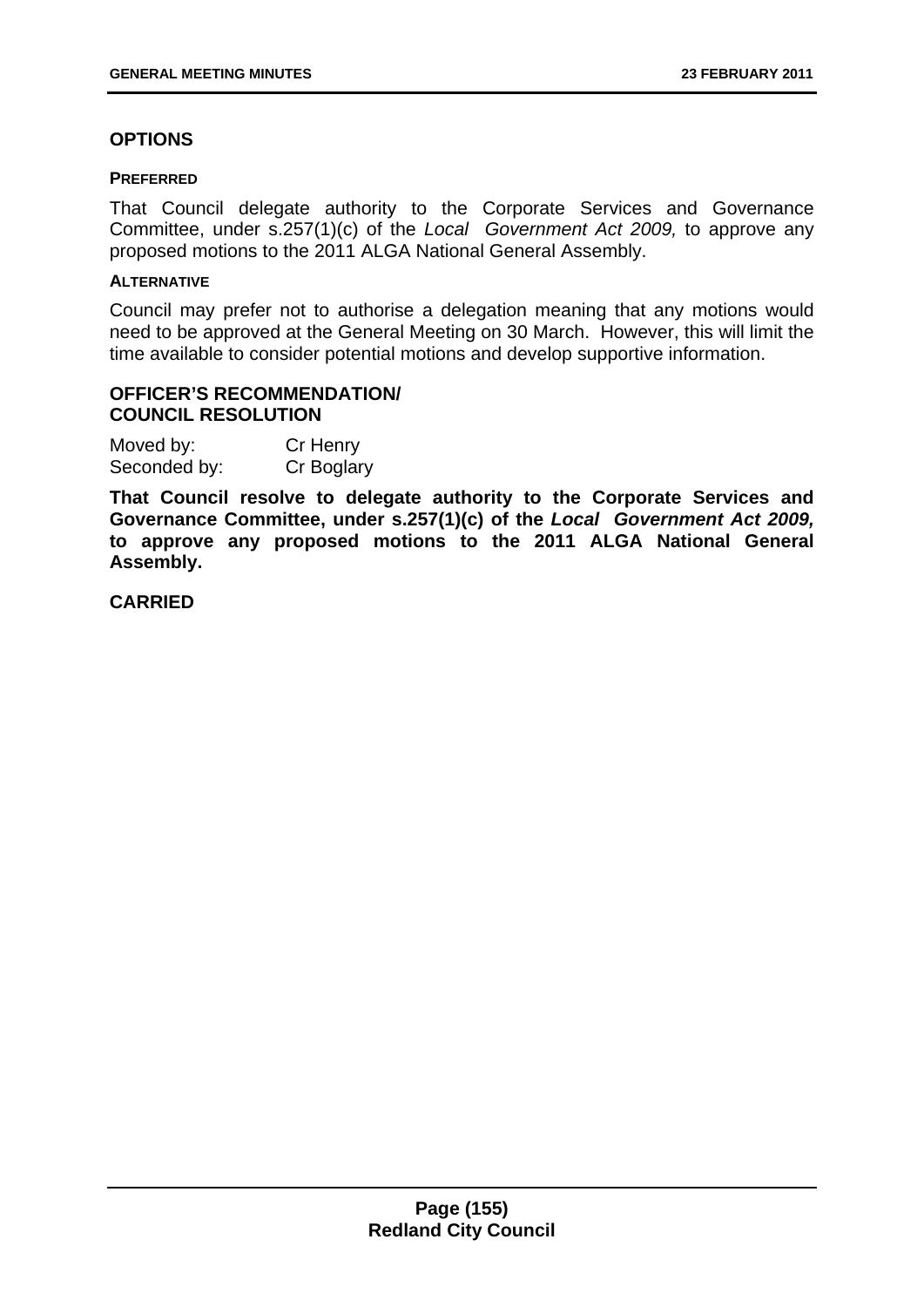# **18 URGENT BUSINESS WITHOUT NOTICE**

#### **MOTION TO ACCEPT URGENT BUSINESS ITEM**

| Moved by:    | Cr Boglary |
|--------------|------------|
| Seconded by: | Cr Ogilvie |

That Cr Henry be granted permission to bring forward the following item of urgent business.

# CARRIED

# **18.1 CAPPING OF INFRASTRUCTURE CHARGING**

### **COUNCIL RESOLUTION**

| Moved by:    | Cr Henry   |
|--------------|------------|
| Seconded by: | Cr Boglary |

**That Council resolve to reiterate to the State Government and the media its opposition (as per Council resolution of 15 December 2010) to the proposed capping of Infrastructure Charges currently being deliberated on by the State Government.** 

**CARRIED** (unanimously)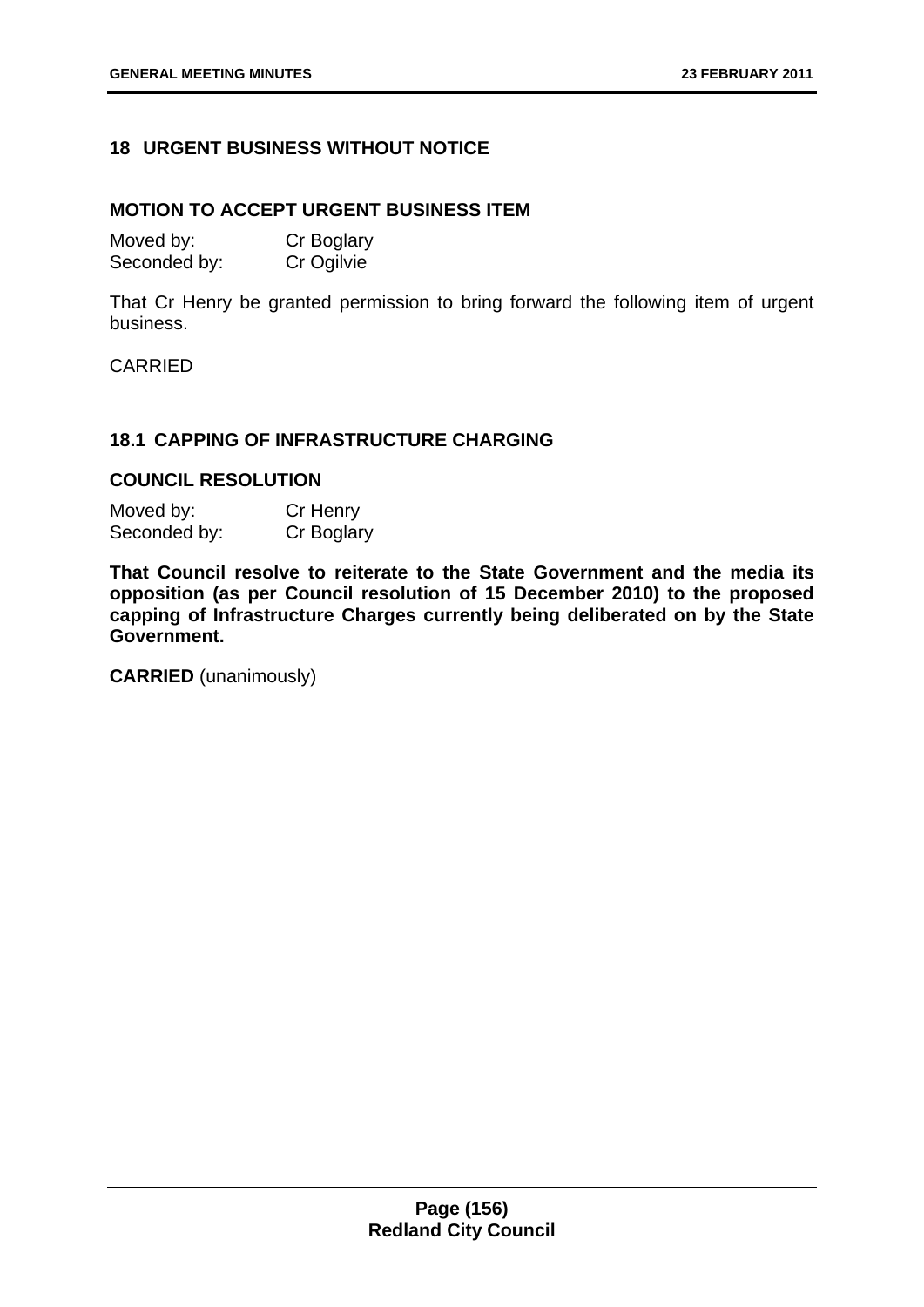### **MOTION TO ACCEPT URGENT BUSINESS ITEM**

| Moved by:    | <b>Cr Elliott</b> |
|--------------|-------------------|
| Seconded by: | Cr Henry          |

That Cr Elliott be granted permission to bring forward the following item of urgent business.

## CARRIED

A division was called for.

Crs Reimers, Murray, Elliott, Bowler, Townsend, Henry, Ogilvie, Boglary and Hobson voted in the affirmative.

Crs Burns and Williams voted in the negative.

The motion was declared by the Mayor as **CARRIED**.

# **18.2 STATEMENTS ATTRIBUTED TO CR WILLIAMS IN BAYSIDE BULLETIN ARTICLE OF 15 FEBRUARY 2011**

# **COUNCIL RESOLUTION**

| Moved by:    | <b>Cr Elliott</b> |
|--------------|-------------------|
| Seconded by: | <b>Cr Bowler</b>  |

- **1. That comments made by Cr. Williams in the article from the Bayside Bulletin 15 February 2011 has brought the Council into disrepute and that she justify the following statements:** 
	- **a. Statement 1 "***Under the current administration, I have stood against poor decisions that I believe have negatively impacted on the future of our city and created, real financial stresses on ordinary Redlanders***."**

**That the Councillor presents a report to this forum from Council documents listing all decisions Council has made this term at General and Development & Community Standards meetings and how she voted. That the Councillor clearly demonstrate with hard evidence those decisions she voted against and how they "***negatively impacted on the future of our city and created, real financial stresses on ordinary Redlanders.***"** 

**b. Statement 2 - "there has been little to no investment made on basics such as safe footpaths, street lighting and infrastructure for children."** 

**That the councillor presents a report to this forum from Council documents clearly demonstrating that during the term of this Council "there has been little to no investment made on basics such as safe footpaths, street lighting and infrastructure for children"**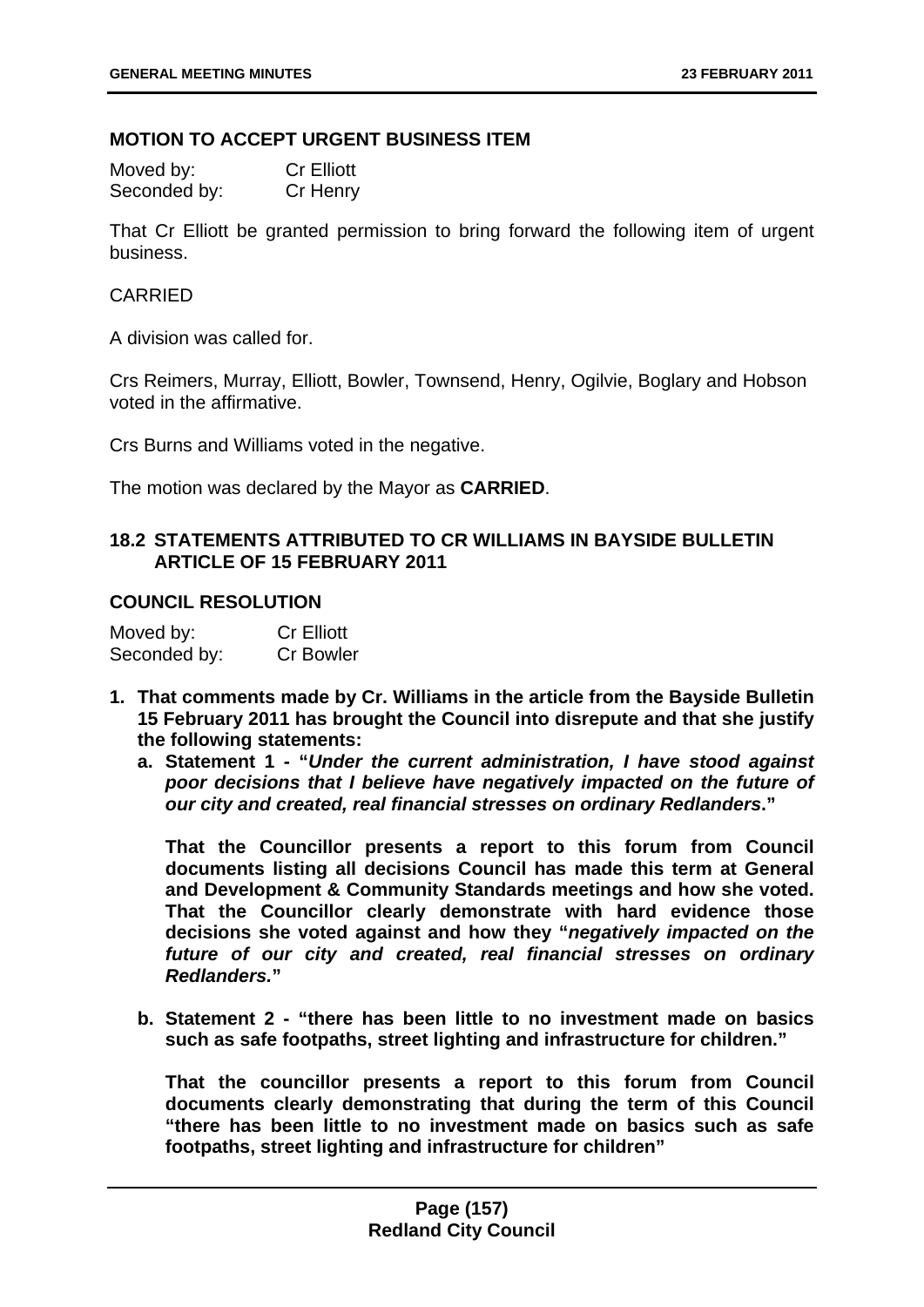**c. Statement 3 - "***there has been little or no resistance to the takeover of our water and over its regulation.***"** 

**That the Councillor presents a report to this forum from Council documents clearly demonstrating "there has been little or no resistance to the takeover of our water and over its regulation" and how she voted on those decisions.** 

**d. Statement 4 - "***the current administration had wasted money on projects of no benefit to residents including the \$195,000 Koala Strategy Officer***"** 

**That the Councillor presents a report to this forum from Council documents clearly demonstrating "the current administration had wasted money on projects of no benefit to residents including the \$195,000 Koala Strategy Officer" and how she voted on those projects.** 

**2. That these reports be presented for discussion at the next General Meeting scheduled for 30 March 2011.** 

# **CARRIED**

A division was called for.

Crs Murray, Elliott, Bowler, Townsend, Henry and Boglary voted in the affirmative.

Crs Reimers, Williams, Ogilvie and Hobson voted in the negative.

Cr Burns was not present when this motion was put.

The motion was declared by the Mayor as **CARRIED**.